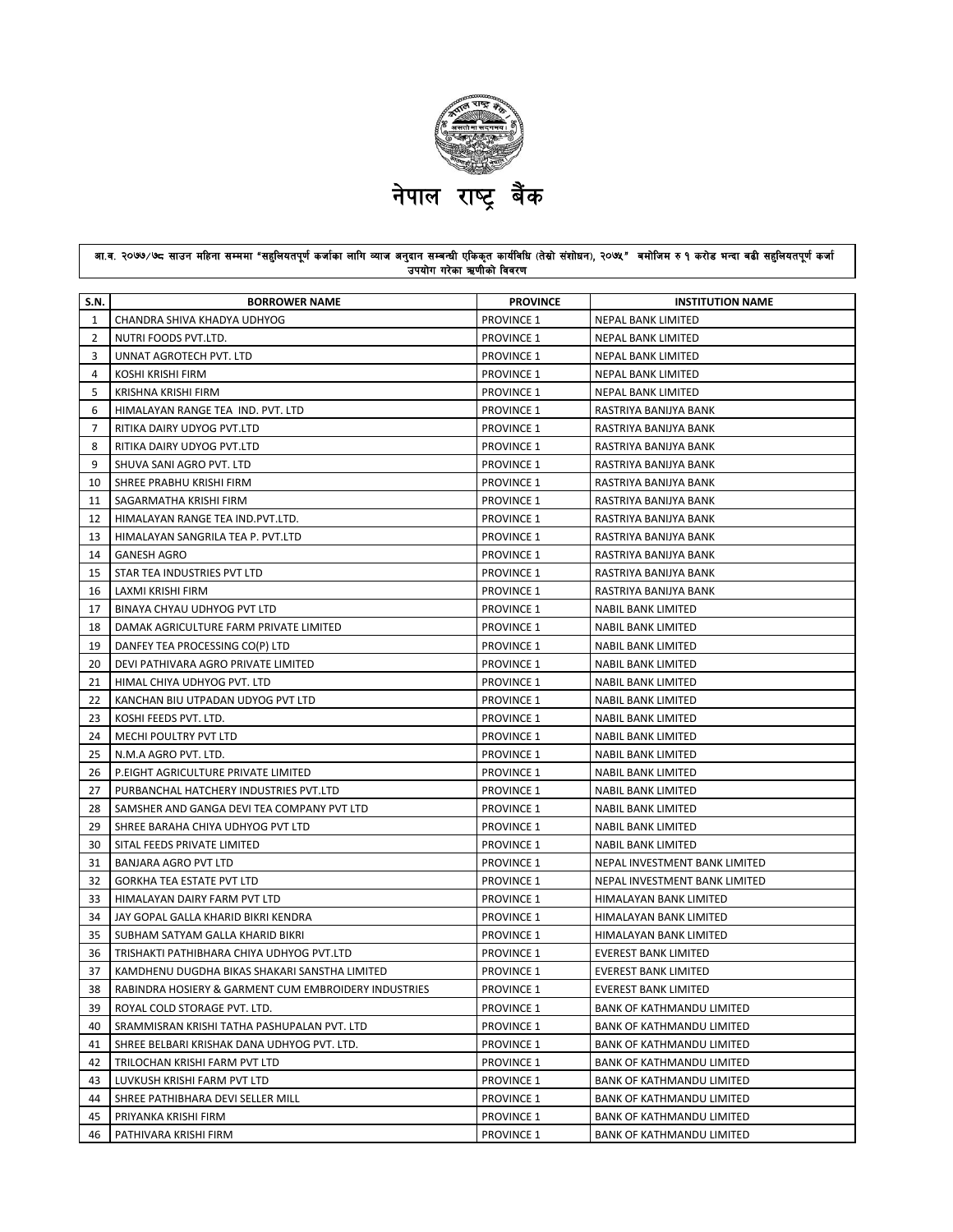| 47  | NIRAULA KRISHI TATHA PASHUPALAN PVT. LTD.                               | PROVINCE 1        | BANK OF KATHMANDU LIMITED        |
|-----|-------------------------------------------------------------------------|-------------------|----------------------------------|
| 48  | SAGARMATHA TEA ESTATE PVT LTD                                           | <b>PROVINCE 1</b> | <b>BANK OF KATHMANDU LIMITED</b> |
| 49  | KESHARI KNITTED WEARS                                                   | <b>PROVINCE 1</b> | <b>BANK OF KATHMANDU LIMITED</b> |
| 50  | SHIVA SAGAR GAU SADAN TATHA DAIRY UDHYOG PVT LTD                        | <b>PROVINCE 1</b> | NIC ASIA BANK LIMITED            |
| 51  | <b>RAND RAGRO PVT LTD</b>                                               | <b>PROVINCE 1</b> | NIC ASIA BANK LIMITED            |
| 52  | SHREE PARAKHOPI SANA KISAN CHIYA SAHAKARI SANSTHA LTD                   | <b>PROVINCE 1</b> | NIC ASIA BANK LIMITED            |
| 53  | J.K.J. KRISHI FARM PVT.LTD.                                             | <b>PROVINCE 1</b> | NIC ASIA BANK LIMITED            |
| 54  | OKO KRISHI FARM PVT LTD                                                 | <b>PROVINCE 1</b> | NIC ASIA BANK LIMITED            |
| 55  | BINDABASINI AGRICULTURE FARM PVT.LTD                                    | <b>PROVINCE 1</b> | NIC ASIA BANK LIMITED            |
| 56  | PURWANCHAL AGRICULTURE FARM AND TRADING PVT LTD                         | PROVINCE 1        | NIC ASIA BANK LIMITED            |
| 57  | EVEREST BAHU-UDHESHIYA KRISI FIRM PVT.LTD                               | <b>PROVINCE 1</b> | NIC ASIA BANK LIMITED            |
| 58  | R.R KRISHI FARM PVT LTD                                                 | <b>PROVINCE 1</b> | NIC ASIA BANK LIMITED            |
| 59  | PATHIVARA KRISHI FIRM                                                   | PROVINCE 1        | NIC ASIA BANK LIMITED            |
| 60  | MILKE MENCHHYAYEM AGRO PVT LTD                                          | <b>PROVINCE 1</b> | NIC ASIA BANK LIMITED            |
| 61  | <b>BINAYAK KRISHI FARM</b>                                              | <b>PROVINCE 1</b> | NIC ASIA BANK LIMITED            |
| 62  | NIYOG ABHIYAN KRISHI TATHA PASHUPALAN PVT. LTD                          | <b>PROVINCE 1</b> | NIC ASIA BANK LIMITED            |
| 63  | HIMAL KRISHI PARIYOJANA PVT LTD                                         | <b>PROVINCE 1</b> | NIC ASIA BANK LIMITED            |
| 64  | MIRMIRE ARGO PVT LTD.                                                   | PROVINCE 1        | NIC ASIA BANK LIMITED            |
| 65  | MANS KRISHI FARM PVT LTD                                                | PROVINCE 1        | NIC ASIA BANK LIMITED            |
| 66  | U.R.K.KRISHI FARM PVT LTD                                               | PROVINCE 1        | NIC ASIA BANK LIMITED            |
| 67  | ROSHAN KUKHURA TATHA MACHA FARM PVT LTD                                 | <b>PROVINCE 1</b> | NIC ASIA BANK LIMITED            |
| 68  | NEPAL AGRICULTURE AND FLORICULTURE FARM PVT LTD                         | <b>PROVINCE 1</b> | NIC ASIA BANK LIMITED            |
| 69  | HALDHIBARI KRISHI TATHA PASHUPALAN FIRM PVT LTD                         | <b>PROVINCE 1</b> | NIC ASIA BANK LIMITED            |
| 70  | KISAN AGRO MART PVT LTD                                                 | <b>PROVINCE 1</b> | NIC ASIA BANK LIMITED            |
| 71  | PATHIVARA DAIRY FARM COMPANY PVT.LTD.                                   | <b>PROVINCE 1</b> | NIC ASIA BANK LIMITED            |
| 72  | BIRAT AGRICULTURE FARM AND RESEARCH CENTRE                              | <b>PROVINCE 1</b> | NIC ASIA BANK LIMITED            |
| 73  | CHAUDHARY KRISHI FIRM                                                   | PROVINCE 1        | NIC ASIA BANK LIMITED            |
| 74  | MANAKAMANA KRISHI FIRM                                                  | <b>PROVINCE 1</b> | NIC ASIA BANK LIMITED            |
| 75  | NABIN KRISHI FARM                                                       | PROVINCE 1        | NIC ASIA BANK LIMITED            |
| 76  | HALESHI MAHADEV KRISHI FARM PVT LTD                                     | <b>PROVINCE 1</b> | NIC ASIA BANK LIMITED            |
| 77  | <b>GENUINE AGRICULTURE FARM PRIVATE LIMITED</b>                         | PROVINCE 1        | NIC ASIA BANK LIMITED            |
|     |                                                                         |                   |                                  |
| 78  | MATA PATHIBHARA KRISHI TATHA PASHUPALAN COMPANY PVT LTD                 | <b>PROVINCE 1</b> | NIC ASIA BANK LIMITED            |
| 79  | BHUMI SEED COMPANY PVT. LTD.                                            | <b>PROVINCE 1</b> | NIC ASIA BANK LIMITED            |
| 80  | BHAIBHAB TEA ESTATE (P) LTD                                             | <b>PROVINCE 1</b> | NIC ASIA BANK LIMITED            |
| 81  | AROMA TEA ESTATE PVT.LTD                                                | <b>PROVINCE 1</b> | NIC ASIA BANK LIMITED            |
| 82  | YAFRE KRISHI UTPADAN PRASHODHAN BIKRI TATHA NIKASHI KENDRA<br>PVT. LTD. | <b>PROVINCE 1</b> | NIC ASIA BANK LIMITED            |
| 83  | SUSPARSHA AGRO PVT LTD                                                  | <b>PROVINCE 1</b> | NIC ASIA BANK LIMITED            |
| 84  | KHADKA KRISHI FARM                                                      | <b>PROVINCE 1</b> | NIC ASIA BANK LIMITED            |
| 85  | MAHALAKSHMI TEA PROCESSING PRIVATE LIMITED                              | PROVINCE 1        | NIC ASIA BANK LIMITED            |
| 86  | ACHARYA KRISHI FARM                                                     | PROVINCE 1        | NIC ASIA BANK LIMITED            |
| 87  | DEVISTHAN KRISHI FARM                                                   | <b>PROVINCE 1</b> | NIC ASIA BANK LIMITED            |
| 88  | <b>BIRAT POULTRY FARM</b>                                               | <b>PROVINCE 1</b> | NIC ASIA BANK LIMITED            |
| 89  | PRIVATE LIMITED                                                         | PROVINCE 1        | NIC ASIA BANK LIMITED            |
| 90  | HIMANG BAHUUDHESHYIYA DAIRY TATHA KRISHI FARM PVT LTD                   | PROVINCE 1        | NIC ASIA BANK LIMITED            |
| 91  | ENG MULTIPURPOSE KRISHI FARM PVT LTD                                    | <b>PROVINCE 1</b> | NIC ASIA BANK LIMITED            |
| 92  | SIWAKOTI AND SONS AGRICULTURE COMPANY PVT LTD                           | <b>PROVINCE 1</b> | NIC ASIA BANK LIMITED            |
| 93  | AAYUSHI KRISHI FARM PRIVATE LIMITED                                     | <b>PROVINCE 1</b> | NIC ASIA BANK LIMITED            |
| 94  | AMULYA KRISHI FIRM PVT LTD                                              | <b>PROVINCE 1</b> | NIC ASIA BANK LIMITED            |
| 95  | CHAUBISE KRISHI FARM                                                    | <b>PROVINCE 1</b> | NIC ASIA BANK LIMITED            |
| 96  | KHOLIKO AGRO FIRM PVT.LTD.                                              | <b>PROVINCE 1</b> | NIC ASIA BANK LIMITED            |
| 97  | BHATTARAI FAMILY AGRICULTURE INDUSTRIES PVT LTD                         | <b>PROVINCE 1</b> | NIC ASIA BANK LIMITED            |
| 98  | M.K.P. TEA COMPANY PVT LTD                                              | <b>PROVINCE 1</b> | NIC ASIA BANK LIMITED            |
| 99  | HIMALI KRISHI GAI FIRM                                                  | <b>PROVINCE 1</b> | NIC ASIA BANK LIMITED            |
| 100 | JAY BAJRANG NET UDHYOG                                                  | <b>PROVINCE 1</b> | MACHHAPUCHHRE BANK LIMITED       |
| 101 | LAGOON AGRICULTURE RESEARCH CENTER                                      | <b>PROVINCE 1</b> | MACHHAPUCHHRE BANK LIMITED       |
| 102 | PARSHURAM KRISHI FARM PVT LTD                                           | PROVINCE 1        | MACHHAPUCHHRE BANK LIMITED       |
|     | 103   SUBEDI KRISHI FIRM                                                | <b>PROVINCE 1</b> | MACHHAPUCHHRE BANK LIMITED       |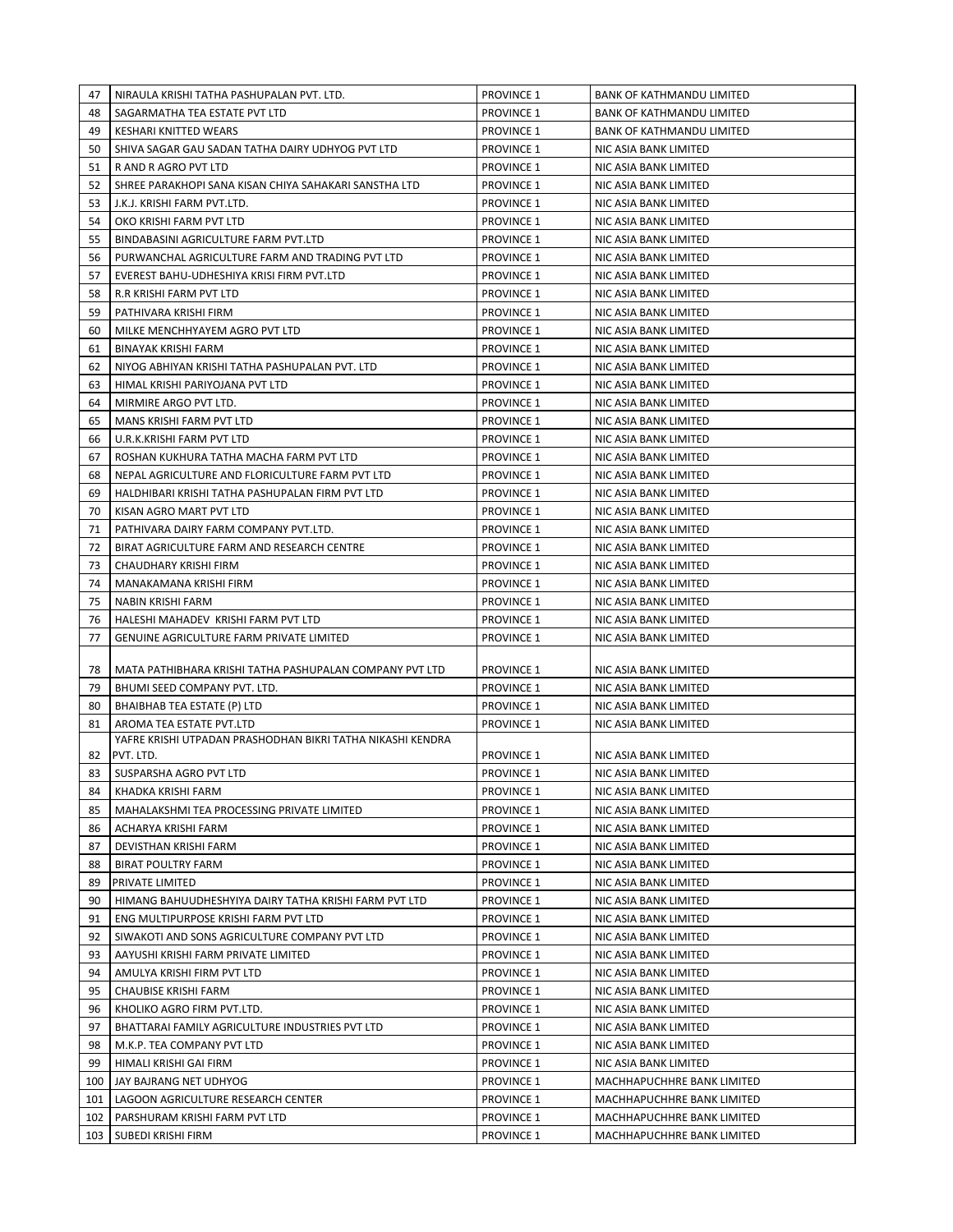|       | 104   KARKI KRISHI FIRM                                    | <b>PROVINCE 1</b> | MACHHAPUCHHRE BANK LIMITED     |
|-------|------------------------------------------------------------|-------------------|--------------------------------|
| 105 l | BEGHA FARM PVT.LTD.                                        | <b>PROVINCE 1</b> | LAXMI BANK LIMITED             |
| 106 I | DEBENARA AGRO INDUSTRIES PVT LTD                           | PROVINCE 1        | LAXMI BANK LIMITED             |
|       | DHANPALTHAN FISHERIES AND AGRICULTURE MULTI FARMING CENTER |                   |                                |
| 107   | PVT. LTD                                                   | <b>PROVINCE 1</b> | LAXMI BANK LIMITED             |
| 108   | GARUDBAHINI BAHUUDESYA KRISHI FARM PVT LTD                 | <b>PROVINCE 1</b> | LAXMI BANK LIMITED             |
| 109   | HIMALAYAN NEPAL TEA INDUSTRY PVT. LTD.                     | <b>PROVINCE 1</b> | <b>LAXMI BANK LIMITED</b>      |
| 110   | KULUNG BANGUR FARM HOUSE                                   | <b>PROVINCE 1</b> | LAXMI BANK LIMITED             |
| 111   | PANCHAMUKHI KUKHURA PASUPALAN TATHA KRISHI FARM            | <b>PROVINCE 1</b> | LAXMI BANK LIMITED             |
| 112   | TANSU AND SAMES TEA INDUSTRY PVT LTD                       | <b>PROVINCE 1</b> | LAXMI BANK LIMITED             |
| 113   | UPAHAR FEEDS PVT. LTD.                                     | <b>PROVINCE 1</b> | LAXMI BANK LIMITED             |
| 114   | BIRAT HEALTH FOOD PRODUCTS PVT.LTD.                        | <b>PROVINCE 1</b> | SIDDHARTHA BANK LIMITED        |
| 115   | SURYODAYA MILK & BEVERAGE IND P LTD                        | <b>PROVINCE 1</b> | SIDDHARTHA BANK LIMITED        |
| 116   | TIRUPATI TEA INDUSTRIES PVT LTD                            | <b>PROVINCE 1</b> | SIDDHARTHA BANK LIMITED        |
| 117   | <b>GLOBAL NATIONAL AGRO POULTRY FARM</b>                   | <b>PROVINCE 1</b> | SIDDHARTHA BANK LIMITED        |
| 118   | NEPA TEA INDUSTRIES PVT.LTD                                | <b>PROVINCE 1</b> | SIDDHARTHA BANK LIMITED        |
| 119   | PARAJULI TEA INDUSTRIES PVT.LTD.                           | <b>PROVINCE 1</b> | SIDDHARTHA BANK LIMITED        |
| 120   | RARA FISH FARM PVT. LTD.                                   | <b>PROVINCE 1</b> | SIDDHARTHA BANK LIMITED        |
| 121   | RARA KRISHI FARM PVT LTD                                   | <b>PROVINCE 1</b> | SIDDHARTHA BANK LIMITED        |
| 122   | <b>GRAMIN CHIYA UDHYOG PVT LTD</b>                         | <b>PROVINCE 1</b> | SIDDHARTHA BANK LIMITED        |
| 123   | TULSHIBARI TEA PVT LTD                                     | <b>PROVINCE 1</b> | SIDDHARTHA BANK LIMITED        |
| 124   | ANGEL AGRICULTURE TRADERS                                  | <b>PROVINCE 1</b> | SIDDHARTHA BANK LIMITED        |
| 125   | ANGEL AGRICULTURE TRADERS PVT.LTD                          | <b>PROVINCE 1</b> | SIDDHARTHA BANK LIMITED        |
| 126   | HI TECH POULTRY PVT.LTD                                    | <b>PROVINCE 1</b> | SIDDHARTHA BANK LIMITED        |
| 127   | PURBANCHAL AGRITECH PVT. LTD.                              | <b>PROVINCE 1</b> | SIDDHARTHA BANK LIMITED        |
| 128   | SHIVA NARABHAKTI KRISHI FRAM P.LTD                         | <b>PROVINCE 1</b> | SIDDHARTHA BANK LIMITED        |
| 129   | TAMAR MILK DERIVATIVE PLANT PVT LTD                        | <b>PROVINCE 1</b> | SIDDHARTHA BANK LIMITED        |
| 130   | SIDDHI VALLEY TEA ESTATE PVT LTD                           | <b>PROVINCE 1</b> | SIDDHARTHA BANK LIMITED        |
| 131   | JAY KAMAL HOSIERY INDUSTRIES                               | <b>PROVINCE 1</b> | SIDDHARTHA BANK LIMITED        |
| 132   | BUDHAKARAN AND SONS TEA COMPANY PVT LTD                    | <b>PROVINCE 1</b> | AGRICULTURE DEVELOPMENT BANK   |
| 133   | AAROHI KRISHI FIRM PVT. LTD.                               | <b>PROVINCE 1</b> | AGRICULTURE DEVELOPMENT BANK   |
| 134   | SEVENTIKA KRISHI FIRM PRIVATE LTD                          | <b>PROVINCE 1</b> | AGRICULTURE DEVELOPMENT BANK   |
| 135   | PRAGATI KRISHI FARM                                        | <b>PROVINCE 1</b> | AGRICULTURE DEVELOPMENT BANK   |
| 136   | HARI AGRICULTURE AND LIVE STOCK CENTER                     | <b>PROVINCE 1</b> | AGRICULTURE DEVELOPMENT BANK   |
| 137   | SUNDARHARAICHA S.& S. MULTIPURPOSE KRISHI FARM PVT LTD.    | <b>PROVINCE 1</b> | AGRICULTURE DEVELOPMENT BANK   |
| 138   | HIMAL INTEGRATED AGRO FARM PVT LTD                         | <b>PROVINCE 1</b> | AGRICULTURE DEVELOPMENT BANK   |
| 139   | TIKA GAUSHALA KRI & PA FIRM PVT LTD                        | <b>PROVINCE 1</b> | AGRICULTURE DEVELOPMENT BANK   |
| 140   | MATRIBHUMI AGRICULTURE & FARMING PL                        | <b>PROVINCE 1</b> | AGRICULTURE DEVELOPMENT BANK   |
| 141   | MAKALU HIMALAYAN AGRO TOURISM PVT. LTD.                    | PROVINCE 1        | AGRICULTURE DEVELOPMENT BANK   |
| 142   | SAGARMATHA KRISHI ANUSANDHAN TATHA UTPADAN KENDRA          | <b>PROVINCE 1</b> | AGRICULTURE DEVELOPMENT BANK   |
| 143   | JEEVAN BIKAS DAIRY PRODUCTS PVT LTD                        | <b>PROVINCE 1</b> | <b>GLOBAL IME BANK LIMITED</b> |
| 144   | JAYSHRI RAM KHADYA UDYOG                                   | <b>PROVINCE 1</b> | <b>GLOBAL IME BANK LIMITED</b> |
| 145   | ILAM TEA PRODUCERS PVT.LTD                                 | <b>PROVINCE 1</b> | <b>GLOBAL IME BANK LIMITED</b> |
| 146   | ARUBOTE TEA ESTATE PVT LTD                                 | <b>PROVINCE 1</b> | <b>GLOBAL IME BANK LIMITED</b> |
| 147   | GIRIDHARI FOOD INDUSTRIES                                  | <b>PROVINCE 1</b> | <b>GLOBAL IME BANK LIMITED</b> |
| 148   | GREEN ILAM TEA INDUSTRIES P LTD                            | <b>PROVINCE 1</b> | <b>GLOBAL IME BANK LIMITED</b> |
| 149   | NEPAL SMALL TEA PRODUCERS LIMITED                          | <b>PROVINCE 1</b> | <b>GLOBAL IME BANK LIMITED</b> |
| 150   | M.S.NANDU KHADHYANNA UDHYOG PVT. LTD.                      | <b>PROVINCE 1</b> | <b>GLOBAL IME BANK LIMITED</b> |
| 151   | <b>BHAGWAN SELLER MILL</b>                                 | <b>PROVINCE 1</b> | <b>GLOBAL IME BANK LIMITED</b> |
| 152   | DAHAL BANDHU ORTHODOX CHIYA PRASODHAN UDHYOG PVT.LTD       | <b>PROVINCE 1</b> | <b>GLOBAL IME BANK LIMITED</b> |
| 153   | SHREE SHANTI COLD STORAGE PVT LTD                          | <b>PROVINCE 1</b> | <b>GLOBAL IME BANK LIMITED</b> |
| 154   | RARA CHIYA PRASODHAN UDHYOG                                | <b>PROVINCE 1</b> | <b>GLOBAL IME BANK LIMITED</b> |
| 155   | TEA CULTURE PVT LTD                                        | PROVINCE 1        | <b>GLOBAL IME BANK LIMITED</b> |
| 156   | SIDDHI BINAYAK TEA INDUSTRIES PVT. LTD                     | <b>PROVINCE 1</b> | <b>GLOBAL IME BANK LIMITED</b> |
| 157   | DHANDIL KRISHI PVT. LTD                                    | <b>PROVINCE 1</b> | PRIME COMMERCIAL BANK LIMITED  |
| 158   | <b>GROUP FIFTEEN EVEREST MULTIPURPOSE</b>                  | <b>PROVINCE 1</b> | PRIME COMMERCIAL BANK LIMITED  |
| 159   | BIRAT MACHHA FARM PVT LTD                                  | <b>PROVINCE 1</b> | PRIME COMMERCIAL BANK LIMITED  |
| 160   | BIRAT EKIKRIT KRISHI FARM PVT LTD                          | <b>PROVINCE 1</b> | PRIME COMMERCIAL BANK LIMITED  |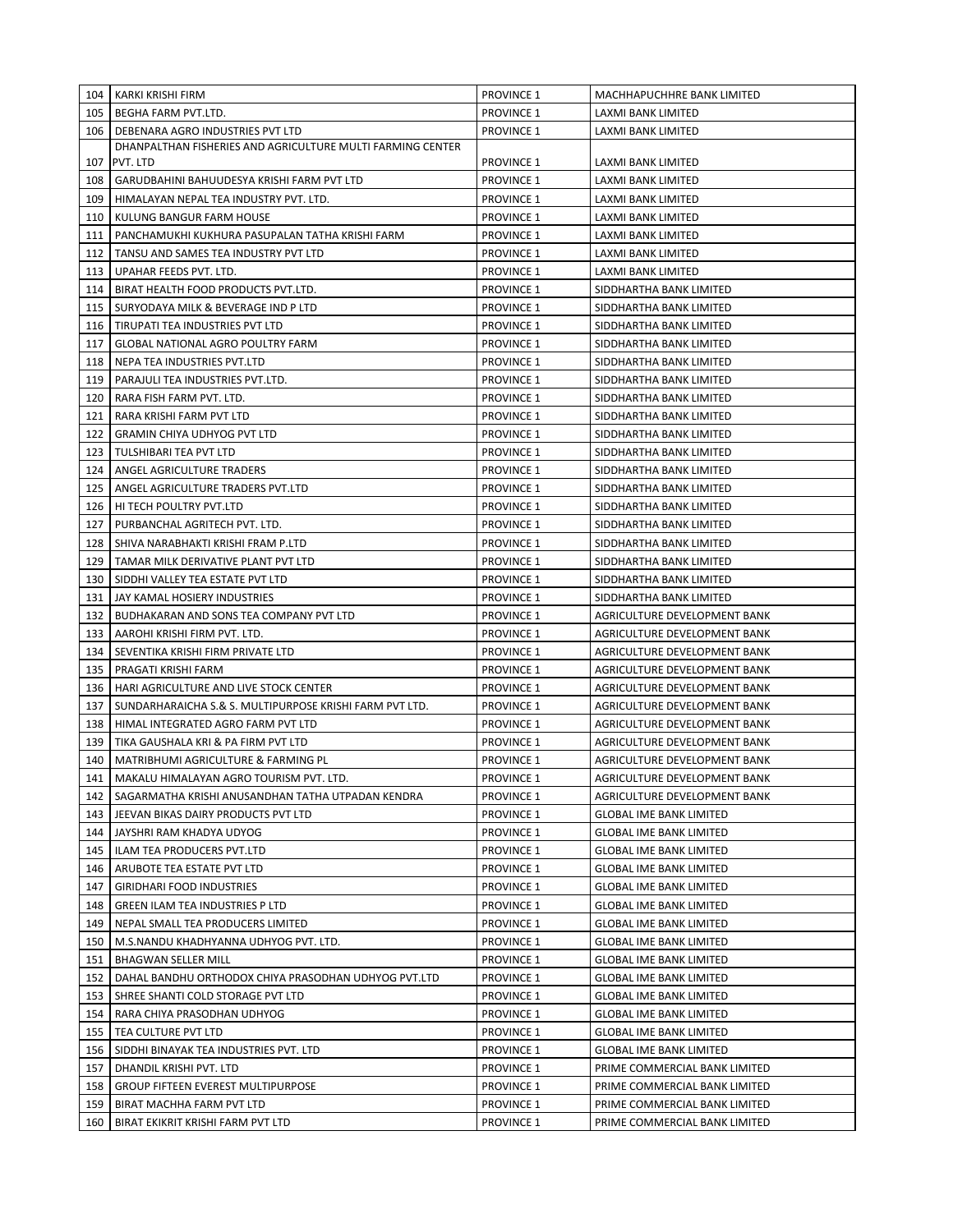| 161 | JAY SHREE RAMDHUNI KRISHI FARM PVT. LTD.                        | <b>PROVINCE 1</b> | PRIME COMMERCIAL BANK LIMITED |
|-----|-----------------------------------------------------------------|-------------------|-------------------------------|
| 162 | TAKIYA KRISHI FIRM PVT.LTD.                                     | <b>PROVINCE 1</b> | PRIME COMMERCIAL BANK LIMITED |
| 163 | KESHALIYA AGRICULTURE FARM & RESEARCH CENTER PVT.LTD            | PROVINCE 1        | PRIME COMMERCIAL BANK LIMITED |
| 164 | ARJUNDHARA KRISHI FARM PVT. LTD.                                | <b>PROVINCE 1</b> | PRIME COMMERCIAL BANK LIMITED |
| 165 | PANIGHATTA MANAKAMANA KRISHI FARM PVT. LTD.                     | <b>PROVINCE 1</b> | PRIME COMMERCIAL BANK LIMITED |
| 166 | GALIL BAHUUDESHYA KRISHI FARM PVT.                              | <b>PROVINCE 1</b> | PRIME COMMERCIAL BANK LIMITED |
| 167 | PATHIBHARA FEED INDUSTRIES PVT. LTD                             | <b>PROVINCE 1</b> | PRIME COMMERCIAL BANK LIMITED |
| 168 | HIMALAYAN VALLEY TEA PVT LTD                                    | <b>PROVINCE 1</b> | NMB BANK LIMITED              |
| 169 | KRISHNA DANA UDHYOG PVT LTD                                     | <b>PROVINCE 1</b> | NMB BANK LIMITED              |
|     |                                                                 |                   |                               |
|     | 170   PRANAM AGRI SEEDS AND FARMING AND DIARY PRODUCT PVT. LTD. | PROVINCE 1        | NMB BANK LIMITED              |
|     | 171   MECHI SITAULA HANDICRAFT PVT. LTD.                        | <b>PROVINCE 1</b> | NMB BANK LIMITED              |
|     | 172   SA AGRO FARM PRIVATE LIMITED                              | <b>PROVINCE 1</b> | NMB BANK LIMITED              |
|     | 173   DEVI PATHIBHARA POULTRY FARM                              | <b>PROVINCE 1</b> | NMB BANK LIMITED              |
| 174 | <b>CLASSIC TERAI TEA INDUSTRIES PRIVATE LIMITED</b>             | <b>PROVINCE 1</b> | NMB BANK LIMITED              |
| 175 | <b>PURBANCHAL MILK &amp; FOODS PVT LTD</b>                      | <b>PROVINCE 1</b> | NMB BANK LIMITED              |
| 176 | EVEREST AGROVET FARM AND RESEARCH CENTER PVT.LTD.               | <b>PROVINCE 1</b> | NMB BANK LIMITED              |
| 177 | <b>ADARSHA POULTRY FARM</b>                                     | <b>PROVINCE 1</b> | PRABHU BANK LIMITED           |
| 178 | <b>ADARSHA POULTRY FARM</b>                                     | <b>PROVINCE 1</b> | PRABHU BANK LIMITED           |
| 179 | ADHIKARI POULTRY AND MULTIAGRICULTURE PVT LTD                   | <b>PROVINCE 1</b> | PRABHU BANK LIMITED           |
|     | 180 ALPHA INDUSTRIES PVT LTD                                    | <b>PROVINCE 1</b> | PRABHU BANK LIMITED           |
| 181 | ARAVA NEPAL MODERN AGRICULTURE COMP                             | <b>PROVINCE 1</b> | PRABHU BANK LIMITED           |
| 182 | <b>AVINASH EGGS PRIVATE LIMITED</b>                             | <b>PROVINCE 1</b> | PRABHU BANK LIMITED           |
|     | 183 B.F.C. POULTRY PVT LTD                                      | <b>PROVINCE 1</b> | PRABHU BANK LIMITED           |
|     | 184   BHATTARAI MULTI AGRO FARM PVT LTD                         | <b>PROVINCE 1</b> | PRABHU BANK LIMITED           |
|     | 185 BISHNU DEV POULTRY AND MULTIAGRICULTURE PVT LTD             | <b>PROVINCE 1</b> | PRABHU BANK LIMITED           |
|     | 186 CHHETRADIP COFFEE BIKASH PVT. LTD.                          | PROVINCE 1        | PRABHU BANK LIMITED           |
| 187 | <b>DHUNIBESHI GAI KIRSHI FIRM PVT.LTD</b>                       | PROVINCE 1        | PRABHU BANK LIMITED           |
|     | 188 EVERGREEN AGRO BUSINESS NEPAL P.LTD                         | <b>PROVINCE 1</b> | PRABHU BANK LIMITED           |
| 189 | <b>FRESH AGRO PRODUCTS AND RESEARCH CENTER PVT LTD</b>          | <b>PROVINCE 1</b> | PRABHU BANK LIMITED           |
| 190 | GODHULI DAIRY SUPPLIERS PVT LTD                                 | <b>PROVINCE 1</b> | PRABHU BANK LIMITED           |
| 191 | <b>GOLDEN FARMS PVT. LTD</b>                                    | <b>PROVINCE 1</b> | <b>PRABHU BANK LIMITED</b>    |
| 192 | GREEN PARK BAHUUDDESIYA AGRO AND AGRO TOURISM FARM PVT LTD      | <b>PROVINCE 1</b> | PRABHU BANK LIMITED           |
| 193 | HAMI DAJUVAI KRISHI TATHA PASUPALAN                             | <b>PROVINCE 1</b> | PRABHU BANK LIMITED           |
| 194 | <b>INTEGRATED AGRO (IARPI)</b>                                  | <b>PROVINCE 1</b> | PRABHU BANK LIMITED           |
| 195 | <b>ITAHARI HATCHERY AND FEED PVT LTD</b>                        | <b>PROVINCE 1</b> | PRABHU BANK LIMITED           |
|     | 196 KALIKA AGRO FARM                                            | <b>PROVINCE 1</b> | PRABHU BANK LIMITED           |
|     | 197 KHAPTAD DAIRY INDUSTRIES PVT LTD                            | <b>PROVINCE 1</b> | PRABHU BANK LIMITED           |
|     | 198 KIWI FARM PVT.LTD                                           | PROVINCE 1        | PRABHU BANK LIMITED           |
| 199 | LIG LIG MULTIPURPOSE AGRI FARM                                  | PROVINCE 1        | PRABHU BANK LIMITED           |
| 200 | M.C WILDLIFE AGRO & RESEARCH CENTER                             | <b>PROVINCE 1</b> | PRABHU BANK LIMITED           |
|     | 201   MANANG APPLE FARM UDYOG                                   | PROVINCE 1        | PRABHU BANK LIMITED           |
|     | 202   MANGALAM KRISHI FARM PVT.LTD                              | PROVINCE 1        | PRABHU BANK LIMITED           |
|     | 203   MEGHA AGRICULTURE                                         | PROVINCE 1        | PRABHU BANK LIMITED           |
|     | 204   NAMUNA MATSYA AND KRISHI FIRM PVT LTD                     | PROVINCE 1        | PRABHU BANK LIMITED           |
|     | 205 PALPA BHAIRAB BREEDING FARM PVT LTD                         | PROVINCE 1        | PRABHU BANK LIMITED           |
|     | 206 PANCHASE ORGANIC KRISHI FARM PVT.LT                         | <b>PROVINCE 1</b> | PRABHU BANK LIMITED           |
|     | 207   PANDHERI AGRO PARK VILLAGE PVT. LTD                       | <b>PROVINCE 1</b> | PRABHU BANK LIMITED           |
|     | 208   PATHAK HYACHING & POULTRY PVT.LTD                         | <b>PROVINCE 1</b> | PRABHU BANK LIMITED           |
|     | 209   PRATIK AVHIYAN AGRO COMPANY PVT LTD                       | <b>PROVINCE 1</b> | PRABHU BANK LIMITED           |
|     | 210   RIVER SIDE PIG AND AGRO FARM PVT.LTD                      | <b>PROVINCE 1</b> | PRABHU BANK LIMITED           |
|     | 211 SABJEY FARM PVT LTD                                         | PROVINCE 1        | PRABHU BANK LIMITED           |
|     | 212 SHIVA GANGA DAIRY UDYOG                                     | PROVINCE 1        | PRABHU BANK LIMITED           |
|     | 213 SHIVA SHAKTI HATCHEY PVT LTD                                | <b>PROVINCE 1</b> | PRABHU BANK LIMITED           |
|     | 214 SUPREME AGRICULTURE FARM PVT.LTD                            | PROVINCE 1        | PRABHU BANK LIMITED           |
|     | 215   SURENDRA KRISHI FARM PVT LTD                              | PROVINCE 1        | PRABHU BANK LIMITED           |
|     | 216   WORLD GYANIK FARM HOUSE PVT. LTD.                         | <b>PROVINCE 1</b> | PRABHU BANK LIMITED           |
|     | 217   MEHAR KRISHI KENDRA PVT LTD                               | PROVINCE 1        | MEGA BANK NEPAL LIMITED       |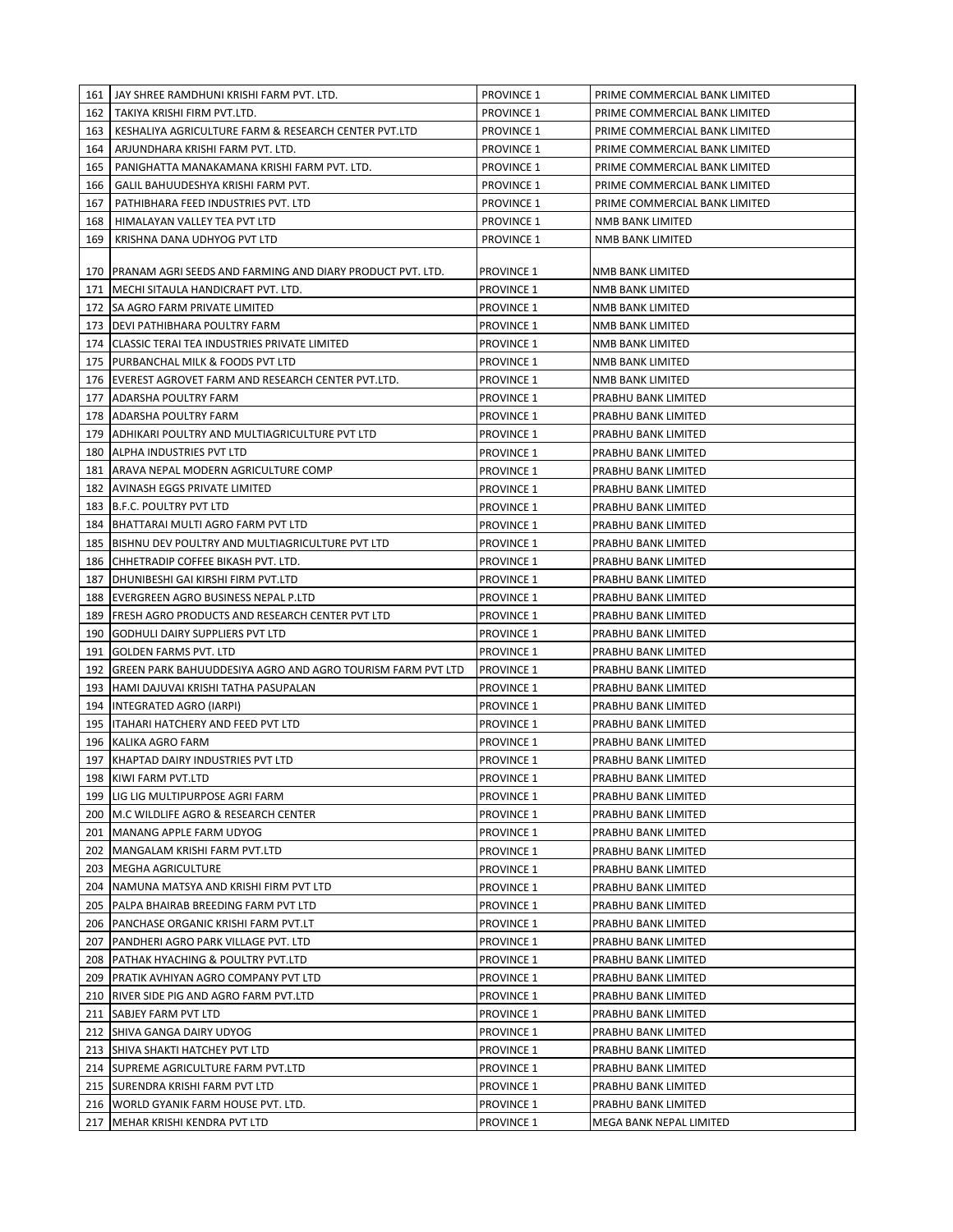|            | 218 SAGARMATHA NATIONAL AGRO FARM                                 | <b>PROVINCE 1</b>               | MEGA BANK NEPAL LIMITED                                          |
|------------|-------------------------------------------------------------------|---------------------------------|------------------------------------------------------------------|
|            | 219 BASKOTA KRISHI TATHA PASHUPALAN PVT. LTD                      | PROVINCE 1                      | MEGA BANK NEPAL LIMITED                                          |
|            | 220 AGRI PURE PVT. LTD                                            | PROVINCE 1                      | MEGA BANK NEPAL LIMITED                                          |
| 221        | PATHIBHARA C.J. KRISHI FARM PVT LTD                               | PROVINCE 1                      | MEGA BANK NEPAL LIMITED                                          |
| 222        | HIMSHIKHAR AGRO AND HERB RESEARCH CENTER                          | <b>PROVINCE 1</b>               | MEGA BANK NEPAL LIMITED                                          |
|            | 223   NATIONAL AGRO FARMING & RC JHAPA PL                         | <b>PROVINCE 1</b>               | CIVIL BANK LIMITED                                               |
| 224        | MANG MALUNG CHIYA BAGAN LTD                                       | <b>PROVINCE 1</b>               | <b>CIVIL BANK LIMITED</b>                                        |
| 225        | <b>PATHIVARA PASHUPALAN PVT LTD</b>                               | <b>PROVINCE 1</b>               | CIVIL BANK LIMITED                                               |
| 226        | <b>PURBELI AGRO INDUSTRIES PVT LTD</b>                            | <b>PROVINCE 1</b>               | CIVIL BANK LIMITED                                               |
| 227        | UNIQUE AGRICULTURE AND RESEARCH CE                                | <b>PROVINCE 1</b>               | CIVIL BANK LIMITED                                               |
| 228        | BAHUNDANGI KRISHI TATHA PASHUPALAN                                | <b>PROVINCE 1</b>               | CIVIL BANK LIMITED                                               |
| 229        | ISHREE MAHALAXMI DAIRY PRODUCT                                    | <b>PROVINCE 1</b>               | CIVIL BANK LIMITED                                               |
| 230        | BHARDWAJ KRISHI TATHA PASHUPALAN PVT.LTD.                         | <b>PROVINCE 1</b>               | SANIMA BANK LIMITED                                              |
| 231        | MAHALAXMI AGRICULTURE PVT. LTD.                                   | <b>PROVINCE 1</b>               | SANIMA BANK LIMITED                                              |
| 232        | MORANG AADHUNIK KRISHI FARM PVT. LTD.                             | <b>PROVINCE 1</b>               | SANIMA BANK LIMITED                                              |
| 233        | <b>SAGAR FEEDS PVT.LTD</b>                                        | <b>PROVINCE 1</b>               | SANIMA BANK LIMITED                                              |
| 234        | PANCHESHWAR ORGANIC KRISHI FARM PVT.LTD.                          | <b>PROVINCE 1</b>               | SANIMA BANK LIMITED                                              |
| 235        | MODERN TEA INDUSTRIES PRIVATE LIMITED                             | <b>PROVINCE 1</b>               | STANDARD CHARTERED BANK NEPAL LIMITED                            |
| 236        | <b>RAJAT KNITWEARS</b>                                            | <b>PROVINCE 1</b>               | STANDARD CHARTERED BANK NEPAL LIMITED                            |
| 237        | PURBANCHAL POLUTRY PVT.LTD                                        | PROVINCE 1                      | NEPAL SBI BANK LIMITED                                           |
| 238        | <b>SUNSARI POULTRY PRIVATE LIMITED</b>                            | PROVINCE 1                      | NEPAL SBI BANK LIMITED                                           |
|            | 239 ILAM TEA PRODUCERS PVT LTD.                                   | <b>PROVINCE 1</b>               | NEPAL SBI BANK LIMITED                                           |
| 240        | <b>SATKOSHI POULTRY FARM PVT LTD</b>                              | <b>PROVINCE 1</b>               | NEPAL SBI BANK LIMITED                                           |
| 241        | ASIATIQUE KRISHI FARM                                             | <b>PROVINCE 1</b>               | NEPAL SBI BANK LIMITED                                           |
| 242        | GREEN ESTATE AGRO FARM PVT LTD.                                   | <b>PROVINCE 1</b>               | NEPAL SBI BANK LIMITED                                           |
| 243        | KANCHANJUNGHA TEA ESTATE AND RESEARCH CENTER PVT LTD              | <b>PROVINCE 1</b>               | NEPAL SBI BANK LIMITED                                           |
| 244        | NEPAL TEA DEVELOPMENT CORPORATION LIMITED                         | <b>PROVINCE 1</b>               | NEPAL SBI BANK LIMITED                                           |
| 245        | HALDIBARI TEA PROCESSING PVT. LTD.                                | <b>PROVINCE 1</b>               | NEPAL SBI BANK LIMITED                                           |
| 246        | GANESH HIMAL TEA ESTATE PVT. LIMITED                              | <b>PROVINCE 1</b>               | NEPAL SBI BANK LIMITED                                           |
| 247        | SATHI MULTIPURPOSE AGRO FARM PRIVATE LIMITED                      | <b>PROVINCE 1</b>               | NEPAL SBI BANK LIMITED                                           |
| 248        | <b>PASHUPATI POULTRY BREEDING FARM P.L</b>                        | <b>PROVINCE 1</b>               | NEPAL CREDIT AND COMMERCE BANK LIMITED                           |
| 249        | OM SRI PASHUPATI BREEDERS PVT. LTD                                | <b>PROVINCE 1</b>               | NEPAL CREDIT AND COMMERCE BANK LIMITED                           |
| 250        | O.S.P. BREEDERS PVT.LTD.                                          | <b>PROVINCE 1</b>               | NEPAL CREDIT AND COMMERCE BANK LIMITED                           |
| 251        | KAMAKHSHYA DEVI TEA (P) LTD                                       | <b>PROVINCE 1</b>               | NEPAL CREDIT AND COMMERCE BANK LIMITED                           |
|            | 252 SHREE LAXMI TEA INDUSTRIES PVT.LTD                            | <b>PROVINCE 1</b>               | NEPAL CREDIT AND COMMERCE BANK LIMITED                           |
| 253        | MECHI VALLEY CHIYA UDHYOG                                         | <b>PROVINCE 1</b>               | NEPAL CREDIT AND COMMERCE BANK LIMITED                           |
| 254        | <b>GREEN VALLEY TEA PVT.LTD.</b>                                  | PROVINCE 1                      | NEPAL CREDIT AND COMMERCE BANK LIMITED                           |
|            | 255  INARUWA KRISHI FARM PVT.LTD                                  | <b>PROVINCE 1</b>               | NEPAL CREDIT AND COMMERCE BANK LIMITED                           |
|            | 256 J.S.R FISHERY AND ANIMAL HUSBANDARY                           | PROVINCE 1                      | NEPAL CREDIT AND COMMERCE BANK LIMITED                           |
|            | 257 JAYA SHREE RAM AGRO PHARMS                                    | <b>PROVINCE 1</b>               | NEPAL CREDIT AND COMMERCE BANK LIMITED                           |
|            | 258 GREENPLY INDUSTRIES NEPAL PRIVATE LIMITED                     | PROVINCE 1                      | KUMARI BANK LIMITED                                              |
|            | 259 SHIVAM AGRO AND RESEARCH CENTER PVT. LTD.                     | <b>PROVINCE 1</b>               | <b>KUMARI BANK LIMITED</b>                                       |
| 260        | KERABARI POULTRY FARM PVT LTD.                                    | <b>PROVINCE 1</b>               | KUMARI BANK LIMITED                                              |
| 261        | KANCHAN BAHUUDESHYA COMPANY PRIVATE LIMITED                       | <b>PROVINCE 1</b>               | KUMARI BANK LIMITED                                              |
|            | 262 R.R MULTI FARMING AND AGRICULTURE                             | PROVINCE 1                      | KUMARI BANK LIMITED                                              |
|            | 263   DHANJYOTI KRISI FARM PVT. LTD                               | PROVINCE 1                      | KUMARI BANK LIMITED                                              |
|            | 264 AYUSH TEA PROCESSING                                          | PROVINCE 1                      | KUMARI BANK LIMITED                                              |
|            | 265 ATHIYABARI KRISHI FARM PVT. LTD.                              | PROVINCE 1                      | KUMARI BANK LIMITED                                              |
|            | 266 BISTA AGRO FARM PVT.LTD.                                      | PROVINCE 1                      | KUMARI BANK LIMITED                                              |
| 267        | KANCHAN BAHUUDESHYA COMPANY PVT LTD                               | <b>PROVINCE 1</b>               | KUMARI BANK LIMITED                                              |
|            | 268   MADHUMALLA KRISHI FARM HO.&.RE. P.L                         | <b>PROVINCE 1</b>               | CENTURY COMMERCIAL BANK LIMITED                                  |
| 269        | SUNKOSHI CHIYA BAGAN PRIVATE                                      | <b>PROVINCE 1</b>               | NEPAL BANGALADESH BANK LIMITED                                   |
| 270        | PATHIBHARA AGRO FERTILIZER PVT LTD                                | <b>PROVINCE 1</b>               | NEPAL BANGALADESH BANK LIMITED                                   |
| 271        | JANAKPUR FERTILIZER INDUSTRIES PVT                                | <b>PROVINCE 1</b>               | NEPAL BANGALADESH BANK LIMITED                                   |
| 272<br>273 | NAINAKALA KRISHI FARM PRIVATE LIMIT<br><b>CHYANGTHAPU TRADERS</b> | <b>PROVINCE 1</b><br>PROVINCE 1 | NEPAL BANGALADESH BANK LIMITED<br>NEPAL BANGALADESH BANK LIMITED |
| 274        | DHARAN DAIRY FOOD PRODUCTS PVT.LTD.                               | PROVINCE 1                      | NEPAL BANGALADESH BANK LIMITED                                   |
| 275        | SHANI AGRO FARM PVT.LTD                                           | PROVINCE 1                      | NEPAL BANGALADESH BANK LIMITED                                   |
|            |                                                                   |                                 |                                                                  |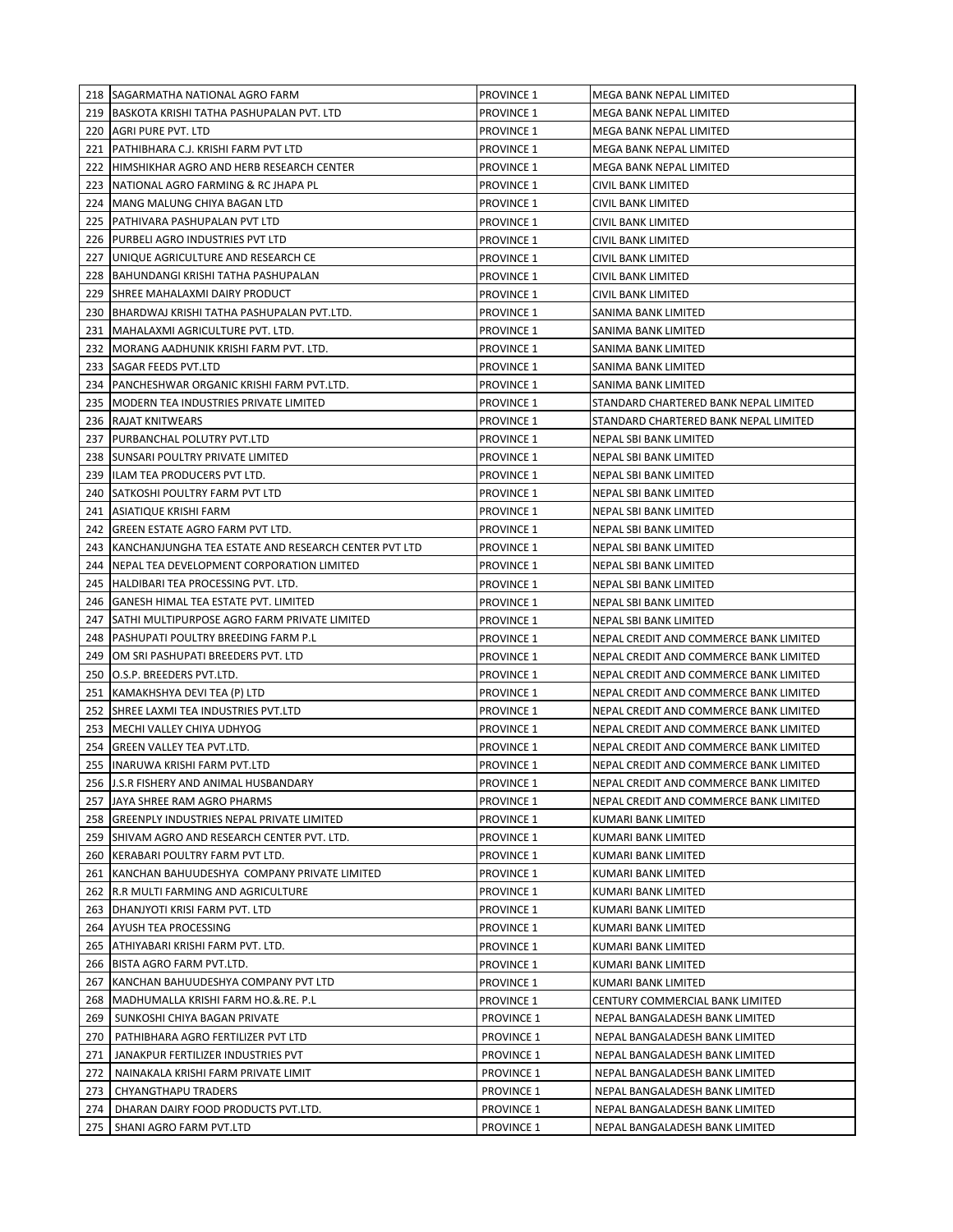|            | 276   BRIGHT FEED PRIVATE LIMITED                                  | <b>PROVINCE 1</b>                      | NEPAL BANGALADESH BANK LIMITED                              |
|------------|--------------------------------------------------------------------|----------------------------------------|-------------------------------------------------------------|
| 277        | SAPTAKOSHI HATCHERY INDUSTRIES PVT                                 | <b>PROVINCE 1</b>                      | NEPAL BANGALADESH BANK LIMITED                              |
|            | 278   KULAYAN NATURAL HERBAL PRIVATE LIMI                          | <b>PROVINCE 1</b>                      | NEPAL BANGALADESH BANK LIMITED                              |
| 279        | SURYA AGRITECH PVT LTD                                             | <b>PROVINCE 1</b>                      | NEPAL BANGALADESH BANK LIMITED                              |
| 280        | HARIHAR BAHUUDESHIYA KRISHI FARM PVT LTD                           | <b>PROVINCE 1</b>                      | CITIZENS BANK INTERNATIONAL LIMITED                         |
| 281        | <b>BARAHA LIVESTOCK PVT. LTD</b>                                   | <b>PROVINCE 1</b>                      | CITIZENS BANK INTERNATIONAL LIMITED                         |
| 282        | <b>BARAHA LIVESTOCK PVT.LTD</b>                                    | <b>PROVINCE 1</b>                      | CITIZENS BANK INTERNATIONAL LIMITED                         |
| 283        | AMULYA HATCHERY PVT LTD                                            | <b>PROVINCE 1</b>                      | CITIZENS BANK INTERNATIONAL LIMITED                         |
| 284        | MIRGAULIYA KRISHI FARM PVT.LTD.                                    | <b>PROVINCE 1</b>                      | CITIZENS BANK INTERNATIONAL LIMITED                         |
| 285        | DAIRY DEVELOPMENT AND RESEARCH CENTER PVT.LTD.                     | <b>PROVINCE 1</b>                      | CITIZENS BANK INTERNATIONAL LIMITED                         |
| 286        | SHUBHALABHA KNITTING & FABRICS IND.                                | <b>PROVINCE 1</b>                      | CITIZENS BANK INTERNATIONAL LIMITED                         |
| 287        | HEAVEN WATER PARK PVT LTD                                          | <b>PROVINCE 1</b>                      | <b>SUNRISE BANK LIMITED</b>                                 |
| 288        | SHREE SANA KISAN CHIYA UTPADAK SAHAKARI SASTHA LTD                 | <b>PROVINCE 1</b>                      | <b>SUNRISE BANK LIMITED</b>                                 |
| 289        | MARGADARSHAN KRISHI TATHA PASHUPALAN                               | <b>PROVINCE 1</b>                      | <b>SUNRISE BANK LIMITED</b>                                 |
| 290        | GAJURMUKHI HERBAL PVT.LTD                                          | <b>PROVINCE 1</b>                      | <b>SUNRISE BANK LIMITED</b>                                 |
| 291        | BANASKHANDI AGRICULTURE PVT. LTD.                                  | <b>PROVINCE 1</b>                      | <b>SUNRISE BANK LIMITED</b>                                 |
|            | BUDDHA LAXMI KRISHI BYABASAYA MATSYA POULTRY PASHUPANCHI           |                                        |                                                             |
| 292        | <b>FIRM PVT LTD</b>                                                | <b>PROVINCE 1</b>                      | <b>SUNRISE BANK LIMITED</b>                                 |
| 293        | DHANA LAXMI AGRICULTURE                                            | <b>PROVINCE 1</b>                      | <b>SUNRISE BANK LIMITED</b>                                 |
| 294        | G AND A KRISHI FARM PVT LTD                                        | <b>PROVINCE 1</b>                      | SUNRISE BANK LIMITED                                        |
| 295        | PURBANCHAL GROUP AGRICULTURE PVT. LTD.                             | <b>PROVINCE 1</b>                      | SUNRISE BANK LIMITED                                        |
| 296        | SHIVA PUJAN KRISHI FARM                                            | <b>PROVINCE 1</b>                      | <b>SUNRISE BANK LIMITED</b>                                 |
| 297        | KARNA AND BROTHERS TEA INDUSTRIES PVT LTD.                         | <b>PROVINCE 1</b>                      | <b>SUNRISE BANK LIMITED</b>                                 |
| 298        | <b>GORAS DAIRY PVT.LTD.</b>                                        | <b>PROVINCE 1</b>                      | <b>SUNRISE BANK LIMITED</b>                                 |
| 299        | JAYAPATI KRISHI FARM PVT. LTD.                                     | <b>PROVINCE 1</b>                      | <b>SUNRISE BANK LIMITED</b>                                 |
| 300        | DIYALO HATCHERY PVT LTD                                            | <b>PROVINCE 1</b>                      | SUNRISE BANK LIMITED                                        |
| 301        | MANJIL AGRICULTURE PVT LTD                                         | <b>PROVINCE 1</b>                      | SUNRISE BANK LIMITED                                        |
| 302        | HARAKPUR AGRICULTURE PVT. LTD.                                     | <b>PROVINCE 1</b>                      | <b>SUNRISE BANK LIMITED</b>                                 |
| 303        | DHANA SHREE FEEDS AND POULTRY FARM                                 | <b>PROVINCE 1</b>                      | EXCEL DEVELOPMENT BANK LIMITED                              |
| 304        | <b>GOLDEN GATE AGRO FARM PVT.LTD</b>                               | <b>PROVINCE 1</b>                      | EXCEL DEVELOPMENT BANK LIMITED                              |
| 305        | ASTHANGA PHARMACCUTICALS PVT. LTD                                  | <b>PROVINCE 1</b>                      | EXCEL DEVELOPMENT BANK LIMITED                              |
| 306        | MECHI ORGANIC KRISHI CENTER PVT LTD                                | <b>PROVINCE 1</b>                      | EXCEL DEVELOPMENT BANK LIMITED                              |
| 307        | LOTUS GREEN AGRICULTURE FARM PVT LT                                | <b>PROVINCE 1</b>                      | EXCEL DEVELOPMENT BANK LIMITED                              |
| 308        | SILVAR MOUNTAIN TEA INDUSTRIES                                     | <b>PROVINCE 1</b>                      | EXCEL DEVELOPMENT BANK LIMITED                              |
| 309        | PRABASHI JHAPALI AGRO FARM PVT. LTD                                | <b>PROVINCE 1</b>                      | EXCEL DEVELOPMENT BANK LIMITED                              |
| 310        | WAIBA POULTRY AND KRISHI FARM PVT.L                                | <b>PROVINCE 1</b>                      | MUKTINATH BIKAS BANK LIMITED                                |
| 311        | SHIVA KAILASH AKIKRIT KRISHI FARM P                                | <b>PROVINCE 1</b>                      | MUKTINATH BIKAS BANK LIMITED                                |
| 312<br>313 | PRAGATI BOYAR BAKHARA PALAN AND TAL                                | <b>PROVINCE 1</b><br><b>PROVINCE 1</b> | MUKTINATH BIKAS BANK LIMITED                                |
|            | IDOL KRISHI FIRM PVT. LTD                                          |                                        | MUKTINATH BIKAS BANK LIMITED                                |
| 314        | NATURE FARM PVT. LTD.                                              | <b>PROVINCE 1</b>                      | MUKTINATH BIKAS BANK LIMITED                                |
| 315        | LIME LEAF AGRO PVT. LTD                                            | <b>PROVINCE 1</b><br><b>PROVINCE 1</b> | KAMANA SEWA BIKASH BANK LIMITED                             |
| 316        | DAMATAR KRISHI FARM PVT LTD<br>FOREST & ENV DEVELOPMENT CO.PVT LTD | <b>PROVINCE 1</b>                      | KAMANA SEWA BIKASH BANK LIMITED<br>JYOTI BIKAS BANK LIMITED |
| 317<br>318 | ARYANA KRISHI TATHA PASHUPALAN                                     | <b>PROVINCE 1</b>                      | JYOTI BIKAS BANK LIMITED                                    |
| 319        | BIRTA EVERGREEN AGRO PVT. LTD.                                     | <b>PROVINCE 1</b>                      | JYOTI BIKAS BANK LIMITED                                    |
| 320        | AAGAMAN KRISHI TATHA PASHUPALAN PVT                                | <b>PROVINCE 1</b>                      | JYOTI BIKAS BANK LIMITED                                    |
| 321        | SAPTAKOSHI NATIONAL MULTIPURPOSE PV                                | <b>PROVINCE 1</b>                      | JYOTI BIKAS BANK LIMITED                                    |
| 322        | S.H. KRISHI FARM PVT.LTD.                                          | <b>PROVINCE 1</b>                      | JYOTI BIKAS BANK LIMITED                                    |
| 323        | MATA GANGA PASHUPALAN KRISHI FIRM                                  | <b>PROVINCE 1</b>                      | JYOTI BIKAS BANK LIMITED                                    |
| 324        | DAIMAND AGRICULTURE FARM                                           | <b>PROVINCE 1</b>                      | JYOTI BIKAS BANK LIMITED                                    |
| 325        | AADARSHA BAHUMUKHI DUGDHA UTPADAK S                                | <b>PROVINCE 1</b>                      | LUMBINI BIKAS BANK LIMITED                                  |
| 326        | MORANG KRISHI FARM PVT.LTD                                         | <b>PROVINCE 1</b>                      | LUMBINI BIKAS BANK LIMITED                                  |
| 327        | TURCHHA DRAGON FRUIT & BA. K. FARM                                 | <b>PROVINCE 1</b>                      | LUMBINI BIKAS BANK LIMITED                                  |
| 328        | PYRAMID VALLEY PVT. LTD.                                           | <b>PROVINCE 1</b>                      | <b>GURKHAS FINANCE LIMITED</b>                              |
| 329        | PANCHAMUKHI KRISHI UDHYOG PVT LTD                                  | <b>PROVINCE 1</b>                      | <b>GARIMA BIKAS BANK LIMITED</b>                            |
| 330        | SHIVAM LAYERS FARM PVT.LTD.                                        | <b>PROVINCE 2</b>                      | NEPAL BANK LIMITED                                          |
| 331        | D. FARM HOUSE                                                      | <b>PROVINCE 2</b>                      | NEPAL BANK LIMITED                                          |
|            | 332   YUWARANI MATSYA TATHA KRISHI FIRM P                          | <b>PROVINCE 2</b>                      | NEPAL BANK LIMITED                                          |
|            |                                                                    |                                        |                                                             |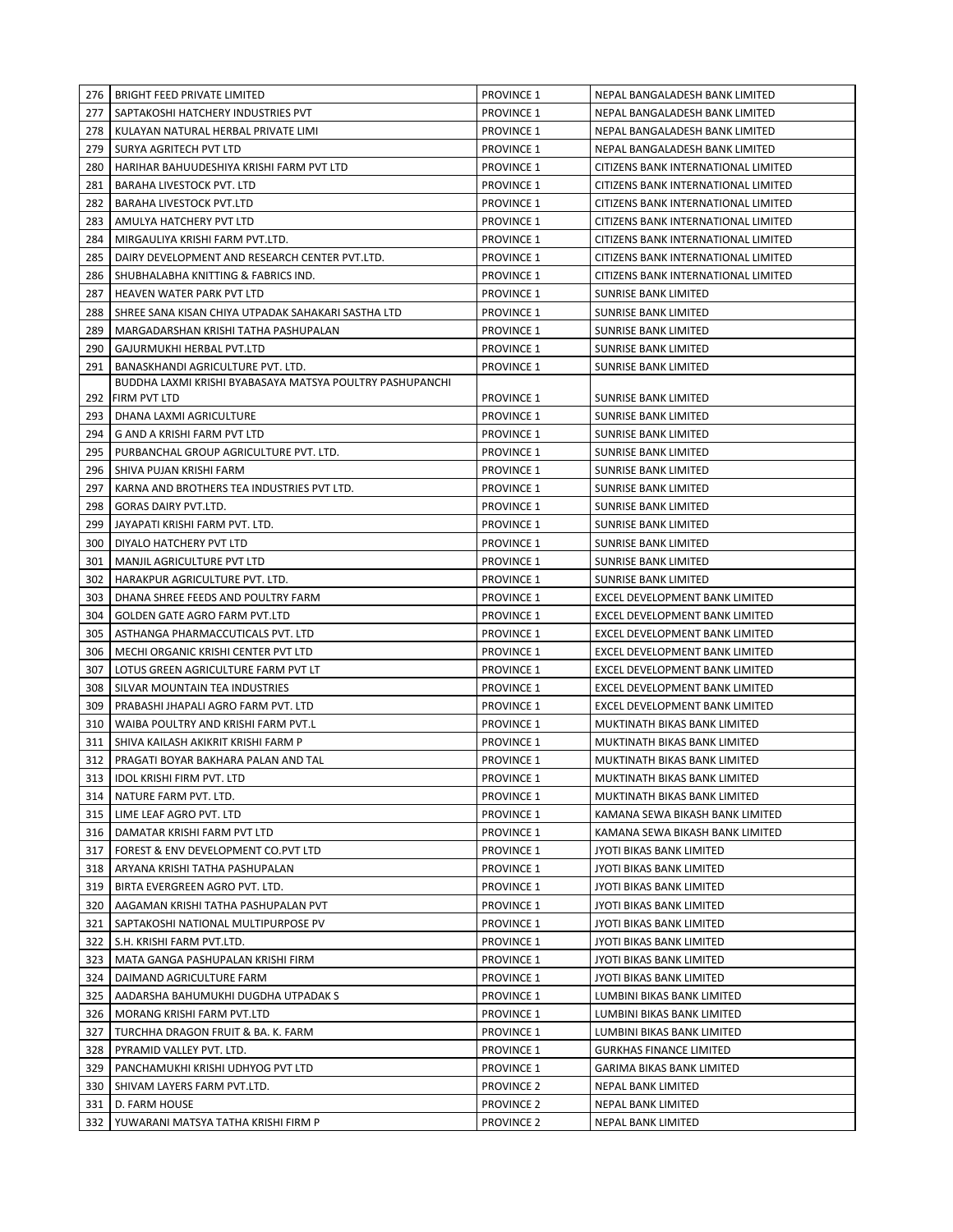|     | 333   SHREE SIDDHI TEXTILES PVT.LTD.                                 | <b>PROVINCE 2</b> | NEPAL BANK LIMITED               |
|-----|----------------------------------------------------------------------|-------------------|----------------------------------|
| 334 | GUPTA MATSYA FARM PVT LTD                                            | <b>PROVINCE 2</b> | RASTRIYA BANIJYA BANK            |
| 335 | RAJ NANDAN MATSYA PALAN FIRM P.L                                     | <b>PROVINCE 2</b> | RASTRIYA BANIJYA BANK            |
| 336 | NANDANI KRISHI FARM PVT LTD                                          | <b>PROVINCE 2</b> | RASTRIYA BANIJYA BANK            |
| 337 | RANJITKAR COLD STORAGE PVT.LTD                                       | <b>PROVINCE 2</b> | RASTRIYA BANIJYA BANK            |
| 338 | ANUPAM COLD STORAGE PVT. LTD                                         | <b>PROVINCE 2</b> | RASTRIYA BANIJYA BANK            |
| 339 | RHODO POULTRY BREEDING FARM                                          | <b>PROVINCE 2</b> | RASTRIYA BANIJYA BANK            |
| 340 | NEW SHIVA KISHAN BAHUDESHIYA K. F.                                   | <b>PROVINCE 2</b> | RASTRIYA BANIJYA BANK            |
| 341 | KUSHWAHA KRISHI ICE AND COLD STORE                                   | <b>PROVINCE 2</b> | RASTRIYA BANIJYA BANK            |
| 342 | SAMUHIK BIU BRIDHI COMPANY P. L                                      | <b>PROVINCE 2</b> | RASTRIYA BANIJYA BANK            |
| 343 | <b>BHASKAR HERBACEUTICALS P. LTD</b>                                 | <b>PROVINCE 2</b> | <b>NABIL BANK LIMITED</b>        |
| 344 | I.S. POULTRY PVT.LTD                                                 | <b>PROVINCE 2</b> | NABIL BANK LIMITED               |
| 345 | NIKITA INVESTMENT PVT. LTD.                                          | <b>PROVINCE 2</b> | NABIL BANK LIMITED               |
| 346 | OM INDUSTRY PRIVATE LIMITED                                          | <b>PROVINCE 2</b> | <b>NABIL BANK LIMITED</b>        |
| 347 | SHIVAM HATCHERY & FEED INDUSTRIES                                    | <b>PROVINCE 2</b> | <b>NABIL BANK LIMITED</b>        |
| 348 | SHIVAM NUTRIPRO PVT. LTD                                             | <b>PROVINCE 2</b> | NABIL BANK LIMITED               |
| 349 | SHWETA KRISHI FARM                                                   | <b>PROVINCE 2</b> | NABIL BANK LIMITED               |
| 350 | MONIKA AGRO FIRM PVT. LTD.                                           | <b>PROVINCE 2</b> | NEPAL INVESTMENT BANK LIMITED    |
| 351 | M.J.R. FARMING PVT LTD                                               | <b>PROVINCE 2</b> | HIMALAYAN BANK LIMITED           |
| 352 | CROWN TEXTILE INDUSTRIES PVT LTD                                     | <b>PROVINCE 2</b> | HIMALAYAN BANK LIMITED           |
| 353 | NOBLE TEXTILES PVT LTD                                               | <b>PROVINCE 2</b> | HIMALAYAN BANK LIMITED           |
| 354 | <b>G.J POULTRY HATCHERY</b>                                          | <b>PROVINCE 2</b> | <b>EVEREST BANK LIMITED</b>      |
| 355 | SHIVAM DAIRY UDHYOG                                                  | <b>PROVINCE 2</b> | <b>EVEREST BANK LIMITED</b>      |
| 356 | DUDHMATI MAAI BAHUDESHIYA KRISHI FARM PVT.LTD                        | PROVINCE 2        | <b>EVEREST BANK LIMITED</b>      |
| 357 | PAWAN PUTRA KHADYA UDYOG PVT LTD                                     | <b>PROVINCE 2</b> | <b>EVEREST BANK LIMITED</b>      |
| 358 | <b>BABA KHADYA UDHYOG</b>                                            | <b>PROVINCE 2</b> | <b>EVEREST BANK LIMITED</b>      |
| 359 | HARDIYA EKIKRIT KIRSHI AGRO FIRM PVT LTD                             | <b>PROVINCE 2</b> | <b>BANK OF KATHMANDU LIMITED</b> |
| 360 | KOHINOOR KNITTEX INDUSTRIES                                          | <b>PROVINCE 2</b> | <b>BANK OF KATHMANDU LIMITED</b> |
| 361 | KANCHAN KRISHI FARM                                                  | <b>PROVINCE 2</b> | NIC ASIA BANK LIMITED            |
| 362 | RAVI MATSYA PALAN UDYOG                                              | <b>PROVINCE 2</b> | NIC ASIA BANK LIMITED            |
| 363 | ANSARI MACHHA FARM                                                   | <b>PROVINCE 2</b> | NIC ASIA BANK LIMITED            |
| 364 | DHURBA KRISHI FARM PVT. LTD.                                         | <b>PROVINCE 2</b> | NIC ASIA BANK LIMITED            |
| 365 | KAMDHENU GAUSHALA PVT LTD                                            | <b>PROVINCE 2</b> | NIC ASIA BANK LIMITED            |
| 366 | KARKI EKIKRIT PASHU BIKASH KENDRA                                    | <b>PROVINCE 2</b> | NIC ASIA BANK LIMITED            |
| 367 | ANNAPURNA MACHHAPALAN COMPANY PVT. LTD.                              | <b>PROVINCE 2</b> | NIC ASIA BANK LIMITED            |
| 368 | GAUN GHAR KRISHI SAMAGRI COMPANY PRIVATE LIMITED                     | <b>PROVINCE 2</b> | NIC ASIA BANK LIMITED            |
| 369 | SANDESH KUKHURA HASH TATHA MACHHA PALAN FIRM                         | <b>PROVINCE 2</b> | NIC ASIA BANK LIMITED            |
|     | 370   S.M. KRISHI FARM AND RESEARCH CENTER PVT.LTD.                  | <b>PROVINCE 2</b> | NIC ASIA BANK LIMITED            |
|     | 371 JAY AMBE HATCHERI UDHOYOG                                        | PROVINCE 2        | NIC ASIA BANK LIMITED            |
| 372 | ALIYA DEVI MACHHA PALAN FARM                                         | <b>PROVINCE 2</b> | NIC ASIA BANK LIMITED            |
| 373 | HARAIYA KRISHI FARM PVT. LTD                                         | <b>PROVINCE 2</b> | NIC ASIA BANK LIMITED            |
| 374 | PARICHAN MACHHA PALAN FIRM                                           | <b>PROVINCE 2</b> | NIC ASIA BANK LIMITED            |
| 375 | MAHAT POULTRY FIRM                                                   | <b>PROVINCE 2</b> | NIC ASIA BANK LIMITED            |
| 376 | CHANSI MATSYA PALAN FIRM PVT LTD                                     | <b>PROVINCE 2</b> | NIC ASIA BANK LIMITED            |
| 377 | ANMOL MASTYA TATHA PASHUPANCHHI PALAN KENDRA                         | <b>PROVINCE 2</b> | NIC ASIA BANK LIMITED            |
|     | 378   NITU BYABASAYIK MISHRIT KRISHI TATHA PARYATAN UDHYOG PVT. LTD. | <b>PROVINCE 2</b> | NIC ASIA BANK LIMITED            |
| 379 | SHUBHAM POULTRY FARM                                                 | <b>PROVINCE 2</b> | NIC ASIA BANK LIMITED            |
|     | 380   SHAH AMAR AGRICULTURE FARM PVT. LTD.                           | <b>PROVINCE 2</b> | NIC ASIA BANK LIMITED            |
| 381 | ANSHU MATSYA TATHA POULTRY FARM PVT. LTD.                            | <b>PROVINCE 2</b> | NIC ASIA BANK LIMITED            |
| 382 | ANURAG MATSYAPALAN PRIVATE LIMITED                                   | <b>PROVINCE 2</b> | NIC ASIA BANK LIMITED            |
| 383 | AL-MATIN BAHUUDDESIYA KRISHI FARM PVT.LRD                            | <b>PROVINCE 2</b> | NIC ASIA BANK LIMITED            |
| 384 | MANJUDEVI AGRO FARM PPRIVATE LIMITED                                 | <b>PROVINCE 2</b> | NIC ASIA BANK LIMITED            |
| 385 | SITARA KRISHI FARM PVT LTD                                           | <b>PROVINCE 2</b> | NIC ASIA BANK LIMITED            |
| 386 | SHIVA AGRO FARM PVT LTD                                              | <b>PROVINCE 2</b> | NIC ASIA BANK LIMITED            |
| 387 | AJIT MATSYA PALAN UDHYOG PVT.LTD                                     | <b>PROVINCE 2</b> | NIC ASIA BANK LIMITED            |
| 388 | GARBHUBABA MULTI PURPOSE KRISHI FARM PVT. LTD                        | <b>PROVINCE 2</b> | NIC ASIA BANK LIMITED            |
| 389 | PATEL MATSYA FARM                                                    | <b>PROVINCE 2</b> | NIC ASIA BANK LIMITED            |
|     |                                                                      |                   |                                  |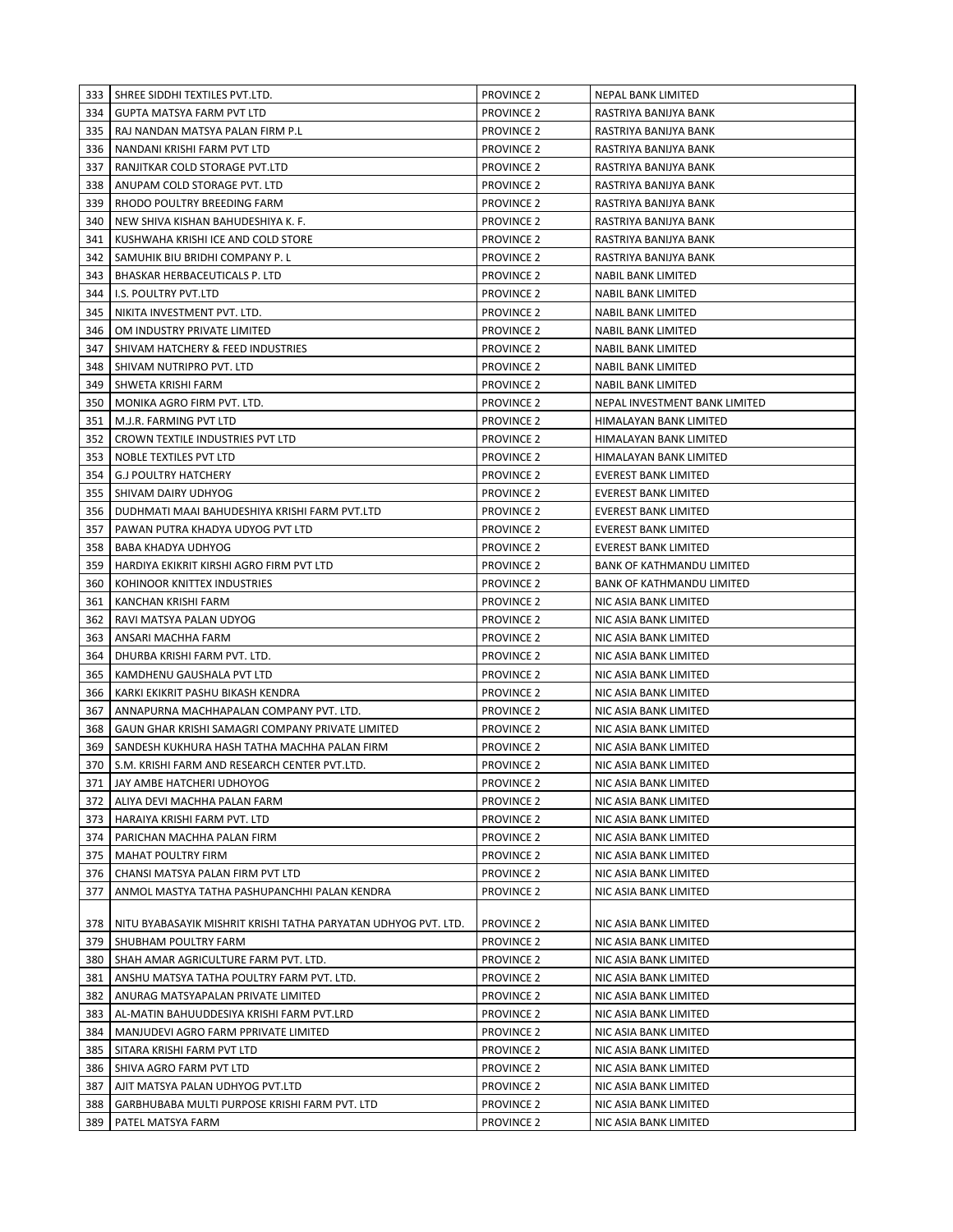| 390 | TRIMURTI EKIKRIT KRISHI FARM PVT. LTD.                  | <b>PROVINCE 2</b> | NIC ASIA BANK LIMITED          |
|-----|---------------------------------------------------------|-------------------|--------------------------------|
| 391 | MAHADEV AGRICULTURE AND PRODUCTION COMPANY PVT. LTD.    | PROVINCE 2        | NIC ASIA BANK LIMITED          |
| 392 | GANGA MACHHA PALAN FARM PVT LTD.                        | <b>PROVINCE 2</b> | NIC ASIA BANK LIMITED          |
| 393 | AANCHAL AND AANSHUTOSH AGRO PVT LTD                     | <b>PROVINCE 2</b> | NIC ASIA BANK LIMITED          |
| 394 | DHANUSHADHAM PASHUPALAN TATHA MATSYA FARM               | <b>PROVINCE 2</b> | NIC ASIA BANK LIMITED          |
| 395 | TEJ KRISHI FARM PVT LTD                                 | PROVINCE 2        | NIC ASIA BANK LIMITED          |
| 396 | GANPATI KRISHI FARM PVT. LTD.                           | <b>PROVINCE 2</b> | NIC ASIA BANK LIMITED          |
| 397 | AKIKRIT MUSAHARNI MAI KRISHI FARM PRIVATE LIMITED       | <b>PROVINCE 2</b> | NIC ASIA BANK LIMITED          |
| 398 | MAA SHANTI DAIRY UDHYOG PVT LTD                         | <b>PROVINCE 2</b> | NIC ASIA BANK LIMITED          |
| 399 | YUWAN MULTIPURPOSE AGRO FIRM PRIVATE LIMITED            | <b>PROVINCE 2</b> | NIC ASIA BANK LIMITED          |
| 400 | PRATIBHA MATSYA TATHA KRISHI FARM PVT LTD               | <b>PROVINCE 2</b> | NIC ASIA BANK LIMITED          |
| 401 | REHAN MACHHA PALAN FARM PVT. LTD                        | <b>PROVINCE 2</b> | NIC ASIA BANK LIMITED          |
| 402 | GREEN GOLD AGRO BUSINESS PVT. LTD.                      | <b>PROVINCE 2</b> | NIC ASIA BANK LIMITED          |
| 403 | ASIAN GROUP OF INTERNATIONAL PVT LTD                    | <b>PROVINCE 2</b> | NIC ASIA BANK LIMITED          |
| 404 | MAHIMA AGRO PARK PVT LTD                                | <b>PROVINCE 2</b> | NIC ASIA BANK LIMITED          |
| 405 | KALIKA BAHUUDESHYA KRISHI FARM PVT LTD                  | <b>PROVINCE 2</b> | NIC ASIA BANK LIMITED          |
| 406 | ANAMIKA MATSYA FARM PVT LTD                             | <b>PROVINCE 2</b> | NIC ASIA BANK LIMITED          |
| 407 | AMRIT PASHUPALAN FARM PVT. LTD.                         | <b>PROVINCE 2</b> | NIC ASIA BANK LIMITED          |
| 408 | <b>GORKHA FEED INDUSTRIES PVT LTD</b>                   | <b>PROVINCE 2</b> | MACHHAPUCHHRE BANK LIMITED     |
| 409 | MANAKAMANA MACHHAPALAN PVT LTD                          | <b>PROVINCE 2</b> | MACHHAPUCHHRE BANK LIMITED     |
| 410 | KAJAL MATSYA FARM PRIVATE LIMITE                        | <b>PROVINCE 2</b> | MACHHAPUCHHRE BANK LIMITED     |
| 411 | BISHAL MATSHYA KUKHURA TAHTHA KR                        | <b>PROVINCE 2</b> | MACHHAPUCHHRE BANK LIMITED     |
| 412 | KAMALA MAI MACHHA PALAN FARM                            | <b>PROVINCE 2</b> | LAXMI BANK LIMITED             |
| 413 | MILCO INDUSTRIES PVT LTD                                | <b>PROVINCE 2</b> | LAXMI BANK LIMITED             |
| 414 | CAPTAIN FARM PVT LTD                                    | <b>PROVINCE 2</b> | SIDDHARTHA BANK LIMITED        |
| 415 | NATURAL RESOURCE INDUSTRIES PVT LTD                     | <b>PROVINCE 2</b> | SIDDHARTHA BANK LIMITED        |
| 416 | PRATAP KRISHI FARM PVT LTD                              | <b>PROVINCE 2</b> | SIDDHARTHA BANK LIMITED        |
| 417 | SAH KRISHI TATHA PASU. FARM PVT LTD                     | <b>PROVINCE 2</b> | SIDDHARTHA BANK LIMITED        |
| 418 | SEJA POULTRY FARM PVT. LTD.                             | <b>PROVINCE 2</b> | SIDDHARTHA BANK LIMITED        |
| 419 | SRI RAM JANKI COLD STORAGE                              | <b>PROVINCE 2</b> | SIDDHARTHA BANK LIMITED        |
| 420 | UTTARBAHINI KRISHI FARM PVT. LTD.                       | <b>PROVINCE 2</b> | SIDDHARTHA BANK LIMITED        |
| 421 | A.S. NEPAL AGRITECH PVT LTD                             | <b>PROVINCE 2</b> | SIDDHARTHA BANK LIMITED        |
| 422 | SUDISH MACHHA PALAN KENDRA                              | <b>PROVINCE 2</b> | AGRICULTURE DEVELOPMENT BANK   |
| 423 | <b>BIPRAYA KRISHI TRADE</b>                             | <b>PROVINCE 2</b> | AGRICULTURE DEVELOPMENT BANK   |
| 424 | NIJ KRISHI FARM PVT.LTD.                                | PROVINCE 2        | AGRICULTURE DEVELOPMENT BANK   |
| 425 | KAMDHENU PASHUPALAN FRAM                                | <b>PROVINCE 2</b> | AGRICULTURE DEVELOPMENT BANK   |
| 426 | KALALA MATSHYA FIRM PVT LTD                             | <b>PROVINCE 2</b> | AGRICULTURE DEVELOPMENT BANK   |
| 427 | MUSKA JENI MACHA TATHA PASU FIRM                        | <b>PROVINCE 2</b> | AGRICULTURE DEVELOPMENT BANK   |
|     | 428   HIRAPUR KIRSHI FARM PVT LTD                       | PROVINCE 2        | AGRICULTURE DEVELOPMENT BANK   |
| 429 | MAA JANAKI DAIRY UDHYOG                                 | <b>PROVINCE 2</b> | <b>GLOBAL IME BANK LIMITED</b> |
| 430 | SUZUKI TEXTILE PVT.LTD                                  | <b>PROVINCE 2</b> | <b>GLOBAL IME BANK LIMITED</b> |
| 431 | MANDAL POULTRY MACHHA AND MULTIPURPOSE PVT.LTD          | <b>PROVINCE 2</b> | <b>GLOBAL IME BANK LIMITED</b> |
| 432 | NEW SHANKAR TEXTILE INDUSTRIES                          | <b>PROVINCE 2</b> | <b>GLOBAL IME BANK LIMITED</b> |
| 433 | RAJDEVI AGRICULTURE FARM AND MULTIPURPOSE PVT LTD       | <b>PROVINCE 2</b> | <b>GLOBAL IME BANK LIMITED</b> |
|     | KAMALAMAI PANCHAKANYA POULTRY FEED AND COLDSTORAGE PVT. |                   |                                |
|     | 434 LTD.                                                | <b>PROVINCE 2</b> | <b>GLOBAL IME BANK LIMITED</b> |
| 435 | B. SAHANI EKIKRIT KRISHI FARM PRIVATE LIMITED           | <b>PROVINCE 2</b> | <b>GLOBAL IME BANK LIMITED</b> |
| 436 | AISHA FISH INDUSTRIES PVT.LTD                           | <b>PROVINCE 2</b> | PRIME COMMERCIAL BANK LIMITED  |
| 437 | DURGA MEMORIAL ORG. FARM & BRE.RE. CENTER PVT.LTD.      | <b>PROVINCE 2</b> | PRIME COMMERCIAL BANK LIMITED  |
|     | 438 GADHI MAI MATASYA PALAN PVT.LTD.                    | <b>PROVINCE 2</b> | PRIME COMMERCIAL BANK LIMITED  |
|     | 439   AKHILESH BAHUUDHESIYA KRISHI FARM PVT.LTD.        | <b>PROVINCE 2</b> | PRIME COMMERCIAL BANK LIMITED  |
|     | 440 JAY KISAN PVT.LTD                                   | PROVINCE 2        | NMB BANK LIMITED               |
| 441 | SURYASON AGRICULTURE FORM PVT LTD.                      | PROVINCE 2        | NMB BANK LIMITED               |
|     | 442 ABIRAL HATCHERY PRIVATE LIMITED                     | PROVINCE 2        | NMB BANK LIMITED               |
|     | 443 SAKAR BAHUUDDESHYA KRISHI FIRM PVT LTD              | <b>PROVINCE 2</b> | MEGA BANK NEPAL LIMITED        |
|     | 444   MAA BHAGWATI PASHUPALAN FARM                      | <b>PROVINCE 2</b> | MEGA BANK NEPAL LIMITED        |
|     | 445   KANTIPUR POULTRY BREEDING FIRM PVT                | <b>PROVINCE 2</b> | CIVIL BANK LIMITED             |
|     | 446 JAY SHREE GOPAL DAIRY PVT.LTD.                      | PROVINCE 2        | CIVIL BANK LIMITED             |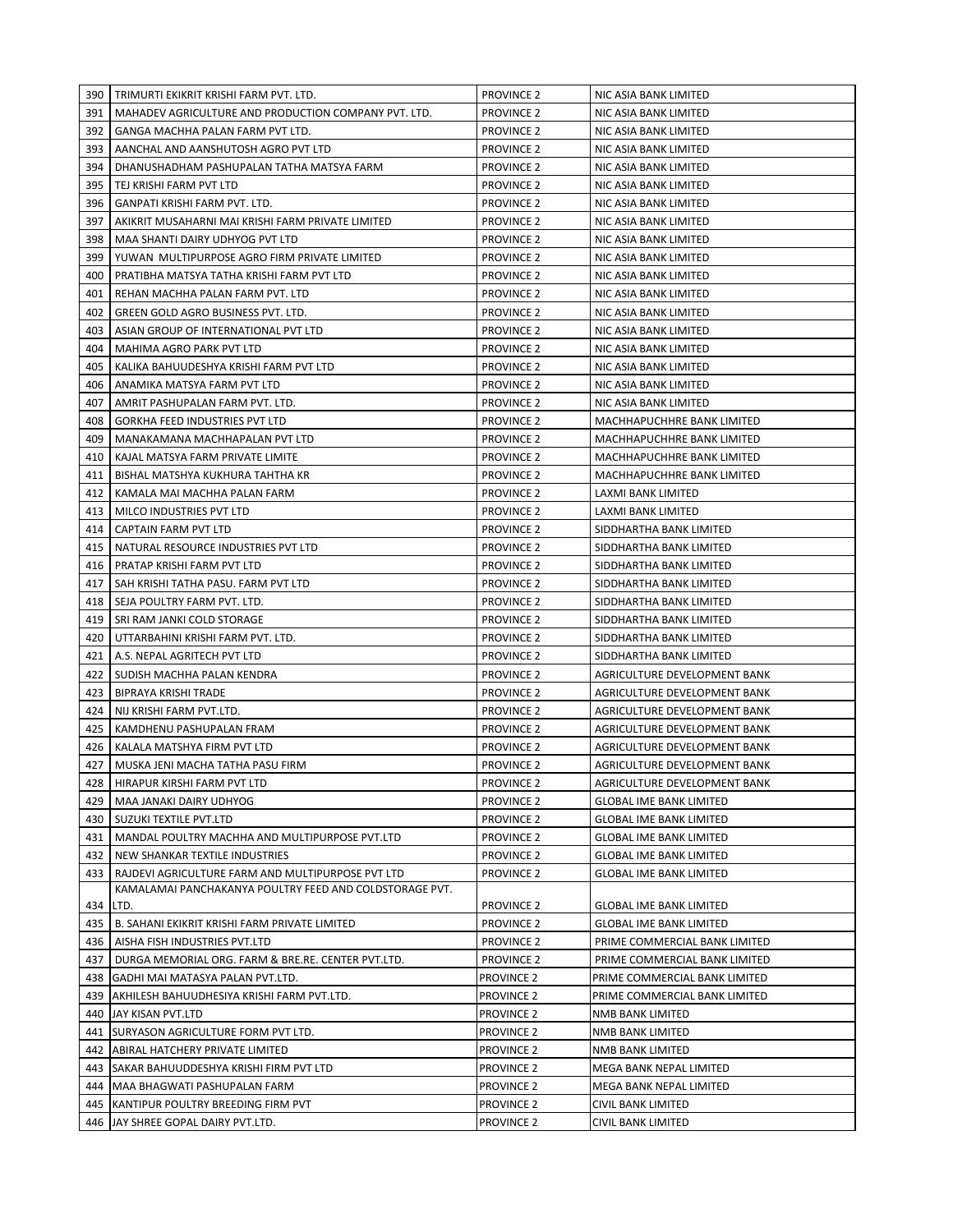|     | 447 LAWA POULTRY FARM PVT LTD                         | PROVINCE 2        | CIVIL BANK LIMITED                     |
|-----|-------------------------------------------------------|-------------------|----------------------------------------|
|     | 448 JJAYA BAJARANG PLYWOOD INDUSTRIES PRIVATE LIMITED | PROVINCE 2        | STANDARD CHARTERED BANK NEPAL LIMITED  |
|     | 449 SHIV NANDINI RICE MILL                            | <b>PROVINCE 2</b> | STANDARD CHARTERED BANK NEPAL LIMITED  |
|     | 450 G & S MACHHA PALAN FARM                           | <b>PROVINCE 2</b> | NEPAL CREDIT AND COMMERCE BANK LIMITED |
| 451 | <b>MANISH POULTRY FIRM</b>                            | PROVINCE 2        | NEPAL CREDIT AND COMMERCE BANK LIMITED |
| 452 | GANESH BAHUUDESSIYA MACHHAPALAN                       | PROVINCE 2        | NEPAL CREDIT AND COMMERCE BANK LIMITED |
| 453 | KRISHNA BAHUUDESSIYA MACHHAPALAN                      | <b>PROVINCE 2</b> | NEPAL CREDIT AND COMMERCE BANK LIMITED |
| 454 | SUNIL MATSAY PALAN UDHYOG                             | <b>PROVINCE 2</b> | NEPAL CREDIT AND COMMERCE BANK LIMITED |
| 455 | SONU MATASAYA PALAN FIRM                              | <b>PROVINCE 2</b> | NEPAL CREDIT AND COMMERCE BANK LIMITED |
| 456 | K.H.ARGO AND RESEARCH CENTRE PVT.LT                   | <b>PROVINCE 2</b> | NEPAL CREDIT AND COMMERCE BANK LIMITED |
| 457 | <b>PROGRESSIVE CATTLE FODDER INDUSTRIE</b>            | <b>PROVINCE 2</b> | NEPAL CREDIT AND COMMERCE BANK LIMITED |
| 458 | KRISHN BYABASAYIK KRISHI FARM                         | <b>PROVINCE 2</b> | NEPAL CREDIT AND COMMERCE BANK LIMITED |
| 459 | KRISHI MULTIPURPOSE NEPAL PVT. LTD                    | <b>PROVINCE 2</b> | NEPAL CREDIT AND COMMERCE BANK LIMITED |
| 460 | RAMESH AGRO FARM PVT.LTD.                             | <b>PROVINCE 2</b> | NEPAL CREDIT AND COMMERCE BANK LIMITED |
| 461 | RAGNI MATASIYA PALAN FARM PVT. LTD.                   | <b>PROVINCE 2</b> | NEPAL CREDIT AND COMMERCE BANK LIMITED |
| 462 | NAMUNA DEVELOP AGRO FARM PVT LTD                      | <b>PROVINCE 2</b> |                                        |
|     |                                                       |                   | NEPAL CREDIT AND COMMERCE BANK LIMITED |
| 463 | <b>ISHREE GANESH TRADERS</b>                          | PROVINCE 2        | NEPAL CREDIT AND COMMERCE BANK LIMITED |
| 464 | KSHIRESHWAR KRISHI FARM PVT LTD                       | <b>PROVINCE 2</b> | KUMARI BANK LIMITED                    |
| 465 | BHOLA MATSYA KRISHI FIRM PVT LTD                      | <b>PROVINCE 2</b> | KUMARI BANK LIMITED                    |
| 466 | <b>JAANCHAL AND AANSHUTOSHNAGRO PRIVATE LIMITED</b>   | <b>PROVINCE 2</b> | KUMARI BANK LIMITED                    |
| 467 | RAMRAJ BAHUUDDESHIYA KRISHI TATHA PASHUPALAN PVT LTD  | <b>PROVINCE 2</b> | KUMARI BANK LIMITED                    |
| 468 | <b>B. K. MATSYE TATHA AGRO PVT. LTD.</b>              | PROVINCE 2        | CENTURY COMMERCIAL BANK LIMITED        |
| 469 | MAHENDRA MACHHA TATHA KRISHI FARM PVT. LTD.           | <b>PROVINCE 2</b> | CENTURY COMMERCIAL BANK LIMITED        |
| 470 | <b>SUDHIR MATSAY FARM</b>                             | <b>PROVINCE 2</b> | CENTURY COMMERCIAL BANK LIMITED        |
| 471 | SHREE SITA AYURVEDIC CENTRE PVT. LTD.                 | <b>PROVINCE 2</b> | <b>CENTURY COMMERCIAL BANK LIMITED</b> |
| 472 | GADHIMAI AGRO AND RESEARCH CENTRE                     | <b>PROVINCE 2</b> | NEPAL BANGALADESH BANK LIMITED         |
| 473 | <b>GANESH KHADYA UDYOG</b>                            | <b>PROVINCE 2</b> | NEPAL BANGALADESH BANK LIMITED         |
| 474 | MUSARIMAI KRISHI FARM PVT LTD                         | <b>PROVINCE 2</b> | NEPAL BANGALADESH BANK LIMITED         |
| 475 | MANAWA EKIKRIT KRISHI FIRM                            | <b>PROVINCE 2</b> | NEPAL BANGALADESH BANK LIMITED         |
| 476 | MIRRACAL COMMERCIAL AGRO AND ANIMAL                   | <b>PROVINCE 2</b> | NEPAL BANGALADESH BANK LIMITED         |
| 477 | DIMPAL ANIL FOUNDATION PRIVATE LIMI                   | <b>PROVINCE 2</b> | NEPAL BANGALADESH BANK LIMITED         |
| 478 | <b>B.SAHANI EKIKRIT KRISHI FARM</b>                   | <b>PROVINCE 2</b> | NEPAL BANGALADESH BANK LIMITED         |
| 479 | <b>BIMAL NURSERY KENDRA PVT LTD</b>                   | PROVINCE 2        | NEPAL BANGALADESH BANK LIMITED         |
| 480 | EVEREST TEXTILES INDUSTRIES                           | <b>PROVINCE 2</b> | NEPAL BANGALADESH BANK LIMITED         |
| 481 | <b>INDRAKAMAL HATCH P. LTD.</b>                       | <b>PROVINCE 2</b> | CITIZENS BANK INTERNATIONAL LIMITED    |
| 482 | NARENDRA RITA EKIKRIT KRISHI FARM                     | <b>PROVINCE 2</b> | CITIZENS BANK INTERNATIONAL LIMITED    |
| 483 | INARI MATSHYA TATHA PASHU PALAN FARM PVT LTD          | <b>PROVINCE 2</b> | CITIZENS BANK INTERNATIONAL LIMITED    |
| 484 | NUOVA HITECH FEED INDUSTRIES PVT LTD                  | <b>PROVINCE 2</b> | CITIZENS BANK INTERNATIONAL LIMITED    |
|     | 485 AGRO INDUSTRIES PVT. LTD.                         | PROVINCE 2        | CITIZENS BANK INTERNATIONAL LIMITED    |
|     | 486   MILAN DAIRY & FOOD INDUSTRIES PV.LT             | <b>PROVINCE 2</b> | <b>SUNRISE BANK LIMITED</b>            |
| 487 | SAPTAKOSHI POULTRY FARM PVT.LTD                       | PROVINCE 2        | <b>SUNRISE BANK LIMITED</b>            |
| 488 | KHAREL KRISHI FARM PVT.LTD                            | PROVINCE 2        | <b>SUNRISE BANK LIMITED</b>            |
| 489 | MANGALAM DAIRY AND FOODS INDUSTRY PVT. LTD            | PROVINCE 2        | SUNRISE BANK LIMITED                   |
| 490 | KISHAN KRISHI UTPADAN TATHA PRASHODHAN KENDRA PVT LTD | PROVINCE 2        | SUNRISE BANK LIMITED                   |
| 491 | J. M. AGROFARM PVT. LTD                               | <b>PROVINCE 2</b> | SUNRISE BANK LIMITED                   |
| 492 | SHIVAM KISHI PASHU PANCHI FARM TATH                   | <b>PROVINCE 2</b> | KAMANA SEWA BIKASH BANK LIMITED        |
| 493 | ANURAG MATSYA FARM PVT. LTD.                          | PROVINCE 2        | JYOTI BIKAS BANK LIMITED               |
| 494 | SANDIP BAHUUDHESIYA KRISHI FARM                       | <b>PROVINCE 2</b> | JYOTI BIKAS BANK LIMITED               |
|     | 495   M/S SAPTAKOSHI INTEGRATED AGRO FARM             | <b>PROVINCE 2</b> | JYOTI BIKAS BANK LIMITED               |
|     | 496   PARIWARTAN BAHUDDHESHIYA KRISHI FAR             | PROVINCE 2        | LUMBINI BIKAS BANK LIMITED             |
| 497 | SHREE SAI PRERAK B.K.F P. LTD                         | <b>PROVINCE 2</b> | LUMBINI BIKAS BANK LIMITED             |
|     |                                                       |                   |                                        |
| 498 | <b>SREJAL MACHHA PALAN FARM</b>                       | <b>PROVINCE 2</b> | LUMBINI BIKAS BANK LIMITED             |
| 499 | JALPA MAI MACHHA PALAN KENDRA                         | PROVINCE 2        | SAHARA DEVELOPMENT BANK LIMITED        |
| 500 | RAM JANKI BREEDERS FIRM(R.R.YADAV                     | PROVINCE 2        | SAHARA DEVELOPMENT BANK LIMITED        |
| 501 | RAM JANAKI BREEDERS FARM PVT.LTD.                     | PROVINCE 2        | SAHARA DEVELOPMENT BANK LIMITED        |
| 502 | GODAITA AGRO FARM PVT.LTD.                            | PROVINCE 2        | SAHARA DEVELOPMENT BANK LIMITED        |
| 503 | <b>SHARTHAK KRISHI FIRM PVT LTD</b>                   | PROVINCE 2        | <b>GURKHAS FINANCE LIMITED</b>         |
|     | 504   DHANUSH BAKHRA PALAN FIRM                       | PROVINCE 2        | JANAKI FINANCE CO. LIMITED             |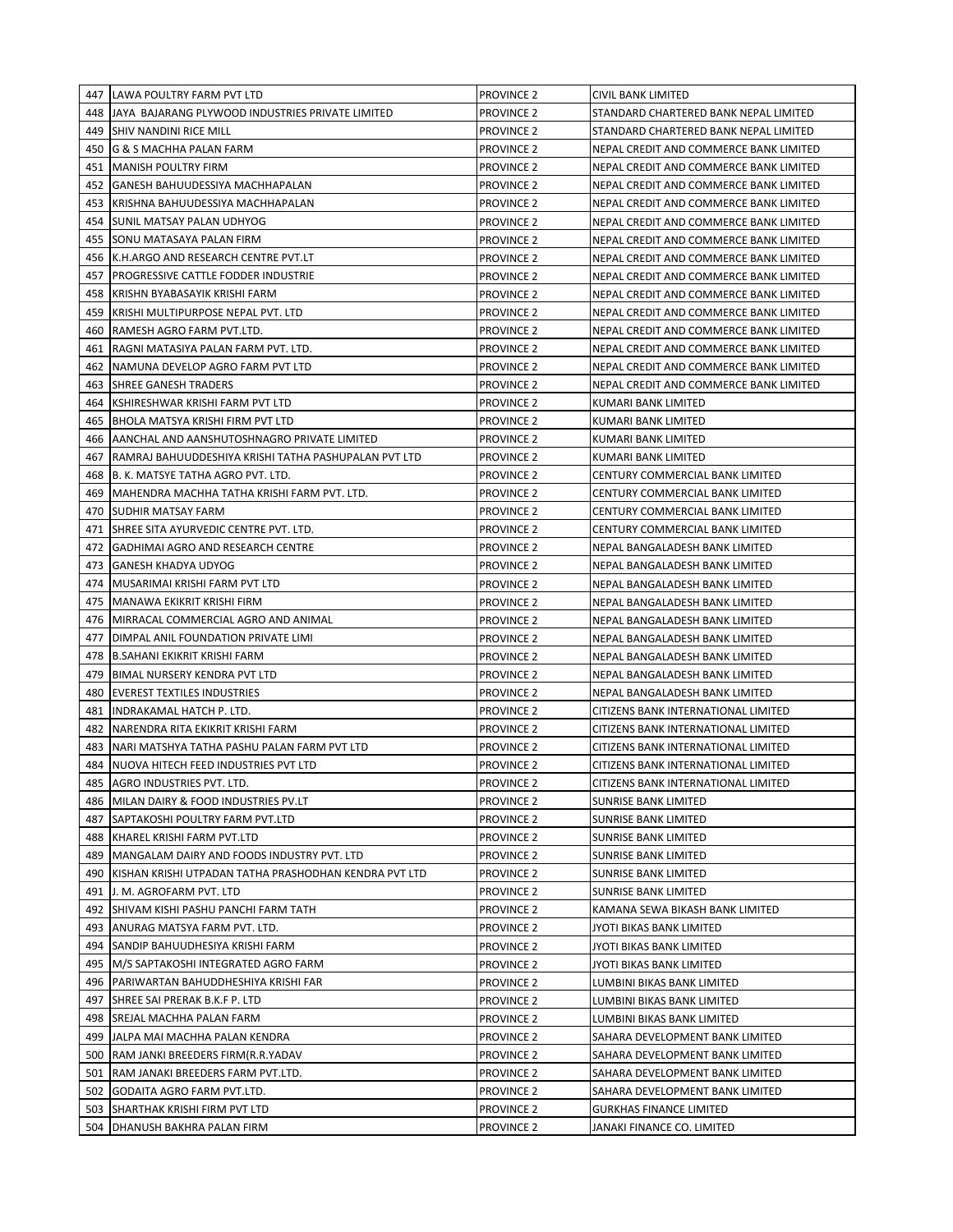| PROVINCE 2<br>506 YASHIKA AGRO FARM<br>JANAKI FINANCE CO. LIMITED<br><b>PROVINCE 2</b><br>507 SHANTIPRIYA AGRO FARM PVT LTD<br>JANAKI FINANCE CO. LIMITED<br>508   MANISHA AGRO FARM PVT LTD<br>PROVINCE 2<br>JANAKI FINANCE CO. LIMITED<br>509 PUNAM AGRO FARM PVT LTD<br><b>PROVINCE 2</b><br>JANAKI FINANCE CO. LIMITED<br>510 SHREE HANSA KRISHI FARM PVT LTD<br><b>PROVINCE 2</b><br>JANAKI FINANCE CO. LIMITED<br>511 ANAMOL KRISHI FARM PVT LTD<br><b>PROVINCE 2</b><br><b>GARIMA BIKAS BANK LIMITED</b><br>512<br>OM FARM PVT. LTD<br><b>BAGMATI</b><br><b>NEPAL BANK LIMITED</b><br>513 BAJRA BARAHI MULTI PURPOSE AGRO FIR<br><b>BAGMATI</b><br><b>NEPAL BANK LIMITED</b><br>514   DHAKAL DAIRY UDHYOG PVT.LTD<br><b>BAGMATI</b><br><b>NEPAL BANK LIMITED</b><br>CHITWAN KANDEL POULTRY FIRM PVT.LTD<br>515<br><b>BAGMATI</b><br><b>NEPAL BANK LIMITED</b><br>516 POUDEL POULTRY FIRM<br>BAGMATI<br>NEPAL BANK LIMITED<br>517<br>DARSHAN POULTRY& HATCHERY<br>BAGMATI<br>NEPAL BANK LIMITED<br>KALSANG KRISHI FARM PVT LTD<br>BAGMATI<br><b>NEPAL BANK LIMITED</b><br>518<br>519<br>MARTIN DAIRY PRODUCTS PVT LTD<br><b>NEPAL BANK LIMITED</b><br>BAGMATI<br>520<br>GANESH DANA UDHYOG PVT. LTD.<br>BAGMATI<br>NEPAL BANK LIMITED<br>SIDDHI GANESH POULTRY BREEDING FIRM PVT LTD<br>521<br>NEPAL BANK LIMITED<br>BAGMATI<br>522<br><b>ADHIKARI RICE MILL</b><br>BAGMATI<br>NEPAL BANK LIMITED<br>523 D.R TEXTILE<br>BAGMATI<br>NEPAL BANK LIMITED<br>524 K.S.G TEXTILE<br>BAGMATI<br>NEPAL BANK LIMITED<br>525   R.S.S TEXTILE UDHYOG<br>BAGMATI<br>NEPAL BANK LIMITED<br>526   HEMA TEXTILE<br>BAGMATI<br><b>NEPAL BANK LIMITED</b><br>527<br>BAGMATI<br>JUMA MAHESHWOR KAPADA UDHYOG<br>NEPAL BANK LIMITED<br>528 BHAKUNDE POLTRI FORM<br><b>BAGMATI</b><br>RASTRIYA BANIJYA BANK<br>529<br><b>BAGMATI</b><br>KAMALAMAI HATCHERY PVT LTD.<br>RASTRIYA BANIJYA BANK<br>530<br><b>RAM LAXMAN POULTRY FORM P.LTD</b><br><b>BAGMATI</b><br>RASTRIYA BANIJYA BANK<br>531<br>PANCHYAKANYA POULTRY BREEDING FARM<br><b>BAGMATI</b><br>RASTRIYA BANIJYA BANK<br>532<br>SURYA MOHAN POLTY FIRM PRA.LI<br><b>BAGMATI</b><br>RASTRIYA BANIJYA BANK<br>533<br>KATHMANDU HATCHERY AND FEED INDUSTR<br><b>BAGMATI</b><br>RASTRIYA BANIJYA BANK<br>534<br>NAULIN BHADRAKALI DAIRY FARM PVT<br>BAGMATI<br>RASTRIYA BANIJYA BANK<br>535<br>PHUYAL POULTRY FEED PVT. LTD<br>BAGMATI<br>RASTRIYA BANIJYA BANK<br>NATIONAL BIO-TECH PVT LTD<br>RASTRIYA BANIJYA BANK<br>536<br>BAGMATI<br>537<br>PANCHA SHEEL DAIRY PVT.LTD<br>RASTRIYA BANIJYA BANK<br>BAGMATI<br>THANIMAI POULTRY FARM PVT LTD<br>RASTRIYA BANIJYA BANK<br>538<br><b>BAGMATI</b><br>539<br>MAKWANT AGRO PVT LTD<br><b>BAGMATI</b><br>RASTRIYA BANIJYA BANK<br>540<br>B S KHATRI POULTRY FARM PRA LI<br>BAGMATI<br>RASTRIYA BANIJYA BANK<br>541<br>HETAUDA POULTRY AND HATCHERY PRA.LI<br><b>BAGMATI</b><br>RASTRIYA BANIJYA BANK<br>542<br>GAYATRI DAIRY INDUSTRIES PVT.LTD<br><b>BAGMATI</b><br>RASTRIYA BANIJYA BANK<br>543 MIRLUNGKOT MACHHA PALAN PRALI<br><b>BAGMATI</b><br>RASTRIYA BANIJYA BANK<br>NARAYANI POULTRY FARM HATCHERY<br>BAGMATI<br>544  <br>RASTRIYA BANIJYA BANK<br>545<br>NAWADURGA POULTRY BREEDING & RES F<br>BAGMATI<br>RASTRIYA BANIJYA BANK<br>546   NAWALAPUR MADHYABINDU POUL<br>BAGMATI<br>RASTRIYA BANIJYA BANK<br>547<br>OM SAI POLTRI AND BRIDING FIRM<br><b>BAGMATI</b><br>RASTRIYA BANIJYA BANK<br>548   TARAPUNJA POULTRY BREEDING FARM P.L<br>BAGMATI<br>RASTRIYA BANIJYA BANK |
|-------------------------------------------------------------------------------------------------------------------------------------------------------------------------------------------------------------------------------------------------------------------------------------------------------------------------------------------------------------------------------------------------------------------------------------------------------------------------------------------------------------------------------------------------------------------------------------------------------------------------------------------------------------------------------------------------------------------------------------------------------------------------------------------------------------------------------------------------------------------------------------------------------------------------------------------------------------------------------------------------------------------------------------------------------------------------------------------------------------------------------------------------------------------------------------------------------------------------------------------------------------------------------------------------------------------------------------------------------------------------------------------------------------------------------------------------------------------------------------------------------------------------------------------------------------------------------------------------------------------------------------------------------------------------------------------------------------------------------------------------------------------------------------------------------------------------------------------------------------------------------------------------------------------------------------------------------------------------------------------------------------------------------------------------------------------------------------------------------------------------------------------------------------------------------------------------------------------------------------------------------------------------------------------------------------------------------------------------------------------------------------------------------------------------------------------------------------------------------------------------------------------------------------------------------------------------------------------------------------------------------------------------------------------------------------------------------------------------------------------------------------------------------------------------------------------------------------------------------------------------------------------------------------------------------------------------------------------------------------------------------------------------------------------------------------------------------------------------------------------------------------------------------------------------------------------------------------------------------------------------------------------------------------------------------------------------------------------------------------------------------------------------------------------------------------------------------------------------------|
|                                                                                                                                                                                                                                                                                                                                                                                                                                                                                                                                                                                                                                                                                                                                                                                                                                                                                                                                                                                                                                                                                                                                                                                                                                                                                                                                                                                                                                                                                                                                                                                                                                                                                                                                                                                                                                                                                                                                                                                                                                                                                                                                                                                                                                                                                                                                                                                                                                                                                                                                                                                                                                                                                                                                                                                                                                                                                                                                                                                                                                                                                                                                                                                                                                                                                                                                                                                                                                                                               |
|                                                                                                                                                                                                                                                                                                                                                                                                                                                                                                                                                                                                                                                                                                                                                                                                                                                                                                                                                                                                                                                                                                                                                                                                                                                                                                                                                                                                                                                                                                                                                                                                                                                                                                                                                                                                                                                                                                                                                                                                                                                                                                                                                                                                                                                                                                                                                                                                                                                                                                                                                                                                                                                                                                                                                                                                                                                                                                                                                                                                                                                                                                                                                                                                                                                                                                                                                                                                                                                                               |
|                                                                                                                                                                                                                                                                                                                                                                                                                                                                                                                                                                                                                                                                                                                                                                                                                                                                                                                                                                                                                                                                                                                                                                                                                                                                                                                                                                                                                                                                                                                                                                                                                                                                                                                                                                                                                                                                                                                                                                                                                                                                                                                                                                                                                                                                                                                                                                                                                                                                                                                                                                                                                                                                                                                                                                                                                                                                                                                                                                                                                                                                                                                                                                                                                                                                                                                                                                                                                                                                               |
|                                                                                                                                                                                                                                                                                                                                                                                                                                                                                                                                                                                                                                                                                                                                                                                                                                                                                                                                                                                                                                                                                                                                                                                                                                                                                                                                                                                                                                                                                                                                                                                                                                                                                                                                                                                                                                                                                                                                                                                                                                                                                                                                                                                                                                                                                                                                                                                                                                                                                                                                                                                                                                                                                                                                                                                                                                                                                                                                                                                                                                                                                                                                                                                                                                                                                                                                                                                                                                                                               |
|                                                                                                                                                                                                                                                                                                                                                                                                                                                                                                                                                                                                                                                                                                                                                                                                                                                                                                                                                                                                                                                                                                                                                                                                                                                                                                                                                                                                                                                                                                                                                                                                                                                                                                                                                                                                                                                                                                                                                                                                                                                                                                                                                                                                                                                                                                                                                                                                                                                                                                                                                                                                                                                                                                                                                                                                                                                                                                                                                                                                                                                                                                                                                                                                                                                                                                                                                                                                                                                                               |
|                                                                                                                                                                                                                                                                                                                                                                                                                                                                                                                                                                                                                                                                                                                                                                                                                                                                                                                                                                                                                                                                                                                                                                                                                                                                                                                                                                                                                                                                                                                                                                                                                                                                                                                                                                                                                                                                                                                                                                                                                                                                                                                                                                                                                                                                                                                                                                                                                                                                                                                                                                                                                                                                                                                                                                                                                                                                                                                                                                                                                                                                                                                                                                                                                                                                                                                                                                                                                                                                               |
|                                                                                                                                                                                                                                                                                                                                                                                                                                                                                                                                                                                                                                                                                                                                                                                                                                                                                                                                                                                                                                                                                                                                                                                                                                                                                                                                                                                                                                                                                                                                                                                                                                                                                                                                                                                                                                                                                                                                                                                                                                                                                                                                                                                                                                                                                                                                                                                                                                                                                                                                                                                                                                                                                                                                                                                                                                                                                                                                                                                                                                                                                                                                                                                                                                                                                                                                                                                                                                                                               |
|                                                                                                                                                                                                                                                                                                                                                                                                                                                                                                                                                                                                                                                                                                                                                                                                                                                                                                                                                                                                                                                                                                                                                                                                                                                                                                                                                                                                                                                                                                                                                                                                                                                                                                                                                                                                                                                                                                                                                                                                                                                                                                                                                                                                                                                                                                                                                                                                                                                                                                                                                                                                                                                                                                                                                                                                                                                                                                                                                                                                                                                                                                                                                                                                                                                                                                                                                                                                                                                                               |
|                                                                                                                                                                                                                                                                                                                                                                                                                                                                                                                                                                                                                                                                                                                                                                                                                                                                                                                                                                                                                                                                                                                                                                                                                                                                                                                                                                                                                                                                                                                                                                                                                                                                                                                                                                                                                                                                                                                                                                                                                                                                                                                                                                                                                                                                                                                                                                                                                                                                                                                                                                                                                                                                                                                                                                                                                                                                                                                                                                                                                                                                                                                                                                                                                                                                                                                                                                                                                                                                               |
|                                                                                                                                                                                                                                                                                                                                                                                                                                                                                                                                                                                                                                                                                                                                                                                                                                                                                                                                                                                                                                                                                                                                                                                                                                                                                                                                                                                                                                                                                                                                                                                                                                                                                                                                                                                                                                                                                                                                                                                                                                                                                                                                                                                                                                                                                                                                                                                                                                                                                                                                                                                                                                                                                                                                                                                                                                                                                                                                                                                                                                                                                                                                                                                                                                                                                                                                                                                                                                                                               |
|                                                                                                                                                                                                                                                                                                                                                                                                                                                                                                                                                                                                                                                                                                                                                                                                                                                                                                                                                                                                                                                                                                                                                                                                                                                                                                                                                                                                                                                                                                                                                                                                                                                                                                                                                                                                                                                                                                                                                                                                                                                                                                                                                                                                                                                                                                                                                                                                                                                                                                                                                                                                                                                                                                                                                                                                                                                                                                                                                                                                                                                                                                                                                                                                                                                                                                                                                                                                                                                                               |
|                                                                                                                                                                                                                                                                                                                                                                                                                                                                                                                                                                                                                                                                                                                                                                                                                                                                                                                                                                                                                                                                                                                                                                                                                                                                                                                                                                                                                                                                                                                                                                                                                                                                                                                                                                                                                                                                                                                                                                                                                                                                                                                                                                                                                                                                                                                                                                                                                                                                                                                                                                                                                                                                                                                                                                                                                                                                                                                                                                                                                                                                                                                                                                                                                                                                                                                                                                                                                                                                               |
|                                                                                                                                                                                                                                                                                                                                                                                                                                                                                                                                                                                                                                                                                                                                                                                                                                                                                                                                                                                                                                                                                                                                                                                                                                                                                                                                                                                                                                                                                                                                                                                                                                                                                                                                                                                                                                                                                                                                                                                                                                                                                                                                                                                                                                                                                                                                                                                                                                                                                                                                                                                                                                                                                                                                                                                                                                                                                                                                                                                                                                                                                                                                                                                                                                                                                                                                                                                                                                                                               |
|                                                                                                                                                                                                                                                                                                                                                                                                                                                                                                                                                                                                                                                                                                                                                                                                                                                                                                                                                                                                                                                                                                                                                                                                                                                                                                                                                                                                                                                                                                                                                                                                                                                                                                                                                                                                                                                                                                                                                                                                                                                                                                                                                                                                                                                                                                                                                                                                                                                                                                                                                                                                                                                                                                                                                                                                                                                                                                                                                                                                                                                                                                                                                                                                                                                                                                                                                                                                                                                                               |
|                                                                                                                                                                                                                                                                                                                                                                                                                                                                                                                                                                                                                                                                                                                                                                                                                                                                                                                                                                                                                                                                                                                                                                                                                                                                                                                                                                                                                                                                                                                                                                                                                                                                                                                                                                                                                                                                                                                                                                                                                                                                                                                                                                                                                                                                                                                                                                                                                                                                                                                                                                                                                                                                                                                                                                                                                                                                                                                                                                                                                                                                                                                                                                                                                                                                                                                                                                                                                                                                               |
|                                                                                                                                                                                                                                                                                                                                                                                                                                                                                                                                                                                                                                                                                                                                                                                                                                                                                                                                                                                                                                                                                                                                                                                                                                                                                                                                                                                                                                                                                                                                                                                                                                                                                                                                                                                                                                                                                                                                                                                                                                                                                                                                                                                                                                                                                                                                                                                                                                                                                                                                                                                                                                                                                                                                                                                                                                                                                                                                                                                                                                                                                                                                                                                                                                                                                                                                                                                                                                                                               |
|                                                                                                                                                                                                                                                                                                                                                                                                                                                                                                                                                                                                                                                                                                                                                                                                                                                                                                                                                                                                                                                                                                                                                                                                                                                                                                                                                                                                                                                                                                                                                                                                                                                                                                                                                                                                                                                                                                                                                                                                                                                                                                                                                                                                                                                                                                                                                                                                                                                                                                                                                                                                                                                                                                                                                                                                                                                                                                                                                                                                                                                                                                                                                                                                                                                                                                                                                                                                                                                                               |
|                                                                                                                                                                                                                                                                                                                                                                                                                                                                                                                                                                                                                                                                                                                                                                                                                                                                                                                                                                                                                                                                                                                                                                                                                                                                                                                                                                                                                                                                                                                                                                                                                                                                                                                                                                                                                                                                                                                                                                                                                                                                                                                                                                                                                                                                                                                                                                                                                                                                                                                                                                                                                                                                                                                                                                                                                                                                                                                                                                                                                                                                                                                                                                                                                                                                                                                                                                                                                                                                               |
|                                                                                                                                                                                                                                                                                                                                                                                                                                                                                                                                                                                                                                                                                                                                                                                                                                                                                                                                                                                                                                                                                                                                                                                                                                                                                                                                                                                                                                                                                                                                                                                                                                                                                                                                                                                                                                                                                                                                                                                                                                                                                                                                                                                                                                                                                                                                                                                                                                                                                                                                                                                                                                                                                                                                                                                                                                                                                                                                                                                                                                                                                                                                                                                                                                                                                                                                                                                                                                                                               |
|                                                                                                                                                                                                                                                                                                                                                                                                                                                                                                                                                                                                                                                                                                                                                                                                                                                                                                                                                                                                                                                                                                                                                                                                                                                                                                                                                                                                                                                                                                                                                                                                                                                                                                                                                                                                                                                                                                                                                                                                                                                                                                                                                                                                                                                                                                                                                                                                                                                                                                                                                                                                                                                                                                                                                                                                                                                                                                                                                                                                                                                                                                                                                                                                                                                                                                                                                                                                                                                                               |
|                                                                                                                                                                                                                                                                                                                                                                                                                                                                                                                                                                                                                                                                                                                                                                                                                                                                                                                                                                                                                                                                                                                                                                                                                                                                                                                                                                                                                                                                                                                                                                                                                                                                                                                                                                                                                                                                                                                                                                                                                                                                                                                                                                                                                                                                                                                                                                                                                                                                                                                                                                                                                                                                                                                                                                                                                                                                                                                                                                                                                                                                                                                                                                                                                                                                                                                                                                                                                                                                               |
|                                                                                                                                                                                                                                                                                                                                                                                                                                                                                                                                                                                                                                                                                                                                                                                                                                                                                                                                                                                                                                                                                                                                                                                                                                                                                                                                                                                                                                                                                                                                                                                                                                                                                                                                                                                                                                                                                                                                                                                                                                                                                                                                                                                                                                                                                                                                                                                                                                                                                                                                                                                                                                                                                                                                                                                                                                                                                                                                                                                                                                                                                                                                                                                                                                                                                                                                                                                                                                                                               |
|                                                                                                                                                                                                                                                                                                                                                                                                                                                                                                                                                                                                                                                                                                                                                                                                                                                                                                                                                                                                                                                                                                                                                                                                                                                                                                                                                                                                                                                                                                                                                                                                                                                                                                                                                                                                                                                                                                                                                                                                                                                                                                                                                                                                                                                                                                                                                                                                                                                                                                                                                                                                                                                                                                                                                                                                                                                                                                                                                                                                                                                                                                                                                                                                                                                                                                                                                                                                                                                                               |
|                                                                                                                                                                                                                                                                                                                                                                                                                                                                                                                                                                                                                                                                                                                                                                                                                                                                                                                                                                                                                                                                                                                                                                                                                                                                                                                                                                                                                                                                                                                                                                                                                                                                                                                                                                                                                                                                                                                                                                                                                                                                                                                                                                                                                                                                                                                                                                                                                                                                                                                                                                                                                                                                                                                                                                                                                                                                                                                                                                                                                                                                                                                                                                                                                                                                                                                                                                                                                                                                               |
|                                                                                                                                                                                                                                                                                                                                                                                                                                                                                                                                                                                                                                                                                                                                                                                                                                                                                                                                                                                                                                                                                                                                                                                                                                                                                                                                                                                                                                                                                                                                                                                                                                                                                                                                                                                                                                                                                                                                                                                                                                                                                                                                                                                                                                                                                                                                                                                                                                                                                                                                                                                                                                                                                                                                                                                                                                                                                                                                                                                                                                                                                                                                                                                                                                                                                                                                                                                                                                                                               |
|                                                                                                                                                                                                                                                                                                                                                                                                                                                                                                                                                                                                                                                                                                                                                                                                                                                                                                                                                                                                                                                                                                                                                                                                                                                                                                                                                                                                                                                                                                                                                                                                                                                                                                                                                                                                                                                                                                                                                                                                                                                                                                                                                                                                                                                                                                                                                                                                                                                                                                                                                                                                                                                                                                                                                                                                                                                                                                                                                                                                                                                                                                                                                                                                                                                                                                                                                                                                                                                                               |
|                                                                                                                                                                                                                                                                                                                                                                                                                                                                                                                                                                                                                                                                                                                                                                                                                                                                                                                                                                                                                                                                                                                                                                                                                                                                                                                                                                                                                                                                                                                                                                                                                                                                                                                                                                                                                                                                                                                                                                                                                                                                                                                                                                                                                                                                                                                                                                                                                                                                                                                                                                                                                                                                                                                                                                                                                                                                                                                                                                                                                                                                                                                                                                                                                                                                                                                                                                                                                                                                               |
|                                                                                                                                                                                                                                                                                                                                                                                                                                                                                                                                                                                                                                                                                                                                                                                                                                                                                                                                                                                                                                                                                                                                                                                                                                                                                                                                                                                                                                                                                                                                                                                                                                                                                                                                                                                                                                                                                                                                                                                                                                                                                                                                                                                                                                                                                                                                                                                                                                                                                                                                                                                                                                                                                                                                                                                                                                                                                                                                                                                                                                                                                                                                                                                                                                                                                                                                                                                                                                                                               |
|                                                                                                                                                                                                                                                                                                                                                                                                                                                                                                                                                                                                                                                                                                                                                                                                                                                                                                                                                                                                                                                                                                                                                                                                                                                                                                                                                                                                                                                                                                                                                                                                                                                                                                                                                                                                                                                                                                                                                                                                                                                                                                                                                                                                                                                                                                                                                                                                                                                                                                                                                                                                                                                                                                                                                                                                                                                                                                                                                                                                                                                                                                                                                                                                                                                                                                                                                                                                                                                                               |
|                                                                                                                                                                                                                                                                                                                                                                                                                                                                                                                                                                                                                                                                                                                                                                                                                                                                                                                                                                                                                                                                                                                                                                                                                                                                                                                                                                                                                                                                                                                                                                                                                                                                                                                                                                                                                                                                                                                                                                                                                                                                                                                                                                                                                                                                                                                                                                                                                                                                                                                                                                                                                                                                                                                                                                                                                                                                                                                                                                                                                                                                                                                                                                                                                                                                                                                                                                                                                                                                               |
|                                                                                                                                                                                                                                                                                                                                                                                                                                                                                                                                                                                                                                                                                                                                                                                                                                                                                                                                                                                                                                                                                                                                                                                                                                                                                                                                                                                                                                                                                                                                                                                                                                                                                                                                                                                                                                                                                                                                                                                                                                                                                                                                                                                                                                                                                                                                                                                                                                                                                                                                                                                                                                                                                                                                                                                                                                                                                                                                                                                                                                                                                                                                                                                                                                                                                                                                                                                                                                                                               |
|                                                                                                                                                                                                                                                                                                                                                                                                                                                                                                                                                                                                                                                                                                                                                                                                                                                                                                                                                                                                                                                                                                                                                                                                                                                                                                                                                                                                                                                                                                                                                                                                                                                                                                                                                                                                                                                                                                                                                                                                                                                                                                                                                                                                                                                                                                                                                                                                                                                                                                                                                                                                                                                                                                                                                                                                                                                                                                                                                                                                                                                                                                                                                                                                                                                                                                                                                                                                                                                                               |
|                                                                                                                                                                                                                                                                                                                                                                                                                                                                                                                                                                                                                                                                                                                                                                                                                                                                                                                                                                                                                                                                                                                                                                                                                                                                                                                                                                                                                                                                                                                                                                                                                                                                                                                                                                                                                                                                                                                                                                                                                                                                                                                                                                                                                                                                                                                                                                                                                                                                                                                                                                                                                                                                                                                                                                                                                                                                                                                                                                                                                                                                                                                                                                                                                                                                                                                                                                                                                                                                               |
|                                                                                                                                                                                                                                                                                                                                                                                                                                                                                                                                                                                                                                                                                                                                                                                                                                                                                                                                                                                                                                                                                                                                                                                                                                                                                                                                                                                                                                                                                                                                                                                                                                                                                                                                                                                                                                                                                                                                                                                                                                                                                                                                                                                                                                                                                                                                                                                                                                                                                                                                                                                                                                                                                                                                                                                                                                                                                                                                                                                                                                                                                                                                                                                                                                                                                                                                                                                                                                                                               |
|                                                                                                                                                                                                                                                                                                                                                                                                                                                                                                                                                                                                                                                                                                                                                                                                                                                                                                                                                                                                                                                                                                                                                                                                                                                                                                                                                                                                                                                                                                                                                                                                                                                                                                                                                                                                                                                                                                                                                                                                                                                                                                                                                                                                                                                                                                                                                                                                                                                                                                                                                                                                                                                                                                                                                                                                                                                                                                                                                                                                                                                                                                                                                                                                                                                                                                                                                                                                                                                                               |
|                                                                                                                                                                                                                                                                                                                                                                                                                                                                                                                                                                                                                                                                                                                                                                                                                                                                                                                                                                                                                                                                                                                                                                                                                                                                                                                                                                                                                                                                                                                                                                                                                                                                                                                                                                                                                                                                                                                                                                                                                                                                                                                                                                                                                                                                                                                                                                                                                                                                                                                                                                                                                                                                                                                                                                                                                                                                                                                                                                                                                                                                                                                                                                                                                                                                                                                                                                                                                                                                               |
|                                                                                                                                                                                                                                                                                                                                                                                                                                                                                                                                                                                                                                                                                                                                                                                                                                                                                                                                                                                                                                                                                                                                                                                                                                                                                                                                                                                                                                                                                                                                                                                                                                                                                                                                                                                                                                                                                                                                                                                                                                                                                                                                                                                                                                                                                                                                                                                                                                                                                                                                                                                                                                                                                                                                                                                                                                                                                                                                                                                                                                                                                                                                                                                                                                                                                                                                                                                                                                                                               |
|                                                                                                                                                                                                                                                                                                                                                                                                                                                                                                                                                                                                                                                                                                                                                                                                                                                                                                                                                                                                                                                                                                                                                                                                                                                                                                                                                                                                                                                                                                                                                                                                                                                                                                                                                                                                                                                                                                                                                                                                                                                                                                                                                                                                                                                                                                                                                                                                                                                                                                                                                                                                                                                                                                                                                                                                                                                                                                                                                                                                                                                                                                                                                                                                                                                                                                                                                                                                                                                                               |
|                                                                                                                                                                                                                                                                                                                                                                                                                                                                                                                                                                                                                                                                                                                                                                                                                                                                                                                                                                                                                                                                                                                                                                                                                                                                                                                                                                                                                                                                                                                                                                                                                                                                                                                                                                                                                                                                                                                                                                                                                                                                                                                                                                                                                                                                                                                                                                                                                                                                                                                                                                                                                                                                                                                                                                                                                                                                                                                                                                                                                                                                                                                                                                                                                                                                                                                                                                                                                                                                               |
|                                                                                                                                                                                                                                                                                                                                                                                                                                                                                                                                                                                                                                                                                                                                                                                                                                                                                                                                                                                                                                                                                                                                                                                                                                                                                                                                                                                                                                                                                                                                                                                                                                                                                                                                                                                                                                                                                                                                                                                                                                                                                                                                                                                                                                                                                                                                                                                                                                                                                                                                                                                                                                                                                                                                                                                                                                                                                                                                                                                                                                                                                                                                                                                                                                                                                                                                                                                                                                                                               |
|                                                                                                                                                                                                                                                                                                                                                                                                                                                                                                                                                                                                                                                                                                                                                                                                                                                                                                                                                                                                                                                                                                                                                                                                                                                                                                                                                                                                                                                                                                                                                                                                                                                                                                                                                                                                                                                                                                                                                                                                                                                                                                                                                                                                                                                                                                                                                                                                                                                                                                                                                                                                                                                                                                                                                                                                                                                                                                                                                                                                                                                                                                                                                                                                                                                                                                                                                                                                                                                                               |
|                                                                                                                                                                                                                                                                                                                                                                                                                                                                                                                                                                                                                                                                                                                                                                                                                                                                                                                                                                                                                                                                                                                                                                                                                                                                                                                                                                                                                                                                                                                                                                                                                                                                                                                                                                                                                                                                                                                                                                                                                                                                                                                                                                                                                                                                                                                                                                                                                                                                                                                                                                                                                                                                                                                                                                                                                                                                                                                                                                                                                                                                                                                                                                                                                                                                                                                                                                                                                                                                               |
|                                                                                                                                                                                                                                                                                                                                                                                                                                                                                                                                                                                                                                                                                                                                                                                                                                                                                                                                                                                                                                                                                                                                                                                                                                                                                                                                                                                                                                                                                                                                                                                                                                                                                                                                                                                                                                                                                                                                                                                                                                                                                                                                                                                                                                                                                                                                                                                                                                                                                                                                                                                                                                                                                                                                                                                                                                                                                                                                                                                                                                                                                                                                                                                                                                                                                                                                                                                                                                                                               |
| 549<br><b>BAGMATI</b><br><b>EVEREST POULTRY FARM</b><br>RASTRIYA BANIJYA BANK                                                                                                                                                                                                                                                                                                                                                                                                                                                                                                                                                                                                                                                                                                                                                                                                                                                                                                                                                                                                                                                                                                                                                                                                                                                                                                                                                                                                                                                                                                                                                                                                                                                                                                                                                                                                                                                                                                                                                                                                                                                                                                                                                                                                                                                                                                                                                                                                                                                                                                                                                                                                                                                                                                                                                                                                                                                                                                                                                                                                                                                                                                                                                                                                                                                                                                                                                                                                 |
| 550<br><b>BDC FOOD PVT LTD</b><br>BAGMATI<br>RASTRIYA BANIJYA BANK                                                                                                                                                                                                                                                                                                                                                                                                                                                                                                                                                                                                                                                                                                                                                                                                                                                                                                                                                                                                                                                                                                                                                                                                                                                                                                                                                                                                                                                                                                                                                                                                                                                                                                                                                                                                                                                                                                                                                                                                                                                                                                                                                                                                                                                                                                                                                                                                                                                                                                                                                                                                                                                                                                                                                                                                                                                                                                                                                                                                                                                                                                                                                                                                                                                                                                                                                                                                            |
| 551<br>BANDHU POULTRY BREEDING FARM PVT LM<br>BAGMATI<br>RASTRIYA BANIJYA BANK                                                                                                                                                                                                                                                                                                                                                                                                                                                                                                                                                                                                                                                                                                                                                                                                                                                                                                                                                                                                                                                                                                                                                                                                                                                                                                                                                                                                                                                                                                                                                                                                                                                                                                                                                                                                                                                                                                                                                                                                                                                                                                                                                                                                                                                                                                                                                                                                                                                                                                                                                                                                                                                                                                                                                                                                                                                                                                                                                                                                                                                                                                                                                                                                                                                                                                                                                                                                |
| 552<br>DAUNNE BREEDING FARM PVT<br>BAGMATI<br>RASTRIYA BANIJYA BANK                                                                                                                                                                                                                                                                                                                                                                                                                                                                                                                                                                                                                                                                                                                                                                                                                                                                                                                                                                                                                                                                                                                                                                                                                                                                                                                                                                                                                                                                                                                                                                                                                                                                                                                                                                                                                                                                                                                                                                                                                                                                                                                                                                                                                                                                                                                                                                                                                                                                                                                                                                                                                                                                                                                                                                                                                                                                                                                                                                                                                                                                                                                                                                                                                                                                                                                                                                                                           |
| 553<br>BAGMATI<br>SUBIDHA POULTRY PVT. LTD<br>RASTRIYA BANIJYA BANK                                                                                                                                                                                                                                                                                                                                                                                                                                                                                                                                                                                                                                                                                                                                                                                                                                                                                                                                                                                                                                                                                                                                                                                                                                                                                                                                                                                                                                                                                                                                                                                                                                                                                                                                                                                                                                                                                                                                                                                                                                                                                                                                                                                                                                                                                                                                                                                                                                                                                                                                                                                                                                                                                                                                                                                                                                                                                                                                                                                                                                                                                                                                                                                                                                                                                                                                                                                                           |
| 554<br>NAMUNA POULTRY FARM<br>BAGMATI<br>RASTRIYA BANIJYA BANK                                                                                                                                                                                                                                                                                                                                                                                                                                                                                                                                                                                                                                                                                                                                                                                                                                                                                                                                                                                                                                                                                                                                                                                                                                                                                                                                                                                                                                                                                                                                                                                                                                                                                                                                                                                                                                                                                                                                                                                                                                                                                                                                                                                                                                                                                                                                                                                                                                                                                                                                                                                                                                                                                                                                                                                                                                                                                                                                                                                                                                                                                                                                                                                                                                                                                                                                                                                                                |
| 555   NIRA POULTRY BREEDING P.LTD<br>BAGMATI<br>RASTRIYA BANIJYA BANK                                                                                                                                                                                                                                                                                                                                                                                                                                                                                                                                                                                                                                                                                                                                                                                                                                                                                                                                                                                                                                                                                                                                                                                                                                                                                                                                                                                                                                                                                                                                                                                                                                                                                                                                                                                                                                                                                                                                                                                                                                                                                                                                                                                                                                                                                                                                                                                                                                                                                                                                                                                                                                                                                                                                                                                                                                                                                                                                                                                                                                                                                                                                                                                                                                                                                                                                                                                                         |
| 556   B AND B KRISHI POULTRY INDUSTRIES<br>BAGMATI<br>RASTRIYA BANIJYA BANK                                                                                                                                                                                                                                                                                                                                                                                                                                                                                                                                                                                                                                                                                                                                                                                                                                                                                                                                                                                                                                                                                                                                                                                                                                                                                                                                                                                                                                                                                                                                                                                                                                                                                                                                                                                                                                                                                                                                                                                                                                                                                                                                                                                                                                                                                                                                                                                                                                                                                                                                                                                                                                                                                                                                                                                                                                                                                                                                                                                                                                                                                                                                                                                                                                                                                                                                                                                                   |
| 557<br>BAGMATI<br>CHANGUNARAYAN POULTRY AND HATCHERY<br>RASTRIYA BANIJYA BANK                                                                                                                                                                                                                                                                                                                                                                                                                                                                                                                                                                                                                                                                                                                                                                                                                                                                                                                                                                                                                                                                                                                                                                                                                                                                                                                                                                                                                                                                                                                                                                                                                                                                                                                                                                                                                                                                                                                                                                                                                                                                                                                                                                                                                                                                                                                                                                                                                                                                                                                                                                                                                                                                                                                                                                                                                                                                                                                                                                                                                                                                                                                                                                                                                                                                                                                                                                                                 |
| 558<br><b>BAGMATI</b><br>UNITED NEPAL KRISHI FARM PVT.LTD<br>RASTRIYA BANIJYA BANK                                                                                                                                                                                                                                                                                                                                                                                                                                                                                                                                                                                                                                                                                                                                                                                                                                                                                                                                                                                                                                                                                                                                                                                                                                                                                                                                                                                                                                                                                                                                                                                                                                                                                                                                                                                                                                                                                                                                                                                                                                                                                                                                                                                                                                                                                                                                                                                                                                                                                                                                                                                                                                                                                                                                                                                                                                                                                                                                                                                                                                                                                                                                                                                                                                                                                                                                                                                            |
| 559<br>BANSUN AGRO ORGANIC PVT. LTD<br><b>BAGMATI</b><br>RASTRIYA BANIJYA BANK                                                                                                                                                                                                                                                                                                                                                                                                                                                                                                                                                                                                                                                                                                                                                                                                                                                                                                                                                                                                                                                                                                                                                                                                                                                                                                                                                                                                                                                                                                                                                                                                                                                                                                                                                                                                                                                                                                                                                                                                                                                                                                                                                                                                                                                                                                                                                                                                                                                                                                                                                                                                                                                                                                                                                                                                                                                                                                                                                                                                                                                                                                                                                                                                                                                                                                                                                                                                |
| 560<br>BAGMATI<br>PATIVARA POULTRY AND AGRO RESEARCH FARM PVT.LTD<br>RASTRIYA BANIJYA BANK                                                                                                                                                                                                                                                                                                                                                                                                                                                                                                                                                                                                                                                                                                                                                                                                                                                                                                                                                                                                                                                                                                                                                                                                                                                                                                                                                                                                                                                                                                                                                                                                                                                                                                                                                                                                                                                                                                                                                                                                                                                                                                                                                                                                                                                                                                                                                                                                                                                                                                                                                                                                                                                                                                                                                                                                                                                                                                                                                                                                                                                                                                                                                                                                                                                                                                                                                                                    |
| <b>BAGMATI</b><br>561<br>SURYA MUKHI AGRICULTER FIRM PVT.LTD<br>RASTRIYA BANIJYA BANK                                                                                                                                                                                                                                                                                                                                                                                                                                                                                                                                                                                                                                                                                                                                                                                                                                                                                                                                                                                                                                                                                                                                                                                                                                                                                                                                                                                                                                                                                                                                                                                                                                                                                                                                                                                                                                                                                                                                                                                                                                                                                                                                                                                                                                                                                                                                                                                                                                                                                                                                                                                                                                                                                                                                                                                                                                                                                                                                                                                                                                                                                                                                                                                                                                                                                                                                                                                         |
| 562   KALIKA POULTRY BREEDING PVT.LTD.<br>BAGMATI<br>RASTRIYA BANIJYA BANK                                                                                                                                                                                                                                                                                                                                                                                                                                                                                                                                                                                                                                                                                                                                                                                                                                                                                                                                                                                                                                                                                                                                                                                                                                                                                                                                                                                                                                                                                                                                                                                                                                                                                                                                                                                                                                                                                                                                                                                                                                                                                                                                                                                                                                                                                                                                                                                                                                                                                                                                                                                                                                                                                                                                                                                                                                                                                                                                                                                                                                                                                                                                                                                                                                                                                                                                                                                                    |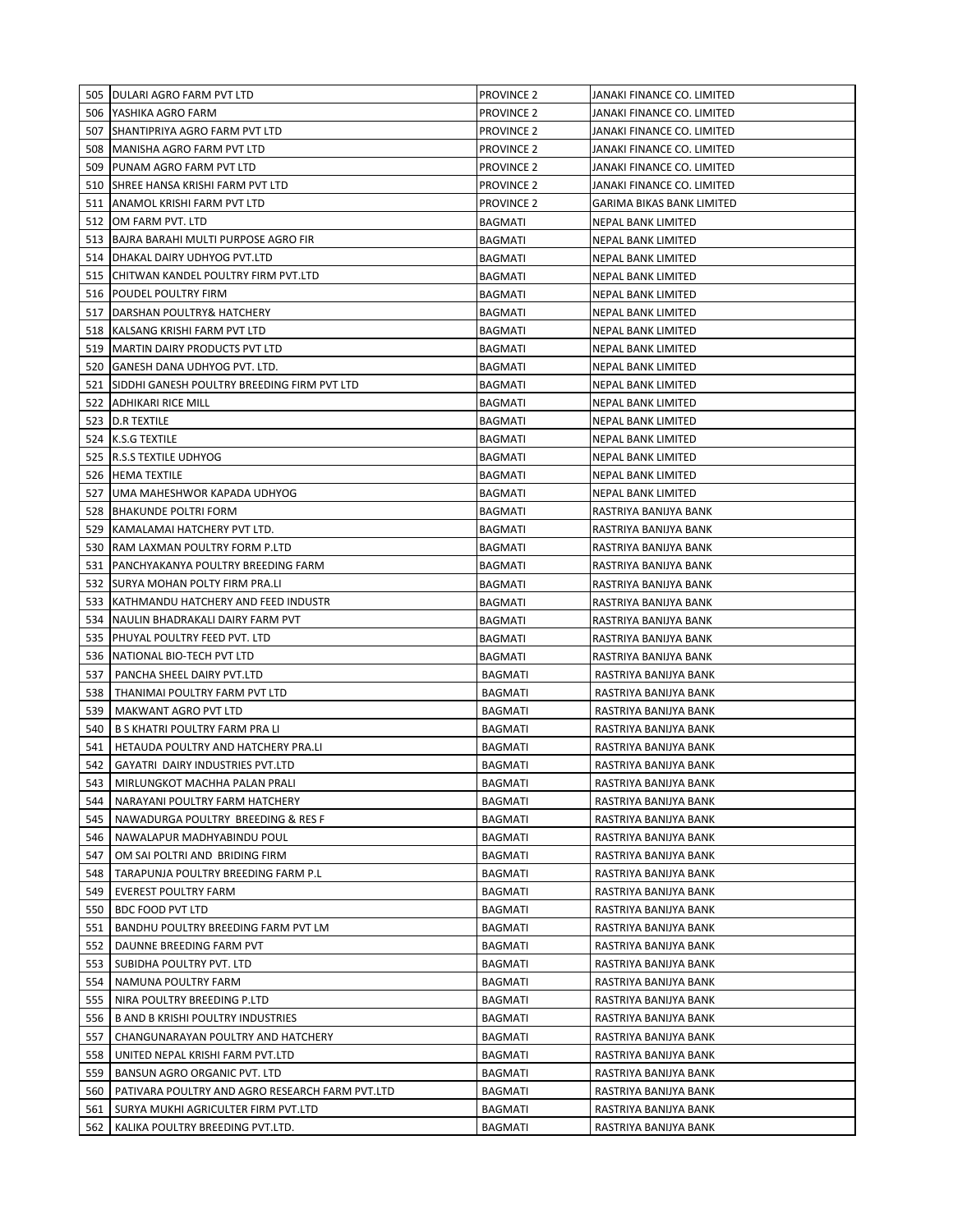| 563        | ABIRAL HATCHERY PVT.LTD                                          | <b>BAGMATI</b>                   | RASTRIYA BANIJYA BANK                            |
|------------|------------------------------------------------------------------|----------------------------------|--------------------------------------------------|
| 564        | KAILASHPATI-POULTRY & B. F.PVT.LT                                | <b>BAGMATI</b>                   | RASTRIYA BANIJYA BANK                            |
| 565        | SUPRIYA POLTI AND R. F. PVT.LTD                                  | <b>BAGMATI</b>                   | RASTRIYA BANIJYA BANK                            |
| 566        | GANAPATI POULTRY AND AGRO RESEARCH                               | <b>BAGMATI</b>                   | RASTRIYA BANIJYA BANK                            |
| 567        | HIMKAR AGRO PVT.LTD                                              | <b>BAGMATI</b>                   | RASTRIYA BANIJYA BANK                            |
| 568        | RISHESHWORSHEET BHANDAR P.LTD.                                   | <b>BAGMATI</b>                   | RASTRIYA BANIJYA BANK                            |
| 569        | SUNGAVA POULTRY FIRM PVT.LTD                                     | <b>BAGMATI</b>                   | RASTRIYA BANIJYA BANK                            |
| 570        | SEAN SEED SERVICE CENTER LTD.                                    | <b>BAGMATI</b>                   | RASTRIYA BANIJYA BANK                            |
| 571        | CHITRAWAN INVESTMENT PVTLTD. CHITWAN-10                          | <b>BAGMATI</b>                   | RASTRIYA BANIJYA BANK                            |
| 572        | VALLEY COLD STORE PVT.LTD.                                       | <b>BAGMATI</b>                   | RASTRIYA BANIJYA BANK                            |
| 573        | DALLAKOTI POULTRY FARM PVT.LTD                                   | <b>BAGMATI</b>                   | RASTRIYA BANIJYA BANK                            |
| 574        | KAVRE PANCHKAL COLD STORAGE PVT.LTD                              | <b>BAGMATI</b>                   | RASTRIYA BANIJYA BANK                            |
| 575        | <b>HAMRO POULTRY FIRM</b>                                        | BAGMATI                          | RASTRIYA BANIJYA BANK                            |
| 576        | <b>REGMI POULTRY FIRM</b>                                        | BAGMATI                          | RASTRIYA BANIJYA BANK                            |
| 577        | KRITI TEXTILE                                                    | BAGMATI                          | RASTRIYA BANIJYA BANK                            |
| 578        | AGRO POULTRY BREEDING PVT. LTD.                                  | BAGMATI                          | NABIL BANK LIMITED                               |
| 579        | BALAJU CHICKEN HOUSE PVT. LTD.                                   | BAGMATI                          | NABIL BANK LIMITED                               |
| 580        | DANG FEED INDUSTRIES PVT. LTD.                                   | <b>BAGMATI</b>                   | NABIL BANK LIMITED                               |
| 581        | DELISH DAIRIES PVT. LTD.                                         | BAGMATI                          | <b>NABIL BANK LIMITED</b>                        |
| 582        | DIYOUNGS KRISHI FARM                                             | <b>BAGMATI</b>                   | NABIL BANK LIMITED                               |
| 583        | EVEREST ORGANIC CHIYA BIKAS PVT. LTD.                            | BAGMATI                          | NABIL BANK LIMITED                               |
| 584        | FINE FEEDS INDUSTRIES PVT. LTD.                                  | <b>BAGMATI</b>                   | NABIL BANK LIMITED                               |
| 585        | G.M.T. KRISHI SAMAGRI UDHYOG PRIVATE LIMITED                     | BAGMATI                          | <b>NABIL BANK LIMITED</b>                        |
| 586        | G.M.T. KRISHI SAMGRI UDHYOG PRIVATE LIMITED                      | BAGMATI                          | NABIL BANK LIMITED                               |
| 587        | GORKHA AGRO ENTERPRISES AND GARDEN TOOLS                         | <b>BAGMATI</b>                   | NABIL BANK LIMITED                               |
| 588        | GORKHA SEED COMPANY PVT.LTD                                      | <b>BAGMATI</b>                   | NABIL BANK LIMITED                               |
| 589        | MADHYABINDU POULTRY BREEDING FARM PVT. LTD.                      | <b>BAGMATI</b>                   | NABIL BANK LIMITED                               |
| 590        | NATURE NEST AGRO FARM PVT LTD                                    | <b>BAGMATI</b>                   | NABIL BANK LIMITED                               |
| 591        | OM SHREE POULTRY FARM PVT. LTD                                   | BAGMATI                          | NABIL BANK LIMITED                               |
| 592        | PANCHAKANYA HATCHERY AND POULTRY FARM PRIVATE LIMITED            | BAGMATI                          | NABIL BANK LIMITED                               |
| 593        |                                                                  |                                  |                                                  |
|            | PRASHANT MEAT PRODUCT PVT. LTD.                                  | BAGMATI                          | NABIL BANK LIMITED                               |
| 594        | SADGUNA HITECH FEED PVT.LTD                                      | BAGMATI                          | NABIL BANK LIMITED                               |
| 595        | SAHARA COBB BREEDING PVT LTD                                     | <b>BAGMATI</b>                   | NABIL BANK LIMITED                               |
| 596        | SHIKHAR DANA UDHYOG PVT LTD                                      | BAGMATI                          | <b>NABIL BANK LIMITED</b>                        |
| 597        | SIANA AGRO PVT LTD.                                              | <b>BAGMATI</b>                   | NABIL BANK LIMITED                               |
| 598        | SULAV HATCHERY PVT. LTD.                                         | BAGMATI                          | NABIL BANK LIMITED                               |
| 599        | SUPRIM FEED PRODUCTS PVT LTD                                     | <b>BAGMATI</b>                   | NABIL BANK LIMITED                               |
| 600        | AASHAPURI HATCHERY PVT LTD                                       | <b>BAGMATI</b>                   | NEPAL INVESTMENT BANK LIMITED                    |
|            | 601 ADHIKARI POULTRY FARM                                        | <b>BAGMATI</b>                   | NEPAL INVESTMENT BANK LIMITED                    |
| 602        | AGROMART PVT. LTD                                                | BAGMATI                          | NEPAL INVESTMENT BANK LIMITED                    |
| 603        | DHAWALAGIRI AGRICULTURE AND BEE FIRM PVT. LTD.                   | <b>BAGMATI</b>                   | NEPAL INVESTMENT BANK LIMITED                    |
| 604        | ECO HOT INDUSTRIES PVT LTD                                       | <b>BAGMATI</b>                   | NEPAL INVESTMENT BANK LIMITED                    |
| 605        | JAGADAMBA TEA PROCESSING PVT LTD                                 | <b>BAGMATI</b>                   | NEPAL INVESTMENT BANK LIMITED                    |
| 606        | MAI TEA COMPANY PVT LTD                                          | BAGMATI                          | NEPAL INVESTMENT BANK LIMITED                    |
| 607        | NATURE HIMALAYA TEA INDUSTRIES PVT.LTD                           | BAGMATI                          | NEPAL INVESTMENT BANK LIMITED                    |
| 608        | NIPA INC PVT.LTD                                                 | BAGMATI                          | NEPAL INVESTMENT BANK LIMITED                    |
| 609        | PALUWAPARK BAHUUDHYASIYA KRISHI FARM PVT. LTD                    | BAGMATI                          | NEPAL INVESTMENT BANK LIMITED                    |
| 610        | POPULAR RICE MILL                                                | BAGMATI                          | NEPAL INVESTMENT BANK LIMITED                    |
| 611        | SAI AGROTECH PVT LTD                                             | BAGMATI                          | NEPAL INVESTMENT BANK LIMITED                    |
| 612        | SANGAM BREEDERS PVT LTD                                          | BAGMATI                          | NEPAL INVESTMENT BANK LIMITED                    |
| 613        | SHITAL POULTRY PVT .LTD.                                         | BAGMATI                          | NEPAL INVESTMENT BANK LIMITED                    |
| 614        | UNNAT BEEJ BRIDHI COMPANY PVT.LTD                                | BAGMATI                          | NEPAL INVESTMENT BANK LIMITED                    |
| 615        | NEPO INDUSTRIES P LTD                                            | BAGMATI                          | NEPAL INVESTMENT BANK LIMITED                    |
| 616        | A.S POULTRY P. LTD                                               | BAGMATI                          | HIMALAYAN BANK LIMITED                           |
| 617        | AGROMIX FEED INDUSTRIES PVT.LTD.                                 | <b>BAGMATI</b>                   | HIMALAYAN BANK LIMITED                           |
| 618        | AMRIT KHADYA UDYOG                                               | <b>BAGMATI</b>                   | HIMALAYAN BANK LIMITED                           |
| 619<br>620 | ANNAPURNA MATS HA TAT YAK KRIFP L<br>ARYAL COBB BREEDING PVT LTD | <b>BAGMATI</b><br><b>BAGMATI</b> | HIMALAYAN BANK LIMITED<br>HIMALAYAN BANK LIMITED |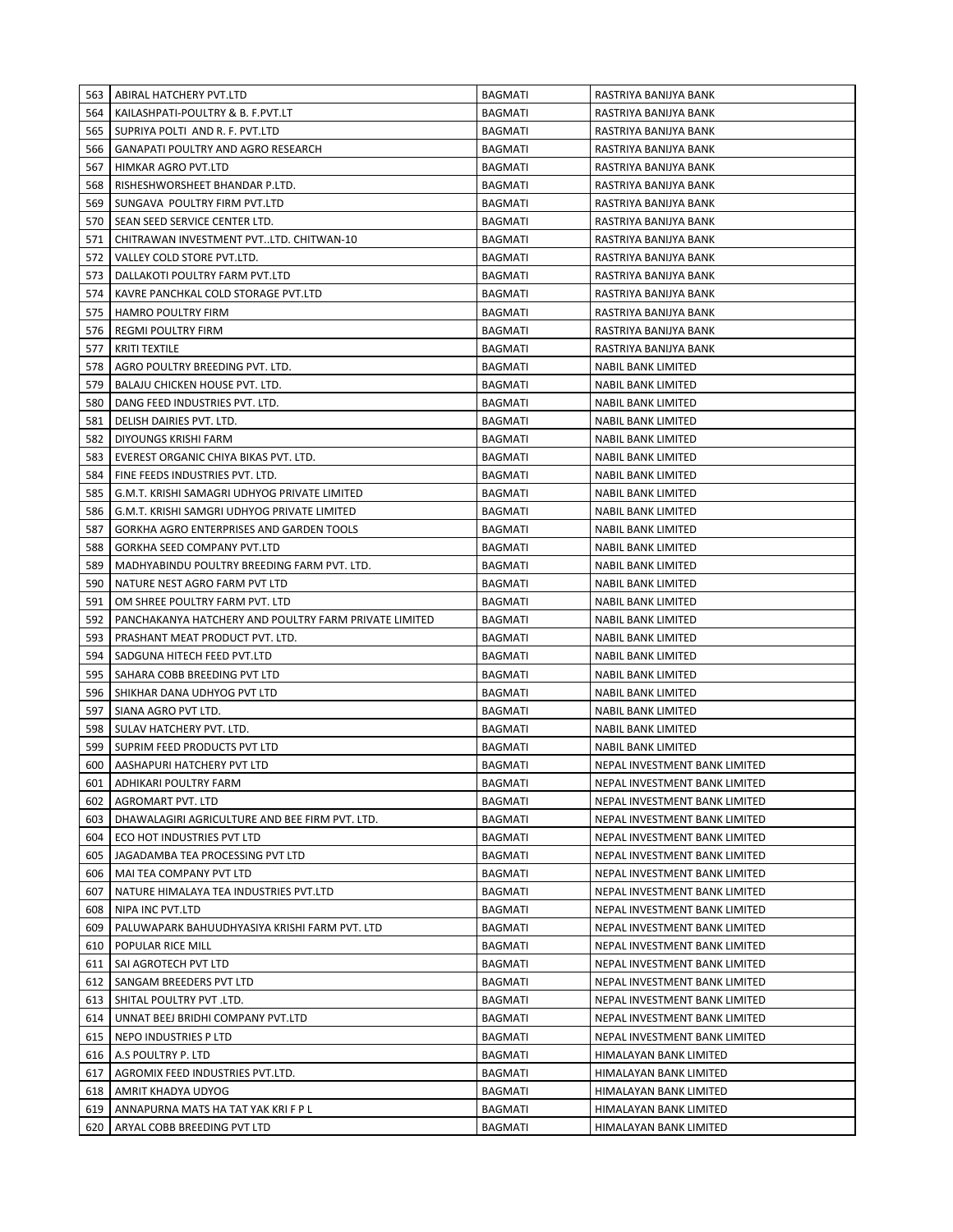| 621 | CHITWAN SAM.MACHHA DANA UDH.PVT.LTD                     | <b>BAGMATI</b> | HIMALAYAN BANK LIMITED           |
|-----|---------------------------------------------------------|----------------|----------------------------------|
| 622 | DINESH KHADYA UDHYOG PVT. LTD.                          | <b>BAGMATI</b> | HIMALAYAN BANK LIMITED           |
| 623 | DIVYA HATCHERY PVT. LTD.                                | <b>BAGMATI</b> | HIMALAYAN BANK LIMITED           |
| 624 | GLOBAL HATCHERY PVT. LTD.                               | <b>BAGMATI</b> | HIMALAYAN BANK LIMITED           |
| 625 | HIMALAYAN COBB BRD FARM PVTLTD                          | <b>BAGMATI</b> | HIMALAYAN BANK LIMITED           |
| 626 | HYLAY BREEDER NEPALPVT. LTD.                            | <b>BAGMATI</b> | HIMALAYAN BANK LIMITED           |
| 627 | KATHMANDU POULTRY PVT LTD                               | <b>BAGMATI</b> | HIMALAYAN BANK LIMITED           |
| 628 | KHANAL POULTRY P LTD.                                   | <b>BAGMATI</b> | HIMALAYAN BANK LIMITED           |
| 629 | LAKSHYA POULTRY PVT.LTD.                                | <b>BAGMATI</b> | HIMALAYAN BANK LIMITED           |
| 630 | MAHALAXMI BREEDING FARM & HATCHERY                      | <b>BAGMATI</b> | HIMALAYAN BANK LIMITED           |
| 631 | NATIONAL BREEDERS NEPAL P LTD.                          | <b>BAGMATI</b> | HIMALAYAN BANK LIMITED           |
| 632 | PANCHARATNA FEEDS PVT. LTD.                             | <b>BAGMATI</b> | <b>HIMALAYAN BANK LIMITED</b>    |
| 633 | S.S HI-TECH AGRO INDUSTRIES PVT.LTD                     | <b>BAGMATI</b> | HIMALAYAN BANK LIMITED           |
| 634 | SAINO POULTRY PVT.LTD.                                  | <b>BAGMATI</b> | HIMALAYAN BANK LIMITED           |
| 635 | SAKAR FEED PRODUCT                                      | <b>BAGMATI</b> | HIMALAYAN BANK LIMITED           |
| 636 | SAKURA INT ORG & AGRO FARM HOUSE PL                     | <b>BAGMATI</b> | HIMALAYAN BANK LIMITED           |
| 637 | SANJIBANI KHADDYA UDHYOG PVT LTD                        | BAGMATI        | HIMALAYAN BANK LIMITED           |
| 638 | SHIKHAR HATCHERY PVT.LTD                                | <b>BAGMATI</b> | HIMALAYAN BANK LIMITED           |
| 639 | SITARAM GOKUL MILKS KATHMANDU P LTD                     | <b>BAGMATI</b> | HIMALAYAN BANK LIMITED           |
| 640 | SUBIS POULTRY P LTD.                                    | <b>BAGMATI</b> | HIMALAYAN BANK LIMITED           |
| 641 | SUDDHIKARAN KRISHI FARM                                 | <b>BAGMATI</b> | HIMALAYAN BANK LIMITED           |
| 642 | SUMANGAL DANA UDHYOG PVT.LTD                            | <b>BAGMATI</b> | <b>HIMALAYAN BANK LIMITED</b>    |
| 643 | <b>SURYADEV POULTRY</b>                                 | <b>BAGMATI</b> | HIMALAYAN BANK LIMITED           |
| 644 | YUGAL DANA UDHYOG PVT.LTD.                              | <b>BAGMATI</b> | HIMALAYAN BANK LIMITED           |
| 645 | PRAGATI TEXTILE IND P LTD                               | <b>BAGMATI</b> | HIMALAYAN BANK LIMITED           |
| 646 | SHIVA BABA FABRIC PVT LTD.                              | BAGMATI        | HIMALAYAN BANK LIMITED           |
| 647 | SIMALTHALI UNNATN BAKHARA UTPADAN FIRM                  | BAGMATI        | <b>EVEREST BANK LIMITED</b>      |
| 648 | LALITPUR POULTRY P. LTD.                                | BAGMATI        | <b>EVEREST BANK LIMITED</b>      |
| 649 | GAUTAMSHREE ORGANIC & COW FARM PVT.LTD                  | <b>BAGMATI</b> | EVEREST BANK LIMITED             |
| 650 | <b>QUALITY FEED &amp; COLD STORAGE PVT LTD</b>          | <b>BAGMATI</b> | <b>EVEREST BANK LIMITED</b>      |
| 651 | SHREE LAXMI NARAYAN AGRO AND LIVESTOCK FARM             | BAGMATI        | <b>EVEREST BANK LIMITED</b>      |
| 652 | SHUBHA DAIRY INDUSTRIES PVT.LTD.                        | BAGMATI        | <b>EVEREST BANK LIMITED</b>      |
| 653 | LALITPUR POULTRY P. LTD.                                | <b>BAGMATI</b> | <b>EVEREST BANK LIMITED</b>      |
| 654 | <b>QUALITY FEED &amp; POULTRY PVT LTD</b>               | <b>BAGMATI</b> | <b>EVEREST BANK LIMITED</b>      |
| 655 | BAGADWAR KRISHI AND PASU FARM PVT LTD                   | <b>BAGMATI</b> | <b>EVEREST BANK LIMITED</b>      |
|     |                                                         |                |                                  |
| 656 | CHANDRA BINAYAK KRISHI TATHA PASHUPANCHI KRISHAK SAMUHA | BAGMATI        | EVEREST BANK LIMITED             |
| 657 | RAJ DANA AND POULTRY FARM PVT. LTD.                     | <b>BAGMATI</b> | <b>EVEREST BANK LIMITED</b>      |
| 658 | KHADKA NURSERY PVT. LTD.                                | <b>BAGMATI</b> | <b>EVEREST BANK LIMITED</b>      |
| 659 | BHUMEDEVI KRISHI FIRM PVT.LTD.                          | <b>BAGMATI</b> | <b>EVEREST BANK LIMITED</b>      |
| 660 | SITEBA ORGANIC KRISHI FARM PVT LTD                      | <b>BAGMATI</b> | <b>EVEREST BANK LIMITED</b>      |
| 661 | WELLNESS HEALTH FOODS AND PRODUCTS PVT LTD              | BAGMATI        | <b>EVEREST BANK LIMITED</b>      |
| 662 | A.B.S POULTRY GROUP PVT. LTD                            | BAGMATI        | <b>EVEREST BANK LIMITED</b>      |
| 663 | GAUTAMSHREE ORGANIC & COW FARM PVT.LTD                  | BAGMATI        | <b>EVEREST BANK LIMITED</b>      |
| 664 | VALLEY PELLET FEED PVT. LTD.                            | BAGMATI        | <b>BANK OF KATHMANDU LIMITED</b> |
| 665 | AROGYA BHAWAN WORKS PVT.LTD                             | <b>BAGMATI</b> | <b>BANK OF KATHMANDU LIMITED</b> |
| 666 | R.G.S. POULTRY FARM PVT. LTD.                           | <b>BAGMATI</b> | <b>BANK OF KATHMANDU LIMITED</b> |
| 667 | KHADKA POULTRY FIRM                                     | <b>BAGMATI</b> | <b>BANK OF KATHMANDU LIMITED</b> |
| 668 | BUDDHA POULTRY AND INTEGRATED P. LTD.                   | <b>BAGMATI</b> | <b>BANK OF KATHMANDU LIMITED</b> |
| 669 | PANCHARATNA HATCHERY PVT LTD                            | <b>BAGMATI</b> | <b>BANK OF KATHMANDU LIMITED</b> |
| 670 | RATNA HATCHERY PVT LTD                                  | BAGMATI        | <b>BANK OF KATHMANDU LIMITED</b> |
| 671 | JAGATPUR AGRO PVT.LTD                                   | BAGMATI        | BANK OF KATHMANDU LIMITED        |
| 672 | N N HATCHERY PVT LTD                                    | BAGMATI        | BANK OF KATHMANDU LIMITED        |
| 673 | JHAPA TEA ESTATE PVT. LTD                               | BAGMATI        | BANK OF KATHMANDU LIMITED        |
| 674 | MEGA HATCHERY PVT, LTD.                                 | BAGMATI        | BANK OF KATHMANDU LIMITED        |
| 675 | LIFE LINE BREEDING FARMS PVT LTD.                       | BAGMATI        | <b>BANK OF KATHMANDU LIMITED</b> |
| 676 | RACHANA HATCHERY PVT. LTD.                              | BAGMATI        | BANK OF KATHMANDU LIMITED        |
| 677 | NASIB POULTRY PVT. LTD.                                 | BAGMATI        | BANK OF KATHMANDU LIMITED        |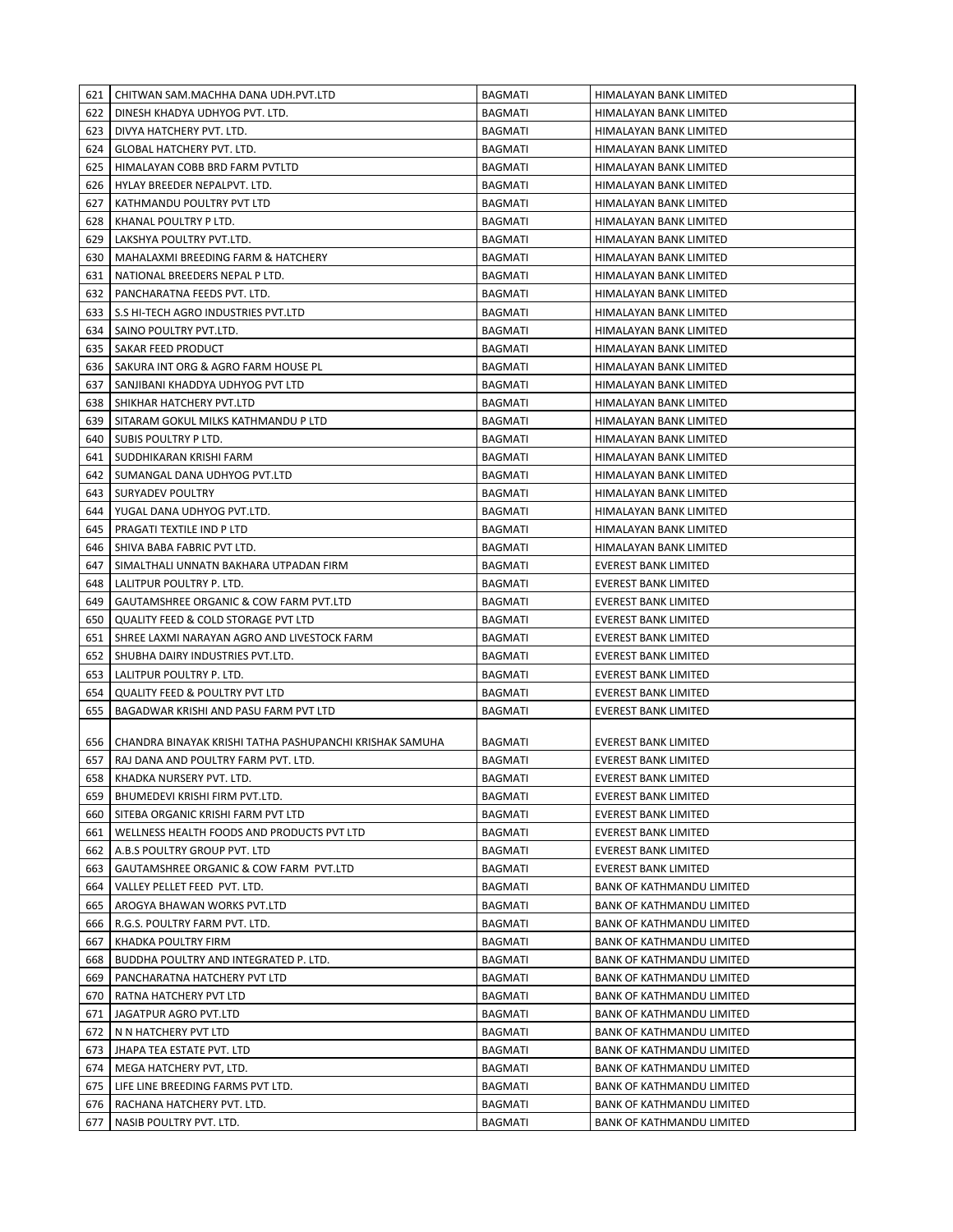| 678 | SAMBRIDI POULTRY FARM PVT. LTD.                                       | <b>BAGMATI</b> | <b>BANK OF KATHMANDU LIMITED</b> |
|-----|-----------------------------------------------------------------------|----------------|----------------------------------|
| 679 | SAGAR POULTRY BREEDING FARM PRIVATE LIMITED                           | <b>BAGMATI</b> | BANK OF KATHMANDU LIMITED        |
| 680 | K.C. POULTRY BREEDING PVT LTD                                         | <b>BAGMATI</b> | BANK OF KATHMANDU LIMITED        |
| 681 | PAUDEL DANA UDHYOG AND POULTRY FARM PVT LTD                           | <b>BAGMATI</b> | <b>BANK OF KATHMANDU LIMITED</b> |
| 682 | KHADKA BAHUUDESIYA KRISHI FARM PVT LTD                                | <b>BAGMATI</b> | <b>BANK OF KATHMANDU LIMITED</b> |
| 683 | SAPANA KRISHI TATHA PASHUPALAN FARM PVT.LTD                           | <b>BAGMATI</b> | <b>BANK OF KATHMANDU LIMITED</b> |
| 684 | KOLMATESHWOR AGRICULTURE FARM PVT.LTD                                 | <b>BAGMATI</b> | <b>BANK OF KATHMANDU LIMITED</b> |
| 685 | SHIKHAR MACHHA PALAN FARM PVT.LTD.                                    | <b>BAGMATI</b> | <b>BANK OF KATHMANDU LIMITED</b> |
| 686 | MAULAKALIKA POULTRY BREEDING AND RESEACH FARM PVT. LTD.               | <b>BAGMATI</b> | <b>BANK OF KATHMANDU LIMITED</b> |
| 687 | TAGINEE AGRO PVT.LTD.                                                 | <b>BAGMATI</b> | <b>BANK OF KATHMANDU LIMITED</b> |
| 688 | AGRAWAL COW FARM AND AGRO PVT.LTD.                                    | <b>BAGMATI</b> | <b>BANK OF KATHMANDU LIMITED</b> |
| 689 | LUBHOO MEMORISE TEXTILE                                               | <b>BAGMATI</b> | <b>BANK OF KATHMANDU LIMITED</b> |
|     |                                                                       |                |                                  |
| 690 | <b>BUDDHESHWOR TEXTILE</b>                                            | BAGMATI        | <b>BANK OF KATHMANDU LIMITED</b> |
| 691 | K.B. MULTIPURPOSE AGRO FARM PVT. LTD.                                 | BAGMATI        | NIC ASIA BANK LIMITED            |
| 692 | KANCHAN DUDH CHESHYAN KENDRA                                          | BAGMATI        | NIC ASIA BANK LIMITED            |
| 693 | FULJOR BABA HATCHERY AND BREEDING FARM PVT LTD                        | <b>BAGMATI</b> | NIC ASIA BANK LIMITED            |
| 694 | BABA POULTRY AND BREEDING FARM                                        | <b>BAGMATI</b> | NIC ASIA BANK LIMITED            |
| 695 | UJWAL POULTRY FIRM                                                    | <b>BAGMATI</b> | NIC ASIA BANK LIMITED            |
| 696 | SHIVA POULTRY FARM                                                    | BAGMATI        | NIC ASIA BANK LIMITED            |
| 697 | ACE AGRO FARM PVT. LTD                                                | <b>BAGMATI</b> | NIC ASIA BANK LIMITED            |
| 698 | NEW MAKALU POULTRY FIRM                                               | <b>BAGMATI</b> | NIC ASIA BANK LIMITED            |
| 699 | SHAUBHAGYA POULTRY PVT.LTD.                                           | <b>BAGMATI</b> | NIC ASIA BANK LIMITED            |
| 700 | SHIVA KAILASH POULTRY AND BREEDING FARM PVT. LTD.                     | <b>BAGMATI</b> | NIC ASIA BANK LIMITED            |
| 701 | BATIKA AGRO FARM PRIVATE LIMITED                                      | <b>BAGMATI</b> | NIC ASIA BANK LIMITED            |
| 702 | NEPAL HIMALAYA HIGH ALTITUDE AGRO FARM PVT LTD.                       | <b>BAGMATI</b> | NIC ASIA BANK LIMITED            |
| 703 | SURABHI POULTRY AND FEED INDUSTRIES PVT.LTD.                          | <b>BAGMATI</b> | NIC ASIA BANK LIMITED            |
| 704 | SIDDHI NARAYAN POULTRY SUPPLIERS                                      | <b>BAGMATI</b> | NIC ASIA BANK LIMITED            |
| 705 | <b>GORKHALI POULTRY FARM</b>                                          | <b>BAGMATI</b> | NIC ASIA BANK LIMITED            |
|     |                                                                       |                |                                  |
|     | 706   TOP QUALITY POULTRY FEED FARM AND HATCHARY PRIVATE LIMITED      | BAGMATI        | NIC ASIA BANK LIMITED            |
|     | 707 K.C CHICKEN STORE PRIVATE LIMITED                                 | <b>BAGMATI</b> | NIC ASIA BANK LIMITED            |
|     | 708   RATO GURANS KRISHI UDHYAN PVT LTD                               | <b>BAGMATI</b> | NIC ASIA BANK LIMITED            |
| 709 | PASHUPATI PRANGARIK KRISHI FARM PVT LTD                               | <b>BAGMATI</b> | NIC ASIA BANK LIMITED            |
| 710 | ARSIA AGRO FARM PVT. LTD                                              | <b>BAGMATI</b> | NIC ASIA BANK LIMITED            |
| 711 | SANTOSHI ORGANIC FARM PVT. LTD.                                       | <b>BAGMATI</b> | NIC ASIA BANK LIMITED            |
|     | 712 SOLUTION HERBAL COMPANY PVT.LTD                                   | <b>BAGMATI</b> | NIC ASIA BANK LIMITED            |
|     | 713 JJANAKPUR BAKHRA TATHA GAAI PALAN PVT. LTD.                       | <b>BAGMATI</b> | NIC ASIA BANK LIMITED            |
|     | 714 KRIPA HIMALI AGRO AND FISHERY PVT LTD                             | <b>BAGMATI</b> | NIC ASIA BANK LIMITED            |
|     | 715 HEM KUMARI AGRO FARM PVT LTD                                      | BAGMATI        | NIC ASIA BANK LIMITED            |
|     | 716   TALKU ORGANIC FARM AND RESEARCH CENTER PVT LTD                  | <b>BAGMATI</b> | NIC ASIA BANK LIMITED            |
|     | 717 EVEREST AGRICULTURE FARM PVT LTD                                  | BAGMATI        | NIC ASIA BANK LIMITED            |
|     | 718   PHULBARI AEKIKRIT KIRSHI UDHAM KENDRA PVT. LTD.                 | BAGMATI        | NIC ASIA BANK LIMITED            |
|     | 719 SIDDHIGANESH AGRO AND RESEARCH CENTER PVT LTD                     | <b>BAGMATI</b> | NIC ASIA BANK LIMITED            |
|     |                                                                       |                |                                  |
|     | 720 OM ORGANIC AGRICULTURE PRIVATE LIMITED                            | BAGMATI        | NIC ASIA BANK LIMITED            |
|     | 721   HARIYALI EKIKRIT KRISHI TATHA PASHUPANCHHI FIRM PRIVATE LIMITED | BAGMATI        | NIC ASIA BANK LIMITED            |
|     | 722 SHIKSHYA DIKSHYA POULTRY FIRM                                     | <b>BAGMATI</b> | NIC ASIA BANK LIMITED            |
|     | 723 DYNAMIC VET ORGANISATION PRIVATE LIMITED                          | BAGMATI        | NIC ASIA BANK LIMITED            |
|     | 724 SUPRIM POULTRY FARM PRIVATE LIMITED                               | BAGMATI        | NIC ASIA BANK LIMITED            |
|     | 725   RISHI PATH MUSHROOM PRIVATE LIMITED                             |                | NIC ASIA BANK LIMITED            |
|     |                                                                       | BAGMATI        |                                  |
|     | 726   MALATI POULTRY FIRM PVT LTD                                     | BAGMATI        | NIC ASIA BANK LIMITED            |
|     | 727 MUSH NEPAL PVT. LTD                                               | BAGMATI        | NIC ASIA BANK LIMITED            |
|     | 728 KAMDHENU GAI TATHA KRISHI FARM                                    | BAGMATI        | NIC ASIA BANK LIMITED            |
|     | 729 SAKAR DANA UDYOG                                                  | BAGMATI        | NIC ASIA BANK LIMITED            |
|     | 730   MATA MANAKAMANA DAIRY UDHYOG PVT. LTD                           | BAGMATI        | NIC ASIA BANK LIMITED            |
|     | 731 SABITRA AGROVET PVT LTD                                           | <b>BAGMATI</b> | NIC ASIA BANK LIMITED            |
|     | 732   DHAULAGIRI NATURAL FOODS AND HERBS PVT.LTD                      | <b>BAGMATI</b> | NIC ASIA BANK LIMITED            |
|     | 733 AARAMBHA AGRO PVT. LTD.                                           | <b>BAGMATI</b> | NIC ASIA BANK LIMITED            |
|     | 734 GANGA FEED PRODUCT                                                | <b>BAGMATI</b> | NIC ASIA BANK LIMITED            |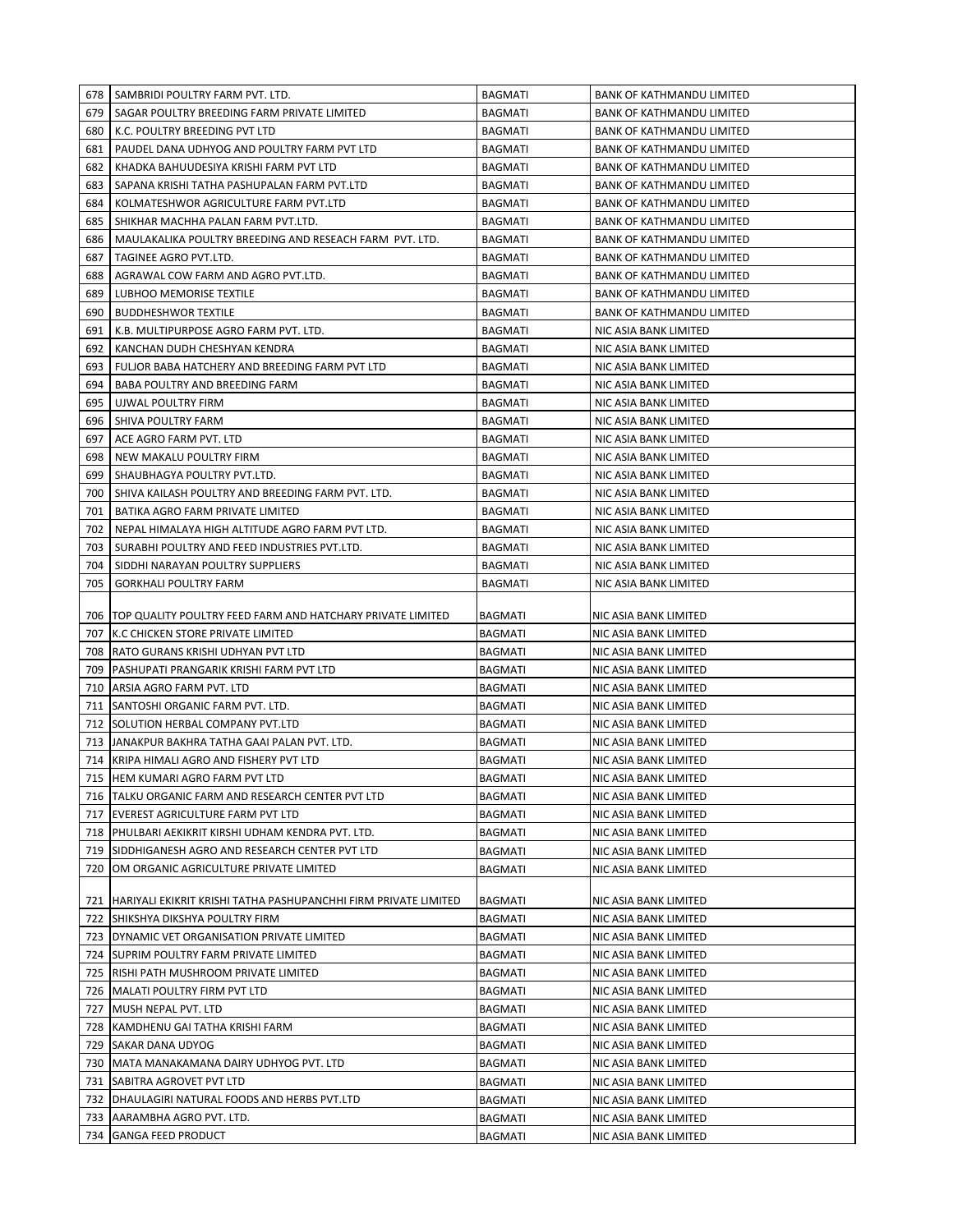|     | 735   LIKHU KRISHI FARM PVT. LTD.                                   | BAGMATI        | NIC ASIA BANK LIMITED        |
|-----|---------------------------------------------------------------------|----------------|------------------------------|
|     | 736 TARKESHWOR PASHUPALAN TATHA KRISHI FARM PVT LTD                 | BAGMATI        | NIC ASIA BANK LIMITED        |
|     |                                                                     |                |                              |
|     | 737   DAKSHINKALI PASHUPALAN TATHA KRISHI SUPPLIERS PRIVATE LIMITED | <b>BAGMATI</b> | NIC ASIA BANK LIMITED        |
|     | 738  BISHWAKARMA POULTRY FARM PVT LTD                               | BAGMATI        | NIC ASIA BANK LIMITED        |
|     | 739 BHADRAKALI KRISHI FARM PVT. LTD.                                | BAGMATI        | NIC ASIA BANK LIMITED        |
| 740 | OM KRISHI FIRM                                                      | BAGMATI        | NIC ASIA BANK LIMITED        |
|     | 741   RATNANGI EVEREST GAI FARM PVT LTD                             | <b>BAGMATI</b> | NIC ASIA BANK LIMITED        |
|     | 742 YUWA SHIVAPURI PASU PALAN TATHA KRISHI BYAVASAYA PVT LTD        | BAGMATI        | NIC ASIA BANK LIMITED        |
|     | 743   TALLO BESHI KRISHI FARM PVT LTD                               | BAGMATI        | NIC ASIA BANK LIMITED        |
|     | 744   SALOMI KRISHI FARM PVT. LTD                                   | BAGMATI        | NIC ASIA BANK LIMITED        |
|     | 745   DAIRY QUEEN PRIVATE LIMITED                                   | <b>BAGMATI</b> | NIC ASIA BANK LIMITED        |
|     | 746 K.T.M.NEWA GROUP P. LTD                                         | <b>BAGMATI</b> | MACHHAPUCHHRE BANK LIMITED   |
|     | 747 KAVRE AGRO FARM PVT. LTD.                                       | <b>BAGMATI</b> | MACHHAPUCHHRE BANK LIMITED   |
|     | 748 SHREE NAWA PRABHAT DAIRY PVT.LT                                 | BAGMATI        | MACHHAPUCHHRE BANK LIMITED   |
| 749 | ADAMS KRISHI FARM PVT. LTD.                                         | <b>BAGMATI</b> | MACHHAPUCHHRE BANK LIMITED   |
| 750 | ANAMOL FEEDS PVT. LTD.                                              | <b>BAGMATI</b> | MACHHAPUCHHRE BANK LIMITED   |
|     | 751 HIBIRD POULTRY R.& BR. FARM P.L.                                | <b>BAGMATI</b> | MACHHAPUCHHRE BANK LIMITED   |
|     | 752   DEVCHULI POULTRY BREEDING FIRM P                              | <b>BAGMATI</b> | MACHHAPUCHHRE BANK LIMITED   |
|     | 753 UNIQUE HATCHERY PVT LTD                                         | BAGMATI        | MACHHAPUCHHRE BANK LIMITED   |
| 754 | MM POULTRY BREEDING PVT LTD                                         | <b>BAGMATI</b> | MACHHAPUCHHRE BANK LIMITED   |
|     | 755   ANAMOL POULTRY R. AND B. FARM P.LTD                           | BAGMATI        | MACHHAPUCHHRE BANK LIMITED   |
|     | 756 FUTURE AGRO TECH PVT.LTD.                                       | BAGMATI        | MACHHAPUCHHRE BANK LIMITED   |
|     | 757 KK LIME INDUSTRIES P                                            | <b>BAGMATI</b> | MACHHAPUCHHRE BANK LIMITED   |
|     | 758 SAGARMATHA POULTRY FEED PRODUCT                                 | <b>BAGMATI</b> | MACHHAPUCHHRE BANK LIMITED   |
|     | 759 IMODERN DAIRY INDUSTRIES PVT. LTD                               | BAGMATI        | MACHHAPUCHHRE BANK LIMITED   |
|     | 760 DIVYA POULTRY FARM                                              | BAGMATI        | LAXMI BANK LIMITED           |
|     | 761 JANUKA POULTRY FARM                                             | <b>BAGMATI</b> |                              |
|     |                                                                     | <b>BAGMATI</b> | LAXMI BANK LIMITED           |
|     | 762 SANO PAILA AGRO PVT LTD                                         |                | LAXMI BANK LIMITED           |
|     | 763   SIDDHA DEVI TEA ESTATE PVT.LTD                                | <b>BAGMATI</b> | LAXMI BANK LIMITED           |
|     | 764   URBAN FOOD INDUSTRIES PRIVATE LIMITED                         | <b>BAGMATI</b> | LAXMI BANK LIMITED           |
|     | 765 PRIYAL POULTRY & BREEDING FARM PL                               | <b>BAGMATI</b> | SIDDHARTHA BANK LIMITED      |
|     | 766 ARYAL HATCHERY PVT. LTD.                                        | <b>BAGMATI</b> | SIDDHARTHA BANK LIMITED      |
| 767 | JASMIN FEEDS PRIVATE LIMITED                                        | <b>BAGMATI</b> | SIDDHARTHA BANK LIMITED      |
|     | 768 INEW SURAJ POULTRY FARM PVT LTD                                 | <b>BAGMATI</b> | SIDDHARTHA BANK LIMITED      |
|     | 769 BUDHANILKANTHA HATCHERY (P.) LTD.                               | <b>BAGMATI</b> | SIDDHARTHA BANK LIMITED      |
|     | 770 J R AGRO FARM P. LTD.                                           | BAGMATI        | SIDDHARTHA BANK LIMITED      |
|     | 771 KATHMANDU COFFEE PVT LTD                                        | BAGMATI        | SIDDHARTHA BANK LIMITED      |
|     | 772 SINDHU MULTIPURPOSE COMP PVT LTD                                | <b>BAGMATI</b> | SIDDHARTHA BANK LIMITED      |
|     | 773 A.J. POULTRY FARM PVT LTD                                       | BAGMATI        | SIDDHARTHA BANK LIMITED      |
|     | 774 APOLLO FEEDS PVT. LTD.                                          | <b>BAGMATI</b> | SIDDHARTHA BANK LIMITED      |
|     | 775 GAUTAM POULTRY HOUSE PVT LTD                                    | <b>BAGMATI</b> | SIDDHARTHA BANK LIMITED      |
|     | 776   DHAMIJA BAHU UDDESHIYA KRISHI FARM                            | BAGMATI        | SIDDHARTHA BANK LIMITED      |
| 777 | HIMALAYA DAIRY PRODUCTS PVT. LTD.                                   | BAGMATI        | SIDDHARTHA BANK LIMITED      |
|     | 778 REEF AKIKRIT KRISHI FARM PVT LTD                                | BAGMATI        | SIDDHARTHA BANK LIMITED      |
|     | 779 SAMRIDHI KRISHI BAHUUDESHYA C P L                               | <b>BAGMATI</b> | SIDDHARTHA BANK LIMITED      |
|     | 780   MOTIVATION FOR YOUTH AGRO FARM P.L                            | <b>BAGMATI</b> | SIDDHARTHA BANK LIMITED      |
|     | 781 SHIVA KAILASH DANA UDHYOG PVT.LTD.                              | <b>BAGMATI</b> | SIDDHARTHA BANK LIMITED      |
|     | 782 GORAKHNATH HANDLOOM PVT LTD                                     | <b>BAGMATI</b> | SIDDHARTHA BANK LIMITED      |
|     | 783   SUWARNA POULTRY PVT. LTD.                                     | <b>BAGMATI</b> | AGRICULTURE DEVELOPMENT BANK |
|     | 784   SUBEDI MULTIPURPOSE KRISHI FARM PVT LTD                       | BAGMATI        | AGRICULTURE DEVELOPMENT BANK |
|     | 785 SHRESTHA POULTRY FIRM                                           | BAGMATI        | AGRICULTURE DEVELOPMENT BANK |
|     | 786 LAXMI POULTRY FIRM                                              | BAGMATI        | AGRICULTURE DEVELOPMENT BANK |
|     | 787 S.Q.B.POULTRY FIRM PVT. LTD.                                    | BAGMATI        | AGRICULTURE DEVELOPMENT BANK |
|     | 788 SAFAL POULTRY FIRM                                              | BAGMATI        | AGRICULTURE DEVELOPMENT BANK |
|     | 789 SITA KRISHI FIRM                                                | BAGMATI        | AGRICULTURE DEVELOPMENT BANK |
|     | 790 TAMU POULTRY FIRM                                               | BAGMATI        | AGRICULTURE DEVELOPMENT BANK |
|     | 791   GLOBAL INTEGRATED AGRI FARM P. LTD.                           | <b>BAGMATI</b> | AGRICULTURE DEVELOPMENT BANK |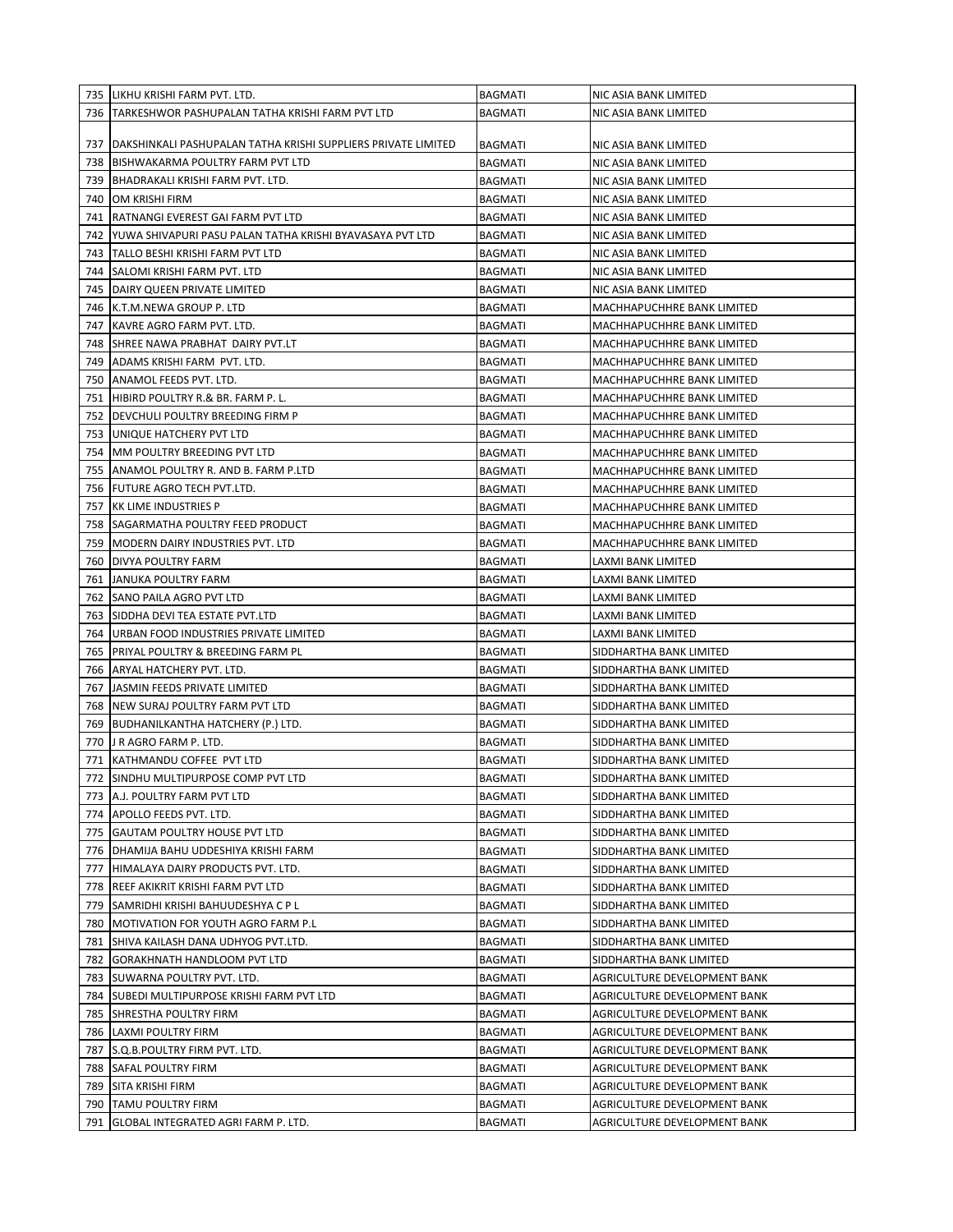|     | 792 DILLIRAM KRISHI FIRM PVT.LTD.                | <b>BAGMATI</b> | AGRICULTURE DEVELOPMENT BANK |
|-----|--------------------------------------------------|----------------|------------------------------|
|     | 793   OM HATCHERY UDHYOG PVT. LTD.               | <b>BAGMATI</b> | AGRICULTURE DEVELOPMENT BANK |
|     | 794 CHIR PARICHIT AGRO FIRM PVT.LTD              | <b>BAGMATI</b> | AGRICULTURE DEVELOPMENT BANK |
|     | 795 LALIMA EKIKRIT AGRO FARM                     | <b>BAGMATI</b> | AGRICULTURE DEVELOPMENT BANK |
| 796 | VISION OF MAKAWANPUR AGRI PVT LTD                | <b>BAGMATI</b> | AGRICULTURE DEVELOPMENT BANK |
| 797 | S.R. POULTRY FARM PVT LTD                        | BAGMATI        | AGRICULTURE DEVELOPMENT BANK |
| 798 | KAUMAARYA MAA POU & AGR CEN PVT LTD              | <b>BAGMATI</b> | AGRICULTURE DEVELOPMENT BANK |
| 799 | JANAKALYAN POULTRY FARM PVT.LTD.                 | <b>BAGMATI</b> | AGRICULTURE DEVELOPMENT BANK |
| 800 | <b>SUDIP POULTRY PVT.LTD.</b>                    | <b>BAGMATI</b> | AGRICULTURE DEVELOPMENT BANK |
| 801 | PANCHADEEP POULTRY FARM PVT.LTD                  | <b>BAGMATI</b> | AGRICULTURE DEVELOPMENT BANK |
| 802 | AGRASAR POULTRY PVT.LTD.                         | <b>BAGMATI</b> | AGRICULTURE DEVELOPMENT BANK |
| 803 | IPATHIVARA PASHUPALAN TATHA DANA UTPADAN KENDRA  | <b>BAGMATI</b> | AGRICULTURE DEVELOPMENT BANK |
| 804 | LAL PARSA EKIKRIT KRISHI FIRM PVT.LTD.           | BAGMATI        | AGRICULTURE DEVELOPMENT BANK |
| 805 | KERUNGA SAMUHIK KRI.T.ANU.K.PVT LTD              | <b>BAGMATI</b> | AGRICULTURE DEVELOPMENT BANK |
| 806 | AGRO NARAYANI PVT.LTD                            | BAGMATI        | AGRICULTURE DEVELOPMENT BANK |
| 807 | <b>BHU LAXMI POULTRY FIRM</b>                    | BAGMATI        | AGRICULTURE DEVELOPMENT BANK |
| 808 | D.P. POULTRY FARM AND HATCHERY PVT.L             | BAGMATI        | AGRICULTURE DEVELOPMENT BANK |
| 809 | JASMIN POULTRY FARM PVT.LTD.                     | <b>BAGMATI</b> | AGRICULTURE DEVELOPMENT BANK |
| 810 | MUNAL POULTRY FEED AND FARM PVT.LTD              | <b>BAGMATI</b> | AGRICULTURE DEVELOPMENT BANK |
| 811 | R.S.POULTRY FARM PVT.LTD.                        | <b>BAGMATI</b> | AGRICULTURE DEVELOPMENT BANK |
| 812 | <b>RAJ POULTRY FIRM</b>                          | <b>BAGMATI</b> | AGRICULTURE DEVELOPMENT BANK |
| 813 | PRAVA POULTRY FIRM PVT LTD                       | <b>BAGMATI</b> | AGRICULTURE DEVELOPMENT BANK |
| 814 | KOSHILI DIARY UDYOG PVT. LTD.                    | <b>BAGMATI</b> | AGRICULTURE DEVELOPMENT BANK |
| 815 | <b>QUALITY DAIRY PVT.LTD</b>                     | <b>BAGMATI</b> | AGRICULTURE DEVELOPMENT BANK |
| 816 | R.P. POULTRY SUPPLIERS P.L                       | <b>BAGMATI</b> | AGRICULTURE DEVELOPMENT BANK |
| 817 | A.R. POULTRY FIRM                                | <b>BAGMATI</b> | AGRICULTURE DEVELOPMENT BANK |
| 818 | UTPRENNA KRISHI&PASHUPALAN PVT.LTD               | BAGMATI        | AGRICULTURE DEVELOPMENT BANK |
| 819 | THE RISING HATCHREY                              | BAGMATI        | AGRICULTURE DEVELOPMENT BANK |
| 820 | <b>GRAMIN POULTRY &amp; BREEDING FARM PVT</b>    | BAGMATI        | AGRICULTURE DEVELOPMENT BANK |
| 821 | CHIMBER POKHARI KRISHI POULTRY FIRM              | <b>BAGMATI</b> | AGRICULTURE DEVELOPMENT BANK |
| 822 | RAKSHYA DEVI KRISHI TATHA PASUPALAN FARM PVT LTD | <b>BAGMATI</b> | AGRICULTURE DEVELOPMENT BANK |
| 823 | DHAMATHU KRISHI FARM PVT. LTD.                   | <b>BAGMATI</b> | AGRICULTURE DEVELOPMENT BANK |
| 824 | MANJU FEED & POULTRY INDUSTRIES PVT              | <b>BAGMATI</b> | AGRICULTURE DEVELOPMENT BANK |
| 825 | SHRESTHA KRISHI FARM                             | BAGMATI        | AGRICULTURE DEVELOPMENT BANK |
| 826 | JAL BINAYAK KRISHI FARM                          | <b>BAGMATI</b> | AGRICULTURE DEVELOPMENT BANK |
| 827 | NAGARIK KALYAN AGRICULTURE FARM PVT              | <b>BAGMATI</b> | AGRICULTURE DEVELOPMENT BANK |
| 828 | BISHWO DAIRY UDHYOG PVT. LTD.                    | <b>BAGMATI</b> | AGRICULTURE DEVELOPMENT BANK |
| 829 | SIRIUS AGRICULTURE AND FARMING PVT LTD           | <b>BAGMATI</b> | AGRICULTURE DEVELOPMENT BANK |
|     | 830   HIMGIRI PERRMACULTURE FORM PVT LTD         | BAGMATI        | AGRICULTURE DEVELOPMENT BANK |
| 831 | CHIRAYU PASUPALAN TATHA KRISHI UT.K              | <b>BAGMATI</b> | AGRICULTURE DEVELOPMENT BANK |
| 832 | RITU AGRO PVT.LTD                                | <b>BAGMATI</b> | AGRICULTURE DEVELOPMENT BANK |
| 833 | RAKSHY MODERN AGRICALTURE FORM PVT.LTD           | BAGMATI        | AGRICULTURE DEVELOPMENT BANK |
| 834 | MAHADEV KRISHI FIRM                              | BAGMATI        | AGRICULTURE DEVELOPMENT BANK |
| 835 | CHAMPAPUR HATCHARY BRIDING                       | BAGMATI        | AGRICULTURE DEVELOPMENT BANK |
| 836 | SATHI SAFE AGRI CONCERNS P.LTD                   | BAGMATI        | AGRICULTURE DEVELOPMENT BANK |
| 837 | KATHMANDU AGRO FIRM                              | BAGMATI        | AGRICULTURE DEVELOPMENT BANK |
| 838 | <b>GAYATRI POLTRY FORM</b>                       | <b>BAGMATI</b> | AGRICULTURE DEVELOPMENT BANK |
| 839 | KHAYAMALI POLTRY FARM                            | <b>BAGMATI</b> | AGRICULTURE DEVELOPMENT BANK |
| 840 | RADHIKA POULTRY FARM                             | <b>BAGMATI</b> | AGRICULTURE DEVELOPMENT BANK |
| 841 | DURGA CHANDRA ORGANIC KRISHI FIRM                | <b>BAGMATI</b> | AGRICULTURE DEVELOPMENT BANK |
| 842 | CENTER P. LTD.                                   | BAGMATI        | AGRICULTURE DEVELOPMENT BANK |
| 843 | MANIDEEP KRISHI FIRM PVT LTD                     | <b>BAGMATI</b> | AGRICULTURE DEVELOPMENT BANK |
| 844 | SUNKOSHI ADVENTURE RETREAT PVT LTD               | BAGMATI        | AGRICULTURE DEVELOPMENT BANK |
| 845 | CHULAN POULTRY BREEDING HATCHERY                 | <b>BAGMATI</b> | AGRICULTURE DEVELOPMENT BANK |
| 846 | NUWAKOT POULTRY FARM                             | <b>BAGMATI</b> | AGRICULTURE DEVELOPMENT BANK |
| 847 | NAMUNA POUL BREEDINGAND HATCHERY U               | <b>BAGMATI</b> | AGRICULTURE DEVELOPMENT BANK |
| 848 | HATCH NEPAL PVT LTD                              | <b>BAGMATI</b> | AGRICULTURE DEVELOPMENT BANK |
| 849 | NMG HATCHARY TATHA DANA UDHYOG PVT. LTD.         | <b>BAGMATI</b> | AGRICULTURE DEVELOPMENT BANK |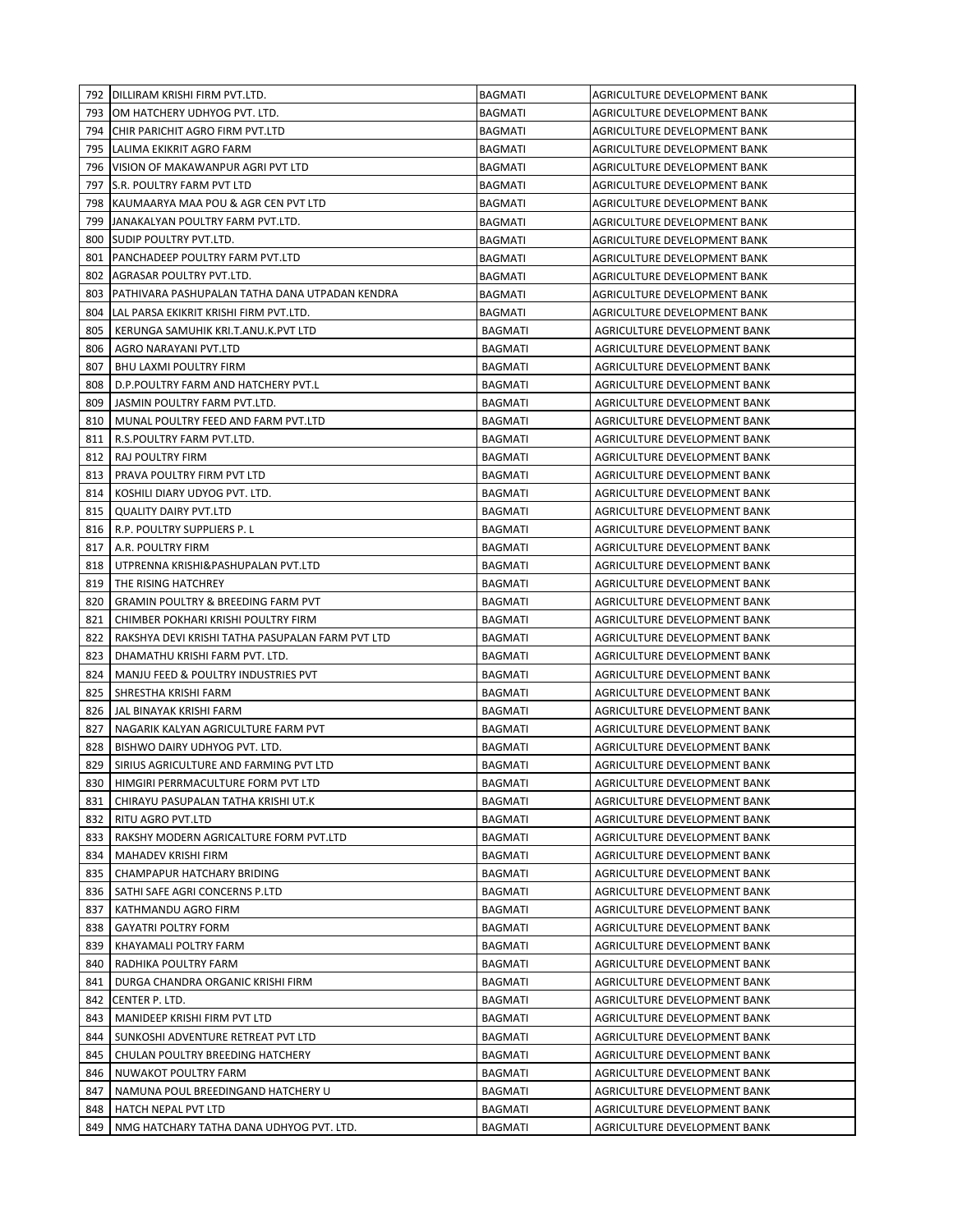| 850 | MOUNT EVEREST ORGANIC COFFEE PVT.LTD                  | <b>BAGMATI</b> | AGRICULTURE DEVELOPMENT BANK   |
|-----|-------------------------------------------------------|----------------|--------------------------------|
| 851 | KEWALPUR AGRO FIRM PVT LTD                            | <b>BAGMATI</b> | AGRICULTURE DEVELOPMENT BANK   |
| 852 | SAPTABHUME AGRO AND RESEARCH CENTER PVT LTD           | <b>BAGMATI</b> | AGRICULTURE DEVELOPMENT BANK   |
| 853 | HELAMBU AGRO AND RESEARCH CENTER PVT LTD              | <b>BAGMATI</b> | AGRICULTURE DEVELOPMENT BANK   |
| 854 | GOSAIKUNDA PALET FEED INDUSTRIES PVT. LTD             | <b>BAGMATI</b> | AGRICULTURE DEVELOPMENT BANK   |
| 855 | SURYA MAMA BHANJA GAI FARM PVT LTD                    | <b>BAGMATI</b> | AGRICULTURE DEVELOPMENT BANK   |
| 856 | MANAKAMANA AGREETECH PVT LTD                          | <b>BAGMATI</b> | AGRICULTURE DEVELOPMENT BANK   |
| 857 | SANJAY TEXTAIL                                        | <b>BAGMATI</b> | AGRICULTURE DEVELOPMENT BANK   |
| 858 | LUBHOO MAHALAXMI TEXTILE                              | <b>BAGMATI</b> | AGRICULTURE DEVELOPMENT BANK   |
| 859 | SHUBHA SAKSHAM POULTRY FARM PVT LTD                   | <b>BAGMATI</b> | <b>GLOBAL IME BANK LIMITED</b> |
| 860 | SURYODAYA POULTRY AND BREEDING PVT LTD                | BAGMATI        | <b>GLOBAL IME BANK LIMITED</b> |
| 861 | KUSHUM POULTRY AND HATCHERY PVT LTD                   | BAGMATI        | <b>GLOBAL IME BANK LIMITED</b> |
| 862 | PRAKRITIK HERBACEUTICALS PVT .LTD                     | <b>BAGMATI</b> | <b>GLOBAL IME BANK LIMITED</b> |
| 863 | TRIVENI FEED INDUSTRIES PVT LTD                       | <b>BAGMATI</b> | <b>GLOBAL IME BANK LIMITED</b> |
| 864 | JEMS AGRO FARM PVT.LTD.                               | <b>BAGMATI</b> | <b>GLOBAL IME BANK LIMITED</b> |
| 865 | WORLD MART UNIQUE SOLUTION PVT. LTD                   | <b>BAGMATI</b> | <b>GLOBAL IME BANK LIMITED</b> |
| 866 | SAFAL POULTRY BREEDING FARM PRIVATE LIMITED           | BAGMATI        | <b>GLOBAL IME BANK LIMITED</b> |
| 867 | DESTINATION AGRO FARM P.LTD                           | <b>BAGMATI</b> | <b>GLOBAL IME BANK LIMITED</b> |
| 868 | ICHCHHAKAMANA POULTRY AND BREEDING FARM PVT.LTD       | <b>BAGMATI</b> | <b>GLOBAL IME BANK LIMITED</b> |
| 869 | SANSAR KHATRI POULTRY FIRM                            | <b>BAGMATI</b> | <b>GLOBAL IME BANK LIMITED</b> |
| 870 | <b>GANTABYA VET AND AGRO FIRM PRIVATE LIMITED</b>     | <b>BAGMATI</b> | <b>GLOBAL IME BANK LIMITED</b> |
| 871 | BAGLUNGKALI POULTRY FARM PVT LTD                      | <b>BAGMATI</b> | <b>GLOBAL IME BANK LIMITED</b> |
| 872 | SIRJANA POULTRY FARM PVT LTD                          | <b>BAGMATI</b> | <b>GLOBAL IME BANK LIMITED</b> |
| 873 | RAJDHANI DAIRY PVT LTD                                | <b>BAGMATI</b> | <b>GLOBAL IME BANK LIMITED</b> |
| 874 | RATNANAGAR POULTRY FARM PRIVATE LIMITED               | <b>BAGMATI</b> | <b>GLOBAL IME BANK LIMITED</b> |
| 875 | NATIONAL ORGANICS PVT. LTD.                           | <b>BAGMATI</b> | <b>GLOBAL IME BANK LIMITED</b> |
| 876 | ROYAL POULTRY BREEDING AND KRISI FARM PVT LTD         | BAGMATI        | <b>GLOBAL IME BANK LIMITED</b> |
| 877 | LARKE HIMAL JADIBUTI UDHYOG PRIVATE LIMITED           | <b>BAGMATI</b> | <b>GLOBAL IME BANK LIMITED</b> |
| 878 | AVIAN HATCHARY PVT.LTD                                | BAGMATI        | <b>GLOBAL IME BANK LIMITED</b> |
| 879 | KRITIKA POULTRY FARM PVT LTD                          | <b>BAGMATI</b> | <b>GLOBAL IME BANK LIMITED</b> |
| 880 | KANDEL POULTRY AND AGRO RESEARCH FARM PRIVATE LIMITED | <b>BAGMATI</b> | <b>GLOBAL IME BANK LIMITED</b> |
| 881 | PASHUPATI POULTRY FIRM PVT. LTD.                      | BAGMATI        | <b>GLOBAL IME BANK LIMITED</b> |
| 882 | HIMALAYAN GRACE COFFEE PVT.LTD                        | <b>BAGMATI</b> | <b>GLOBAL IME BANK LIMITED</b> |
| 883 | SAMYUKTA DAIRY AND FOODS PVT.LTD                      | <b>BAGMATI</b> | <b>GLOBAL IME BANK LIMITED</b> |
| 884 | ANNAPURNA BEE AND AGRO CONCERN PVT.LTD                | <b>BAGMATI</b> | <b>GLOBAL IME BANK LIMITED</b> |
| 885 | KAILASHPATI AGRO INDUSTRIES PRIVATE LIMITED           | <b>BAGMATI</b> | <b>GLOBAL IME BANK LIMITED</b> |
| 886 | NEPAL PELLET FEED INDUSTRIES PVT LTD                  | <b>BAGMATI</b> | <b>GLOBAL IME BANK LIMITED</b> |
| 887 | NC AGRO TECH INDUSTRIES PVT LTD                       | <b>BAGMATI</b> | <b>GLOBAL IME BANK LIMITED</b> |
| 888 | BRIHAT AGRO FARM PVT. LTD.                            | BAGMATI        | <b>GLOBAL IME BANK LIMITED</b> |
| 889 | NEPO INDUSTRIES PVT LTD                               | <b>BAGMATI</b> | <b>GLOBAL IME BANK LIMITED</b> |
| 890 | MANAKAMANA TEXTILE                                    | <b>BAGMATI</b> | <b>GLOBAL IME BANK LIMITED</b> |
| 891 | PALCHOKIMAI TEXTILE PVT. LTD.                         | <b>BAGMATI</b> | GLOBAL IME BANK LIMITED        |
| 892 | ROSE AGRO WORLD & RESERACH CENTER PVT.LTD             | <b>BAGMATI</b> | PRIME COMMERCIAL BANK LIMITED  |
| 893 | BHIMESHWOR AGRO & POULTRY FARM P. L                   | BAGMATI        | PRIME COMMERCIAL BANK LIMITED  |
| 894 | HYGENIC MEAT CENTER PVT. LTD.                         | <b>BAGMATI</b> | PRIME COMMERCIAL BANK LIMITED  |
| 895 | JAGATPUR AGRO FOREST PVT.LTD.                         | BAGMATI        | PRIME COMMERCIAL BANK LIMITED  |
| 896 | <b>G.J POLUTRY PVT.LTD</b>                            | BAGMATI        | PRIME COMMERCIAL BANK LIMITED  |
| 897 | ECO FISH AND AGRO FARMING PVT. LTD.                   | BAGMATI        | PRIME COMMERCIAL BANK LIMITED  |
| 898 | EVANS LIFE SCIENCES PVT. LTD                          | <b>BAGMATI</b> | PRIME COMMERCIAL BANK LIMITED  |
| 899 | G.J.POULTRY BREEDING&HATCHERY P.LTD                   | <b>BAGMATI</b> | PRIME COMMERCIAL BANK LIMITED  |
| 900 | KALINCHOWK COW FARM & R. CENTRE P.L                   | BAGMATI        | PRIME COMMERCIAL BANK LIMITED  |
| 901 | P.B POULTRY PVT. LTD                                  | <b>BAGMATI</b> | PRIME COMMERCIAL BANK LIMITED  |
| 902 | COBB POULTRY PVT.LTD                                  | <b>BAGMATI</b> | PRIME COMMERCIAL BANK LIMITED  |
| 903 | CHICKEN FACTORY PVT.LTD.                              | <b>BAGMATI</b> | PRIME COMMERCIAL BANK LIMITED  |
| 904 | SUWAL POULTRY PVT. LTD                                | <b>BAGMATI</b> | PRIME COMMERCIAL BANK LIMITED  |
| 905 | UDAYA QUALITY FEED INDUSTRIES                         | <b>BAGMATI</b> | PRIME COMMERCIAL BANK LIMITED  |
| 906 | MAHATO POULTRY INDUSTRIES PVT. LTD.                   | <b>BAGMATI</b> | PRIME COMMERCIAL BANK LIMITED  |
| 907 | LIVE CARE NEPAL PVT LTD                               | <b>BAGMATI</b> | PRIME COMMERCIAL BANK LIMITED  |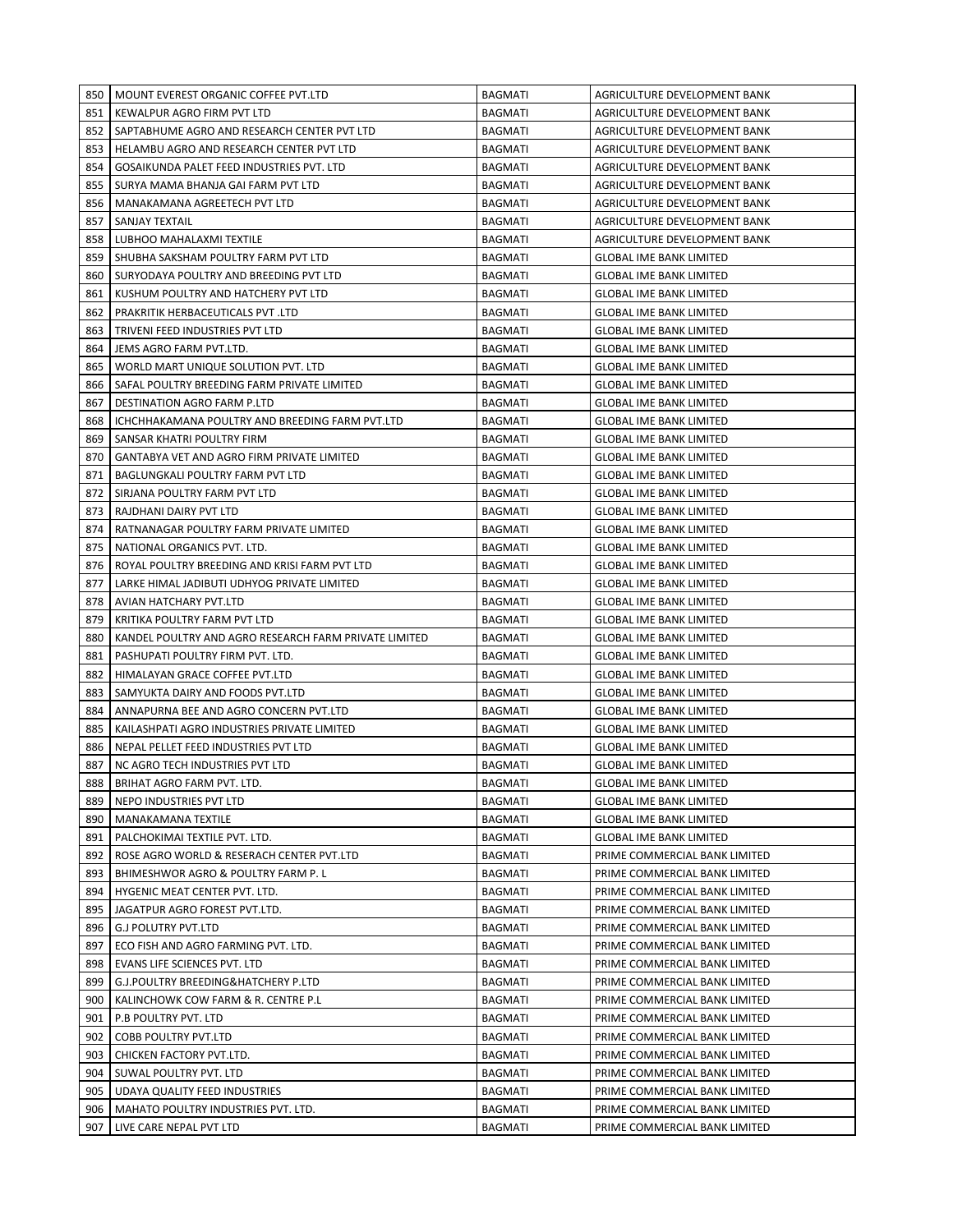| 908        | AWIN POULTRY FIRM PVT. LTD.                                                | <b>BAGMATI</b>                   | PRIME COMMERCIAL BANK LIMITED                                  |
|------------|----------------------------------------------------------------------------|----------------------------------|----------------------------------------------------------------|
| 909        | AGRI CARE NEPAL PVT LTD                                                    | <b>BAGMATI</b>                   | PRIME COMMERCIAL BANK LIMITED                                  |
| 910        | HILLBIRD NEPAL BREEDING CO. P. LTD.                                        | <b>BAGMATI</b>                   | PRIME COMMERCIAL BANK LIMITED                                  |
| 911        | H. AND S. POULTRY GROUP PVT. LTD                                           | <b>BAGMATI</b>                   | PRIME COMMERCIAL BANK LIMITED                                  |
| 912        | HIM SHIKHAR POULTRY BRE. FARM PVT.L                                        | <b>BAGMATI</b>                   | PRIME COMMERCIAL BANK LIMITED                                  |
| 913        | SANTULIT FEED INDUSTRIES PVT.LTD.                                          | <b>BAGMATI</b>                   | PRIME COMMERCIAL BANK LIMITED                                  |
| 914        | HIM BIRD POULTRY BRE. FARM PVT. LTD                                        | <b>BAGMATI</b>                   | PRIME COMMERCIAL BANK LIMITED                                  |
| 915        | B.R. RESERACH & AGR NEPAL PVT. LTD                                         | <b>BAGMATI</b>                   | PRIME COMMERCIAL BANK LIMITED                                  |
| 916        | KIRANKO POULTRY FIRM PVT.LTD                                               | <b>BAGMATI</b>                   | PRIME COMMERCIAL BANK LIMITED                                  |
| 917        | PRASHANT POULTRY FARM PVT. LTD.                                            | <b>BAGMATI</b>                   | PRIME COMMERCIAL BANK LIMITED                                  |
| 918        | MANJUSHREE DANA UDHYOG PVT.LTD                                             | <b>BAGMATI</b>                   | PRIME COMMERCIAL BANK LIMITED                                  |
| 919        | SHIKHAR AGRO TRADERS PVT. LTD                                              | BAGMATI                          | PRIME COMMERCIAL BANK LIMITED                                  |
| 920        | AASHA MULTI AGRO FARM PVT LTD                                              | BAGMATI                          | PRIME COMMERCIAL BANK LIMITED                                  |
| 921        | AASHA HATCHERY PVT.LTD                                                     | BAGMATI                          | PRIME COMMERCIAL BANK LIMITED                                  |
| 922        | MAA BHAGAWATI AGRO POULTRY BREEDING FARM PVT. LTD.                         | <b>BAGMATI</b>                   | PRIME COMMERCIAL BANK LIMITED                                  |
| 923        | BUDHANILKANTHA BREEDER FARM PVT.LTD                                        | BAGMATI                          | PRIME COMMERCIAL BANK LIMITED                                  |
| 924        | KALIMA HATCHERY PVT.LTD                                                    | <b>BAGMATI</b>                   | PRIME COMMERCIAL BANK LIMITED                                  |
| 925        | AMATYA POULTRY FARM PVT. LTD.                                              | <b>BAGMATI</b>                   | PRIME COMMERCIAL BANK LIMITED                                  |
| 926        | SINDHULI KRISHI FARM NEPAL P.L                                             | <b>BAGMATI</b>                   | PRIME COMMERCIAL BANK LIMITED                                  |
| 927        | ILUM AGRO FARM PVT. LTD.                                                   | <b>BAGMATI</b>                   | PRIME COMMERCIAL BANK LIMITED                                  |
| 928        | MARSYANGDI POULTRY PVT LTD                                                 | <b>BAGMATI</b>                   | PRIME COMMERCIAL BANK LIMITED                                  |
| 929        | PURKOT POULTRY PVT.LTD                                                     | <b>BAGMATI</b>                   | PRIME COMMERCIAL BANK LIMITED                                  |
| 930        | HIMALAYANRAINBOWTROUT SUNKHANI PLTD                                        | <b>BAGMATI</b>                   | PRIME COMMERCIAL BANK LIMITED                                  |
| 931        | WELLKOT COLD STORES PVT.LTD                                                | <b>BAGMATI</b>                   | PRIME COMMERCIAL BANK LIMITED                                  |
| 932        | BHUTEDHUNGE DEVI AGRI AND KRISH PVT.LTD.                                   | <b>BAGMATI</b>                   | PRIME COMMERCIAL BANK LIMITED                                  |
| 933        | ASHAPURI PLANTATIONS PVT. LTD.                                             | <b>BAGMATI</b>                   | PRIME COMMERCIAL BANK LIMITED                                  |
| 934        | NATURAL FISH AND MEAT CENTRE PVT.LTD                                       | <b>BAGMATI</b>                   | PRIME COMMERCIAL BANK LIMITED                                  |
| 935        | MEDHASHREE AGRO MULTIPURPOSE PVT. LTD.                                     | BAGMATI                          | PRIME COMMERCIAL BANK LIMITED                                  |
| 936        | DANGOL POLTRY FARM AND SUPPLERS PVT.LTD                                    | BAGMATI                          | PRIME COMMERCIAL BANK LIMITED                                  |
| 937        | VALLEY POULTRY PVT. LTD.                                                   | <b>BAGMATI</b>                   | PRIME COMMERCIAL BANK LIMITED                                  |
| 938        | HEAVEN RISING AGRI. FARM P. LTD.                                           | BAGMATI                          | PRIME COMMERCIAL BANK LIMITED                                  |
| 939        | SAMRIDHA POULTRY & KRISHI FARM PVT. LTD.                                   | <b>BAGMATI</b>                   | PRIME COMMERCIAL BANK LIMITED                                  |
| 940        | OM SAI KRISHI FARM PVT. LTD.                                               | BAGMATI                          | PRIME COMMERCIAL BANK LIMITED                                  |
| 941        | JAHARSINGH PAUWA POULTRY PVT. LTD.                                         | <b>BAGMATI</b>                   | PRIME COMMERCIAL BANK LIMITED                                  |
| 942        | AGNI KRISHI FARM PVT. LTD                                                  | <b>BAGMATI</b>                   | PRIME COMMERCIAL BANK LIMITED                                  |
| 943        | MAA JALPADEVI AGR FARM PVT. LTD.                                           | <b>BAGMATI</b>                   | PRIME COMMERCIAL BANK LIMITED                                  |
| 944        | BHUMINANDAN KRISHI FARM PVT LTD.                                           | <b>BAGMATI</b>                   | PRIME COMMERCIAL BANK LIMITED                                  |
|            | JAGADAMBA TARKARI FALFUL PRASHODHAN TATHA BHANDARAN PVT.                   |                                  |                                                                |
| 945 LTD    |                                                                            | <b>BAGMATI</b>                   | PRIME COMMERCIAL BANK LIMITED                                  |
| 946        | JAGADAMBA COLD STORAGE & SEED PROD                                         | <b>BAGMATI</b>                   | PRIME COMMERCIAL BANK LIMITED                                  |
| 947        | MT. EVEREST BIRD & AGRI. FARM P. L.                                        | <b>BAGMATI</b>                   | PRIME COMMERCIAL BANK LIMITED                                  |
| 948        | SARBODAYA AGRO KRISHI PVT.LTD.                                             | <b>BAGMATI</b>                   | PRIME COMMERCIAL BANK LIMITED                                  |
| 949        | NILKANTHA PANCHAYAN KRISHI FARM P.L                                        | <b>BAGMATI</b>                   | PRIME COMMERCIAL BANK LIMITED                                  |
| 950        | FIFTY TWO GROUP AGRICULTURE COMPANY                                        | <b>BAGMATI</b>                   | PRIME COMMERCIAL BANK LIMITED                                  |
| 951        | GOSEN AGRO FARM AND RESEARCH CENTER                                        | <b>BAGMATI</b>                   | PRIME COMMERCIAL BANK LIMITED                                  |
| 952        | CANAAN AGRO FARM PVT. LTD.                                                 | <b>BAGMATI</b>                   | PRIME COMMERCIAL BANK LIMITED                                  |
| 953        | RNS KRISHI TATHA PASHUPALAN FIRM PVT. LTD                                  | <b>BAGMATI</b>                   | PRIME COMMERCIAL BANK LIMITED                                  |
| 954<br>955 | TILA AGROVENTURE PVT. LTD<br>BANJARIYA AGRO FARM PVT LTD                   | <b>BAGMATI</b><br><b>BAGMATI</b> | PRIME COMMERCIAL BANK LIMITED                                  |
|            |                                                                            |                                  | PRIME COMMERCIAL BANK LIMITED                                  |
| 956<br>957 | BIDUR KUKHURA PALAN UDHYOG PVT LTD                                         | <b>BAGMATI</b>                   | PRIME COMMERCIAL BANK LIMITED                                  |
| 958        | AAMA FEED AND BREEDING FARM PVT LTD                                        | <b>BAGMATI</b><br><b>BAGMATI</b> | PRIME COMMERCIAL BANK LIMITED                                  |
| 959        | SHAKSHAM AGRICULTURE PROMOTION COMP<br>MAA GOLMA DEVI FEED & BREEDING FARM | BAGMATI                          | PRIME COMMERCIAL BANK LIMITED<br>PRIME COMMERCIAL BANK LIMITED |
| 960        | KAVRE PASHUPANCHHI TATHA KRISHI FIRM PVT. LTD.                             | BAGMATI                          | PRIME COMMERCIAL BANK LIMITED                                  |
| 961        | MAA BHAGWATI POULTRY AND HATCHERY PVT. LTD.                                | <b>BAGMATI</b>                   | PRIME COMMERCIAL BANK LIMITED                                  |
| 962        | SARWAHITAISHI DAIRY AND AGROVET RESEARCH                                   | <b>BAGMATI</b>                   | PRIME COMMERCIAL BANK LIMITED                                  |
| 963        | KDS MAMA BHANJA POULTRY FARM P.LTD                                         | BAGMATI                          | PRIME COMMERCIAL BANK LIMITED                                  |
| 964        | PRATIVA MEAT HOUSE PVT. LTD.                                               | <b>BAGMATI</b>                   | PRIME COMMERCIAL BANK LIMITED                                  |
|            |                                                                            |                                  |                                                                |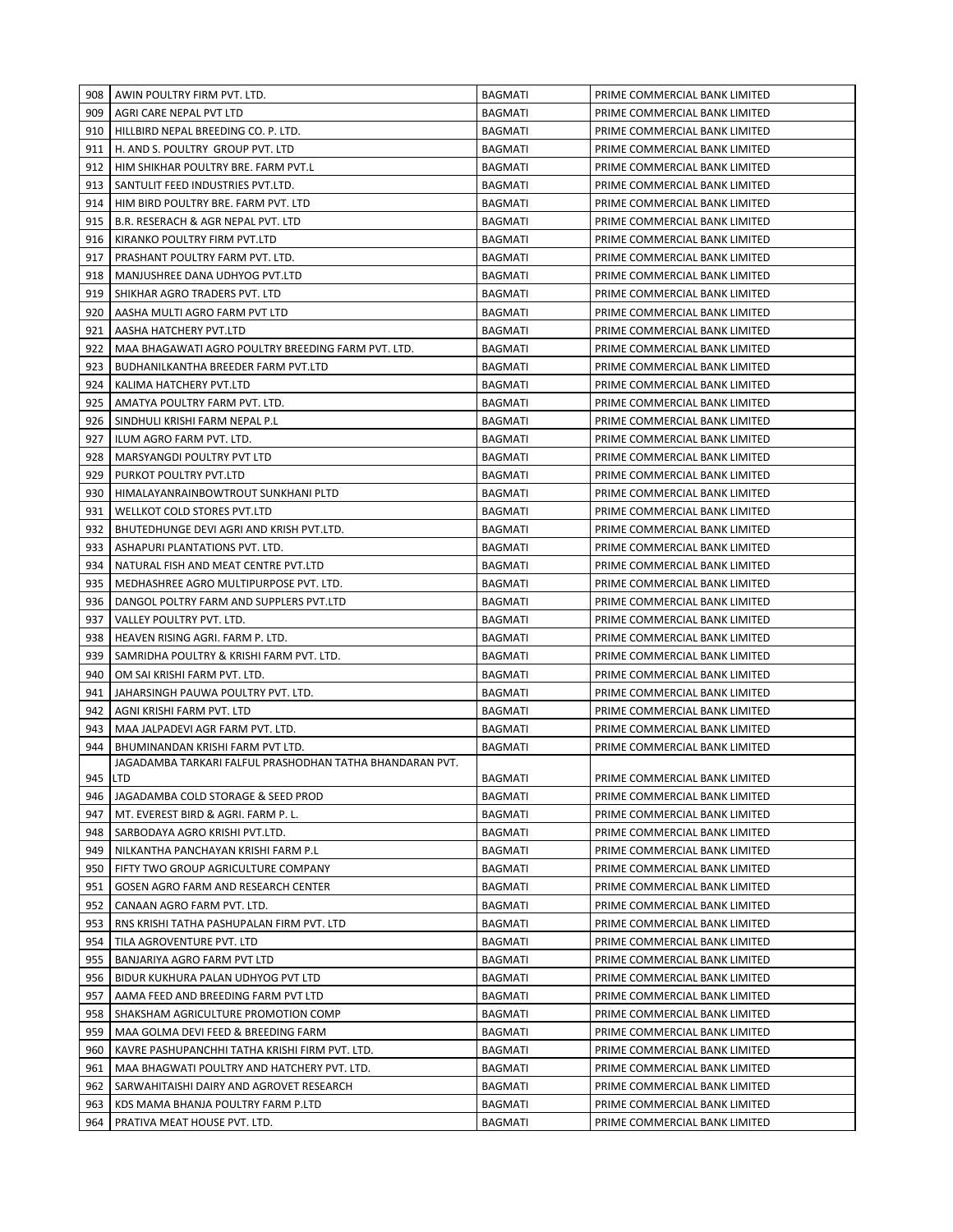| 965 | BAGMATI HATCHERY PVT.LTD.                                       | BAGMATI        | PRIME COMMERCIAL BANK LIMITED |
|-----|-----------------------------------------------------------------|----------------|-------------------------------|
| 966 | P.N.R.POULTRY FARM PVT.LTD.                                     | BAGMATI        | PRIME COMMERCIAL BANK LIMITED |
| 967 | <b>BAGMATI FEED PVT LTD</b>                                     | BAGMATI        | PRIME COMMERCIAL BANK LIMITED |
| 968 | SUBHA PASUPALAN TATHA KRISHI FARM PVT. LTD                      | BAGMATI        | PRIME COMMERCIAL BANK LIMITED |
| 969 | <b>B.M. KRISHI FARM PVT LTD</b>                                 | BAGMATI        | PRIME COMMERCIAL BANK LIMITED |
| 970 | BABA GANESH AGRO AND FARM HOUSE                                 | <b>BAGMATI</b> | PRIME COMMERCIAL BANK LIMITED |
| 971 | SMART TECH AGRO AND BIO ENERGY PVT LTD                          | BAGMATI        | NMB BANK LIMITED              |
| 972 | R.R. POULTRY BREEDING FARM PVT LTD                              | BAGMATI        | NMB BANK LIMITED              |
| 973 | ANUP DAIRY PRIVATE LIMITED                                      | <b>BAGMATI</b> | NMB BANK LIMITED              |
| 974 | THREE SIXTY AGRO FARM PVT. LTD                                  | <b>BAGMATI</b> | NMB BANK LIMITED              |
| 975 | MAA BHAGAWATI MEAT STORE AND LIVESTOCK PVT LTD                  | <b>BAGMATI</b> | NMB BANK LIMITED              |
| 976 | NATIVE NEPALI AGRO SUPPLIES PVT LTD                             | BAGMATI        | NMB BANK LIMITED              |
| 977 | KAMADHENU DAIRY AND BAKERY PVT LTD                              | <b>BAGMATI</b> | NMB BANK LIMITED              |
| 978 | MOUNTAIN BEE CONCERN                                            | <b>BAGMATI</b> | NMB BANK LIMITED              |
| 979 | HIMALAYAN HONEY SUPPLIERS PVT. LTD.                             | BAGMATI        | NMB BANK LIMITED              |
| 980 | HELI AGRO PVT LTD                                               | <b>BAGMATI</b> | NMB BANK LIMITED              |
| 981 | NATIONAL BREEDING FARM PVT. LTD.                                | <b>BAGMATI</b> | NMB BANK LIMITED              |
| 982 | JAGADAMBA DAIRY FOOD & BEVERAGE P L                             | <b>BAGMATI</b> | NMB BANK LIMITED              |
| 983 | CHICKS WORLD PRIVATE LIMITED                                    | BAGMATI        | NMB BANK LIMITED              |
| 984 | OM SANJEEVANI DAIRY UDYOG PVT LTD                               | <b>BAGMATI</b> | NMB BANK LIMITED              |
| 985 | MAA DURGA MUSHROOM INDUSTRY PVT.LTD                             | <b>BAGMATI</b> | NMB BANK LIMITED              |
| 986 | EKATA NEPAL BREEDING PRIVATE LIMITED                            | BAGMATI        | NMB BANK LIMITED              |
| 987 | ASHAPURI ORGANIC PVT. LTD.                                      | <b>BAGMATI</b> | NMB BANK LIMITED              |
| 988 | <b>GALFU BINAYAK DAIRY PVT. LTD</b>                             | <b>BAGMATI</b> | NMB BANK LIMITED              |
| 989 | NEPAL ORGANIC COFFEE PRODUCTS PVT.LTD                           | <b>BAGMATI</b> | NMB BANK LIMITED              |
| 990 | BLACK ORCHID AGRO FARM PVT. LTD                                 | <b>BAGMATI</b> | NMB BANK LIMITED              |
| 991 | MAUSAM KRISI FARM PVT. LTD.                                     | <b>BAGMATI</b> | NMB BANK LIMITED              |
| 992 | ALAS AGRICULTURE PVT. LTD.                                      | BAGMATI        | NMB BANK LIMITED              |
| 993 | SAHAJ AGRICULTURE PVT LTD                                       | BAGMATI        | NMB BANK LIMITED              |
| 994 | AMARSIDDHI KRISHI UDHYOG PVT.LTD                                | <b>BAGMATI</b> | NMB BANK LIMITED              |
| 995 | <b>SAPKOTA POULTRY FARM</b>                                     | <b>BAGMATI</b> | NMB BANK LIMITED              |
| 996 | SEED LAND NEPAL PVT. LTD.                                       | <b>BAGMATI</b> | NMB BANK LIMITED              |
| 997 | ASAL AGRO PRODUCT PVT LTD                                       | BAGMATI        | NMB BANK LIMITED              |
| 998 | ANURAG POULTRY INDUSTRY PVT LTD                                 | BAGMATI        | NMB BANK LIMITED              |
| 999 | ABLOOM FLORA FARM PVT.LTD.                                      | BAGMATI        | NMB BANK LIMITED              |
|     | 1000 NANDINI AGRICULTURE FORM PRIVATE LIMITED                   | <b>BAGMATI</b> | NMB BANK LIMITED              |
|     | 1001 PENCY POULTRY PVT LTD                                      | <b>BAGMATI</b> | NMB BANK LIMITED              |
|     | 1002 CHITWAN HATCHERY PVT. LTD.                                 | <b>BAGMATI</b> | NMB BANK LIMITED              |
|     | 1003 SAMIN POULTRY FARM PRIVATE LIMITED                         | <b>BAGMATI</b> | NMB BANK LIMITED              |
|     | 1004 LITTLE STAR AGRO POULTRY AND BREEDING FARM PRIVATE LIMITED | BAGMATI        | NMB BANK LIMITED              |
|     | 1005 ASHISH POULTRY FARM PRIVATE LIMITED                        | <b>BAGMATI</b> | NMB BANK LIMITED              |
|     | 1006 AMRIT POULTRY FARM PVT LTD                                 | <b>BAGMATI</b> | NMB BANK LIMITED              |
|     | 1007 AASHIRBAD POULTRY AND BREEDING PVT.LTD                     | <b>BAGMATI</b> | NMB BANK LIMITED              |
|     | 1008 SAYAPATRI HATCHERY PRIVATE LIMITED                         | <b>BAGMATI</b> | NMB BANK LIMITED              |
|     | 1009 ANMOL LAYERS FARM PVT. LTD.                                | BAGMATI        | NMB BANK LIMITED              |
|     | 1010 BISHAL POULTRY FARM PVT.LTD                                | <b>BAGMATI</b> | NMB BANK LIMITED              |
|     | 1011 M/S BISHAL POULTRY FARM PVT.LTD                            | BAGMATI        | NMB BANK LIMITED              |
|     | 1012 SALAKA KRISHI TATHA TRAINING CENTRE PVT. LTD.              | <b>BAGMATI</b> | NMB BANK LIMITED              |
|     | 1013 PRAGATI TEXTILE INDUSTRIES PVT LTD                         | <b>BAGMATI</b> | NMB BANK LIMITED              |
|     | 1014 BIKASH TEXTILE                                             | <b>BAGMATI</b> | NMB BANK LIMITED              |
|     | 1015 SEWA TEXTILE                                               | <b>BAGMATI</b> | NMB BANK LIMITED              |
|     | 1016 BKS TEXTILE                                                | <b>BAGMATI</b> | NMB BANK LIMITED              |
|     | 1017 UNICORN TEXTILE                                            | <b>BAGMATI</b> | NMB BANK LIMITED              |
|     | 1018 SHUBHARAMBHA DAIRY AND AGROVET RESEARCH PVT LTD            | <b>BAGMATI</b> | MEGA BANK NEPAL LIMITED       |
|     | 1019 CHITWAN ARGANIC MATSYA PHARM P.LTD.                        | <b>BAGMATI</b> | MEGA BANK NEPAL LIMITED       |
|     | 1020 S.P.R. POULTRY AND HATCHARY PVT.LTD                        | <b>BAGMATI</b> | MEGA BANK NEPAL LIMITED       |
|     | 1021 NEW JAI BHIMSEN MEAT SHOP PVT LTD                          | <b>BAGMATI</b> | MEGA BANK NEPAL LIMITED       |
|     | 1022 QUALITY FRESH AND FROZEN MEAT PVT. LTD.                    | <b>BAGMATI</b> | MEGA BANK NEPAL LIMITED       |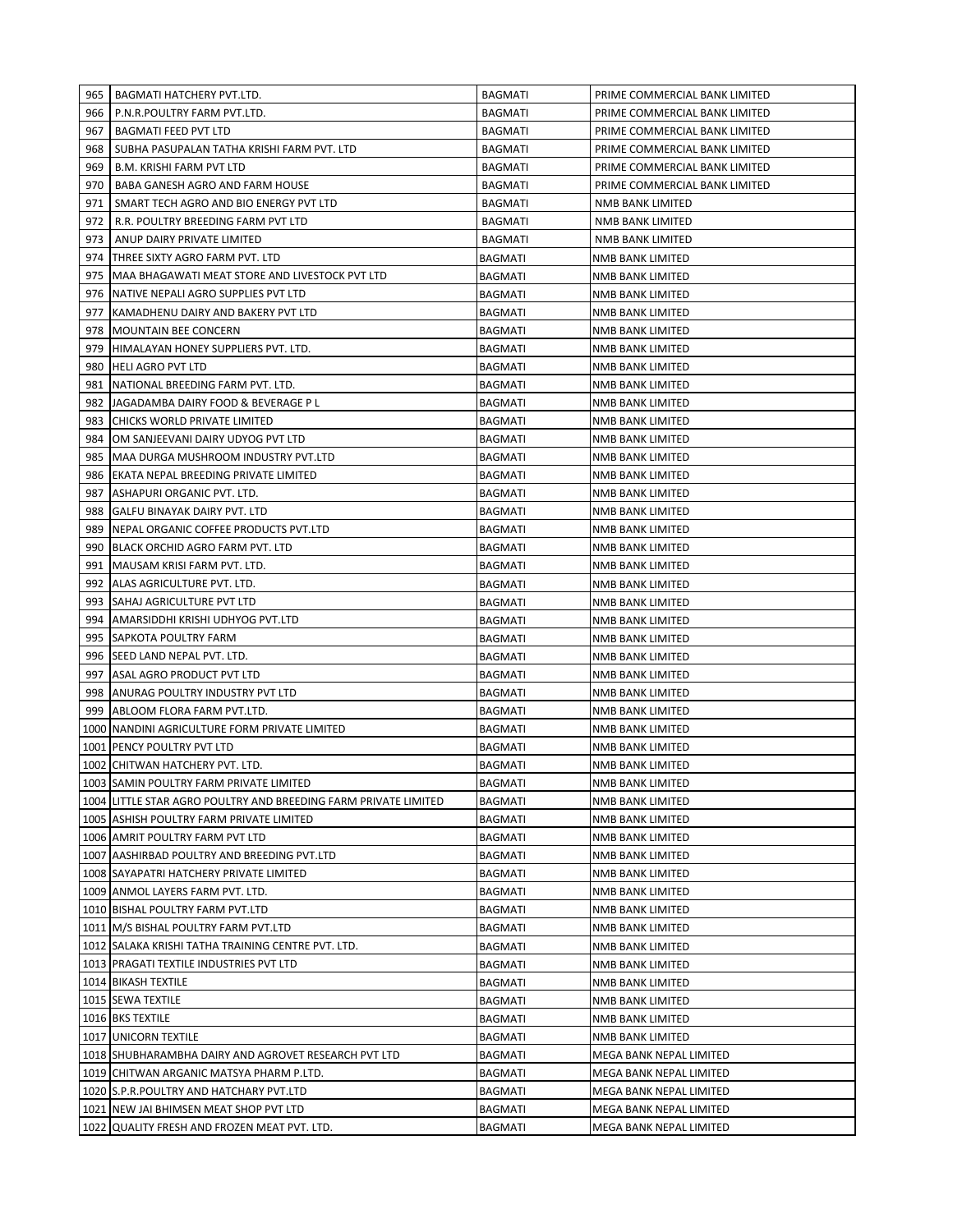|      | 1023 FRESH FOOD AND AGRO PVT LTD                                         | <b>BAGMATI</b> | MEGA BANK NEPAL LIMITED               |
|------|--------------------------------------------------------------------------|----------------|---------------------------------------|
|      | 1024 P.B.T WEST INDUSTRIES PVT.LTD.                                      | BAGMATI        | MEGA BANK NEPAL LIMITED               |
|      | 1025 OMBE ORGANIC KRISHI FARM PVT.LTD                                    | BAGMATI        | MEGA BANK NEPAL LIMITED               |
|      | 1026 RAPTI POULTRY PVT.LTD                                               | BAGMATI        | MEGA BANK NEPAL LIMITED               |
|      | 1027 KABILASH AGRO AND ORGANIC PVT. LTD.                                 | <b>BAGMATI</b> | MEGA BANK NEPAL LIMITED               |
|      | 1028 SEVEN HILLS FARM PVT. LTD                                           | <b>BAGMATI</b> | MEGA BANK NEPAL LIMITED               |
|      | 1029 SUNRISE RESEARCH & BREE FARM P. L                                   | <b>BAGMATI</b> | CIVIL BANK LIMITED                    |
|      | 1030 SURABHI AGRICULTURE AND TECHNOLOGY                                  | <b>BAGMATI</b> | CIVIL BANK LIMITED                    |
|      | 1031 PRASIDDHA COFFEE ESTATE PVT LTD                                     | <b>BAGMATI</b> | CIVIL BANK LIMITED                    |
|      | 1032 PRASIDDHA ALAICHI KRISHI FARM PVT L                                 | <b>BAGMATI</b> | CIVIL BANK LIMITED                    |
|      | 1033 TILESWOR DUGDHA DAIRY PVT LTD                                       | <b>BAGMATI</b> | <b>CIVIL BANK LIMITED</b>             |
|      | 1034 VEGA POULTRY PVT LTD                                                | <b>BAGMATI</b> | CIVIL BANK LIMITED                    |
|      | 1035 PANCHAKANYA STORE AND SUPPLIERS                                     | BAGMATI        | CIVIL BANK LIMITED                    |
|      | 1036 KAPIYA POULTRY FARM PVT LTD                                         | BAGMATI        | CIVIL BANK LIMITED                    |
|      | 1037 SWASTIK FEED PVT LTD                                                | BAGMATI        | CIVIL BANK LIMITED                    |
|      | 1038 JALESHWOR AGRO AND BEVERAGE PVT. L                                  | BAGMATI        | CIVIL BANK LIMITED                    |
|      | 1039 CHITWAN SEA FOODS PVT LTD                                           | BAGMATI        | CIVIL BANK LIMITED                    |
|      | 1040 ANKITA POULTRY FARM PVT LTD                                         | BAGMATI        | CIVIL BANK LIMITED                    |
|      | 1041 JAYMANGALA DANA UDHYOG PVT LTD                                      | BAGMATI        | CIVIL BANK LIMITED                    |
|      | 1042 SUBEKSHYA BAHUUDESHYA KRISHI FA P L                                 | BAGMATI        | CIVIL BANK LIMITED                    |
|      | 1043 HIGHFIELD AGRO COMPANY PVT LTD                                      | <b>BAGMATI</b> | CIVIL BANK LIMITED                    |
|      | 1044 NEPAL HATCHIRY - BREEDING, FARM PLTD                                | <b>BAGMATI</b> | CIVIL BANK LIMITED                    |
|      | 1045 B.K POULTRY FARM PVT LTD                                            | BAGMATI        | CIVIL BANK LIMITED                    |
|      | 1046 OMKAR HATCHERY PVT LTD.                                             | BAGMATI        | CIVIL BANK LIMITED                    |
|      | 1047 NABA PASHUPATI BREEDING FARM PVT LT                                 | <b>BAGMATI</b> | CIVIL BANK LIMITED                    |
|      | 1048 DHAKAL AGRO FARM PVT. LTD                                           | <b>BAGMATI</b> | CIVIL BANK LIMITED                    |
|      | 1049 NTS INDUSTRIES PVT.LTD                                              | <b>BAGMATI</b> | SANIMA BANK LIMITED                   |
|      | 1050 MA SHAKTI HATCHERY & BREEDING FARM PVT LTD                          | BAGMATI        | SANIMA BANK LIMITED                   |
|      | 1051 SATURN AGRICULTURE FARMING PVT. LTD.                                | <b>BAGMATI</b> | SANIMA BANK LIMITED                   |
|      | 1052 COBB CHITWAN POULTRY BREEDING PVT LTD                               | BAGMATI        | SANIMA BANK LIMITED                   |
|      | 1053 LAXMI EKIKRIT KRISHI BYABASAYA PVT. LTD.                            | <b>BAGMATI</b> | SANIMA BANK LIMITED                   |
|      | 1054 PRASIDDHA KRISHI FIRM PVT LTD                                       | BAGMATI        | SANIMA BANK LIMITED                   |
|      | 1055   MAA SHAKTI UDHYOG                                                 | BAGMATI        | SANIMA BANK LIMITED                   |
|      | 1056 UPADESH HERBAL UDHYOG PVT LTD                                       | BAGMATI        | SANIMA BANK LIMITED                   |
|      | 1057 CHHORI CHELI KRISHI FARM PVT.LTD                                    | BAGMATI        | SANIMA BANK LIMITED                   |
|      | 1058 MUSTANG FRESH FIELD PVT LTD                                         | BAGMATI        | SANIMA BANK LIMITED                   |
|      | 1059 BRIGHT FUTURE FEED INDUSTRY PVT LTD                                 | BAGMATI        | SANIMA BANK LIMITED                   |
|      | 1060 JAYSHREE KRISHNA DAIRY UDHYOG                                       | <b>BAGMATI</b> | SANIMA BANK LIMITED                   |
|      | 1061 MADHUWAN KRISHI P.U.T.A KENDRA P .L                                 | <b>BAGMATI</b> | SANIMA BANK LIMITED                   |
|      | 1062 SUPRATIK AND AKRITI TRADE LINK PVT LTD                              | <b>BAGMATI</b> | SANIMA BANK LIMITED                   |
|      | 1063 MODEL POULTRY UDHYOG PVT LTD                                        | <b>BAGMATI</b> | SANIMA BANK LIMITED                   |
|      | 1064 M.Q. AGROTECH NEPAL PVT LTD                                         | <b>BAGMATI</b> | SANIMA BANK LIMITED                   |
|      | 1065 CHOBHAR COLD STORE COMPANY PRIVATE LIMITED                          | <b>BAGMATI</b> | SANIMA BANK LIMITED                   |
|      | 1066 ADHUNIK DAIRY PRODUCTS PRIVATE LIMITED                              | <b>BAGMATI</b> | STANDARD CHARTERED BANK NEPAL LIMITED |
|      | 1067 DEKHA HERBALS PRIVATE LIMITED                                       | <b>BAGMATI</b> | STANDARD CHARTERED BANK NEPAL LIMITED |
|      | 1068 DEVI PELLET                                                         | <b>BAGMATI</b> | STANDARD CHARTERED BANK NEPAL LIMITED |
|      |                                                                          |                |                                       |
|      | 1069 GOURMET VIENNA MEAT & MORE PRODUCTS COMPANY PRIVATE LIMITED BAGMATI |                | STANDARD CHARTERED BANK NEPAL LIMITED |
|      | 1070 HIMALAYAN SEED TRADERS                                              | <b>BAGMATI</b> | STANDARD CHARTERED BANK NEPAL LIMITED |
|      | 1071 KALAPAS BIOTECH PRIVATE LIMITED                                     | <b>BAGMATI</b> | STANDARD CHARTERED BANK NEPAL LIMITED |
|      | 1072 KALIKA DAIRY COMPANY PRIVATE LIMITED                                | <b>BAGMATI</b> | STANDARD CHARTERED BANK NEPAL LIMITED |
| 1073 | KATHMANDU DAIRY PRIVATE LIMITED                                          | <b>BAGMATI</b> | STANDARD CHARTERED BANK NEPAL LIMITED |
| 1074 | KATHMANDU DAIRY PRIVATE LIMITED                                          | <b>BAGMATI</b> | STANDARD CHARTERED BANK NEPAL LIMITED |
| 1075 | MEATCO FOOD NEPAL PRIVATE LIMITED                                        | <b>BAGMATI</b> | STANDARD CHARTERED BANK NEPAL LIMITED |
| 1076 | NEPAL DAIRY PRIVATE LIMITED                                              | BAGMATI        | STANDARD CHARTERED BANK NEPAL LIMITED |
| 1077 | SAINJU DAIRY PRIVATE LIMITED                                             | BAGMATI        | STANDARD CHARTERED BANK NEPAL LIMITED |
| 1078 | SHAKTI FOOD PRIVATE LIMITED                                              | BAGMATI        | STANDARD CHARTERED BANK NEPAL LIMITED |
|      | 1079 LUBHU GANESH SUTI KAPADA UDHYOG                                     | <b>BAGMATI</b> | STANDARD CHARTERED BANK NEPAL LIMITED |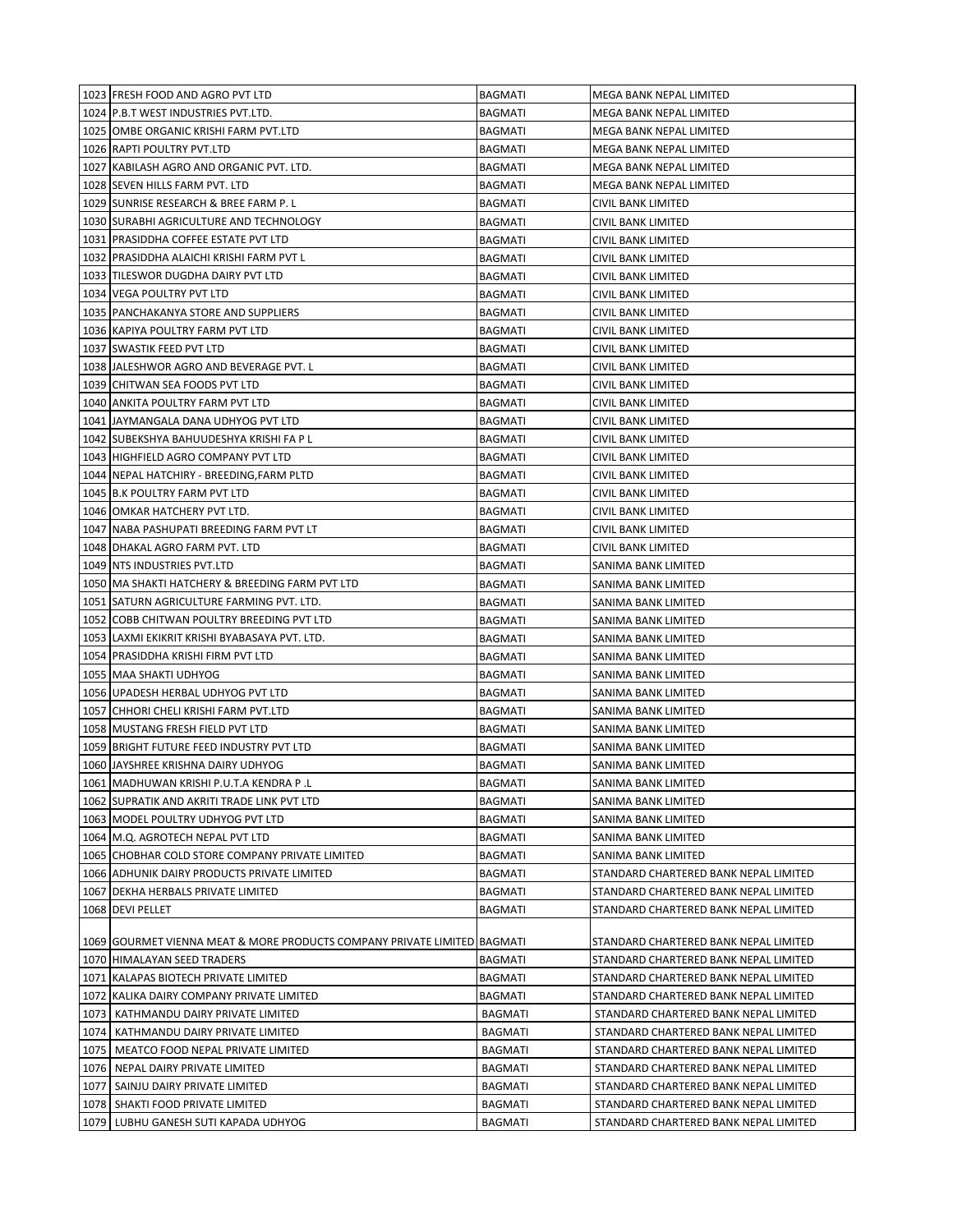|      | 1080 KRISHNA TEXTILE UDHYOG                             | <b>BAGMATI</b> | STANDARD CHARTERED BANK NEPAL LIMITED  |
|------|---------------------------------------------------------|----------------|----------------------------------------|
| 1081 | <b>COTTON TEXTILE</b>                                   | <b>BAGMATI</b> | STANDARD CHARTERED BANK NEPAL LIMITED  |
|      | 1082 HEERA TEXTILES                                     | <b>BAGMATI</b> | STANDARD CHARTERED BANK NEPAL LIMITED  |
| 1083 | NABA PRABHAT TEXTILE                                    | <b>BAGMATI</b> | STANDARD CHARTERED BANK NEPAL LIMITED  |
| 1084 | <b>GRAMIN KRISHI SEWA PVT LTD</b>                       | <b>BAGMATI</b> | NEPAL SBI BANK LIMITED                 |
| 1085 | WHITE BIRD AGRO PVT LTD                                 | <b>BAGMATI</b> | NEPAL SBI BANK LIMITED                 |
| 1086 | RARA AGRO MILL PRIVATE LIMITED                          | <b>BAGMATI</b> | NEPAL SBI BANK LIMITED                 |
| 1087 | HIMALAYAN NEPAL TEA INDUSTRY PVT. LTD                   | <b>BAGMATI</b> | NEPAL SBI BANK LIMITED                 |
| 1088 | JIRI KRISHI FARM PRIVATE LIMITED                        | <b>BAGMATI</b> | NEPAL SBI BANK LIMITED                 |
| 1089 | KALINCHOWK AGRICULTURE FARM PRIVATE LIMITED             | <b>BAGMATI</b> | <b>NEPAL SBI BANK LIMITED</b>          |
| 1090 | PARTH AGRICULTURE FARM PRIVATE LIMITED                  | <b>BAGMATI</b> | NEPAL SBI BANK LIMITED                 |
| 1091 | S.S. NEPAL POULTRY FARM PVT. LTD.                       | <b>BAGMATI</b> | NEPAL SBI BANK LIMITED                 |
| 1092 | ANURODH POULTRY FARM PVT LTD                            | BAGMATI        | NEPAL SBI BANK LIMITED                 |
| 1093 | SHUVA SHREE POULTRY BREEDING PVT LTD                    | BAGMATI        | NEPAL SBI BANK LIMITED                 |
| 1094 | KHUKURI AGRO FARMS PVT LTD                              | BAGMATI        | NEPAL CREDIT AND COMMERCE BANK LIMITED |
| 1095 | G.N. AGRI-TECH COMPANY PVT.LTD                          | <b>BAGMATI</b> | NEPAL CREDIT AND COMMERCE BANK LIMITED |
| 1096 | PRABHAT POULTRY FARM AND HATCHERY P                     | <b>BAGMATI</b> | NEPAL CREDIT AND COMMERCE BANK LIMITED |
| 1097 | GOLDEN HATCHERY PVT. LTD.                               | <b>BAGMATI</b> | NEPAL CREDIT AND COMMERCE BANK LIMITED |
| 1098 | LOKPRIYA DANA UDHYOG PVT. LTD                           | <b>BAGMATI</b> | NEPAL CREDIT AND COMMERCE BANK LIMITED |
|      | 1099 S.P.L. POULTRY FARM PVT. LTD.                      | <b>BAGMATI</b> | NEPAL CREDIT AND COMMERCE BANK LIMITED |
|      | 1100 DESHAR POULTRY INDUSTRIES                          | <b>BAGMATI</b> | NEPAL CREDIT AND COMMERCE BANK LIMITED |
| 1101 | KRISHI PASHUPANCHHI PRODUCTION & IN                     | <b>BAGMATI</b> | NEPAL CREDIT AND COMMERCE BANK LIMITED |
| 1102 | <b>GANDAKI HONEY CONCERN PVT.LTD</b>                    | <b>BAGMATI</b> | NEPAL CREDIT AND COMMERCE BANK LIMITED |
|      | 1103 JIWATI POSHAN UDHYOG PVT LTD                       | <b>BAGMATI</b> | NEPAL CREDIT AND COMMERCE BANK LIMITED |
| 1104 | EVEREST CHICKEN NEPAL PVT. LTD.                         | <b>BAGMATI</b> | NEPAL CREDIT AND COMMERCE BANK LIMITED |
|      | 1105   SUBEDI NAMUNA PASHU BIKASH FARM PVT              | <b>BAGMATI</b> | NEPAL CREDIT AND COMMERCE BANK LIMITED |
|      | 1106   MUNA PASHU FARM PVT LTD                          | <b>BAGMATI</b> | NEPAL CREDIT AND COMMERCE BANK LIMITED |
| 1107 | SIBU KRISHI FARM PVT LTD                                | <b>BAGMATI</b> | NEPAL CREDIT AND COMMERCE BANK LIMITED |
| 1108 | NIBUWATAR KRISHI FARM PVT.LTD                           | <b>BAGMATI</b> | NEPAL CREDIT AND COMMERCE BANK LIMITED |
| 1109 | KALYAN BREEDING & RESEARCH FARM PVT                     | BAGMATI        | NEPAL CREDIT AND COMMERCE BANK LIMITED |
| 1110 | BHRIKUTI AGRO AVIAN RESEARCH PVT.                       | BAGMATI        | NEPAL CREDIT AND COMMERCE BANK LIMITED |
| 1111 | VAMIKA FARMS PVT. LTD.                                  | <b>BAGMATI</b> | KUMARI BANK LIMITED                    |
| 1112 | VITTHAL AGROTECH PVT LTD                                | <b>BAGMATI</b> | KUMARI BANK LIMITED                    |
|      | 1113 JHULE ORGANIC FARM HOUSE PVT.LTD                   | <b>BAGMATI</b> | KUMARI BANK LIMITED                    |
|      | 1114   PUJA BAKHRA FARM TATHA TELHAN PVT LTD            | <b>BAGMATI</b> | KUMARI BANK LIMITED                    |
|      | 1115 PUJA BAKHRA FARM PVT LTD                           | <b>BAGMATI</b> | KUMARI BANK LIMITED                    |
|      | 1116 CHANDANI BAHUUDESIYA KRISHI FARM PVT. LTD.         | <b>BAGMATI</b> | KUMARI BANK LIMITED                    |
|      | 1117   MIRMIRE LAGHUBITTA BITTIYA SANSTHA LIMITED       | <b>BAGMATI</b> | <b>KUMARI BANK LIMITED</b>             |
|      | 1118 FIKKAL TEA AND COFFEE COMPANY PVT.LTD.             | <b>BAGMATI</b> | KUMARI BANK LIMITED                    |
|      | 1119   H.E.D.AGRO PRIVATE LIMITED                       | BAGMATI        | KUMARI BANK LIMITED                    |
|      | 1120   AARUBARI KRISI FARM PVT.LTD.                     | <b>BAGMATI</b> | KUMARI BANK LIMITED                    |
|      | 1121   SETIDEVI KRISHI TATHA PASUPANCHHI FARM PVT. LTD. | <b>BAGMATI</b> | KUMARI BANK LIMITED                    |
|      | 1122   MANASLU COLD STORAGE PVT. LTD.                   | <b>BAGMATI</b> | KUMARI BANK LIMITED                    |
|      | 1123 POULTRY RESEARCH FARM AND CONSULTANCY              | <b>BAGMATI</b> | KUMARI BANK LIMITED                    |
|      | 1124 ASTA SIDDHI POULTRY UDHYOG PVT LTD                 | BAGMATI        | KUMARI BANK LIMITED                    |
|      | 1125   KALIDEVI POULTRY FARM                            | BAGMATI        | KUMARI BANK LIMITED                    |
|      | 1126   ANUSHKA PASHU TATHA EKIKRIT KRISHI FARM PVT. LTD | BAGMATI        | KUMARI BANK LIMITED                    |
|      | 1127 SIRIJ NETWORK PVT. LTD                             | BAGMATI        | KUMARI BANK LIMITED                    |
|      | 1128 EKATA ORGANIC FARM PVT LTD                         | BAGMATI        | CENTURY COMMERCIAL BANK LIMITED        |
|      | 1129 ANNAPURNA POULTRY AGRO FARM PVT.LTD                | <b>BAGMATI</b> | CENTURY COMMERCIAL BANK LIMITED        |
|      | 1130 ANNAPURNA POULTRY AGRO FARM PV                     | <b>BAGMATI</b> | CENTURY COMMERCIAL BANK LIMITED        |
|      | 1131 INTER NEPAL AGROVET CO. PVT. LTD.                  | BAGMATI        | CENTURY COMMERCIAL BANK LIMITED        |
|      | 1132   PARIDANDA AGRICULTURAL FARM PVT LTD              | <b>BAGMATI</b> | CENTURY COMMERCIAL BANK LIMITED        |
|      | 1133 A.N.D. AGRO VENTURES PRIVATE                       | <b>BAGMATI</b> | NEPAL BANGALADESH BANK LIMITED         |
|      | 1134 PHUYAL POULTRY F. & H. UDHYOG P.LTD                | <b>BAGMATI</b> | NEPAL BANGALADESH BANK LIMITED         |
|      | 1135   PANDEY KRISHI FARM                               | <b>BAGMATI</b> | NEPAL BANGALADESH BANK LIMITED         |
|      | 1136   CHITRAKAR POULTRY FARM                           | <b>BAGMATI</b> | NEPAL BANGALADESH BANK LIMITED         |
|      | 1137 BAGMATI GOAT SEEDS PVT.LTD                         | <b>BAGMATI</b> | NEPAL BANGALADESH BANK LIMITED         |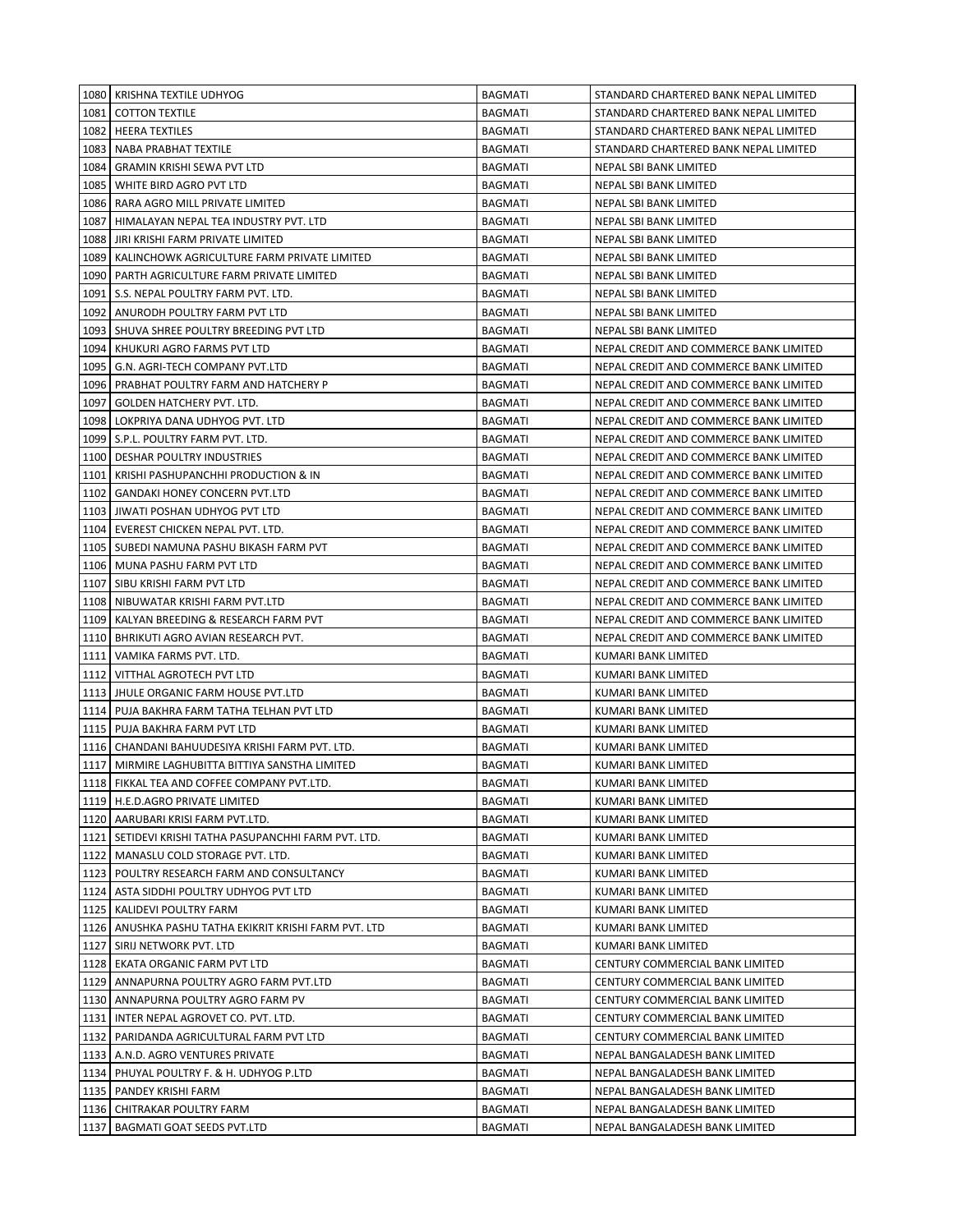|      | 1138   BASUKI DAIRY UDHYOG PVT. LTD.                 | <b>BAGMATI</b> | NEPAL BANGALADESH BANK LIMITED      |
|------|------------------------------------------------------|----------------|-------------------------------------|
|      | 1139   SAMBRIDI HATCHERY PRIVATE LIMITED             | <b>BAGMATI</b> | NEPAL BANGALADESH BANK LIMITED      |
|      | 1140   SURDEVI PASHUPALAN FARM                       | <b>BAGMATI</b> | NEPAL BANGALADESH BANK LIMITED      |
|      | 1141   OJASHWI KRISHI FARM PRIVATE LIMITED           | <b>BAGMATI</b> | NEPAL BANGALADESH BANK LIMITED      |
|      | 1142 HIMSHIKHAR POULTRY FEED INDUSTRIES              | <b>BAGMATI</b> | NEPAL BANGALADESH BANK LIMITED      |
|      | 1143 YUWA SWAROJGARLAKHIT KRISHI FARM                | <b>BAGMATI</b> | NEPAL BANGALADESH BANK LIMITED      |
|      | 1144   PRABHU POULTRY BREEDING PVT.LTD               | <b>BAGMATI</b> | NEPAL BANGALADESH BANK LIMITED      |
|      | 1145   WHITE BIRD POULTRY AND BREEDING PVT           | <b>BAGMATI</b> | NEPAL BANGALADESH BANK LIMITED      |
|      | 1146 AARUNKHOLA POULTRY BREEDING FARM PR             | <b>BAGMATI</b> | NEPAL BANGALADESH BANK LIMITED      |
| 1147 | MANAKAMANA POULTRY FEED MILLS&HATCH                  | BAGMATI        | NEPAL BANGALADESH BANK LIMITED      |
| 1148 | SOCIAL POULTRY BREEDING & RESEARCH                   | <b>BAGMATI</b> | NEPAL BANGALADESH BANK LIMITED      |
| 1149 | NARAYANI POULTRY FARM PVT LTD                        | <b>BAGMATI</b> | NEPAL BANGALADESH BANK LIMITED      |
|      | 1150 PRABHU POULTRY BREEDING PVT.LTD                 | <b>BAGMATI</b> | NEPAL BANGALADESH BANK LIMITED      |
|      | 1151   SHANTI POULTRY FIRM PRIVATE LIMITED           | BAGMATI        | NEPAL BANGALADESH BANK LIMITED      |
|      | 1152 RABIN POULTRY                                   | <b>BAGMATI</b> | NEPAL BANGALADESH BANK LIMITED      |
|      | 1153 CHAUDHARY POULTRY TATHA EKIKRIT KRI             | BAGMATI        | NEPAL BANGALADESH BANK LIMITED      |
|      | 1154   SUNRISE HATCHERY PVT.LTD                      | BAGMATI        | NEPAL BANGALADESH BANK LIMITED      |
|      | 1155   KB MULTIPURPOSE AGRO FARM PVT LTD             | <b>BAGMATI</b> | NEPAL BANGALADESH BANK LIMITED      |
|      | 1156   ADHUNIK POULTRY BREEDING FARM (P) LTD         | <b>BAGMATI</b> | CITIZENS BANK INTERNATIONAL LIMITED |
|      | 1157   ADHUNIK AGRO PRODUCTS PVT. LTD.               | BAGMATI        | CITIZENS BANK INTERNATIONAL LIMITED |
|      | 1158   AMARSIDDHI HATCH PVT. LTD.                    | <b>BAGMATI</b> | CITIZENS BANK INTERNATIONAL LIMITED |
|      | 1159 ADHUNIK FEED PRODUCT (P) LTD                    | <b>BAGMATI</b> | CITIZENS BANK INTERNATIONAL LIMITED |
|      | 1160 QUALITY COLD STORAGE PVT. LTD                   | <b>BAGMATI</b> | CITIZENS BANK INTERNATIONAL LIMITED |
|      | 1161 QUALITY HATCHARY PVT. LTD                       | <b>BAGMATI</b> | CITIZENS BANK INTERNATIONAL LIMITED |
|      | 1162 ARYA DAIRY PVT. LTD.                            | BAGMATI        | CITIZENS BANK INTERNATIONAL LIMITED |
|      | 1163   KHATRI POULTRY BREEDING FARM                  | <b>BAGMATI</b> | CITIZENS BANK INTERNATIONAL LIMITED |
|      | 1164   SAUGAT POULTERY BREEDING FARM                 | <b>BAGMATI</b> | CITIZENS BANK INTERNATIONAL LIMITED |
| 1165 | KHATRI FEED INDUSTRIES                               | <b>BAGMATI</b> | CITIZENS BANK INTERNATIONAL LIMITED |
|      | 1166 S SAUGAT POULTRY BREEDING AND FARM PVT LTD      | BAGMATI        | CITIZENS BANK INTERNATIONAL LIMITED |
| 1167 | KHATRI AGRO AND FEEDS INDUSTRIES PVT LTD             | <b>BAGMATI</b> | CITIZENS BANK INTERNATIONAL LIMITED |
|      | 1168   S.K. MEATS AND FISHERIES PVT. LTD.            | BAGMATI        | CITIZENS BANK INTERNATIONAL LIMITED |
|      | 1169 SHAKTI POULTRY PVT. LTD.                        | <b>BAGMATI</b> | CITIZENS BANK INTERNATIONAL LIMITED |
|      | 1170   MAHALAXMI FARMS NEPAL PVT. LTD                | BAGMATI        | CITIZENS BANK INTERNATIONAL LIMITED |
|      | 1171   S.K. MEAT AND FISHERIES PVT. LTD.             | <b>BAGMATI</b> | CITIZENS BANK INTERNATIONAL LIMITED |
|      | 1172   OJASWI EKIKRIT KRISHI FARM PVT. LTD.          | <b>BAGMATI</b> | CITIZENS BANK INTERNATIONAL LIMITED |
|      | 1173   OJASWI AKIKRIT KRISHI FARM P LTD              | <b>BAGMATI</b> | CITIZENS BANK INTERNATIONAL LIMITED |
|      | 1174 UJJWAL LAXMI KRISHI FARM                        | <b>BAGMATI</b> | CITIZENS BANK INTERNATIONAL LIMITED |
|      | 1175 GORAKHANATH HERBACUTICALS P. LTD.               | <b>BAGMATI</b> | CITIZENS BANK INTERNATIONAL LIMITED |
|      | 1176 EVEREST AROMA PVT. LTD.                         | BAGMATI        | CITIZENS BANK INTERNATIONAL LIMITED |
|      | 1177 BAGESHWORI POULTRY PVT. LTD                     | <b>BAGMATI</b> | CITIZENS BANK INTERNATIONAL LIMITED |
|      | 1178   BRIGHT FUTURE INTEGRATED FARM HOUSE PVT.LTD   | BAGMATI        | <b>SUNRISE BANK LIMITED</b>         |
|      | 1179   DACHHINKALI MATA AGRO FARM PVT LTD            | <b>BAGMATI</b> | SUNRISE BANK LIMITED                |
|      | 1180 DHAMALA DAIRY PRODUCTS PVT. LTD                 | BAGMATI        | <b>SUNRISE BANK LIMITED</b>         |
|      | 1181 NAWA DURGA DANA UDHAYOG PVT.LTD                 | BAGMATI        | <b>SUNRISE BANK LIMITED</b>         |
|      | 1182 NEPAL MEAT PROCESSING INDUSTRIES PVT.LTD.       | BAGMATI        | <b>SUNRISE BANK LIMITED</b>         |
|      | 1183   NI-FOUR POULTRY FARM                          | BAGMATI        | <b>SUNRISE BANK LIMITED</b>         |
|      | 1184   ROYAL POULTRY FARM AND RESERCH CENTER PVT LTD | <b>BAGMATI</b> | SUNRISE BANK LIMITED                |
|      | 1185 BIG AGRICULTURE PVT.LTD                         | <b>BAGMATI</b> | SUNRISE BANK LIMITED                |
|      | 1186 BHANDARI AND BROTHER POULTRY FARM PVT LTD       | <b>BAGMATI</b> | SUNRISE BANK LIMITED                |
|      | 1187   DILEX DEEP KRISHI FARM                        | <b>BAGMATI</b> | <b>SUNRISE BANK LIMITED</b>         |
|      | 1188   TRISHULI BREEDING AND RESEARCH FARM PVT.LTD   | <b>BAGMATI</b> | SUNRISE BANK LIMITED                |
|      | 1189   WORLDWIDE AGRO LINK PVT LTD                   | <b>BAGMATI</b> | <b>SUNRISE BANK LIMITED</b>         |
|      | 1190 ANGELS AGRO PVT. LTD.                           | <b>BAGMATI</b> | <b>SUNRISE BANK LIMITED</b>         |
|      | 1191   PASCHIM BINDU AGRO PVT. LTD.                  | <b>BAGMATI</b> | SUNRISE BANK LIMITED                |
|      | 1192   A. H. POULTRY FARM PVT. LTD                   | <b>BAGMATI</b> | SUNRISE BANK LIMITED                |
|      | 1193   DHARMASTHALI POULTRY SUPPLIERS                | <b>BAGMATI</b> | SUNRISE BANK LIMITED                |
|      | 1194 LUBHOO SUTI KAPADA UDYOG                        | <b>BAGMATI</b> | <b>SUNRISE BANK LIMITED</b>         |
|      | 1195 HOT LINE AGRO FARM PVT.LTD.                     | <b>BAGMATI</b> | MUKTINATH BIKAS BANK LIMITED        |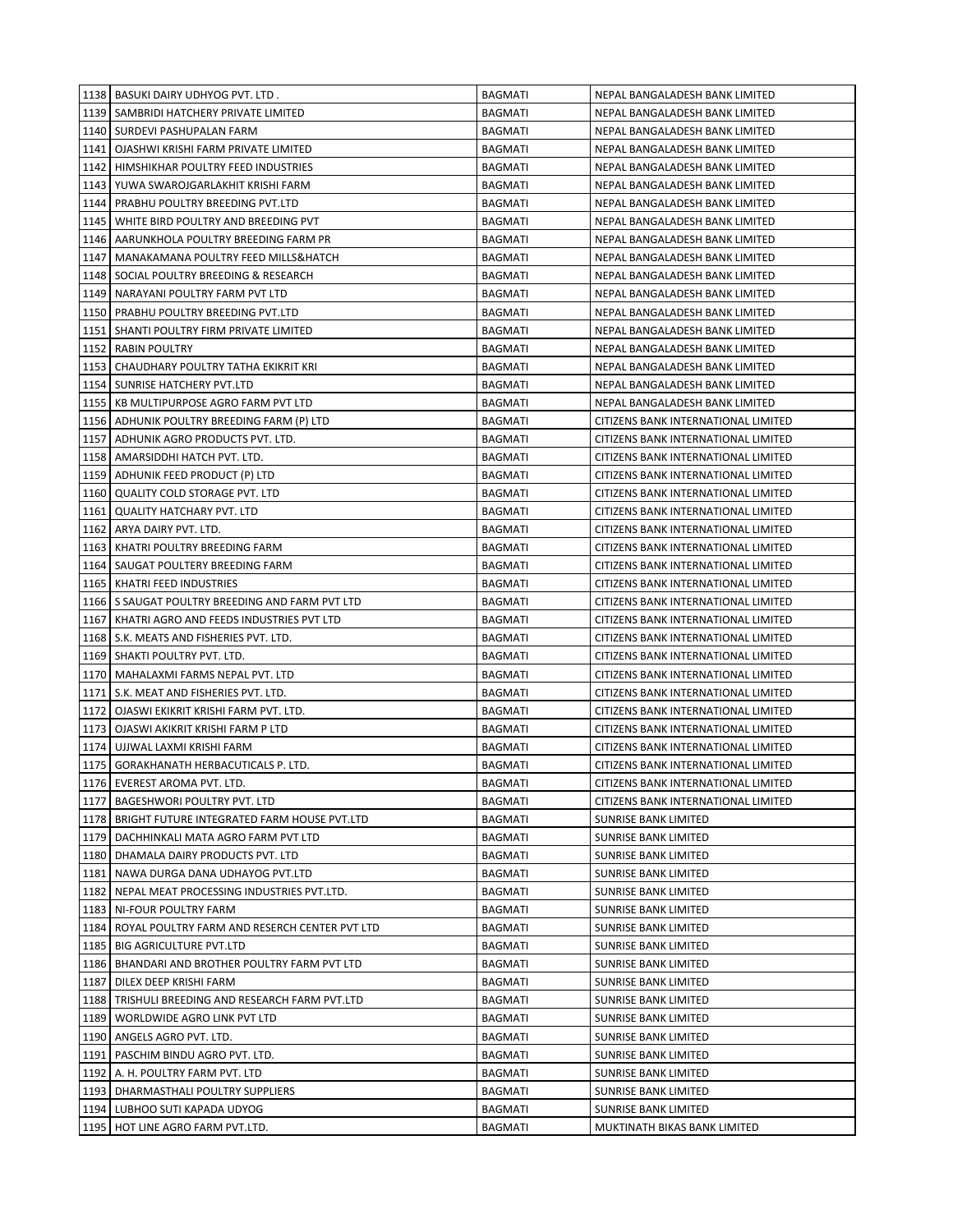|      | 1196 PAWANPUTRA FARMS AND DAIRY PVT. LTD                 | <b>BAGMATI</b> | MUKTINATH BIKAS BANK LIMITED           |
|------|----------------------------------------------------------|----------------|----------------------------------------|
|      | 1197   ABIPRA AND RONISH AGRICULTURE FARM                | <b>BAGMATI</b> | MUKTINATH BIKAS BANK LIMITED           |
|      | 1198   KSHITIJ AKIKRIT KRISHI FARM PVT.LTD               | <b>BAGMATI</b> | MUKTINATH BIKAS BANK LIMITED           |
|      | 1199   GREENERY AGRO INTEGRATED GROUP PVT.               | <b>BAGMATI</b> | MUKTINATH BIKAS BANK LIMITED           |
|      | 1200   SHIVA JYOTI FEED & AGRO PVT. LTD.                 | <b>BAGMATI</b> | MUKTINATH BIKAS BANK LIMITED           |
|      | 1201   GREENLAND GAI FARM PVT LTD                        | <b>BAGMATI</b> | KAMANA SEWA BIKASH BANK LIMITED        |
|      | 1202   PANCHAKANYA POULTRY SUPPLIERS                     | <b>BAGMATI</b> | KAMANA SEWA BIKASH BANK LIMITED        |
|      | 1203   TATRIBAS PASU BIKASH FARM TATHA KRI               | <b>BAGMATI</b> | KAMANA SEWA BIKASH BANK LIMITED        |
|      | 1204 TRISHUL DAIRY PVT LTD                               | <b>BAGMATI</b> | JYOTI BIKAS BANK LIMITED               |
| 1205 | OM SHIVA SHELTER PVT.LTD                                 | <b>BAGMATI</b> | JYOTI BIKAS BANK LIMITED               |
| 1206 | PASIKOT FEED AND POULTRY FARM                            | <b>BAGMATI</b> | <b>JYOTI BIKAS BANK LIMITED</b>        |
| 1207 | BIBEK POULTRY FIRM PVT. LTD.                             | <b>BAGMATI</b> | <b>JYOTI BIKAS BANK LIMITED</b>        |
|      | 1208 CHANDRAMA POULTRY FARM                              | BAGMATI        | JYOTI BIKAS BANK LIMITED               |
|      | 1209 THAATHALI SUPPLIERS PVT.LTD                         | BAGMATI        | JYOTI BIKAS BANK LIMITED               |
|      | 1210   CHERRY AGRICULTURE & RESEARCH CENTE               | BAGMATI        | JYOTI BIKAS BANK LIMITED               |
|      | 1211   RAMCHE PASUPALAN TATHA BAHUUDESHIYA               | BAGMATI        | JYOTI BIKAS BANK LIMITED               |
|      | 1212 TRISHUL DAIRY UDHYOG                                | BAGMATI        | JYOTI BIKAS BANK LIMITED               |
|      | 1213 TULASA DAIRY PVT.LTD                                | BAGMATI        | JYOTI BIKAS BANK LIMITED               |
|      | 1214 NAWA JYOTI POULTRY BREEDING FARM PVT.LTD            | BAGMATI        | <b>JYOTI BIKAS BANK LIMITED</b>        |
|      | 1215   BISESH SADABAHAR KRISHI FARM PRIVATE LIMITED      | <b>BAGMATI</b> | <b>JYOTI BIKAS BANK LIMITED</b>        |
|      | 1216   NAMASTE NEPAL MULTIPURPOSE INVESTMENT COMPANY LTD | <b>BAGMATI</b> | JYOTI BIKAS BANK LIMITED               |
|      | 1217 CHITWAN KRISHI MATSAYA T.P.F.P.LTD                  | <b>BAGMATI</b> | SHINE RESUNGA DEVELOPMENT BANK LIMITED |
|      | 1218 AJAMBARI PO. FEED AND B. FARM P.LTD                 | <b>BAGMATI</b> | SHINE RESUNGA DEVELOPMENT BANK LIMITED |
|      | 1219   CHAURIDEURALI UTTHAN KRISHAK SAMUHA PVT LTD       | <b>BAGMATI</b> | <b>GURKHAS FINANCE LIMITED</b>         |
|      | 1220   SHANTI BHAIRAB POULTRY FARM                       | <b>BAGMATI</b> | <b>GURKHAS FINANCE LIMITED</b>         |
|      | 1221   RAINBOW BAHUUDESIYA KRISHI FIRM                   | <b>BAGMATI</b> | SHREE INVESTMENT & FINANCE CO. LIMITED |
|      | 1222   AGRI GROWTH INTEGRATED FARM                       | <b>BAGMATI</b> | PROGESSIVE FINANCE LIMITED             |
|      | 1223   AKIKRIT KRISHI BIKASH COMPANY                     | <b>BAGMATI</b> | <b>ICFC FINANCE LIMITED</b>            |
|      | 1224   MODERN HATCHERY CO. PVT LTD                       | <b>BAGMATI</b> | <b>GARIMA BIKAS BANK LIMITED</b>       |
|      | 1225 KDA FEED & POULTRY PVT. LTD                         | BAGMATI        | <b>GARIMA BIKAS BANK LIMITED</b>       |
|      | 1226   BHATTARAI MILK FIRM PVT LTD.                      | BAGMATI        | <b>GARIMA BIKAS BANK LIMITED</b>       |
|      | 1227 HEMJA AGRO PVT.LTD.                                 | GANDAKI        | NEPAL BANK LIMITED                     |
|      | 1228 LUV KUSH DIARY PVT LTD                              | GANDAKI        | NEPAL BANK LIMITED                     |
|      | 1229 BINDAWASINI BREADING AND AGRO FARM                  | GANDAKI        | RASTRIYA BANIJYA BANK                  |
|      | 1230   HARIYALI GROUP PVT.LTD.                           | <b>GANDAKI</b> | RASTRIYA BANIJYA BANK                  |
|      | 1231   MARDIKHOLA RAINBOW TROUT PVT.LTD                  | GANDAKI        | RASTRIYA BANIJYA BANK                  |
|      | 1232 BHATTARAI POULTRY PVT LTD                           | GANDAKI        | RASTRIYA BANIJYA BANK                  |
|      | 1233 BISHAL AGRO PRIVATE LIMITED                         | GANDAKI        | NABIL BANK LIMITED                     |
|      | 1234 D JANAKI AGRO FARM PVT LTD                          | <b>GANDAKI</b> | <b>NABIL BANK LIMITED</b>              |
|      | 1235   PALUNG POULTRY FISHERY FARM PVT LTD               | GANDAKI        | NABIL BANK LIMITED                     |
|      | 1236   POKHARA HIMALAYAN MEATS PVT. LTD.                 | GANDAKI        | <b>NABIL BANK LIMITED</b>              |
| 1237 | UNIQUE MULTI AGRO PVT.LTD.                               | <b>GANDAKI</b> | NABIL BANK LIMITED                     |
|      | 1238 GANDAKI URJA PVT.LTD.                               | GANDAKI        | NEPAL INVESTMENT BANK LIMITED          |
|      | 1239 CHHABDI BARAHI ORGANIC BAHU PVT LTD                 | GANDAKI        | HIMALAYAN BANK LIMITED                 |
|      | 1240 RUCHI POULTRY PVT LTD                               | GANDAKI        | HIMALAYAN BANK LIMITED                 |
|      | 1241   SAHAYOGI KRISHI TATHA PASHUPANCHI                 | GANDAKI        | HIMALAYAN BANK LIMITED                 |
|      | 1242 SAMPURNA AGRICULTURAL COMPANY PVT L                 | GANDAKI        | HIMALAYAN BANK LIMITED                 |
|      | 1243 SARANGKOT DAJUBHAI AGRO FARM PVT LT                 | GANDAKI        | HIMALAYAN BANK LIMITED                 |
|      | 1244 SARANGKOT VIEW TOURISM AGRO FARM                    | GANDAKI        | HIMALAYAN BANK LIMITED                 |
|      | 1245 THAPA KRISHI T. PASHU FARM UDHYOG                   | GANDAKI        | HIMALAYAN BANK LIMITED                 |
|      | 1246 PHEWA MEAT PRODUCT PVT LTD                          | GANDAKI        | EVEREST BANK LIMITED                   |
|      | 1247 DEVCHULI AGRO FARM PVT LTD                          | GANDAKI        | <b>EVEREST BANK LIMITED</b>            |
|      | 1248 JAYA GORAKHKALI AGRO AND DAIRY FARM PVT. LTD        | GANDAKI        | <b>EVEREST BANK LIMITED</b>            |
|      | 1249 K.C. EKIKRIT PASHU BIKASH BREADER FIRM              | <b>GANDAKI</b> | <b>BANK OF KATHMANDU LIMITED</b>       |
|      | 1250 BEE AGRO PVT.LTD.                                   | GANDAKI        | BANK OF KATHMANDU LIMITED              |
|      | 1251 HIM SHIKHAR AGRO FARM PVT LTD                       | GANDAKI        | NIC ASIA BANK LIMITED                  |
|      | 1252 TANGIKOT PASHU FARAM PVT.LTD                        | <b>GANDAKI</b> | NIC ASIA BANK LIMITED                  |
|      | 1253 CHOICE DAIRY PRODUCTS (P) LTD.                      | GANDAKI        | NIC ASIA BANK LIMITED                  |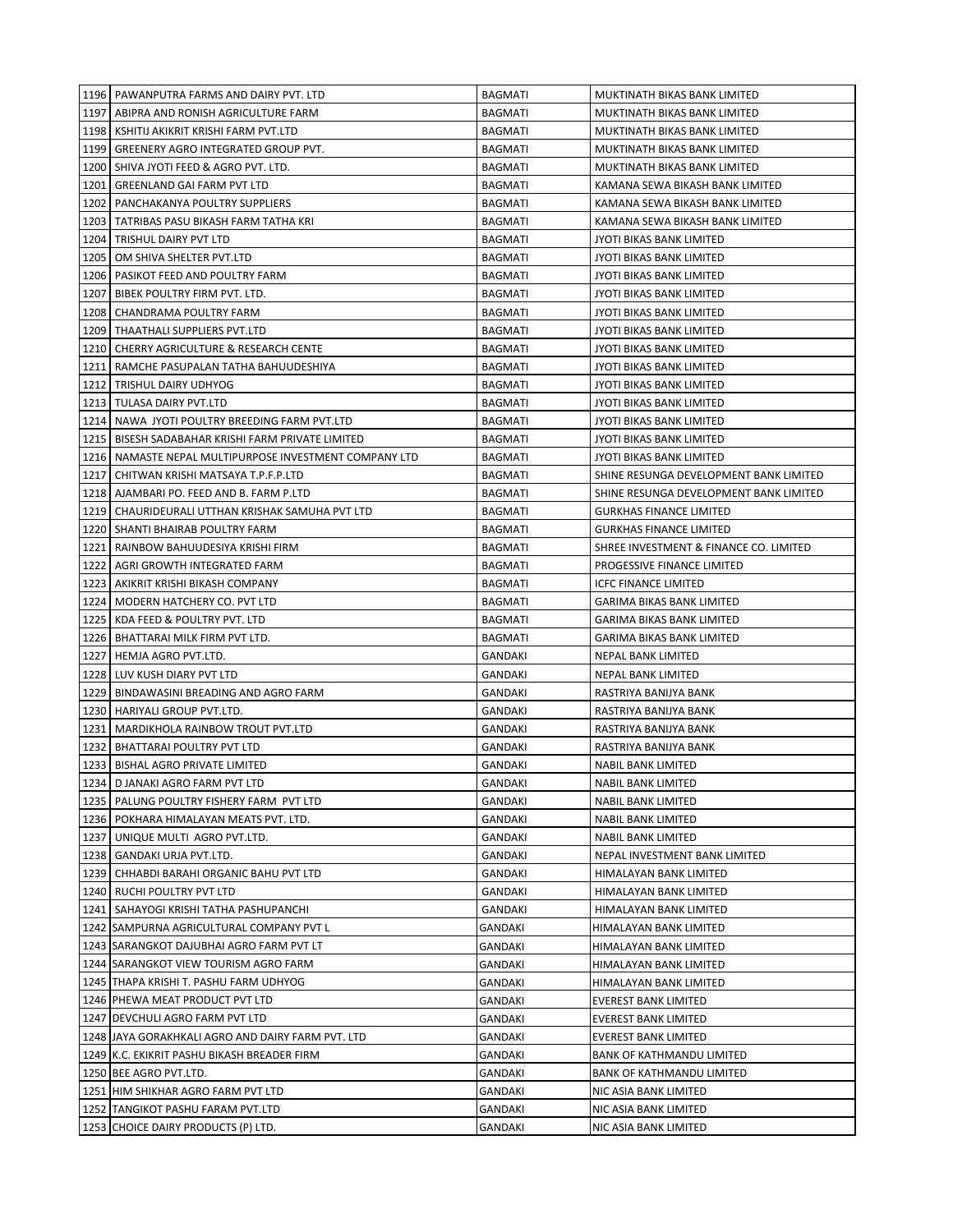| 1254 DAUWA POULTRY AND AGRO PVT LTD                             | GANDAKI        | NIC ASIA BANK LIMITED          |
|-----------------------------------------------------------------|----------------|--------------------------------|
| 1255 SAMBRIDDHI AGRICULTURE PVT.LTD.                            | GANDAKI        | NIC ASIA BANK LIMITED          |
| 1256 POUDEL POLTRY PVT. LTD.                                    | GANDAKI        | NIC ASIA BANK LIMITED          |
| 1257 JAYA BUDDHA KRISHI FARM PRIVATE LIMITED                    | GANDAKI        | NIC ASIA BANK LIMITED          |
| 1258 SHISHUWA BAHUUDDESHIYA KRISHI FARM PVT. LTD                | <b>GANDAKI</b> | NIC ASIA BANK LIMITED          |
| 1259 NAWALPUR MODERN KRISHI TATHA PASHU FARM                    | GANDAKI        | NIC ASIA BANK LIMITED          |
| 1260 WALING OM AGRO FARM PVT LTD                                | GANDAKI        | NIC ASIA BANK LIMITED          |
| 1261 SHUKLA GANDAKI AGRICULTURE PRODUCTION AND RESEARCH PVT.LTD | GANDAKI        | NIC ASIA BANK LIMITED          |
| 1262 MOONLIGHT KRISHI FARM PRIVATE LIMITED                      | <b>GANDAKI</b> | NIC ASIA BANK LIMITED          |
| 1263 KHADKA POULTRY AND MULTIAGRI PVT                           | GANDAKI        | MACHHAPUCHHRE BANK LIMITED     |
| 1264 HEMJA DILBARI KRISHI FARM PVT. L                           | GANDAKI        | MACHHAPUCHHRE BANK LIMITED     |
| 1265 FEWA GROUP OF POULTRY IND. PVT.                            | <b>GANDAKI</b> | MACHHAPUCHHRE BANK LIMITED     |
| 1266 FISHTAIL DAIRY PVT. LTD.                                   | GANDAKI        | MACHHAPUCHHRE BANK LIMITED     |
| 1267 INDRENI BANGUR PALAN UDHYOG PVT. LTD.                      | GANDAKI        | LAXMI BANK LIMITED             |
| 1268 MIMIK AGRO PRIVATE LIMITED                                 | GANDAKI        | LAXMI BANK LIMITED             |
| 1269 BAGHAMARA AGRO FARM PVT LTD                                | GANDAKI        | SIDDHARTHA BANK LIMITED        |
| 1270 TRIDEV POULTRY PVT LTD                                     | GANDAKI        | SIDDHARTHA BANK LIMITED        |
| 1271 AAPUBHANJYANG AGRO HERBS PVT LTD                           | GANDAKI        | SIDDHARTHA BANK LIMITED        |
| 1272 B.G. AGRO AND BREEDING FARM PVT LTD                        | GANDAKI        | SIDDHARTHA BANK LIMITED        |
| 1273 BARAHI POLTRY P LTD                                        | GANDAKI        | AGRICULTURE DEVELOPMENT BANK   |
| 1274 LAHACHOK KRISHI FARM PVT. LTD.                             | GANDAKI        | AGRICULTURE DEVELOPMENT BANK   |
| 1275 SAGAR NURSERY KENDRA & AG                                  | GANDAKI        | AGRICULTURE DEVELOPMENT BANK   |
| 1276 RANJIT INTEGRATED AGRO PVT LTD.                            | GANDAKI        | AGRICULTURE DEVELOPMENT BANK   |
| 1277 PRAKRITIK BAGAINCHA AND NURSERY FIRM                       | GANDAKI        | AGRICULTURE DEVELOPMENT BANK   |
| 1278 BHANDARI GAI FIRM                                          | GANDAKI        | AGRICULTURE DEVELOPMENT BANK   |
| 1279 MOONSHINE POULTRY                                          | GANDAKI        | AGRICULTURE DEVELOPMENT BANK   |
| 1280   AKALAMAI PASHUPANCHHI TATHA POULTRY                      | GANDAKI        | AGRICULTURE DEVELOPMENT BANK   |
| 1281 HEMJA GAI FARM PVT LTD                                     | GANDAKI        | AGRICULTURE DEVELOPMENT BANK   |
| 1282 ARBA DAIRY FARM PVT LTD                                    | GANDAKI        | <b>GLOBAL IME BANK LIMITED</b> |
| 1283 BANDIPUR HATCHERY PVT. LTD.                                | GANDAKI        | <b>GLOBAL IME BANK LIMITED</b> |
| 1284 GAU FARKA AGRO FORM                                        | <b>GANDAKI</b> | <b>GLOBAL IME BANK LIMITED</b> |
| 1285 SABINA POULTRY FARM PVT LTD                                | GANDAKI        | <b>GLOBAL IME BANK LIMITED</b> |
| 1286 MACHHAPUCHCHHRE COLD S & M S P LTD                         | GANDAKI        | PRIME COMMERCIAL BANK LIMITED  |
| 1287 KALAS POULTRY AND MULTIAGRICULTURE PVT. LTD.               | <b>GANDAKI</b> | PRIME COMMERCIAL BANK LIMITED  |
| 1288 MACHHAPUCHHRE POULTRY GROUP (P) LTD                        | GANDAKI        | PRIME COMMERCIAL BANK LIMITED  |
| 1289 J.U. KUKHURAPALAN AND MULTIAGRICULTURE PVT LTD             | <b>GANDAKI</b> | PRIME COMMERCIAL BANK LIMITED  |
| 1290 LAMA AND SUNDAR POULTRY BREEDING FA                        | <b>GANDAKI</b> | PRIME COMMERCIAL BANK LIMITED  |
| 1291 CHAPAGHAT AGRO AND MULTIPURPOSE PVT                        | <b>GANDAKI</b> | PRIME COMMERCIAL BANK LIMITED  |
| 1292 SHREE COMPLEX PVT. LTD                                     | <b>GANDAKI</b> | PRIME COMMERCIAL BANK LIMITED  |
| 1293 PASCHIMANCHAL EKIKRIT KRISHI KENDRA                        | <b>GANDAKI</b> | PRIME COMMERCIAL BANK LIMITED  |
| 1294 BINJU AND BIHAN AGRO MULTIPURPOSE P                        | GANDAKI        | PRIME COMMERCIAL BANK LIMITED  |
| 1295 FRESH EGG AND AGRO MULTIPURPOSE PV                         | <b>GANDAKI</b> | PRIME COMMERCIAL BANK LIMITED  |
| 1296 UJYALO BHARAM KRISHI FORM PVT LTD                          | GANDAKI        | PRIME COMMERCIAL BANK LIMITED  |
| 1297   MADISETI AGRO AND MULTIPURPOSE PV L                      | GANDAKI        | PRIME COMMERCIAL BANK LIMITED  |
| 1298 D.L. POULTRY AND BREEDING PVT LTD                          | GANDAKI        | PRIME COMMERCIAL BANK LIMITED  |
| 1299 LAMJUNG KRISHI FARM PVT. LTD.                              | GANDAKI        | PRIME COMMERCIAL BANK LIMITED  |
| 1300 VIDHYAROSHAN POULTRY AND BREEDING PVT. LTD.                | <b>GANDAKI</b> | PRIME COMMERCIAL BANK LIMITED  |
| 1301 SUMAN SACHIN KUKHURA FARM PVT. LTD.                        | GANDAKI        | PRIME COMMERCIAL BANK LIMITED  |
| 1302 SAIRAM AGRO FARM PVT.LTD.                                  | <b>GANDAKI</b> | PRIME COMMERCIAL BANK LIMITED  |
| 1303 KATAHARBOT AGRO AND MULTIAGRICULTURE PVT. LTD.             | GANDAKI        | PRIME COMMERCIAL BANK LIMITED  |
| 1304 NARAYAN POULTRY & MULTIGRICULTURE PVT LTD                  | <b>GANDAKI</b> | PRIME COMMERCIAL BANK LIMITED  |
| 1305 J.U. KUKHURAPALAN & MULTIAGRICULTUR                        | GANDAKI        | PRIME COMMERCIAL BANK LIMITED  |
| 1306 PRABESH POLTRY BREEDING PRIVATE LIMITED                    | GANDAKI        | PRIME COMMERCIAL BANK LIMITED  |
| 1307 P.L.A. AGRICULTURE & LIVESTOCK PVT.                        | GANDAKI        | PRIME COMMERCIAL BANK LIMITED  |
| 1308 BAGAICHA FARMHOUSE RESORT PVT. LTD.                        | GANDAKI        | PRIME COMMERCIAL BANK LIMITED  |
| 1309 NAWALPUR PAUDEL KRISHI TATHA PASHUPALAN FARM PVT.LTD       | GANDAKI        | PRIME COMMERCIAL BANK LIMITED  |
| 1310 THAPA FIRM HOUSE PVT. LTD.                                 | GANDAKI        | PRIME COMMERCIAL BANK LIMITED  |
|                                                                 |                |                                |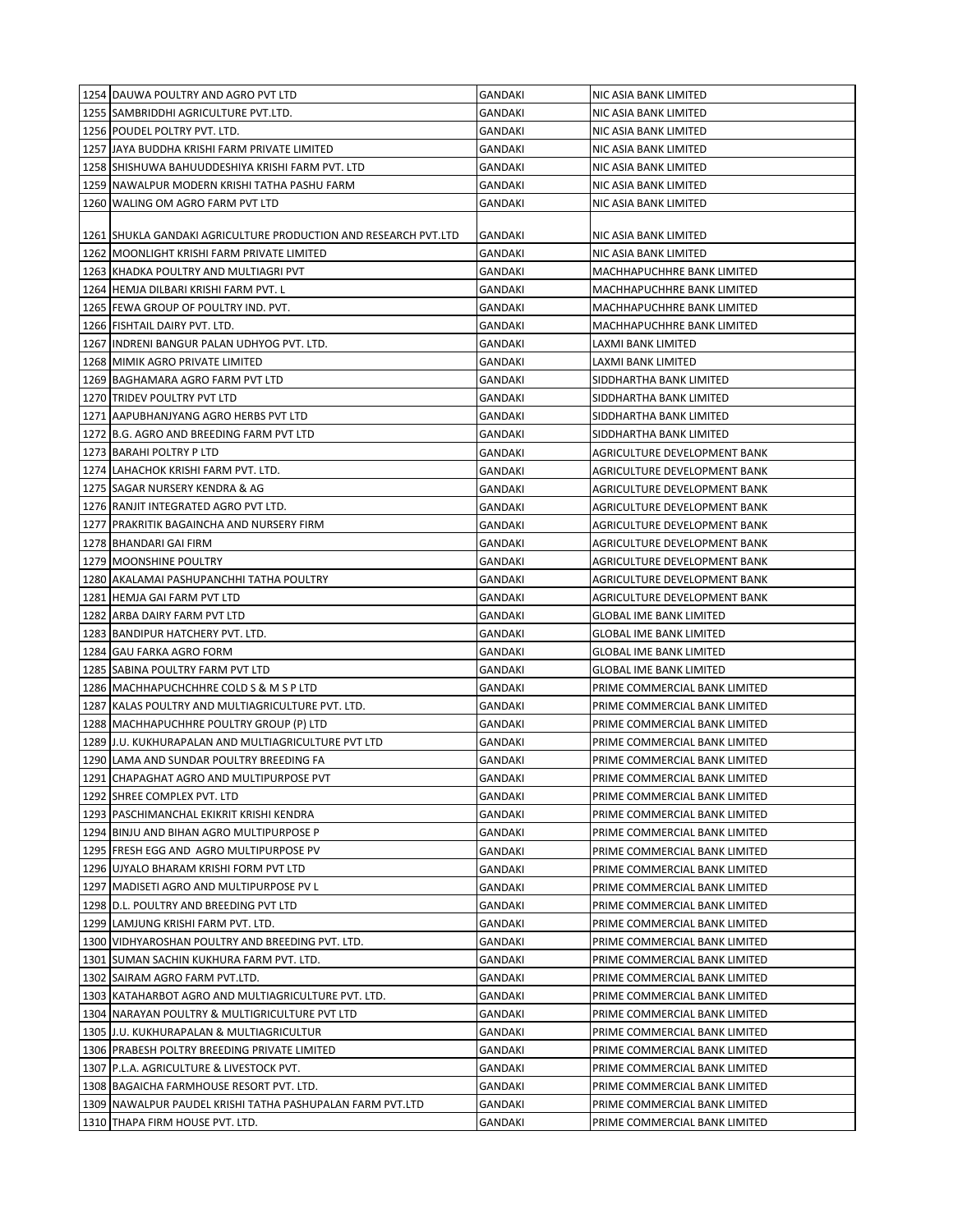|      | 1311 THAPA FIRM HOUSE PVT. LTD                                    | GANDAKI        | PRIME COMMERCIAL BANK LIMITED       |
|------|-------------------------------------------------------------------|----------------|-------------------------------------|
|      | 1312 PANTHI DAIRY PVT LTD                                         | GANDAKI        | PRIME COMMERCIAL BANK LIMITED       |
|      | 1313 URJA ORGANIC KRISHI FARM PVT.LTD.                            | GANDAKI        | PRIME COMMERCIAL BANK LIMITED       |
|      | 1314 DURADANDA MULTI AGRO RESEARCH CENTER PVT LTD                 | GANDAKI        | PRIME COMMERCIAL BANK LIMITED       |
|      | 1315 PUN GROUP OF POULTRY IND. PVT. LTD.                          | GANDAKI        | NMB BANK LIMITED                    |
|      |                                                                   |                |                                     |
|      | 1316 NARAYANI MORDEN KRISHI TATHA PASHUPALAN FARM PRIVATE LIMITED | GANDAKI        | NMB BANK LIMITED                    |
|      | 1317 KESHAR AGRO FARM PVT. LTD.                                   | GANDAKI        | NMB BANK LIMITED                    |
|      | 1318 HIMALAYAN DEURALI PASHU FARM PVT. LTD.                       | GANDAKI        | NMB BANK LIMITED                    |
|      | 1319 BINDHESHWORI POULTRY BREEDERS PVT. LTD.                      | GANDAKI        | NMB BANK LIMITED                    |
|      | 1320   MARDI HIMAL KRISHI FARM PRIVATE LIMITED                    | GANDAKI        | NMB BANK LIMITED                    |
|      | 1321 KANCHAN POULTRY PVT LTD                                      | GANDAKI        | NMB BANK LIMITED                    |
|      | 1322 HIMALAYAN ECO FARM PVT LTD                                   | GANDAKI        | NMB BANK LIMITED                    |
|      | 1323 BHAISHI GAUDA AGRO FARM PVT. LTD.                            | GANDAKI        | NMB BANK LIMITED                    |
|      | 1324 JUNGLE EKIKRIT AGRO FARM PRIVATE LIMITED                     | GANDAKI        | NMB BANK LIMITED                    |
|      | 1325 TRIMURTI HATCHERY UDHYOG PRIVATE LIMITED                     | GANDAKI        | NMB BANK LIMITED                    |
|      | 1326 S.AND S.DAIRY UDHYOG PVT. LTD.                               | GANDAKI        | MEGA BANK NEPAL LIMITED             |
|      | 1327 PUIME EKIKRIT KRISHI TATHA PASHU FIRM PVT. LTD               | GANDAKI        | MEGA BANK NEPAL LIMITED             |
|      | 1328 SHREE YUGIN KRISHI FARM PVT LTD                              | GANDAKI        | CIVIL BANK LIMITED                  |
|      | 1329 BEERSHEBA COLD STORES & POULTRY SUP                          | GANDAKI        | CIVIL BANK LIMITED                  |
|      | 1330 BATAS AGRO PVT. LTD.                                         | GANDAKI        | CIVIL BANK LIMITED                  |
|      | 1331 YONA KRISHI FARM                                             | GANDAKI        | CIVIL BANK LIMITED                  |
|      | 1332 JAYANTI SUPPLIERS PVT LTD                                    | GANDAKI        | SANIMA BANK LIMITED                 |
|      | 1333 POKHARA TANAHUN MAHILA AGRO FARM                             | GANDAKI        | SANIMA BANK LIMITED                 |
|      | 1334 B. BHANJA HATCHERY PVT LTD                                   | GANDAKI        | SANIMA BANK LIMITED                 |
|      | 1335 JARPANA HATCHERY AND AGRO FARM PVT. LTD.                     | GANDAKI        | SANIMA BANK LIMITED                 |
|      | 1336 CHANDRAWATI POULTRY BREEDING FARM PVT. LTD.                  | GANDAKI        | SANIMA BANK LIMITED                 |
|      | 1337 DEURALI POULTRY AND BREEDING PVT LTD                         | GANDAKI        | SANIMA BANK LIMITED                 |
|      | 1338 LOKPRIYA KANCHAN COLD STORE & POU P                          | GANDAKI        | SANIMA BANK LIMITED                 |
|      | 1339 FRUITS AGRO FARM PVT. LTD.                                   | GANDAKI        | NEPAL SBI BANK LIMITED              |
|      | 1340 PASCHIMANCHAL COLD STORE PVT. LTD.                           | GANDAKI        | NEPAL SBI BANK LIMITED              |
| 1341 | DALDALE MACHHA TATHA KRISHI FIRM PVT LTD                          | <b>GANDAKI</b> | KUMARI BANK LIMITED                 |
| 1342 | ALE AGRICULTURE ASHRAM PVT. LTD.                                  | GANDAKI        | KUMARI BANK LIMITED                 |
| 1343 | CHHIMKA MARSYANGDI KRISHI FARM PVT. LTD.                          | GANDAKI        | KUMARI BANK LIMITED                 |
| 1344 | NAMUNA SWOICHCHHIK KRISHI FARM PVT. LTD.                          | GANDAKI        | KUMARI BANK LIMITED                 |
| 1345 | BUDDHA DANA UDYOG PVT.LTD.                                        | GANDAKI        | KUMARI BANK LIMITED                 |
| 1346 | UTTAM AGRO PRODUCTS AND MACHINERIES PVT. LTD                      | GANDAKI        | KUMARI BANK LIMITED                 |
|      | 1347   SANSKAR HATCHERY PRIVATE LIMITED                           | GANDAKI        | KUMARI BANK LIMITED                 |
|      | 1348 LUMBINI FABRIC INDUSTRIES PVT. LTD                           | <b>GANDAKI</b> | KUMARI BANK LIMITED                 |
| 1349 | EKATA POULTRY BREEDING PVT.LTD                                    | <b>GANDAKI</b> | KUMARI BANK LIMITED                 |
|      | 1350 BHATTARAI DOODH UDYOG                                        | <b>GANDAKI</b> | KUMARI BANK LIMITED                 |
| 1351 | <b>GANDHI AGRO PRIVATE LIMITED</b>                                | <b>GANDAKI</b> | KUMARI BANK LIMITED                 |
| 1352 | THULDIDI PASHUPANCHHI FIRM                                        | GANDAKI        | KUMARI BANK LIMITED                 |
| 1353 | UJJWAL POULTRY FARM PVT LTD                                       | GANDAKI        | CENTURY COMMERCIAL BANK LIMITED     |
| 1354 | NAWALPUR POULTRY PVT.LTD                                          | <b>GANDAKI</b> | CENTURY COMMERCIAL BANK LIMITED     |
| 1355 | DEVCHULI INTEGRATED AGRICULTURE FAR                               | <b>GANDAKI</b> | CENTURY COMMERCIAL BANK LIMITED     |
|      | 1356   XAIN KRISHI FARM PVT LTD                                   | <b>GANDAKI</b> | NEPAL BANGALADESH BANK LIMITED      |
| 1357 | KAPRI FARM AND RESEARCH CENTER PVT                                | <b>GANDAKI</b> | NEPAL BANGALADESH BANK LIMITED      |
|      | 1358 RAINAS MULTI AGRO FARM PVT. LTD                              | <b>GANDAKI</b> | NEPAL BANGALADESH BANK LIMITED      |
| 1359 | CHIMLEY ORCHARDS PVT. LTD                                         | <b>GANDAKI</b> | CITIZENS BANK INTERNATIONAL LIMITED |
| 1360 | CHIMLEY ORCHARDS PVT.LTD.                                         | <b>GANDAKI</b> | CITIZENS BANK INTERNATIONAL LIMITED |
| 1361 | GORKHALAND AGRICULTURE PVT.LTD.                                   | <b>GANDAKI</b> | CITIZENS BANK INTERNATIONAL LIMITED |
| 1362 | <b>GORKHA POULTRY BREEDING FIRM</b>                               | GANDAKI        | <b>SUNRISE BANK LIMITED</b>         |
| 1363 | LINKAGE MULTIPURPOSE AGRO PVT LTD                                 | GANDAKI        | SUNRISE BANK LIMITED                |
| 1364 | DHORKHANI EKIKRIT KRISHI FARM TATHA                               | GANDAKI        | SHANGRILA DEVELOPMENT BANK LIMITED  |
| 1365 | NAMUNA ORGANIC KRISHI T.P. B.F P.L                                | <b>GANDAKI</b> | MUKTINATH BIKAS BANK LIMITED        |
| 1366 | BAISHAKHEGHAT LIVESTOCK AGRO PRIVAT                               | GANDAKI        | MUKTINATH BIKAS BANK LIMITED        |
| 1367 | SANJIBANI ORGANIC BAHU. KR.TA.PA.FA. PVT LTD                      | GANDAKI        | MUKTINATH BIKAS BANK LIMITED        |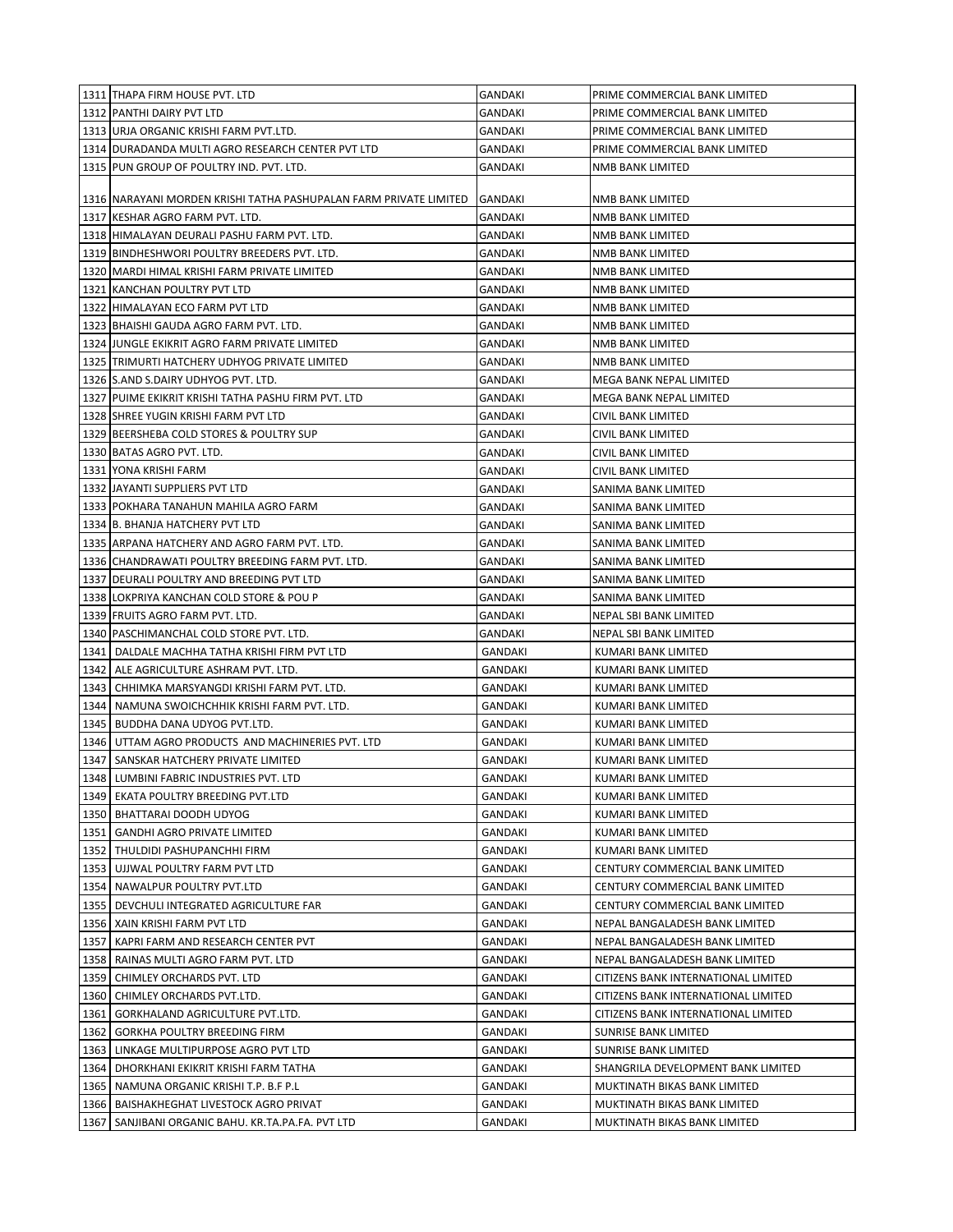|              | 1368   BRINDA AGRO RESORT & KRISHI FARM PVT. LTD.                  | GANDAKI                          | MUKTINATH BIKAS BANK LIMITED                     |
|--------------|--------------------------------------------------------------------|----------------------------------|--------------------------------------------------|
|              | 1369   KANTAR AGRO & MULTIPURPOSE PVT.LTD                          | GANDAKI                          | KAMANA SEWA BIKASH BANK LIMITED                  |
|              | 1370   KABERI HERBS AGROTEC PVT.LTD                                | GANDAKI                          | KAMANA SEWA BIKASH BANK LIMITED                  |
|              | 1371   HAMRO KRISHI FIRM                                           | GANDAKI                          | KAMANA SEWA BIKASH BANK LIMITED                  |
|              | 1372 TULASI KUNJA ECO AND WILD VILLAGE P                           | GANDAKI                          | KAMANA SEWA BIKASH BANK LIMITED                  |
| 1373         | KUSUM & SITARAM PASUPANCHI TATHA KR                                | GANDAKI                          | KAMANA SEWA BIKASH BANK LIMITED                  |
|              | 1374 GARHUN KALAIKA AGRO PV LTD                                    | GANDAKI                          | KAMANA SEWA BIKASH BANK LIMITED                  |
| 1375         | TINDOBATE DUGDHA DAIRY UDHYOG PV LT                                | GANDAKI                          | KAMANA SEWA BIKASH BANK LIMITED                  |
|              | 1376 BASANTA NURSERY PVT. LTD.                                     | GANDAKI                          | KAMANA SEWA BIKASH BANK LIMITED                  |
| 1377         | SPINE SMIRTI MULTIPURPOSE AGRI FIRM                                | <b>GANDAKI</b>                   | JYOTI BIKAS BANK LIMITED                         |
|              | 1378 ALAINCHE LIVESTOCK AGRO PVT. LTD.                             | GANDAKI                          | GREEN DEVELOPMENT BANK LIMITED                   |
| 1379         | GAUNBESHI KRISHI KENDRA PVT.LTD.                                   | GANDAKI                          | POKHARA FINANCE LIMITED                          |
|              | 1380   MAIYA DEVI PASHUPANCHI TATHA KRISHI FARM                    | GANDAKI                          | POKHARA FINANCE LIMITED                          |
| 1381         | RESHAM AGRO INDUSTRIES PVT.LTD.                                    | GANDAKI                          | POKHARA FINANCE LIMITED                          |
|              | 1382 BABAKO DHABA AGRO FARM                                        | GANDAKI                          | POKHARA FINANCE LIMITED                          |
| 1383         | <b>BONA FIDE TRADERS PVT.LTD</b>                                   | GANDAKI                          | GARIMA BIKAS BANK LIMITED                        |
| 1384         | QUALITY PACKAGING PVT LTD OD                                       | GANDAKI                          | GARIMA BIKAS BANK LIMITED                        |
|              | 1385   BIGYA POULTRY FARM PVT.LTD                                  | GANDAKI                          | GARIMA BIKAS BANK LIMITED                        |
|              | 1386   SAUNEPANI AGRO FARM P.LTD                                   | GANDAKI                          | GARIMA BIKAS BANK LIMITED                        |
| 1387         | JAYA PRAGATI SUPPLIERS                                             | GANDAKI                          | <b>GARIMA BIKAS BANK LIMITED</b>                 |
|              | 1388 LAMSAL AKIKRIT AGRO FARMING AND RES                           | GANDAKI                          | <b>GARIMA BIKAS BANK LIMITED</b>                 |
|              | 1389   SAGARMATHA POULTRY PVT .LTD                                 | <b>LUMBINI</b>                   | NEPAL BANK LIMITED                               |
|              | 1390 MAHASHAKTI AGRO INDUSTRIES PVT.LTD                            | <b>LUMBINI</b>                   | NEPAL BANK LIMITED                               |
| 1391         | FARMER LINK AND COOPERATE AGRI. PVT                                | <b>LUMBINI</b>                   | RASTRIYA BANIJYA BANK                            |
| 1392         | MOUNT EVEREST AGRICULTURE COM.PVT.L                                | <b>LUMBINI</b>                   | RASTRIYA BANIJYA BANK                            |
|              | 1393   SIDDHABABA BREEDING FARM                                    | <b>LUMBINI</b>                   | RASTRIYA BANIJYA BANK                            |
| 1394         | SEKH AGRO INDUSTRIES PVT. LTD.                                     | <b>LUMBINI</b>                   | RASTRIYA BANIJYA BANK                            |
| 1395         | DK.COLD ROOM MEAT SUPPLIERS PVT.LTD                                | LUMBINI                          | RASTRIYA BANIJYA BANK                            |
|              | 1396   SAGARMATHA CHITWAN AGRO FARM                                | LUMBINI                          | RASTRIYA BANIJYA BANK                            |
|              | 1397   PALAU AGRICULTURE PVT.LTD.                                  | LUMBINI                          | RASTRIYA BANIJYA BANK                            |
|              | 1398   RAPTI VALLEY POULTRY AND AG PL                              | LUMBINI                          | RASTRIYA BANIJYA BANK                            |
|              | 1399 GORKHA HACHARY PVT LTD                                        | LUMBINI                          | RASTRIYA BANIJYA BANK                            |
|              | 1400 BUDDHANAGAR AGRO FARM LTD.                                    | LUMBINI                          | NABIL BANK LIMITED                               |
|              | 1401 BUTWAL KALI GANDAKI SUPPLIERS PVT.LTD.                        | <b>LUMBINI</b>                   | NABIL BANK LIMITED                               |
|              | 1402   DOVAN HATCHERY FARM PVT. LTD.                               | <b>LUMBINI</b>                   | <b>NABIL BANK LIMITED</b>                        |
|              | 1403 HARDIK RICE MILL PVT. LTD.                                    | <b>LUMBINI</b>                   | NABIL BANK LIMITED                               |
|              | 1404 HY PO AGRO PVT.LTD                                            | <b>LUMBINI</b>                   | <b>NABIL BANK LIMITED</b>                        |
| 1405         | KALI GANDAKI MATSYA TATHA PASHUPALAN FARM                          | <b>LUMBINI</b>                   | <b>NABIL BANK LIMITED</b>                        |
|              | NEPAL AGRO INPUTS MARKETING AND ENTREPRENEURSHIP SERVICE P         |                                  |                                                  |
| 1406 LTD     |                                                                    | <b>LUMBINI</b>                   | <b>NABIL BANK LIMITED</b>                        |
| 1407         | NEPAL AGROSEEDS AND INPUTS COMPANY PRIVATE LIMITED                 | <b>LUMBINI</b>                   | <b>NABIL BANK LIMITED</b>                        |
|              | 1408 OLI POULTRY BREEDING PVT.LTD                                  | <b>LUMBINI</b>                   | NABIL BANK LIMITED                               |
|              | 1409   OM SHANTI RICE AND FLOUR MILL PVT. LTD                      | <b>LUMBINI</b>                   | <b>NABIL BANK LIMITED</b>                        |
|              | 1410   PASHUPATI AGRO FEED INDUSTRY                                | <b>LUMBINI</b>                   | NABIL BANK LIMITED                               |
| 1411         | RAPTI FEED INDUSTRIES PVT LTD                                      | <b>LUMBINI</b>                   | <b>NABIL BANK LIMITED</b>                        |
|              | 1412   SAURABH RICE AND OIL MILL PVT. LTD.                         | <b>LUMBINI</b>                   | NABIL BANK LIMITED                               |
|              | 1413   SHAH BROTHERS MULTIPURPOSE PVT LTD                          | <b>LUMBINI</b>                   | NABIL BANK LIMITED                               |
|              | 1414   TILBARI VILLAGE AGRO FARM PVT LTD                           | <b>LUMBINI</b>                   | <b>NABIL BANK LIMITED</b>                        |
| 1415         | UNITED INNOVATIVE AGRICULTURE AND LIVESTOCK PVT LTD.               | <b>LUMBINI</b>                   | <b>NABIL BANK LIMITED</b>                        |
|              | 1416   GREENCORE GROUP PVT LTD                                     | LUMBINI                          | NEPAL INVESTMENT BANK LIMITED                    |
| 1417         | KAPILBASTU INTEGRATED AGRO FARM PVT LTD                            | LUMBINI                          | NEPAL INVESTMENT BANK LIMITED                    |
|              | 1418   ANNAPURNA AGRO BREEDING & RES.P.LTD                         | <b>LUMBINI</b>                   | HIMALAYAN BANK LIMITED                           |
|              | 1419   ANNAPURNA AGRO INDUSTRIES PVT.LTD                           | LUMBINI                          | HIMALAYAN BANK LIMITED                           |
| 1420<br>1421 | BOOSTER FEED INDUSTRIES PVT. LTD.                                  | <b>LUMBINI</b><br><b>LUMBINI</b> | HIMALAYAN BANK LIMITED                           |
| 1422         | DAJU BHAI AGRO FARM PVT.LTD<br>ENVIPOWER ENERGY & FERTILIZER P. L. | <b>LUMBINI</b>                   | HIMALAYAN BANK LIMITED<br>HIMALAYAN BANK LIMITED |
|              | 1423   KHAJURA AGRO PVT LTD                                        | LUMBINI                          | HIMALAYAN BANK LIMITED                           |
| 1424         | NANDINI AGRO INDUSTRIES                                            | <b>LUMBINI</b>                   | HIMALAYAN BANK LIMITED                           |
|              |                                                                    |                                  |                                                  |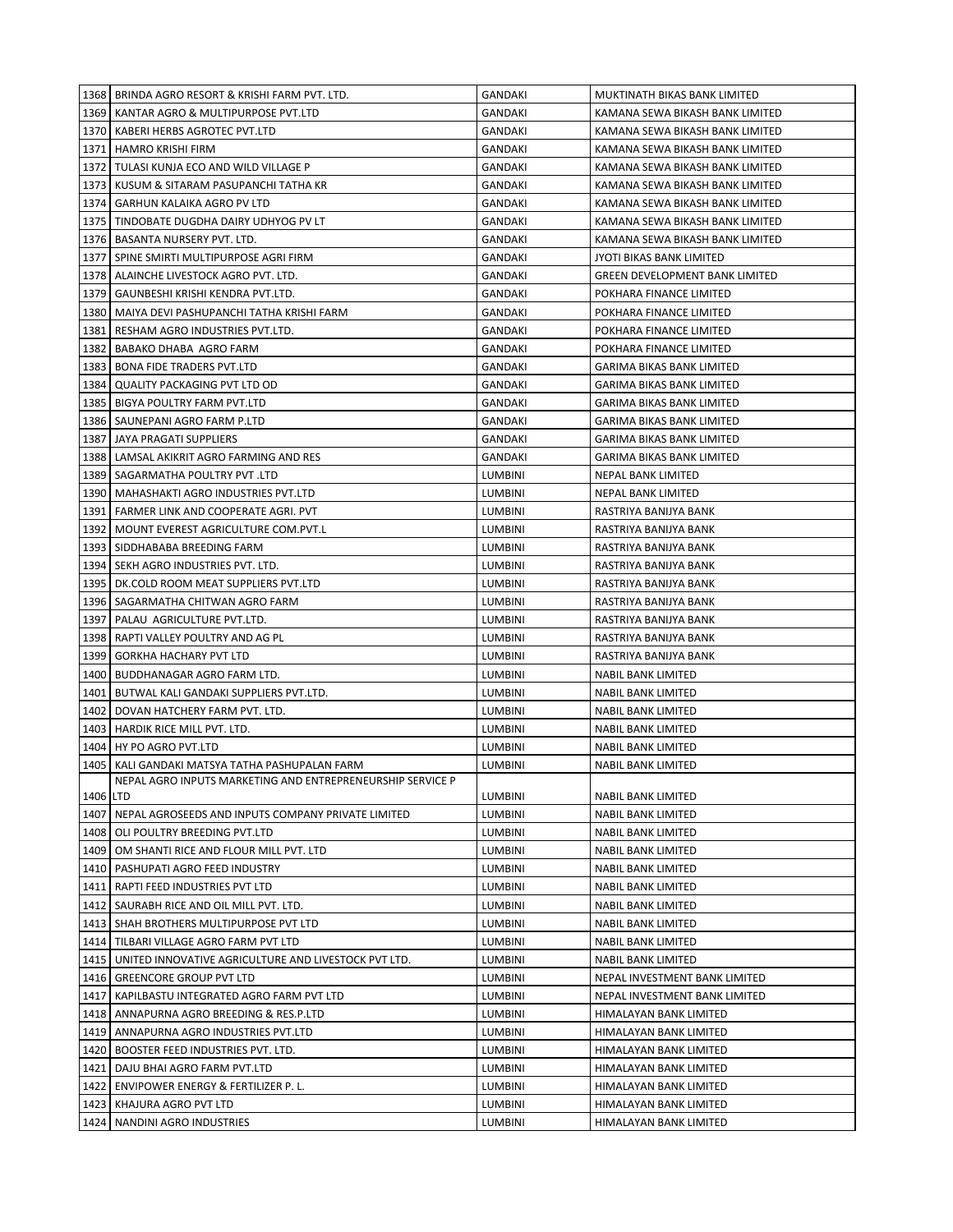|      | 1425   PASCHIMANCHAL POULTRY PVT. LTD.                              | <b>LUMBINI</b> | HIMALAYAN BANK LIMITED           |
|------|---------------------------------------------------------------------|----------------|----------------------------------|
|      | 1426   HUMA INTEGRATED LIVESTOCK FARM PVT.LTD.                      | <b>LUMBINI</b> | <b>EVEREST BANK LIMITED</b>      |
|      | 1427   HAJI KIRANA AND HERBAL SUPPLIERS                             | <b>LUMBINI</b> | <b>EVEREST BANK LIMITED</b>      |
|      | 1428 NANDAN FEED PVT LTD                                            | <b>LUMBINI</b> | <b>EVEREST BANK LIMITED</b>      |
|      | 1429 LAXMI RICE FLOUR AND CHIURA MILL                               | <b>LUMBINI</b> | <b>BANK OF KATHMANDU LIMITED</b> |
|      | 1430   BHANDARI GALLA KHARID BIKRI KENDRA                           | <b>LUMBINI</b> | <b>BANK OF KATHMANDU LIMITED</b> |
| 1431 | TRISANA AND LUJINA KRISHI FARM PRIVATE LIMITED                      | <b>LUMBINI</b> | <b>BANK OF KATHMANDU LIMITED</b> |
| 1432 | <b>B.J AGRICULTURE FARMING PVT LTD</b>                              | <b>LUMBINI</b> | <b>BANK OF KATHMANDU LIMITED</b> |
| 1433 | BIBIGYA KRISHI FARM PVT LTD                                         | <b>LUMBINI</b> | <b>BANK OF KATHMANDU LIMITED</b> |
| 1434 | JAYAS SHUVA SAFAL AGRICULTURE PVT.LTD                               | <b>LUMBINI</b> | <b>BANK OF KATHMANDU LIMITED</b> |
|      | 1435   SHANTI KHADYA UDHYOG PVT. LTD                                | LUMBINI        | <b>BANK OF KATHMANDU LIMITED</b> |
|      | 1436   MAINAPOKHAR SIDDHARTHA RICE MILL PVT.LTD                     | <b>LUMBINI</b> | <b>BANK OF KATHMANDU LIMITED</b> |
| 1437 | KRISHNA UMA RICE MILL PVT.LTD                                       | <b>LUMBINI</b> | <b>BANK OF KATHMANDU LIMITED</b> |
| 1438 | DUNGAREE GARMENT PVT LTD                                            | LUMBINI        | BANK OF KATHMANDU LIMITED        |
|      |                                                                     |                |                                  |
|      | 1439   SIDDHARTHA AGRICULTURAL PRODUCTION & RESEARCH CENTER PVT.LTD | LUMBINI        | NIC ASIA BANK LIMITED            |
| 1440 | LUMBINI DANA UDHYOG                                                 | <b>LUMBINI</b> | NIC ASIA BANK LIMITED            |
| 1441 | SHREENAGAR DAIRY MILK                                               | <b>LUMBINI</b> | NIC ASIA BANK LIMITED            |
| 1442 | BAGALE AGRO FARM PVT LTD                                            | <b>LUMBINI</b> | NIC ASIA BANK LIMITED            |
| 1443 | UNNATI AGRO FIRM                                                    | <b>LUMBINI</b> | NIC ASIA BANK LIMITED            |
| 1444 | RUKMINI PASUPALAN AND RESEARCH CENTER                               | <b>LUMBINI</b> | NIC ASIA BANK LIMITED            |
|      | 1445   HYGIENE AGRO PRIVATE LIMITED                                 | LUMBINI        | NIC ASIA BANK LIMITED            |
|      | 1446   BANKE KRISHI FARM PRIVATE LIMITED                            | LUMBINI        | NIC ASIA BANK LIMITED            |
| 1447 | RAJ AGRO TRADE LINK PVT. LTD.                                       | LUMBINI        | NIC ASIA BANK LIMITED            |
|      | 1448 NAWA DEEP POULTRY FIRM AND HATCHERY PVT.LTD                    | LUMBINI        | NIC ASIA BANK LIMITED            |
|      | 1449   LUMBINI UNIVERSAL MULTITRADE COMPANY PVT.LTD.                | <b>LUMBINI</b> | NIC ASIA BANK LIMITED            |
|      | 1450   MAMATA AGRO AND LIVESTOCK PVT.LTD                            | <b>LUMBINI</b> | NIC ASIA BANK LIMITED            |
|      | 1451   MACHHAPUCHHRE AGRO PRODUCT PVT.LTD                           | <b>LUMBINI</b> | NIC ASIA BANK LIMITED            |
|      | 1452   SAHA GAIPALAN FARM PVT.LTD.                                  | LUMBINI        | NIC ASIA BANK LIMITED            |
| 1453 | SHREEKANTI INTEGRATED AGRICULTURE FARM PVT. LTD.                    | <b>LUMBINI</b> | NIC ASIA BANK LIMITED            |
| 1454 | INTERNATIONAL AGRO BIU BIJAN PVT LTD                                | <b>LUMBINI</b> | NIC ASIA BANK LIMITED            |
| 1455 | RAJU KRISHI FARM PVT. LTD.                                          | <b>LUMBINI</b> | NIC ASIA BANK LIMITED            |
|      | 1456   SIDDHARTHA AGRO & DAIRY PVT.LTD                              | <b>LUMBINI</b> | NIC ASIA BANK LIMITED            |
| 1457 | JANAKI LAXMI GAI PALAN FARM PVT. LTD.                               | <b>LUMBINI</b> | NIC ASIA BANK LIMITED            |
|      | 1458   SWARGADWARI POULTRY BREEDING AND AGRICULTURE PVT. LTD.       | <b>LUMBINI</b> | NIC ASIA BANK LIMITED            |
|      | 1459 DEURALI HATCHARY UDYOG PVT LTD                                 | <b>LUMBINI</b> | NIC ASIA BANK LIMITED            |
|      | 1460 N.P.G. AGRO PVT.LTD.                                           | <b>LUMBINI</b> | NIC ASIA BANK LIMITED            |
| 1461 | JANAKI EKIKRIT AGRO FARM PVT LTD                                    | <b>LUMBINI</b> | NIC ASIA BANK LIMITED            |
|      | 1462 DIPTI PASHUPALAN FIRM                                          | LUMBINI        | NIC ASIA BANK LIMITED            |
| 1463 | G.C. DANA UDHYOG PVT. LTD.                                          | <b>LUMBINI</b> | NIC ASIA BANK LIMITED            |
|      | 1464 BASNET CORPORATION PVT LTD                                     | <b>LUMBINI</b> | NIC ASIA BANK LIMITED            |
|      | 1465   KAMDHENU CATTLE BREEDING AND RESEARCH CENTER PVT.LTD.        | <b>LUMBINI</b> | NIC ASIA BANK LIMITED            |
| 1466 | TILOTTAMA NURSERY PRIVATE LIMITED                                   | <b>LUMBINI</b> | NIC ASIA BANK LIMITED            |
|      | 1467 LUMBINI DAIRY MILK PVT LTD                                     | <b>LUMBINI</b> | NIC ASIA BANK LIMITED            |
|      | 1468   BASISTA DAIRY UDHYOG PRIVATE LIMITED                         | <b>LUMBINI</b> | NIC ASIA BANK LIMITED            |
|      | 1469 HIMALI POULTRY DEVELOPMENT COMPANY PVT LTD                     | <b>LUMBINI</b> | NIC ASIA BANK LIMITED            |
|      | 1470   ARYAL POULTRY FARM                                           | <b>LUMBINI</b> | NIC ASIA BANK LIMITED            |
| 1471 | YOUTH MULTI AGRICULTURE PVT.LTD                                     | <b>LUMBINI</b> | NIC ASIA BANK LIMITED            |
| 1472 | SUPER SHINE HATCHERY UDHYOG                                         | <b>LUMBINI</b> | NIC ASIA BANK LIMITED            |
|      | 1473   DARLAM MAHAKALI AGRO FARM PRIVATE LIMITED                    | <b>LUMBINI</b> | NIC ASIA BANK LIMITED            |
| 1474 | SAJHA GAI TATHA BHAISI FARM PVT.LTD.                                | <b>LUMBINI</b> | NIC ASIA BANK LIMITED            |
| 1475 | APEX POULTRY PVT LTD                                                | <b>LUMBINI</b> | NIC ASIA BANK LIMITED            |
|      | 1476   M.K. AGRICULTURAL TOURISM PRIVATE LIMITED                    | <b>LUMBINI</b> | NIC ASIA BANK LIMITED            |
| 1477 | PRABHUNATH AGRI PRODUCTION AND SERVICE CENTER PVT LTD               | <b>LUMBINI</b> | NIC ASIA BANK LIMITED            |
| 1478 | <b>GLOBAL DAIRY PVT LTD</b>                                         | <b>LUMBINI</b> | NIC ASIA BANK LIMITED            |
|      | 1479   YADUVANSHI PASHUPALAN TATHA KRISHI FARM PVT.LTD              | <b>LUMBINI</b> | NIC ASIA BANK LIMITED            |
| 1480 | ARAMBHA AGRO RESEARCH AND PRODUCT PVT.LTD                           | <b>LUMBINI</b> | NIC ASIA BANK LIMITED            |
| 1481 | BINAY KRISHI FARM PVT LTD                                           | <b>LUMBINI</b> | NIC ASIA BANK LIMITED            |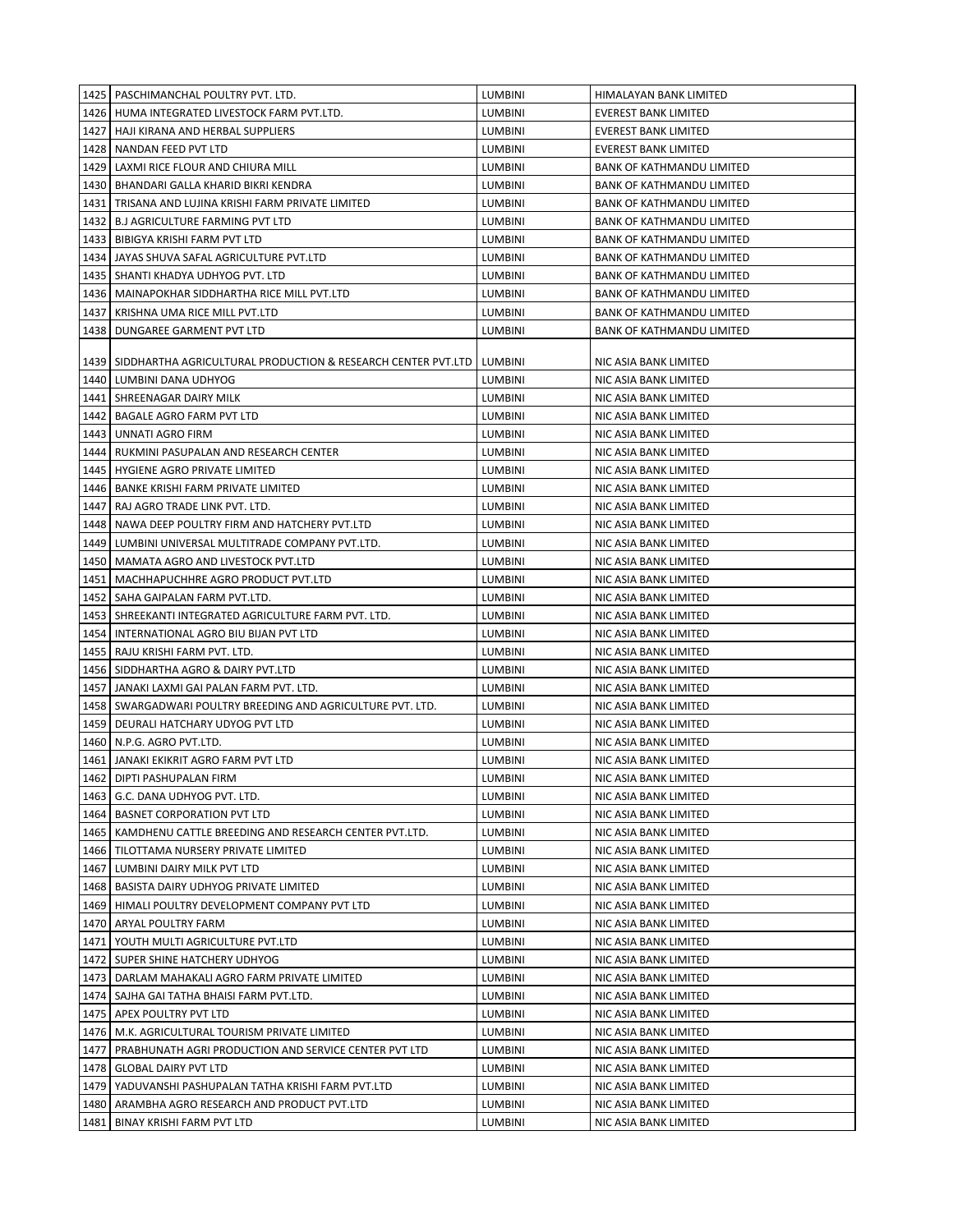|      | 1482 NIDHI KRISHI FIRM PVT LTD                       | <b>LUMBINI</b> | NIC ASIA BANK LIMITED          |
|------|------------------------------------------------------|----------------|--------------------------------|
| 1483 | GHIMIRE GAI TATHA BHAISIPALAN                        | <b>LUMBINI</b> | NIC ASIA BANK LIMITED          |
|      | 1484 PABITRA AGROVET PRODUCTION PVT LTD              | <b>LUMBINI</b> | NIC ASIA BANK LIMITED          |
|      | 1485 CHALISE AGRO FARM PVT.LTD.                      | <b>LUMBINI</b> | NIC ASIA BANK LIMITED          |
|      | 1486   SUNMOON KRISHI FARM PVT LTD                   | <b>LUMBINI</b> | NIC ASIA BANK LIMITED          |
| 1487 | HAJARE KRISHI FIRM PVT LTD                           | <b>LUMBINI</b> | NIC ASIA BANK LIMITED          |
| 1488 | AMUL DAIRY & BEVERAGE NEPAL PVT LTD                  | <b>LUMBINI</b> | MACHHAPUCHHRE BANK LIMITED     |
| 1489 | ROHINI MULTI AGRO COMPANY PVT.LTD                    | <b>LUMBINI</b> | LAXMI BANK LIMITED             |
| 1490 | KASISH MULTIPURPOSE CO PVT LTD                       | <b>LUMBINI</b> | SIDDHARTHA BANK LIMITED        |
| 1491 | KISHAN POULTRY & HATCHERY PVT.LTD.                   | <b>LUMBINI</b> | SIDDHARTHA BANK LIMITED        |
| 1492 | SUPADEURALI MULTI AGRO FARM P.LTD.                   | <b>LUMBINI</b> | SIDDHARTHA BANK LIMITED        |
| 1493 | MAKALU AGGREGATE AGRO PVT. LTD.                      | <b>LUMBINI</b> | SIDDHARTHA BANK LIMITED        |
| 1494 | VALLEY AGRO FARM PVT LTD                             | <b>LUMBINI</b> | SIDDHARTHA BANK LIMITED        |
| 1495 | KAPTAN KRISHI PHARMA PVT LTD                         | <b>LUMBINI</b> | SIDDHARTHA BANK LIMITED        |
| 1496 | KARNALI RICE MILL                                    | LUMBINI        | SIDDHARTHA BANK LIMITED        |
| 1497 | SHREE RAWAL RICE AND OIL MILL                        | LUMBINI        | SIDDHARTHA BANK LIMITED        |
| 1498 | SIDRA INTERNATIONAL PVT. LTD.                        | LUMBINI        | SIDDHARTHA BANK LIMITED        |
|      | 1499 THUM DINGLA AGRO FORESTRY PVT LTD               | LUMBINI        | SIDDHARTHA BANK LIMITED        |
|      | 1500 YUMMY FOODS PVT.LTD                             | LUMBINI        | SIDDHARTHA BANK LIMITED        |
|      | 1501 NAGINI AGRO AND RESEARCH CENTER PL              | <b>LUMBINI</b> | SIDDHARTHA BANK LIMITED        |
|      | 1502 ANAND FOODS AND AGRO IND PVT LTD                | <b>LUMBINI</b> | SIDDHARTHA BANK LIMITED        |
|      | 1503   GAULE HETCHERY PVT.LID.                       | <b>LUMBINI</b> | AGRICULTURE DEVELOPMENT BANK   |
|      | 1504 PANDEY BAKHRA FIRM AND AGRO PVT. LTD            | <b>LUMBINI</b> | AGRICULTURE DEVELOPMENT BANK   |
| 1505 | KALIKA SEED COMPANY PVT LTD                          | <b>LUMBINI</b> | AGRICULTURE DEVELOPMENT BANK   |
|      | 1506 UNIVERSAL SEED COMPANY                          | <b>LUMBINI</b> | AGRICULTURE DEVELOPMENT BANK   |
| 1507 | BHIM POULTRY AND AGRO PVT                            | <b>LUMBINI</b> | AGRICULTURE DEVELOPMENT BANK   |
|      | 1508   SANTI UNNAT PASHU TATHA MACHHA FARM           | <b>LUMBINI</b> | AGRICULTURE DEVELOPMENT BANK   |
|      | 1509   SHREERAM JANAKI GAUSALA FARM PVT.LTD.         | <b>LUMBINI</b> | AGRICULTURE DEVELOPMENT BANK   |
|      | 1510 ROHINI MACHHA TATHA EKIKRIT KIRSHI FARM PRA.LI. | LUMBINI        | AGRICULTURE DEVELOPMENT BANK   |
|      |                                                      |                |                                |
|      | 1511 HIMAL SEED COMPANY PVT. LTD.                    | LUMBINI        | AGRICULTURE DEVELOPMENT BANK   |
|      | 1512   MANAKAMANA FISH VILLAGE AND AGRO FARM PVT LTD | LUMBINI        | AGRICULTURE DEVELOPMENT BANK   |
|      | 1513 SAGAR MATSYA TATHA PASHUPALAN PVT. LTD.         | LUMBINI        | AGRICULTURE DEVELOPMENT BANK   |
|      | 1514 SUN AND STAR AGRO COMPANY PVT LTD               | LUMBINI        | AGRICULTURE DEVELOPMENT BANK   |
|      | 1515 UMADEVI PASHU BIKAS FARM PVT LTD                | LUMBINI        | AGRICULTURE DEVELOPMENT BANK   |
|      | 1516 SHREE DEVDAHA POULTRY BREEDERS AND HATCHER      | LUMBINI        | AGRICULTURE DEVELOPMENT BANK   |
|      | 1517 ROYAL AGRICULTURE AND FOOD PVT.LTD              | LUMBINI        | AGRICULTURE DEVELOPMENT BANK   |
|      | 1518 KARKI PASHUPANCHI TATHA KRISHI PVT.LTD          | LUMBINI        | AGRICULTURE DEVELOPMENT BANK   |
|      | 1519 S.K.GOAT FIRM PVT LTD                           | LUMBINI        | AGRICULTURE DEVELOPMENT BANK   |
|      | 1520 SHANTI MATSYA HATCHERY RESEARCH PVT.LTD         | LUMBINI        | AGRICULTURE DEVELOPMENT BANK   |
|      | 1521   MODERN INTEGRATED AGRO FARM PVT.LTD           | LUMBINI        | AGRICULTURE DEVELOPMENT BANK   |
|      | 1522 MUSKAN SEED COMPANY PVT. LTD                    | LUMBINI        | AGRICULTURE DEVELOPMENT BANK   |
|      | 1523 J.N. KRISI FIRM                                 | LUMBINI        | AGRICULTURE DEVELOPMENT BANK   |
|      | 1524 NATIONAL VISION MULTI PURPOSE AGRO AND BIO FIRM | LUMBINI        | AGRICULTURE DEVELOPMENT BANK   |
|      | 1525 MIRA POLTRY FIRM                                | LUMBINI        | AGRICULTURE DEVELOPMENT BANK   |
|      | 1526 RUKUMELI KRISHI FIRM PVT.LTD                    | LUMBINI        | AGRICULTURE DEVELOPMENT BANK   |
|      | 1527 NEW SHIKHAR HOSIERY UDDHYOG                     | LUMBINI        | AGRICULTURE DEVELOPMENT BANK   |
|      | 1528 SIDDHA BABA HOSIERY TATHA TAYARI POSAK UDDHYOG  | LUMBINI        | AGRICULTURE DEVELOPMENT BANK   |
|      | 1529 PAICHO PASAL PVT LTD                            | LUMBINI        | <b>GLOBAL IME BANK LIMITED</b> |
|      | 1530 LUMBINI AGRICULTURE PRIVATE LIMITED             | LUMBINI        | GLOBAL IME BANK LIMITED        |
|      | 1531 PALAHI AGRO FARM PVT. LTD.                      | LUMBINI        | <b>GLOBAL IME BANK LIMITED</b> |
|      | 1532 AMAR MATSYA FIRM                                | LUMBINI        | <b>GLOBAL IME BANK LIMITED</b> |
|      | 1533 PALPA ORGANIC KRISHI FARM                       | LUMBINI        | <b>GLOBAL IME BANK LIMITED</b> |
|      | 1534 OCEAN FISH FARM PVT.LTD                         | LUMBINI        | <b>GLOBAL IME BANK LIMITED</b> |
|      | 1535 RAPTI HERBAL WOOD AND FOOD PVT LTD              | LUMBINI        | <b>GLOBAL IME BANK LIMITED</b> |
|      | 1536 KISAN COLD STORE AND POULTRY FARM PVT LTD       | LUMBINI        | <b>GLOBAL IME BANK LIMITED</b> |
|      | 1537 JAYASHREE CHIURA AND BHUJA UDHYOG               | LUMBINI        | <b>GLOBAL IME BANK LIMITED</b> |
|      | 1538 LUMBINI MULTIPLE AGRICULTURE & RESEARCH CENTER  | LUMBINI        | <b>GLOBAL IME BANK LIMITED</b> |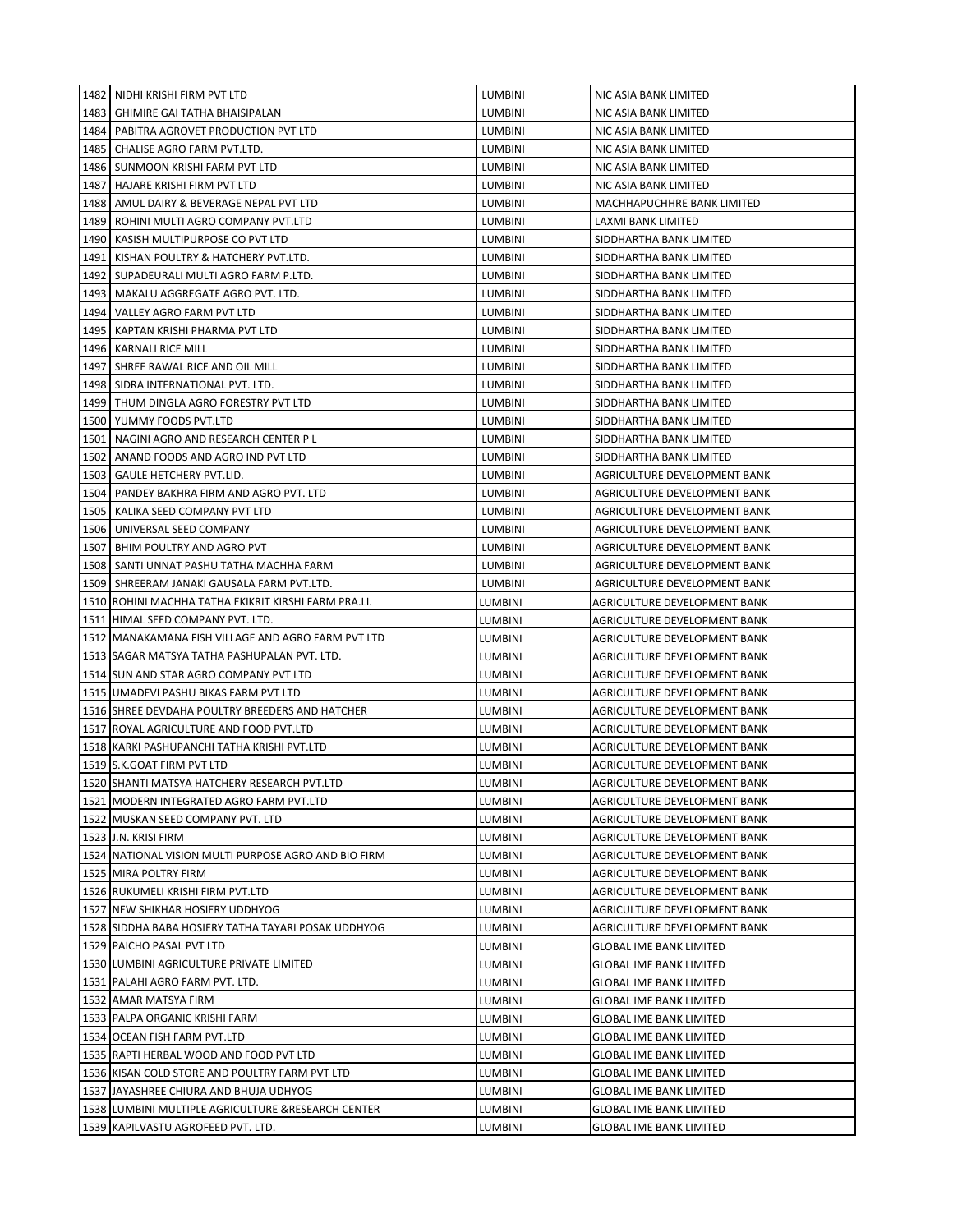|          | 1540 MID WESTERN LIVESTOCK AND POULTRY FARM PVT.LTD            | LUMBINI | GLOBAL IME BANK LIMITED                |
|----------|----------------------------------------------------------------|---------|----------------------------------------|
|          | 1541 LUMBINI MULTIPLE AGRICULTURE & RESEA                      | LUMBINI | <b>GLOBAL IME BANK LIMITED</b>         |
|          | 1542 BHAGYASHALI GAAI VAISI FARM PVT. LT                       | LUMBINI | PRIME COMMERCIAL BANK LIMITED          |
|          | 1543 RADHE KRISHNA GAI BHAISI FIRM PVT.                        | LUMBINI | PRIME COMMERCIAL BANK LIMITED          |
|          | 1544   MAINAIYA KRISHI FARM PVT. LTD.                          | LUMBINI | PRIME COMMERCIAL BANK LIMITED          |
|          | 1545 ADITYA EKIKRIT KRISHI FARM                                | LUMBINI | PRIME COMMERCIAL BANK LIMITED          |
|          | 1546 ADITYA EKIKRIT KRISHI FARM PVT.LTD.                       | LUMBINI | PRIME COMMERCIAL BANK LIMITED          |
|          | 1547 SIYARI MATSYA TATHA KRISHI FIRM                           | LUMBINI | PRIME COMMERCIAL BANK LIMITED          |
|          | 1548 TRIMURTI MULTI AGRO COMPANY PVT LTD                       | LUMBINI | PRIME COMMERCIAL BANK LIMITED          |
|          | 1549 HIRA FISHERIES AND AGRO FARM PVT. LTD.                    | LUMBINI | PRIME COMMERCIAL BANK LIMITED          |
|          | 1550 SHYAM MACHA TATHA PASHUPALAN FARM PVT. LTD.               | LUMBINI | PRIME COMMERCIAL BANK LIMITED          |
|          | 1551 M.K. PIG FARM PVT.LTD.                                    | LUMBINI | PRIME COMMERCIAL BANK LIMITED          |
|          | 1552 GLOBAL AGRITECH NEPAL PVT. LTD.                           | LUMBINI | PRIME COMMERCIAL BANK LIMITED          |
|          | 1553 GUTHICHAUR AGRO FARM PVT. LTD.                            | LUMBINI | PRIME COMMERCIAL BANK LIMITED          |
|          | 1554 KAILASH COLD STORAGE & AGRO PVT. L.                       | LUMBINI | PRIME COMMERCIAL BANK LIMITED          |
|          | 1555 ANJU AGRO PVT.LTD                                         | LUMBINI | PRIME COMMERCIAL BANK LIMITED          |
|          | 1556 RAUTAR MULTI AGRO FIRM                                    | LUMBINI | PRIME COMMERCIAL BANK LIMITED          |
|          | 1557 PRADIP MASU PACKAGING CENTER PVT LTD                      | LUMBINI |                                        |
|          | NAWA DURGA PASHUPALANDUGDHA UTPADAN TATHA KRISHI FIRM PVT      |         | NMB BANK LIMITED                       |
| 1558 LTD |                                                                | LUMBINI | NMB BANK LIMITED                       |
|          | 1559 OJAS HERBACEUTICALS PVT LTD                               | LUMBINI | NMB BANK LIMITED                       |
|          | 1560 S.K.KHANAL AGRO COMPANY PVT.LTD                           | LUMBINI | NMB BANK LIMITED                       |
|          | 1561 SWARGADWARI BEE CONCERN PVT LTD                           | LUMBINI | NMB BANK LIMITED                       |
|          | 1562 MAHAKALI GARMENTS                                         | LUMBINI | NMB BANK LIMITED                       |
|          | 1563 B.G. AGRICULTURE PVT. LTD.                                | LUMBINI | MEGA BANK NEPAL LIMITED                |
|          | 1564 SHIVASHAKTI BEE CONCERN                                   | LUMBINI | MEGA BANK NEPAL LIMITED                |
|          | 1565 RADHE RADHE AGRO CONCERN PVT.LTD.                         | LUMBINI | MEGA BANK NEPAL LIMITED                |
|          | 1566 NATURE TARAI PVT LTD                                      | LUMBINI | MEGA BANK NEPAL LIMITED                |
|          | 1567 MALIKA BAHUUDESIYA AGRICULTURE FARM PVT LTD               | LUMBINI | MEGA BANK NEPAL LIMITED                |
|          | 1568 TINAU AGRO AND BREEDING FARM PVT LT                       | LUMBINI | CIVIL BANK LIMITED                     |
|          | 1569 SHUBHA SRI DOBHAN HATCHERY FARM P L                       | LUMBINI | CIVIL BANK LIMITED                     |
|          | 1570 SHAKTI METAL TATHA KRISHI AUJAR UD                        | LUMBINI | CIVIL BANK LIMITED                     |
|          | 1571 GOKUL CHAMAL DAL MILL PVT. LTD                            | LUMBINI | SANIMA BANK LIMITED                    |
|          | 1572 LATIF RICE MILL                                           | LUMBINI | SANIMA BANK LIMITED                    |
|          | 1573 AANAND DANA UDHYOG PVT.ITD.                               | LUMBINI | SANIMA BANK LIMITED                    |
|          | 1574 KHATIJA ALL RICE MILL                                     | LUMBINI | SANIMA BANK LIMITED                    |
|          |                                                                |         |                                        |
|          | 1575 KAKSHAPATI CHAMAL TATHA KHADHYANNA UDHYOG PRIVATE LIMITED | LUMBINI | STANDARD CHARTERED BANK NEPAL LIMITED  |
|          | 1576 SHIVA SHAKTI CHAMAL UDHYOG                                | LUMBINI | STANDARD CHARTERED BANK NEPAL LIMITED  |
|          | 1577 SUNIL RICE MILLS PRIVATE LIMITED                          | LUMBINI | STANDARD CHARTERED BANK NEPAL LIMITED  |
|          | 1578 SHREE DAONNE FEEDS PVT. LTD.                              | LUMBINI | NEPAL SBI BANK LIMITED                 |
|          | 1579 LUMBINI SEED COMPANY PVT. LTD                             | LUMBINI | NEPAL SBI BANK LIMITED                 |
|          | 1580 LUMBINI SEED COMPANY PVT. LTD(2%)                         | LUMBINI | NEPAL SBI BANK LIMITED                 |
|          | 1581 LUMBINI SEED COMPANY PVT. LTD(5%)                         | LUMBINI | NEPAL SBI BANK LIMITED                 |
|          | 1582 RAPTI POULTRY BREEDING AND RESEARCH PVT. LTD.             | LUMBINI | NEPAL SBI BANK LIMITED                 |
|          | 1583 RAMANIA PALPA KRISHI FARM PVT LTD                         | LUMBINI | NEPAL SBI BANK LIMITED                 |
|          | 1584 JAY BHAWANI KRISHI TA PASU CO PVT L                       | LUMBINI | NEPAL CREDIT AND COMMERCE BANK LIMITED |
|          | 1585 DAUNNE POULTRY BREEDING FARM P.L.                         | LUMBINI | NEPAL CREDIT AND COMMERCE BANK LIMITED |
|          | 1586 PRAPTI AGRICULTURE PVT.LTD                                | LUMBINI | NEPAL CREDIT AND COMMERCE BANK LIMITED |
|          | 1587 JAY BHAWANI KRISHI FIRM                                   | LUMBINI | NEPAL CREDIT AND COMMERCE BANK LIMITED |
|          | 1588 N.S.A.R.D AGRO FARM PVT LTD                               | LUMBINI | NEPAL CREDIT AND COMMERCE BANK LIMITED |
|          | 1589 BASANTAPUR EKIKRIT KRISHI FARM P.L                        | LUMBINI | CENTURY COMMERCIAL BANK LIMITED        |
|          | 1590 NARAYANI GAIN BIKAS FARM                                  | LUMBINI | CENTURY COMMERCIAL BANK LIMITED        |
|          | 1591 NATURAL AGRICULTURE FARM                                  | LUMBINI | NEPAL BANGALADESH BANK LIMITED         |
|          | 1592 SUPER QUALITY MEAT PROCESSING I.P.L                       | LUMBINI | NEPAL BANGALADESH BANK LIMITED         |
|          | 1593 SUPER QUALITY MEAT PROCESSING IND.P                       | LUMBINI | NEPAL BANGALADESH BANK LIMITED         |
|          | 1594 ASIA AGRO & ANIMAL FARM PVT LTD                           | LUMBINI |                                        |
|          |                                                                |         | NEPAL BANGALADESH BANK LIMITED         |
|          | 1595 MAHABALESHWOR DAIRY & BEV. I. .P.L                        | LUMBINI | NEPAL BANGALADESH BANK LIMITED         |
|          | 1596 SHUVARAMBHA AGRO FARM PVT LTD                             | LUMBINI | NEPAL BANGALADESH BANK LIMITED         |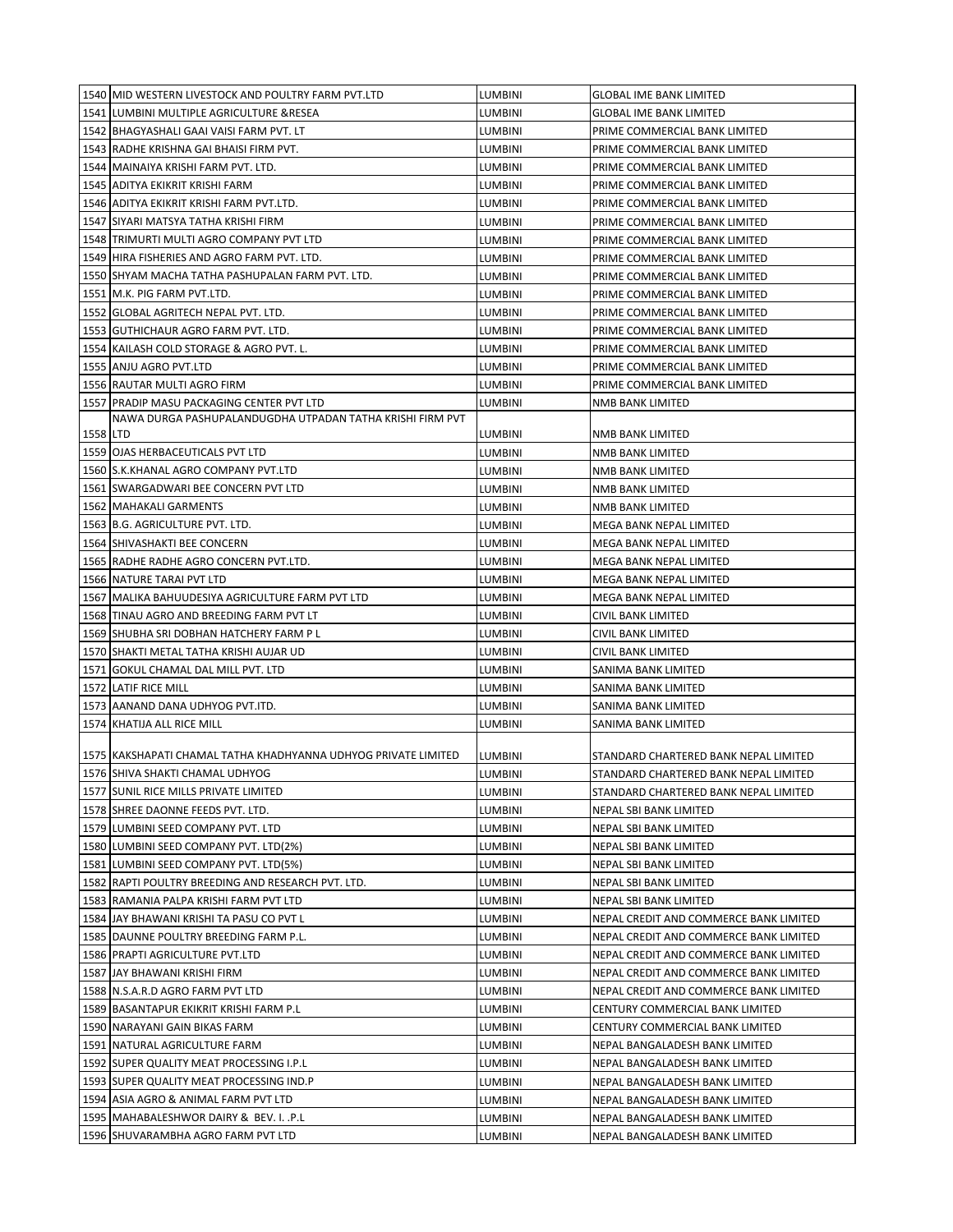| 1597 ANURAG FISHERIES AND HATCHERY FARM                             | LUMBINI        | NEPAL BANGALADESH BANK LIMITED         |
|---------------------------------------------------------------------|----------------|----------------------------------------|
| 1598 IN P R FISH VILLAGE AND AGRO FARM PL                           | LUMBINI        | NEPAL BANGALADESH BANK LIMITED         |
| 1599 ASHOKA ALOVERA AGROTECH AND HERBS P                            | LUMBINI        | NEPAL BANGALADESH BANK LIMITED         |
| 1600 BUDDHA SEED COMPANY PVT LTD                                    | LUMBINI        | SUNRISE BANK LIMITED                   |
| 1601 UNITED AGRO RESEARCH PVT LTD                                   | LUMBINI        | SUNRISE BANK LIMITED                   |
| 1602 SIDDHARTHA EKIKRIT AGRO PVT LTD                                | LUMBINI        | <b>SUNRISE BANK LIMITED</b>            |
| 1603 LALIGURAS AGRO FORESTRY TOURISM RESORT PVT.LTD.                | LUMBINI        | MAHALAXMI BIKAS BANK LIMITED           |
| 1604 B.A. BAHUUDASHYA KRISHI FARM PVT.LT                            | LUMBINI        | MUKTINATH BIKAS BANK LIMITED           |
| 1605 DELWA ORGANIC KRISHI FARM PVT.LTD                              | LUMBINI        | MUKTINATH BIKAS BANK LIMITED           |
| 1606 BHAGYASHALI GAII VAISI FARM PVT. LTD.                          | LUMBINI        | MUKTINATH BIKAS BANK LIMITED           |
| 1607 PANAS WILD LIFE AGRO PVT.LTD                                   | LUMBINI        | JYOTI BIKAS BANK LIMITED               |
| 1608 DEURALI POULTRY FIRM AND HATCHERY P                            | LUMBINI        | SHINE RESUNGA DEVELOPMENT BANK LIMITED |
| 1609<br>HARIYO TARKARI PVT.LTD                                      | LUMBINI        | SHINE RESUNGA DEVELOPMENT BANK LIMITED |
| 1610<br>R.C.S. KRISHI FARM PVT.LTD.                                 | LUMBINI        | SHINE RESUNGA DEVELOPMENT BANK LIMITED |
| 1611<br>SANGAM HATCHERY & BREEDING FARM                             | LUMBINI        | SHINE RESUNGA DEVELOPMENT BANK LIMITED |
| 1612<br>TANDAN POULTRY BREEDING FRM PVT.LTD                         | LUMBINI        | SHINE RESUNGA DEVELOPMENT BANK LIMITED |
| 1613<br>HIMALAYAN KRISHI T.P.UDH.PVT.LTD                            | LUMBINI        | SHINE RESUNGA DEVELOPMENT BANK LIMITED |
| 1614<br>TRISHAA NATURALS PVT. LTD                                   | <b>LUMBINI</b> | SHINE RESUNGA DEVELOPMENT BANK LIMITED |
| 1615<br>RAMNAGAR AGRO FARM PVT.LTD                                  | LUMBINI        | SHINE RESUNGA DEVELOPMENT BANK LIMITED |
| 1616<br>SHUVA SAMBRIDDHI UNIT.AG.F PVT.LTD.                         | <b>LUMBINI</b> | SHINE RESUNGA DEVELOPMENT BANK LIMITED |
| 1617<br>RAINBOW MATSYA TATHA KRISHI FARM PV                         | LUMBINI        | SHINE RESUNGA DEVELOPMENT BANK LIMITED |
| 1618<br>BUDDHA AGRO AND FEED INDUSTRIES PVT.LTD.                    | <b>LUMBINI</b> | SHINE RESUNGA DEVELOPMENT BANK LIMITED |
| 1619<br><b>B.P. AND SONS AGRI BUSINESS PVT LTD</b>                  | <b>LUMBINI</b> | SHINE RESUNGA DEVELOPMENT BANK LIMITED |
| 1620<br>TILOTTAMA KRISHI FARM & RESEARCH PV                         | <b>LUMBINI</b> | SHINE RESUNGA DEVELOPMENT BANK LIMITED |
| 1621<br>GUPTA NURSERY P. LTD                                        | LUMBINI        | SHINE RESUNGA DEVELOPMENT BANK LIMITED |
| 1622<br>ROYAL HETCHARY PVT.LTD.                                     | <b>LUMBINI</b> | SHINE RESUNGA DEVELOPMENT BANK LIMITED |
| 1623<br>BANGANGA AGRO INDUSTRIES PVT.LTD                            | <b>LUMBINI</b> | SHINE RESUNGA DEVELOPMENT BANK LIMITED |
| 1624<br>RUPANDEHI AKIKRIT KRISHI FARM P.LTD                         | <b>LUMBINI</b> | SHINE RESUNGA DEVELOPMENT BANK LIMITED |
| 1625<br>PHARSATIKAR AGRO AND RESEARCH CENTE                         | <b>LUMBINI</b> | SHINE RESUNGA DEVELOPMENT BANK LIMITED |
| 1626<br>BAASGHARI PASHUPANCHI T.K.F.PVT.LTD                         | LUMBINI        | SHINE RESUNGA DEVELOPMENT BANK LIMITED |
| 1627<br>BAHUUDDESHIYA PRANGARIK KRISHI FIRM                         | LUMBINI        | SHINE RESUNGA DEVELOPMENT BANK LIMITED |
| 1628<br>NATIONAL LIVE STOCK AND FARMING                             | LUMBINI        | <b>ICFC FINANCE LIMITED</b>            |
| 1629   SAGARMATHA LIVESTOCK AND AGRO FARMI                          | LUMBINI        | <b>ICFC FINANCE LIMITED</b>            |
| 1630 NAWA DURGA AGRO AND RESEARCH CENTER                            | LUMBINI        | GARIMA BIKAS BANK LIMITED              |
| 1631 J.K AQUACULRURE FARM PVT. LTD.                                 | <b>LUMBINI</b> | <b>GARIMA BIKAS BANK LIMITED</b>       |
| 1632 SYANGJA AGRO AND RESEARCH CTR PL                               | KARNALI        | SIDDHARTHA BANK LIMITED                |
| 1633   SHUBHAKAMANA KRISHI TATHA PASHUPANCHHI FARM                  | <b>KARNALI</b> | <b>GLOBAL IME BANK LIMITED</b>         |
| 1634 DEUTI HAYTCHARI PVT LTD                                        | KARNALI        | NMB BANK LIMITED                       |
| 1635<br>SURKHET DAIRY UDHYOG PVT LTD                                | KARNALI        | SANIMA BANK LIMITED                    |
| 1636   KARNALI HATCHARY UDHYOG PVT.LTD                              | KARNALI        | SUNRISE BANK LIMITED                   |
| 1637<br>KARNALI HATCHERY UDHYOG                                     | KARNALI        | SUNRISE BANK LIMITED                   |
| 1638<br>KANCHAN PRANGARIK MALKHAD UDDHYOG                           | SUDHURPASHCHIM | NEPAL BANK LIMITED                     |
| 1639<br>UGRATARA SHIT BHANDAR UDHYOG                                | SUDHURPASHCHIM | NEPAL BANK LIMITED                     |
| 1640<br>GHODAGHODI POULTRY PVT. LTD.                                | SUDHURPASHCHIM | RASTRIYA BANIJYA BANK                  |
| 1641<br>GHODAGHODI SEED COMPANY PVT. LTD                            | SUDHURPASHCHIM | NABIL BANK LIMITED                     |
| 1642   SONA AND SONA KIRSHI TATHA PASHUPANKSHI BIKAS FARM PVT. LTD. | SUDHURPASHCHIM | NABIL BANK LIMITED                     |
| 1643<br>UNIQUE SEED COMPANY PVT. LTD                                | SUDHURPASHCHIM | <b>NABIL BANK LIMITED</b>              |
| 1644<br><b>FARWEST POULTRY PVT.LTD</b>                              | SUDHURPASHCHIM | NEPAL INVESTMENT BANK LIMITED          |
| 1645<br>GREAT WESTERN AGRO PVT.LTD.                                 | SUDHURPASHCHIM | NEPAL INVESTMENT BANK LIMITED          |
| 1646<br>ROYAL FEED INDUSTRIES PVT.LTD                               | SUDHURPASHCHIM | NEPAL INVESTMENT BANK LIMITED          |
| 1647<br>SUDURPASCHIM FOOD INDUSTRIES PVT. LTD.                      | SUDHURPASHCHIM | NEPAL INVESTMENT BANK LIMITED          |
| 1648<br>BADIMALIKA AGRO FARM PVT. LTD                               | SUDHURPASHCHIM | HIMALAYAN BANK LIMITED                 |
| 1649<br>DOLPHIN FEED INDUSTRY P. LTD                                | SUDHURPASHCHIM | HIMALAYAN BANK LIMITED                 |
| 1650 FARMHOUSE AGRO PRODUCT AND PROMOTION PVT LTD                   | SUDHURPASHCHIM | EVEREST BANK LIMITED                   |
| 1651<br>NABIN PALLET DANA UDHYOG PVT. LTD.                          | SUDHURPASHCHIM | EVEREST BANK LIMITED                   |
| 1652<br>FULBARI FARM RANCH PVT. LTD                                 | SUDHURPASHCHIM | EVEREST BANK LIMITED                   |
| 1653   SATWIK AGRO HERBAL DHANGADI PVT. LTD.                        | SUDHURPASHCHIM | <b>EVEREST BANK LIMITED</b>            |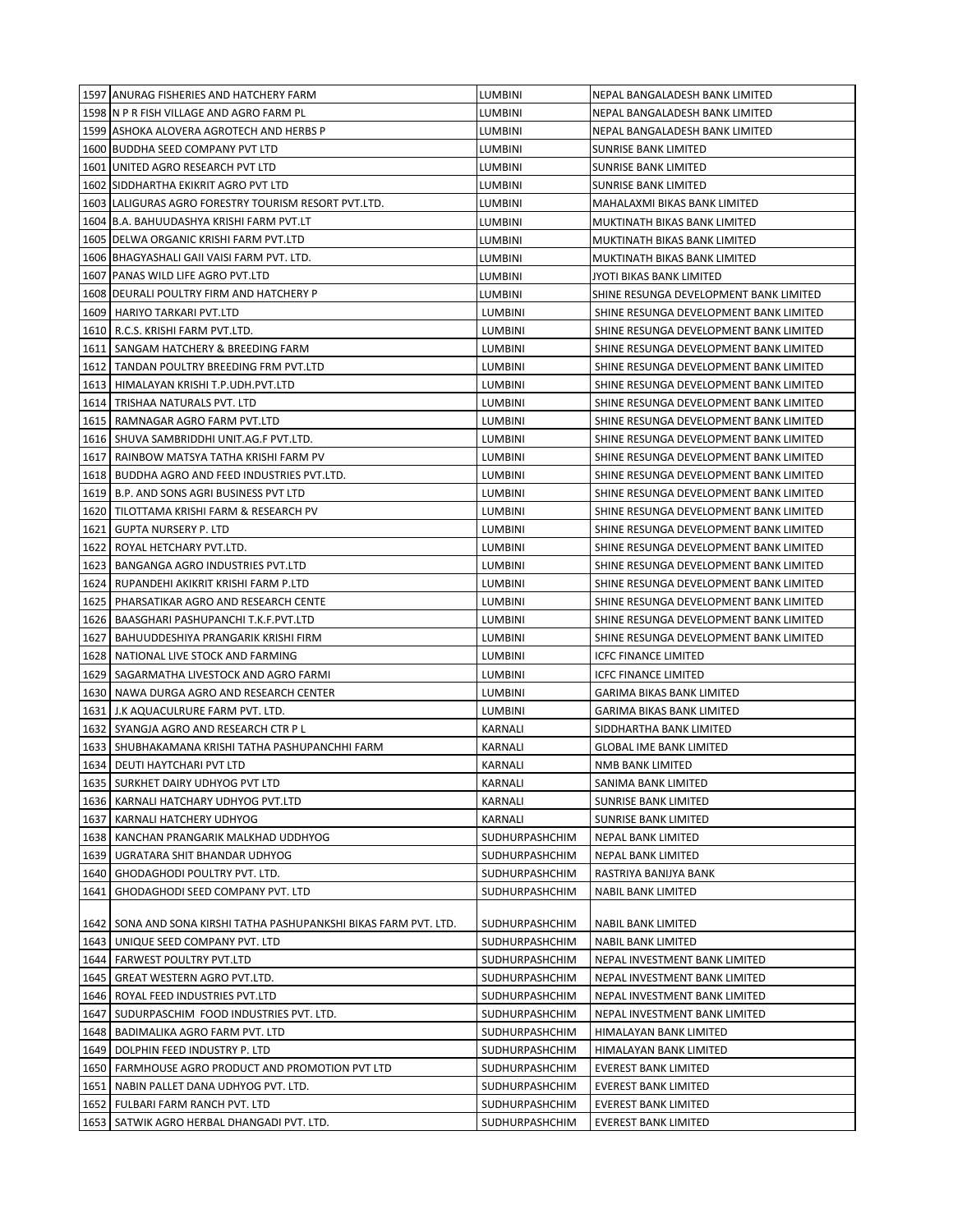|      | 1654 BALAJI RICE MILL                                  | SUDHURPASHCHIM        | <b>BANK OF KATHMANDU LIMITED</b>       |
|------|--------------------------------------------------------|-----------------------|----------------------------------------|
|      | 1655   P.D DAIRY UDHYOG PVT LTD                        | SUDHURPASHCHIM        | <b>BANK OF KATHMANDU LIMITED</b>       |
|      | 1656   NARAYANI MEAT PRODUCTS PVT LTD                  | SUDHURPASHCHIM        | <b>BANK OF KATHMANDU LIMITED</b>       |
|      | 1657   KRISHNA BAGWANI KERA FARM PVT LTD               | SUDHURPASHCHIM        | NIC ASIA BANK LIMITED                  |
|      | 1658   PANCHA SHAKTI SEED COMPANY PVT.LTD              | <b>SUDHURPASHCHIM</b> | LAXMI BANK LIMITED                     |
|      | 1659 NEPAL TARA SEED COMPANY PVT LTD                   | SUDHURPASHCHIM        | SIDDHARTHA BANK LIMITED                |
|      | 1660   SANDESH AGRICUL AGRITECH PVT LTD                | SUDHURPASHCHIM        | SIDDHARTHA BANK LIMITED                |
|      | 1661   M.D. AGRICUL AND LIVESTOCKS PVT LTD             | SUDHURPASHCHIM        | SIDDHARTHA BANK LIMITED                |
|      | 1662 VIVEK FEED INDUSTRIES PVT LTD                     | <b>SUDHURPASHCHIM</b> | SIDDHARTHA BANK LIMITED                |
|      | 1663   KAILALI AGRO AND POULTRY FARM P L               | SUDHURPASHCHIM        | SIDDHARTHA BANK LIMITED                |
|      | 1664   THAKURBABA DANA UDHYOG PVT LTD                  | SUDHURPASHCHIM        | SIDDHARTHA BANK LIMITED                |
| 1665 | MAA PURNAGIRI POULTRY BREE FARM PL                     | <b>SUDHURPASHCHIM</b> | SIDDHARTHA BANK LIMITED                |
| 1666 | QUALITY FEED & AGRO FARM PVT. LTD.                     | SUDHURPASHCHIM        | SIDDHARTHA BANK LIMITED                |
| 1667 | QUALITY FEED PROCESSING PVT. LTD.                      | <b>SUDHURPASHCHIM</b> | SIDDHARTHA BANK LIMITED                |
| 1668 | <b>QUALITY HATCHERY&amp;AGRI PVT LTD</b>               | SUDHURPASHCHIM        | SIDDHARTHA BANK LIMITED                |
| 1669 | KALASH SEEDS COMPANY PVT.LTD.                          | SUDHURPASHCHIM        | AGRICULTURE DEVELOPMENT BANK           |
| 1670 | JAYASUR MACHHA TATHA BANGUR PALAN FIRM                 | SUDHURPASHCHIM        | <b>AGRICULTURE DEVELOPMENT BANK</b>    |
| 1671 | KARKI MACHHA TATHA KUKHUR KENDRA PVT LTD               | SUDHURPASHCHIM        | AGRICULTURE DEVELOPMENT BANK           |
| 1672 | HIMALI AGRO ARGANIC FIRM                               | SUDHURPASHCHIM        | AGRICULTURE DEVELOPMENT BANK           |
|      | 1673 JAY MA BADIMALIKA KRISHI FARM                     | SUDHURPASHCHIM        | <b>GLOBAL IME BANK LIMITED</b>         |
|      | 1674   PANCHASHAKTI POULTRY PVT LTD                    | SUDHURPASHCHIM        | <b>GLOBAL IME BANK LIMITED</b>         |
|      | 1675   WESTERN POULTRY BREEDING FARM PVT.LTD.          | SUDHURPASHCHIM        | <b>GLOBAL IME BANK LIMITED</b>         |
|      | 1676   SANJIVANI HERBS AND AGRO PVT.LTD.               | SUDHURPASHCHIM        | <b>GLOBAL IME BANK LIMITED</b>         |
|      | 1677   R.K. AGRO INDUSTRY PVT. LTD                     | SUDHURPASHCHIM        | PRIME COMMERCIAL BANK LIMITED          |
|      | 1678   DIRGHAU MACHHA PALAN                            | SUDHURPASHCHIM        | PRIME COMMERCIAL BANK LIMITED          |
|      | 1679   MAUSAMI MATSYA PALAN UDHYOG                     | SUDHURPASHCHIM        | PRIME COMMERCIAL BANK LIMITED          |
|      | 1680 JAGDAMBA AGRO FARM PVT.LTD                        | SUDHURPASHCHIM        | PRIME COMMERCIAL BANK LIMITED          |
|      | 1681   FAPLA AGRICULTURE FARM PVT.LTD                  | SUDHURPASHCHIM        | PRIME COMMERCIAL BANK LIMITED          |
|      | 1682   API HIMALAYA AGRO & LIVESTOCK COMPANY PVT. LTD. | SUDHURPASHCHIM        | NMB BANK LIMITED                       |
|      | 1683   JAY KRISHNA KRISHI FARM PRIVATE LIMITED         | SUDHURPASHCHIM        | NMB BANK LIMITED                       |
|      | 1684 HARI KRISHI FORM PVT. LTD                         | SUDHURPASHCHIM        | NMB BANK LIMITED                       |
|      | 1685   SHREE DIVYA MULTI AGRO FIRM PVT.LTD             | SUDHURPASHCHIM        | NMB BANK LIMITED                       |
| 1686 | BRAHMA AAURBEDIK UDHYOG                                | SUDHURPASHCHIM        | NMB BANK LIMITED                       |
| 1687 | R.B. POULTRY BREEDING FARM PVT. LTD.                   | SUDHURPASHCHIM        | MEGA BANK NEPAL LIMITED                |
| 1688 | SUNAULO KRISHI TATHA PARYATAN UDHOG P L                | SUDHURPASHCHIM        | MEGA BANK NEPAL LIMITED                |
| 1689 | KUSHMI EKIKRIT KRISHI TATHA POULTRY PVT.LTD.           | SUDHURPASHCHIM        | SANIMA BANK LIMITED                    |
|      | 1690 RUBUS AGRO PVT. LTD                               | SUDHURPASHCHIM        | SANIMA BANK LIMITED                    |
| 1691 | A.P.B AGRO FARM AND POULTRY PVT.LTD                    | SUDHURPASHCHIM        | NEPAL CREDIT AND COMMERCE BANK LIMITED |
|      | 1692 KHAPTAD BRIDING POULTRY PVT.LTD                   | SUDHURPASHCHIM        | NEPAL CREDIT AND COMMERCE BANK LIMITED |
|      | 1693   KHAPTAD BRIDING POULTRY PVT. LTD                | SUDHURPASHCHIM        | NEPAL CREDIT AND COMMERCE BANK LIMITED |
|      | 1694   KALIKA AND MALIKA POULTRY FARM PVT.             | SUDHURPASHCHIM        | NEPAL CREDIT AND COMMERCE BANK LIMITED |
|      | 1695   NRN LAGHUBITTA BITTIYA SANSTHA LIMITED          | SUDHURPASHCHIM        | KUMARI BANK LIMITED                    |
|      | 1696   GHODIGHODA LAGHU BITTA BITTIYA SANSTHA LIMITED  | SUDHURPASHCHIM        | KUMARI BANK LIMITED                    |
| 1697 | KHAPTAD LAGHUBITTA BITTIYA SANSTHA PUBLIC LIMITED      | SUDHURPASHCHIM        | KUMARI BANK LIMITED                    |
|      | 1698 HUATLAI POULTRY FARM PVT.LTD                      | SUDHURPASHCHIM        | KUMARI BANK LIMITED                    |
|      | 1699 DEV FARM HOUSE                                    | SUDHURPASHCHIM        | SUNRISE BANK LIMITED                   |
|      | 1700 AMBIKA MACHHA PALAN FIRM                          | SUDHURPASHCHIM        | SUNRISE BANK LIMITED                   |
|      | 1701   KEMAN BYABASAIK GAI FARM PRIVATE LIMITED        | SUDHURPASHCHIM        | MAHALAXMI BIKAS BANK LIMITED           |
|      | 1702 R.B. AGRO FARM PVT .LTD                           | SUDHURPASHCHIM        | MUKTINATH BIKAS BANK LIMITED           |
|      | 1703 CHANDAS GOAT & AGRI. FARM PVT. LTD.               | SUDHURPASHCHIM        | JYOTI BIKAS BANK LIMITED               |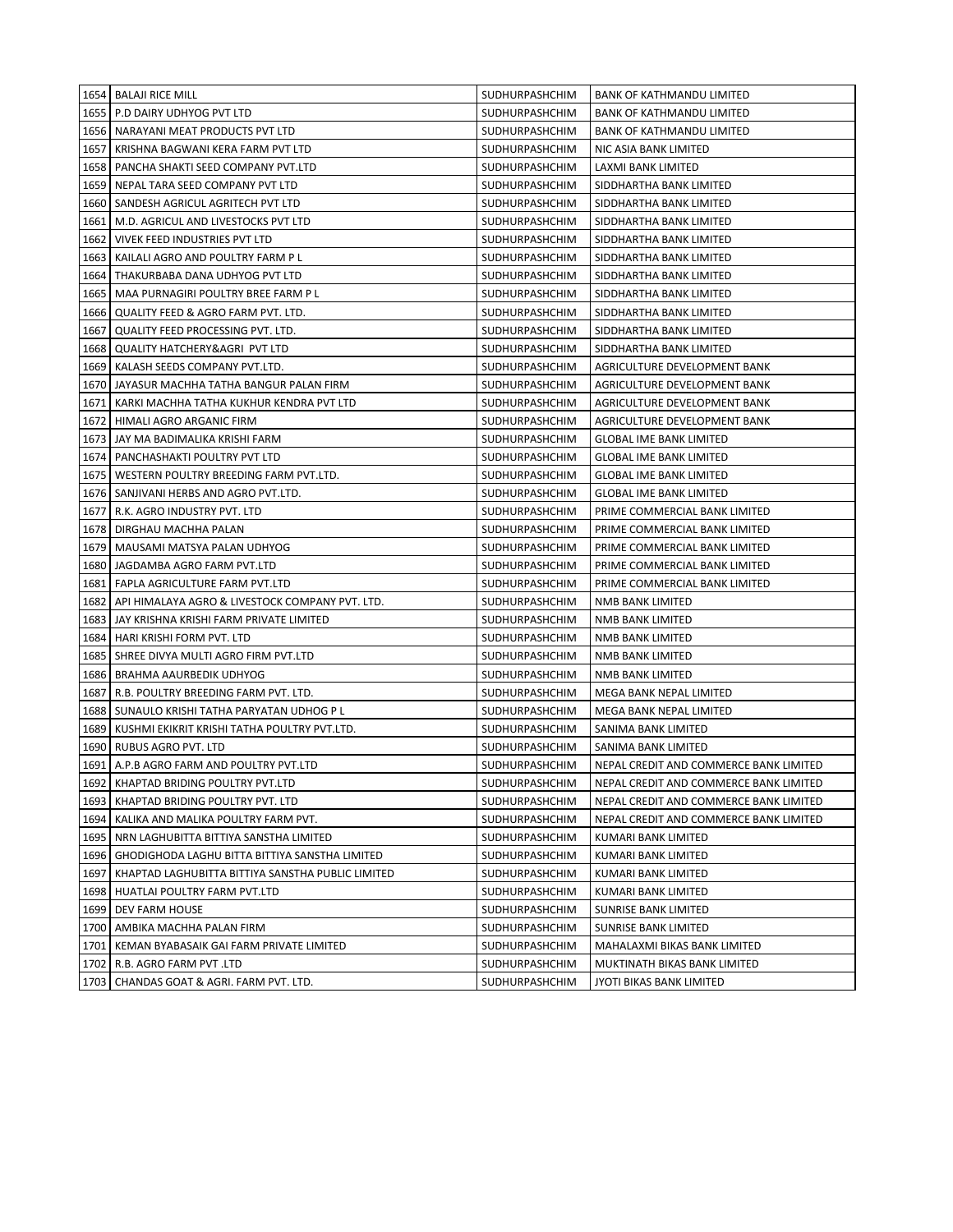

## नपाल राष्ट्र बक

सहूलियतपूर्ण कजोका लागि व्याज अनुदान सम्बन्धी एकीकृत कार्यावेधी (तेस्रो सशोधन), २०७५ अनुसार प्रवाहित कजो<br>(साउन, २०७८ सम्म) (साउन, २०७८ सम्म)

|                  | $\frac{1}{2}$                                                                    |                      |               |              |              |               |                          |                          |                          |                          |       |                          |                          |              |                 |                |
|------------------|----------------------------------------------------------------------------------|----------------------|---------------|--------------|--------------|---------------|--------------------------|--------------------------|--------------------------|--------------------------|-------|--------------------------|--------------------------|--------------|-----------------|----------------|
| क. सं.           | कर्जा प्रकार                                                                     | "ख" वर्ग<br>"क" वर्ग |               |              |              | "ग" वर्ग      |                          |                          | "ਬ" ਰਹੀ                  |                          |       | कल                       |                          |              |                 |                |
|                  |                                                                                  | ઋण<br>संख्या         | स्वीकत<br>कजो | बाँकि<br>कजो | ऋण<br>संख्या | स्वीकत<br>कजो | बाँकि<br>कजो             | ઋूण<br>संख्या            | स्वीकत<br>कजो            | बाँकि<br>कजो             | सख्या | स्वीकत<br>कर्ज           | बाँकि<br>कजो             | ऋण<br>संख्या | स्वीकत<br>कर्जा | बाँकि<br>कर्जा |
|                  | व्यवशायिक कषि तथा पशपन्छी कर्जा                                                  | ४३.८०८               | १२०,३७५,८६६   | १०१,६६९,३१८  | ४,२९५        | 99,099,832    | ९.९१६.६६५                | ३५७                      | $9.9$ $9.9$              | १,१२६,६०७                | ತಿದ   | ३७,६४०                   | 38.089                   | 85,885       | १३२,७०८,९६९     | ११२,७४६,६३१    |
| 9.9              | बिना धितो                                                                        | 4.099                | २,८१३,५२०     | १,९५२,२३९    | द६२          | ६०७,१८६       | ५५५,६९३                  |                          | १०,९६०                   | १०,३५८                   |       | $\overline{\phantom{0}}$ | $\overline{\phantom{a}}$ | 4.55         | ३,४३१,६६६       | २,५१८,२९०      |
| 9. $\mathcal{R}$ | धितो सहितको                                                                      | ३८,७९७               | ११७,५६२,३४६   | ९९,७१७,०७९   | 3.833        | १०,४९०,२४६    | ९,३६०,९७२                | ३४९                      | १,१८७,०७१                | १.११६.२४९                | ತಿದ   | ३७,६४०                   | 38.089                   | ४२,६१७       | १२९,२७७,३०३     | ११०,२२८,३४१    |
|                  | शिक्षित यवा स्वरोजगार कर्जा                                                      | 933                  | ६८,७२८        | ५६,३६३       | 92           | ದ,३००         | ७,०६१                    | $\sim$                   | $\overline{\phantom{0}}$ | $\overline{\phantom{0}}$ |       | $\overline{\phantom{0}}$ | $\overline{\phantom{a}}$ | 982          | ७७.०२८          | ६३,४२३         |
|                  | विदेशबाट फर्केका यवा परियोजना कर्जा                                              | EOS                  | ६६५,२४१       | 890.088      | $80^{\circ}$ | 33.308        | 80.588                   | 99                       | ७,३५०                    | ६.८५०                    |       | $\overline{\phantom{0}}$ | $\overline{\phantom{a}}$ | 548          | ७०५,९६५         | ६०७,७३९        |
|                  | महिला उदयमशील कर्जा                                                              | ४९,६०९               | ५०,०९८,३४२    | ४४,९७६,२३७   | ९.⊂६६ ।      | 90,583,888    | १०,००६,०६८               | ७७६                      | 988.889                  | 983.985                  | ७१    | ६९.८५०                   | ६१,४३७                   | ६०,३२२       | ६१.८०७,१२९      | ५५,७८७,४८९     |
|                  | दलित समदाय व्यवशाय विकास कर्जा                                                   | 598                  | ५७१,३२१       | ४९६,९०७      | 993          | 992,052       | ९७,२८४                   | $\mathcal{L}$            | १३,९९०                   | १२.५५                    |       | $\overline{\phantom{0}}$ | $-$                      | 9.09%        | ७००,३९६         | 505.988        |
|                  | उच्च र प्राविधिक तथा व्यवशायिक शिक्षा कर्जा                                      | १२०                  | ४०,७१६        | २८,४३५       |              | ६५०           | 886                      | $\overline{\phantom{0}}$ | $\overline{\phantom{a}}$ | $\overline{\phantom{0}}$ |       | $\overline{\phantom{0}}$ | $\overline{\phantom{a}}$ | १२२          | ४१,३६६          | २८,८८५         |
|                  | ७   अकम्प पिडितहरूको निजी अवास निर्माण कर्जा                                     | २२५                  | 98,530        | ५२,८८५       |              | 5.800         | १.३३६                    | $\sim$                   | $\overline{\phantom{0}}$ | $\overline{\phantom{0}}$ |       | $\overline{\phantom{0}}$ | $\overline{\phantom{a}}$ | २३३          | ७७,२३०          | ५४,२२१         |
|                  | ्द किपडा उदयोग सञ्चालनको लागि                                                    | २६६                  | ३.५४१.९८६     | २,२७२,८२०    |              | -             | $\overline{\phantom{0}}$ | $\overline{\phantom{0}}$ | $\overline{\phantom{a}}$ | $\overline{\phantom{0}}$ |       | $\overline{\phantom{0}}$ | $\overline{\phantom{a}}$ | २६६          | ३,५४१,९८६       | २,२७२,८२०      |
|                  | प्राविधिक तथा व्यवासायिक तालिम परिषदबाट मान्यता<br>प्राप्त संस्थाबाट लिडने तालिम |                      | XOO           | 389          |              |               |                          |                          |                          | $\overline{\phantom{0}}$ |       |                          |                          |              | XOO             | 38d            |
|                  | 90 यवा वर्ग स्वरोजगार कर्जा                                                      |                      | २.५००         | २,४१६        |              | 300           | 909                      |                          | <b>YOO</b>               | 809                      |       |                          |                          |              | 3.300           | ३,०५८          |
|                  | कल                                                                               | ९५,७९०               | 99x,838,830   | १४०,१२४,७६६  | 98.808       | २२.१०१.०३६    | २०,०५९,८७९               | ใ.ใ६ั≂                   | २.०१४.३१२                | १.८९०.२२७                | १०९   | 900.880                  | ९४,४७९                   | 999.869      | १९९,६६३,७६९     | 902,909,349    |

 7,808,700 (साउन, २०७८ मसान्तसम्म प्रदान गरिएको सहुलियतपूर्ण कर्जाका लागि प्रवाह गरिएको कुल ब्याज अनुदान (रु. हजारमा)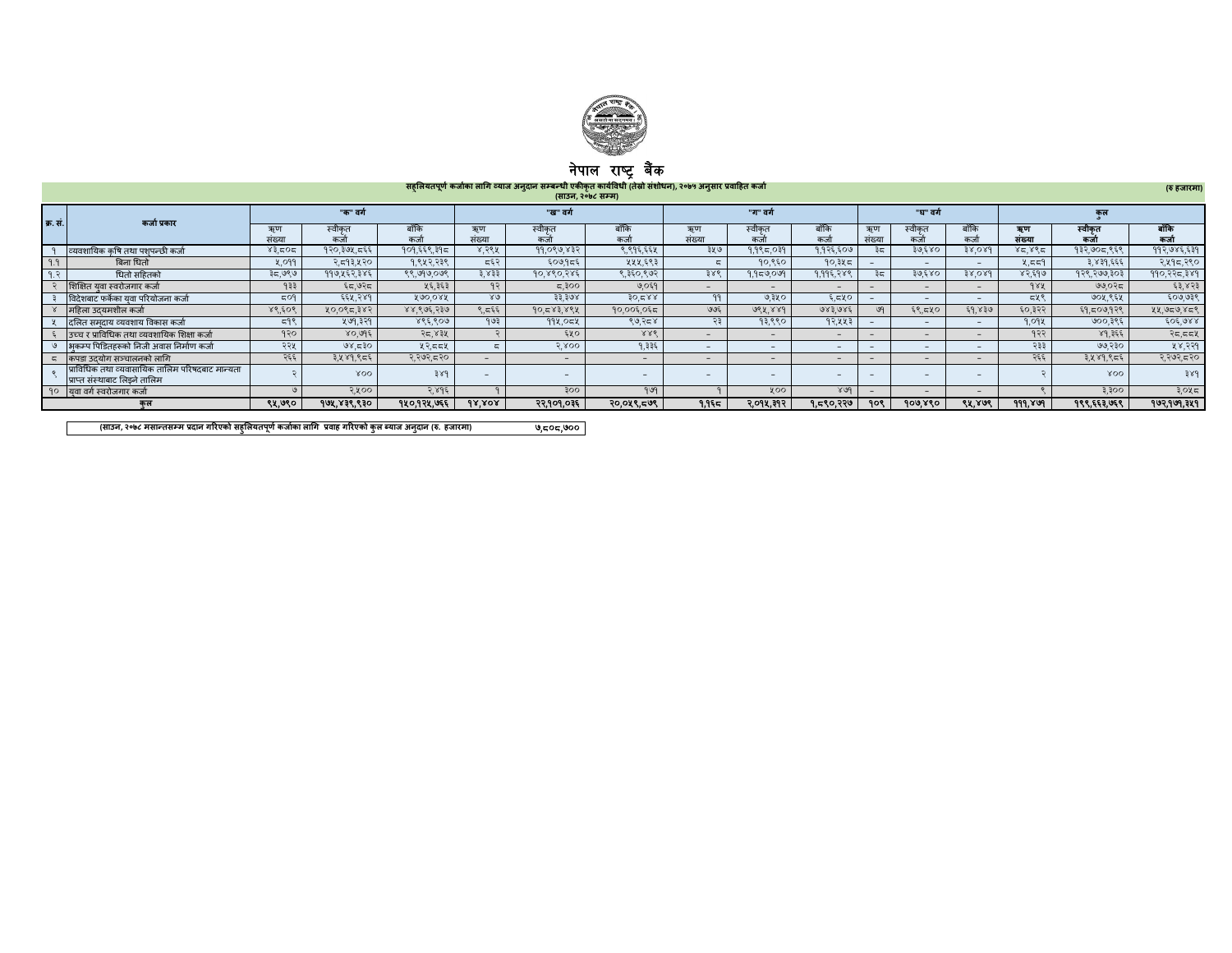

## आ.व. २०७७⁄७८ साउन महिना सम्ममा "सहुलियतपूर्ण कर्जाका लागि व्याज अनुदान सम्बन्धी एकिकृत कार्यविधि (तेस्रो संशोधन), २०७१″ बमोजिम सहुलियतपूर्ण कर्जा उपयोग गरेका बैंकको विवरण

| AGRICULTURE DEVELOPMENT BANK<br>11,343<br>21,784,494,651<br>1<br>$\overline{2}$<br>2,074<br>4,405,655,500<br><b>BANK OF KATHMANDU LIMITED</b><br>3<br>CENTURY COMMERCIAL BANK LIMITED<br>1,862<br>2,506,840,881<br>4<br>CITIZENS BANK INTERNATIONAL LIMITED<br>3,203<br>5,064,277,230<br>5<br><b>CIVIL BANK LIMITED</b><br>2,372<br>4,051,144,132<br>6<br><b>EVEREST BANK LIMITED</b><br>2,435<br>3,612,320,000<br><b>GLOBAL IME BANK LIMITED</b><br>3,791<br>10,000,174,804<br>7<br>8<br>HIMALAYAN BANK LIMITED<br>1,207<br>3,014,163,594<br>9<br>2,191<br>KUMARI BANK LIMITED<br>5,271,297,698<br>LAXMI BANK LIMITED<br>10<br>6,228<br>4,171,126,147<br>11<br>MACHHAPUCHHRE BANK LIMITED<br>2,088<br>3,043,348,034<br>12<br>MEGA BANK NEPAL LIMITED<br>4,104<br>5,643,972,360<br>13<br><b>NABIL BANK LIMITED</b><br>2,587<br>5,761,191,236<br>NEPAL BANGALADESH BANK LIMITED<br>2,689<br>5,601,723,444<br>14<br>15<br><b>NEPAL BANK LIMITED</b><br>5,163<br>7,285,905,837<br>16<br>NEPAL CREDIT AND COMMERCE BANK LIMITED<br>1,900<br>4,603,078,062<br>17<br>3,674<br>NEPAL INVESTMENT BANK LIMITED<br>4,190,090,804<br>18<br>NEPAL SBI BANK LIMITED<br>2,645<br>4,748,591,204<br>19<br>NIC ASIA BANK LIMITED<br>2,238<br>14,188,159,682<br><b>NMB BANK LIMITED</b><br>4,931<br>20<br>8,823,088,213<br>21<br>3,956<br>5,293,751,000<br>PRABHU BANK LIMITED<br>22<br>PRIME COMMERCIAL BANK LIMITED<br>3,481<br>10,159,976,030<br>23<br>RASTRIYA BANIJYA BANK<br>10,027<br>11,961,365,018<br>24<br>SANIMA BANK LIMITED<br>2,616<br>4,711,291,344<br>25<br>SIDDHARTHA BANK LIMITED<br>3,011<br>8,041,036,000<br>258<br>26<br>STANDARD CHARTERED BANK NEPAL LIMITED<br>1,261,611,462<br>1,034,937,105<br>27<br>SUNRISE BANK LIMITED<br>3,716<br>5,472,144,891<br>6,240,255,367<br>EXCEL DEVELOPMENT BANK LIMITED<br>291<br>583,900,000<br>28<br>494,142,377<br>29<br><b>GARIMA BIKAS BANK LIMITED</b><br>2,219<br>3,877,023,408<br>3,504,537,438<br>30<br>253<br><b>GREEN DEVELOPMENT BANK LIMITED</b><br>418,940,000<br>386,995,385<br>2,361<br>3,853,227,730<br>3,544,729,547<br>31<br>JYOTI BIKAS BANK LIMITED<br>KAMANA SEWA BIKASH BANK LIMITED<br>2,707,704,000<br>32<br>1,335<br>2,479,701,076<br>33<br>LUMBINI BIKAS BANK LIMITED<br>580<br>823,336,296<br>764,385,532<br>377<br>34<br>MAHALAXMI BIKAS BANK LIMITED<br>581,075,000<br>523,478,060<br>35<br>204<br>MITERI DEVELOPMENT BANK LIMITED<br>145,440,000<br>133,907,239<br>36<br>MUKTINATH BIKAS BANK LIMITED<br>4,156<br>5,007,872,000<br>4,631,949,636<br>37<br>15<br>SAHARA DEVELOPMENT BANK LIMITED<br>101,950,000<br>101,066,307<br>124<br>38<br>SAPTAKOSHI DEVELOPMENT BANK LIMITED<br>157,747,000<br>148,546,521<br>39<br>SHANGRILA DEVELOPMENT BANK LIMITED<br>1,388<br>1,584,635,000<br>1,432,489,777<br>40<br>SHINE RESUNGA DEVELOPMENT BANK LIMITED<br>1.082<br>2.239.436.000<br>SALAPA BIKAS BANK LIMITED<br>19<br>18,750,000<br>17,409,106<br>41<br>42<br>300,000<br>295,828<br>CENTRAL FINANCE LIMITED<br>1<br>82<br>236,538,818<br>43<br><b>GURKHAS FINANCE LIMITED</b><br>231,625,843<br>44<br><b>ICFC FINANCE LIMITED</b><br>222<br>414,140,000<br>384,874,017<br>45<br>JANAKI FINANCE CO. LIMITED<br>101<br>329,217,000<br>305,365,455<br>46<br>371<br>POKHARA FINANCE LIMITED<br>609,800,565<br>569,241,622<br>47<br>143<br>PROGESSIVE FINANCE LIMITED<br>178,746,000<br>172,243,766<br>70<br>86,605,000<br>48<br>SAMRIDDHI FINANCE COMPANY LIMITED<br>75,953,722 | S.N. | <b>INSTITUTION NAME</b> | <b>NUMBER OF LOAN</b> | <b>APPROVED LIMIT</b> | <b>OUTSTANDING</b><br><b>AMOUNT</b> |
|----------------------------------------------------------------------------------------------------------------------------------------------------------------------------------------------------------------------------------------------------------------------------------------------------------------------------------------------------------------------------------------------------------------------------------------------------------------------------------------------------------------------------------------------------------------------------------------------------------------------------------------------------------------------------------------------------------------------------------------------------------------------------------------------------------------------------------------------------------------------------------------------------------------------------------------------------------------------------------------------------------------------------------------------------------------------------------------------------------------------------------------------------------------------------------------------------------------------------------------------------------------------------------------------------------------------------------------------------------------------------------------------------------------------------------------------------------------------------------------------------------------------------------------------------------------------------------------------------------------------------------------------------------------------------------------------------------------------------------------------------------------------------------------------------------------------------------------------------------------------------------------------------------------------------------------------------------------------------------------------------------------------------------------------------------------------------------------------------------------------------------------------------------------------------------------------------------------------------------------------------------------------------------------------------------------------------------------------------------------------------------------------------------------------------------------------------------------------------------------------------------------------------------------------------------------------------------------------------------------------------------------------------------------------------------------------------------------------------------------------------------------------------------------------------------------------------------------------------------------------------------------------------------------------------------------------------------------------------------------------------------------------------------------------------------------------------------------------------------------------------------------------------------------------------------------------------------------------------------------------------------------------------------------------------------------------------------------------------------------------------------------------------------------------------------------------------|------|-------------------------|-----------------------|-----------------------|-------------------------------------|
|                                                                                                                                                                                                                                                                                                                                                                                                                                                                                                                                                                                                                                                                                                                                                                                                                                                                                                                                                                                                                                                                                                                                                                                                                                                                                                                                                                                                                                                                                                                                                                                                                                                                                                                                                                                                                                                                                                                                                                                                                                                                                                                                                                                                                                                                                                                                                                                                                                                                                                                                                                                                                                                                                                                                                                                                                                                                                                                                                                                                                                                                                                                                                                                                                                                                                                                                                                                                                                                    |      |                         |                       |                       | 19,220,040,771                      |
|                                                                                                                                                                                                                                                                                                                                                                                                                                                                                                                                                                                                                                                                                                                                                                                                                                                                                                                                                                                                                                                                                                                                                                                                                                                                                                                                                                                                                                                                                                                                                                                                                                                                                                                                                                                                                                                                                                                                                                                                                                                                                                                                                                                                                                                                                                                                                                                                                                                                                                                                                                                                                                                                                                                                                                                                                                                                                                                                                                                                                                                                                                                                                                                                                                                                                                                                                                                                                                                    |      |                         |                       |                       | 3,920,896,545                       |
|                                                                                                                                                                                                                                                                                                                                                                                                                                                                                                                                                                                                                                                                                                                                                                                                                                                                                                                                                                                                                                                                                                                                                                                                                                                                                                                                                                                                                                                                                                                                                                                                                                                                                                                                                                                                                                                                                                                                                                                                                                                                                                                                                                                                                                                                                                                                                                                                                                                                                                                                                                                                                                                                                                                                                                                                                                                                                                                                                                                                                                                                                                                                                                                                                                                                                                                                                                                                                                                    |      |                         |                       |                       | 2,289,491,690                       |
|                                                                                                                                                                                                                                                                                                                                                                                                                                                                                                                                                                                                                                                                                                                                                                                                                                                                                                                                                                                                                                                                                                                                                                                                                                                                                                                                                                                                                                                                                                                                                                                                                                                                                                                                                                                                                                                                                                                                                                                                                                                                                                                                                                                                                                                                                                                                                                                                                                                                                                                                                                                                                                                                                                                                                                                                                                                                                                                                                                                                                                                                                                                                                                                                                                                                                                                                                                                                                                                    |      |                         |                       |                       | 4,483,298,013                       |
|                                                                                                                                                                                                                                                                                                                                                                                                                                                                                                                                                                                                                                                                                                                                                                                                                                                                                                                                                                                                                                                                                                                                                                                                                                                                                                                                                                                                                                                                                                                                                                                                                                                                                                                                                                                                                                                                                                                                                                                                                                                                                                                                                                                                                                                                                                                                                                                                                                                                                                                                                                                                                                                                                                                                                                                                                                                                                                                                                                                                                                                                                                                                                                                                                                                                                                                                                                                                                                                    |      |                         |                       |                       | 3,661,252,180                       |
|                                                                                                                                                                                                                                                                                                                                                                                                                                                                                                                                                                                                                                                                                                                                                                                                                                                                                                                                                                                                                                                                                                                                                                                                                                                                                                                                                                                                                                                                                                                                                                                                                                                                                                                                                                                                                                                                                                                                                                                                                                                                                                                                                                                                                                                                                                                                                                                                                                                                                                                                                                                                                                                                                                                                                                                                                                                                                                                                                                                                                                                                                                                                                                                                                                                                                                                                                                                                                                                    |      |                         |                       |                       | 2,974,220,359                       |
|                                                                                                                                                                                                                                                                                                                                                                                                                                                                                                                                                                                                                                                                                                                                                                                                                                                                                                                                                                                                                                                                                                                                                                                                                                                                                                                                                                                                                                                                                                                                                                                                                                                                                                                                                                                                                                                                                                                                                                                                                                                                                                                                                                                                                                                                                                                                                                                                                                                                                                                                                                                                                                                                                                                                                                                                                                                                                                                                                                                                                                                                                                                                                                                                                                                                                                                                                                                                                                                    |      |                         |                       |                       | 7,885,555,793                       |
|                                                                                                                                                                                                                                                                                                                                                                                                                                                                                                                                                                                                                                                                                                                                                                                                                                                                                                                                                                                                                                                                                                                                                                                                                                                                                                                                                                                                                                                                                                                                                                                                                                                                                                                                                                                                                                                                                                                                                                                                                                                                                                                                                                                                                                                                                                                                                                                                                                                                                                                                                                                                                                                                                                                                                                                                                                                                                                                                                                                                                                                                                                                                                                                                                                                                                                                                                                                                                                                    |      |                         |                       |                       | 2,811,560,695                       |
|                                                                                                                                                                                                                                                                                                                                                                                                                                                                                                                                                                                                                                                                                                                                                                                                                                                                                                                                                                                                                                                                                                                                                                                                                                                                                                                                                                                                                                                                                                                                                                                                                                                                                                                                                                                                                                                                                                                                                                                                                                                                                                                                                                                                                                                                                                                                                                                                                                                                                                                                                                                                                                                                                                                                                                                                                                                                                                                                                                                                                                                                                                                                                                                                                                                                                                                                                                                                                                                    |      |                         |                       |                       | 4,616,691,193                       |
|                                                                                                                                                                                                                                                                                                                                                                                                                                                                                                                                                                                                                                                                                                                                                                                                                                                                                                                                                                                                                                                                                                                                                                                                                                                                                                                                                                                                                                                                                                                                                                                                                                                                                                                                                                                                                                                                                                                                                                                                                                                                                                                                                                                                                                                                                                                                                                                                                                                                                                                                                                                                                                                                                                                                                                                                                                                                                                                                                                                                                                                                                                                                                                                                                                                                                                                                                                                                                                                    |      |                         |                       |                       | 3,090,220,128                       |
|                                                                                                                                                                                                                                                                                                                                                                                                                                                                                                                                                                                                                                                                                                                                                                                                                                                                                                                                                                                                                                                                                                                                                                                                                                                                                                                                                                                                                                                                                                                                                                                                                                                                                                                                                                                                                                                                                                                                                                                                                                                                                                                                                                                                                                                                                                                                                                                                                                                                                                                                                                                                                                                                                                                                                                                                                                                                                                                                                                                                                                                                                                                                                                                                                                                                                                                                                                                                                                                    |      |                         |                       |                       | 2,616,983,396                       |
|                                                                                                                                                                                                                                                                                                                                                                                                                                                                                                                                                                                                                                                                                                                                                                                                                                                                                                                                                                                                                                                                                                                                                                                                                                                                                                                                                                                                                                                                                                                                                                                                                                                                                                                                                                                                                                                                                                                                                                                                                                                                                                                                                                                                                                                                                                                                                                                                                                                                                                                                                                                                                                                                                                                                                                                                                                                                                                                                                                                                                                                                                                                                                                                                                                                                                                                                                                                                                                                    |      |                         |                       |                       | 4,270,283,018                       |
|                                                                                                                                                                                                                                                                                                                                                                                                                                                                                                                                                                                                                                                                                                                                                                                                                                                                                                                                                                                                                                                                                                                                                                                                                                                                                                                                                                                                                                                                                                                                                                                                                                                                                                                                                                                                                                                                                                                                                                                                                                                                                                                                                                                                                                                                                                                                                                                                                                                                                                                                                                                                                                                                                                                                                                                                                                                                                                                                                                                                                                                                                                                                                                                                                                                                                                                                                                                                                                                    |      |                         |                       |                       | 5,049,491,491                       |
|                                                                                                                                                                                                                                                                                                                                                                                                                                                                                                                                                                                                                                                                                                                                                                                                                                                                                                                                                                                                                                                                                                                                                                                                                                                                                                                                                                                                                                                                                                                                                                                                                                                                                                                                                                                                                                                                                                                                                                                                                                                                                                                                                                                                                                                                                                                                                                                                                                                                                                                                                                                                                                                                                                                                                                                                                                                                                                                                                                                                                                                                                                                                                                                                                                                                                                                                                                                                                                                    |      |                         |                       |                       | 4,948,199,565                       |
|                                                                                                                                                                                                                                                                                                                                                                                                                                                                                                                                                                                                                                                                                                                                                                                                                                                                                                                                                                                                                                                                                                                                                                                                                                                                                                                                                                                                                                                                                                                                                                                                                                                                                                                                                                                                                                                                                                                                                                                                                                                                                                                                                                                                                                                                                                                                                                                                                                                                                                                                                                                                                                                                                                                                                                                                                                                                                                                                                                                                                                                                                                                                                                                                                                                                                                                                                                                                                                                    |      |                         |                       |                       | 6,556,473,716                       |
|                                                                                                                                                                                                                                                                                                                                                                                                                                                                                                                                                                                                                                                                                                                                                                                                                                                                                                                                                                                                                                                                                                                                                                                                                                                                                                                                                                                                                                                                                                                                                                                                                                                                                                                                                                                                                                                                                                                                                                                                                                                                                                                                                                                                                                                                                                                                                                                                                                                                                                                                                                                                                                                                                                                                                                                                                                                                                                                                                                                                                                                                                                                                                                                                                                                                                                                                                                                                                                                    |      |                         |                       |                       | 4,164,860,993                       |
|                                                                                                                                                                                                                                                                                                                                                                                                                                                                                                                                                                                                                                                                                                                                                                                                                                                                                                                                                                                                                                                                                                                                                                                                                                                                                                                                                                                                                                                                                                                                                                                                                                                                                                                                                                                                                                                                                                                                                                                                                                                                                                                                                                                                                                                                                                                                                                                                                                                                                                                                                                                                                                                                                                                                                                                                                                                                                                                                                                                                                                                                                                                                                                                                                                                                                                                                                                                                                                                    |      |                         |                       |                       | 3,600,132,999                       |
|                                                                                                                                                                                                                                                                                                                                                                                                                                                                                                                                                                                                                                                                                                                                                                                                                                                                                                                                                                                                                                                                                                                                                                                                                                                                                                                                                                                                                                                                                                                                                                                                                                                                                                                                                                                                                                                                                                                                                                                                                                                                                                                                                                                                                                                                                                                                                                                                                                                                                                                                                                                                                                                                                                                                                                                                                                                                                                                                                                                                                                                                                                                                                                                                                                                                                                                                                                                                                                                    |      |                         |                       |                       | 3,478,891,748                       |
|                                                                                                                                                                                                                                                                                                                                                                                                                                                                                                                                                                                                                                                                                                                                                                                                                                                                                                                                                                                                                                                                                                                                                                                                                                                                                                                                                                                                                                                                                                                                                                                                                                                                                                                                                                                                                                                                                                                                                                                                                                                                                                                                                                                                                                                                                                                                                                                                                                                                                                                                                                                                                                                                                                                                                                                                                                                                                                                                                                                                                                                                                                                                                                                                                                                                                                                                                                                                                                                    |      |                         |                       |                       | 12,601,434,307                      |
|                                                                                                                                                                                                                                                                                                                                                                                                                                                                                                                                                                                                                                                                                                                                                                                                                                                                                                                                                                                                                                                                                                                                                                                                                                                                                                                                                                                                                                                                                                                                                                                                                                                                                                                                                                                                                                                                                                                                                                                                                                                                                                                                                                                                                                                                                                                                                                                                                                                                                                                                                                                                                                                                                                                                                                                                                                                                                                                                                                                                                                                                                                                                                                                                                                                                                                                                                                                                                                                    |      |                         |                       |                       | 7,483,482,843                       |
|                                                                                                                                                                                                                                                                                                                                                                                                                                                                                                                                                                                                                                                                                                                                                                                                                                                                                                                                                                                                                                                                                                                                                                                                                                                                                                                                                                                                                                                                                                                                                                                                                                                                                                                                                                                                                                                                                                                                                                                                                                                                                                                                                                                                                                                                                                                                                                                                                                                                                                                                                                                                                                                                                                                                                                                                                                                                                                                                                                                                                                                                                                                                                                                                                                                                                                                                                                                                                                                    |      |                         |                       |                       | 4,587,173,825                       |
|                                                                                                                                                                                                                                                                                                                                                                                                                                                                                                                                                                                                                                                                                                                                                                                                                                                                                                                                                                                                                                                                                                                                                                                                                                                                                                                                                                                                                                                                                                                                                                                                                                                                                                                                                                                                                                                                                                                                                                                                                                                                                                                                                                                                                                                                                                                                                                                                                                                                                                                                                                                                                                                                                                                                                                                                                                                                                                                                                                                                                                                                                                                                                                                                                                                                                                                                                                                                                                                    |      |                         |                       |                       | 8,925,507,554                       |
|                                                                                                                                                                                                                                                                                                                                                                                                                                                                                                                                                                                                                                                                                                                                                                                                                                                                                                                                                                                                                                                                                                                                                                                                                                                                                                                                                                                                                                                                                                                                                                                                                                                                                                                                                                                                                                                                                                                                                                                                                                                                                                                                                                                                                                                                                                                                                                                                                                                                                                                                                                                                                                                                                                                                                                                                                                                                                                                                                                                                                                                                                                                                                                                                                                                                                                                                                                                                                                                    |      |                         |                       |                       | 10,177,986,193                      |
|                                                                                                                                                                                                                                                                                                                                                                                                                                                                                                                                                                                                                                                                                                                                                                                                                                                                                                                                                                                                                                                                                                                                                                                                                                                                                                                                                                                                                                                                                                                                                                                                                                                                                                                                                                                                                                                                                                                                                                                                                                                                                                                                                                                                                                                                                                                                                                                                                                                                                                                                                                                                                                                                                                                                                                                                                                                                                                                                                                                                                                                                                                                                                                                                                                                                                                                                                                                                                                                    |      |                         |                       |                       | 4,088,203,648                       |
|                                                                                                                                                                                                                                                                                                                                                                                                                                                                                                                                                                                                                                                                                                                                                                                                                                                                                                                                                                                                                                                                                                                                                                                                                                                                                                                                                                                                                                                                                                                                                                                                                                                                                                                                                                                                                                                                                                                                                                                                                                                                                                                                                                                                                                                                                                                                                                                                                                                                                                                                                                                                                                                                                                                                                                                                                                                                                                                                                                                                                                                                                                                                                                                                                                                                                                                                                                                                                                                    |      |                         |                       |                       | 6,116,351,084                       |
|                                                                                                                                                                                                                                                                                                                                                                                                                                                                                                                                                                                                                                                                                                                                                                                                                                                                                                                                                                                                                                                                                                                                                                                                                                                                                                                                                                                                                                                                                                                                                                                                                                                                                                                                                                                                                                                                                                                                                                                                                                                                                                                                                                                                                                                                                                                                                                                                                                                                                                                                                                                                                                                                                                                                                                                                                                                                                                                                                                                                                                                                                                                                                                                                                                                                                                                                                                                                                                                    |      |                         |                       |                       |                                     |
|                                                                                                                                                                                                                                                                                                                                                                                                                                                                                                                                                                                                                                                                                                                                                                                                                                                                                                                                                                                                                                                                                                                                                                                                                                                                                                                                                                                                                                                                                                                                                                                                                                                                                                                                                                                                                                                                                                                                                                                                                                                                                                                                                                                                                                                                                                                                                                                                                                                                                                                                                                                                                                                                                                                                                                                                                                                                                                                                                                                                                                                                                                                                                                                                                                                                                                                                                                                                                                                    |      |                         |                       |                       |                                     |
|                                                                                                                                                                                                                                                                                                                                                                                                                                                                                                                                                                                                                                                                                                                                                                                                                                                                                                                                                                                                                                                                                                                                                                                                                                                                                                                                                                                                                                                                                                                                                                                                                                                                                                                                                                                                                                                                                                                                                                                                                                                                                                                                                                                                                                                                                                                                                                                                                                                                                                                                                                                                                                                                                                                                                                                                                                                                                                                                                                                                                                                                                                                                                                                                                                                                                                                                                                                                                                                    |      |                         |                       |                       |                                     |
|                                                                                                                                                                                                                                                                                                                                                                                                                                                                                                                                                                                                                                                                                                                                                                                                                                                                                                                                                                                                                                                                                                                                                                                                                                                                                                                                                                                                                                                                                                                                                                                                                                                                                                                                                                                                                                                                                                                                                                                                                                                                                                                                                                                                                                                                                                                                                                                                                                                                                                                                                                                                                                                                                                                                                                                                                                                                                                                                                                                                                                                                                                                                                                                                                                                                                                                                                                                                                                                    |      |                         |                       |                       |                                     |
|                                                                                                                                                                                                                                                                                                                                                                                                                                                                                                                                                                                                                                                                                                                                                                                                                                                                                                                                                                                                                                                                                                                                                                                                                                                                                                                                                                                                                                                                                                                                                                                                                                                                                                                                                                                                                                                                                                                                                                                                                                                                                                                                                                                                                                                                                                                                                                                                                                                                                                                                                                                                                                                                                                                                                                                                                                                                                                                                                                                                                                                                                                                                                                                                                                                                                                                                                                                                                                                    |      |                         |                       |                       |                                     |
|                                                                                                                                                                                                                                                                                                                                                                                                                                                                                                                                                                                                                                                                                                                                                                                                                                                                                                                                                                                                                                                                                                                                                                                                                                                                                                                                                                                                                                                                                                                                                                                                                                                                                                                                                                                                                                                                                                                                                                                                                                                                                                                                                                                                                                                                                                                                                                                                                                                                                                                                                                                                                                                                                                                                                                                                                                                                                                                                                                                                                                                                                                                                                                                                                                                                                                                                                                                                                                                    |      |                         |                       |                       |                                     |
|                                                                                                                                                                                                                                                                                                                                                                                                                                                                                                                                                                                                                                                                                                                                                                                                                                                                                                                                                                                                                                                                                                                                                                                                                                                                                                                                                                                                                                                                                                                                                                                                                                                                                                                                                                                                                                                                                                                                                                                                                                                                                                                                                                                                                                                                                                                                                                                                                                                                                                                                                                                                                                                                                                                                                                                                                                                                                                                                                                                                                                                                                                                                                                                                                                                                                                                                                                                                                                                    |      |                         |                       |                       |                                     |
|                                                                                                                                                                                                                                                                                                                                                                                                                                                                                                                                                                                                                                                                                                                                                                                                                                                                                                                                                                                                                                                                                                                                                                                                                                                                                                                                                                                                                                                                                                                                                                                                                                                                                                                                                                                                                                                                                                                                                                                                                                                                                                                                                                                                                                                                                                                                                                                                                                                                                                                                                                                                                                                                                                                                                                                                                                                                                                                                                                                                                                                                                                                                                                                                                                                                                                                                                                                                                                                    |      |                         |                       |                       |                                     |
|                                                                                                                                                                                                                                                                                                                                                                                                                                                                                                                                                                                                                                                                                                                                                                                                                                                                                                                                                                                                                                                                                                                                                                                                                                                                                                                                                                                                                                                                                                                                                                                                                                                                                                                                                                                                                                                                                                                                                                                                                                                                                                                                                                                                                                                                                                                                                                                                                                                                                                                                                                                                                                                                                                                                                                                                                                                                                                                                                                                                                                                                                                                                                                                                                                                                                                                                                                                                                                                    |      |                         |                       |                       |                                     |
|                                                                                                                                                                                                                                                                                                                                                                                                                                                                                                                                                                                                                                                                                                                                                                                                                                                                                                                                                                                                                                                                                                                                                                                                                                                                                                                                                                                                                                                                                                                                                                                                                                                                                                                                                                                                                                                                                                                                                                                                                                                                                                                                                                                                                                                                                                                                                                                                                                                                                                                                                                                                                                                                                                                                                                                                                                                                                                                                                                                                                                                                                                                                                                                                                                                                                                                                                                                                                                                    |      |                         |                       |                       |                                     |
|                                                                                                                                                                                                                                                                                                                                                                                                                                                                                                                                                                                                                                                                                                                                                                                                                                                                                                                                                                                                                                                                                                                                                                                                                                                                                                                                                                                                                                                                                                                                                                                                                                                                                                                                                                                                                                                                                                                                                                                                                                                                                                                                                                                                                                                                                                                                                                                                                                                                                                                                                                                                                                                                                                                                                                                                                                                                                                                                                                                                                                                                                                                                                                                                                                                                                                                                                                                                                                                    |      |                         |                       |                       |                                     |
|                                                                                                                                                                                                                                                                                                                                                                                                                                                                                                                                                                                                                                                                                                                                                                                                                                                                                                                                                                                                                                                                                                                                                                                                                                                                                                                                                                                                                                                                                                                                                                                                                                                                                                                                                                                                                                                                                                                                                                                                                                                                                                                                                                                                                                                                                                                                                                                                                                                                                                                                                                                                                                                                                                                                                                                                                                                                                                                                                                                                                                                                                                                                                                                                                                                                                                                                                                                                                                                    |      |                         |                       |                       |                                     |
|                                                                                                                                                                                                                                                                                                                                                                                                                                                                                                                                                                                                                                                                                                                                                                                                                                                                                                                                                                                                                                                                                                                                                                                                                                                                                                                                                                                                                                                                                                                                                                                                                                                                                                                                                                                                                                                                                                                                                                                                                                                                                                                                                                                                                                                                                                                                                                                                                                                                                                                                                                                                                                                                                                                                                                                                                                                                                                                                                                                                                                                                                                                                                                                                                                                                                                                                                                                                                                                    |      |                         |                       |                       |                                     |
|                                                                                                                                                                                                                                                                                                                                                                                                                                                                                                                                                                                                                                                                                                                                                                                                                                                                                                                                                                                                                                                                                                                                                                                                                                                                                                                                                                                                                                                                                                                                                                                                                                                                                                                                                                                                                                                                                                                                                                                                                                                                                                                                                                                                                                                                                                                                                                                                                                                                                                                                                                                                                                                                                                                                                                                                                                                                                                                                                                                                                                                                                                                                                                                                                                                                                                                                                                                                                                                    |      |                         |                       |                       |                                     |
|                                                                                                                                                                                                                                                                                                                                                                                                                                                                                                                                                                                                                                                                                                                                                                                                                                                                                                                                                                                                                                                                                                                                                                                                                                                                                                                                                                                                                                                                                                                                                                                                                                                                                                                                                                                                                                                                                                                                                                                                                                                                                                                                                                                                                                                                                                                                                                                                                                                                                                                                                                                                                                                                                                                                                                                                                                                                                                                                                                                                                                                                                                                                                                                                                                                                                                                                                                                                                                                    |      |                         |                       |                       | 1.896.541.293                       |
|                                                                                                                                                                                                                                                                                                                                                                                                                                                                                                                                                                                                                                                                                                                                                                                                                                                                                                                                                                                                                                                                                                                                                                                                                                                                                                                                                                                                                                                                                                                                                                                                                                                                                                                                                                                                                                                                                                                                                                                                                                                                                                                                                                                                                                                                                                                                                                                                                                                                                                                                                                                                                                                                                                                                                                                                                                                                                                                                                                                                                                                                                                                                                                                                                                                                                                                                                                                                                                                    |      |                         |                       |                       |                                     |
|                                                                                                                                                                                                                                                                                                                                                                                                                                                                                                                                                                                                                                                                                                                                                                                                                                                                                                                                                                                                                                                                                                                                                                                                                                                                                                                                                                                                                                                                                                                                                                                                                                                                                                                                                                                                                                                                                                                                                                                                                                                                                                                                                                                                                                                                                                                                                                                                                                                                                                                                                                                                                                                                                                                                                                                                                                                                                                                                                                                                                                                                                                                                                                                                                                                                                                                                                                                                                                                    |      |                         |                       |                       |                                     |
|                                                                                                                                                                                                                                                                                                                                                                                                                                                                                                                                                                                                                                                                                                                                                                                                                                                                                                                                                                                                                                                                                                                                                                                                                                                                                                                                                                                                                                                                                                                                                                                                                                                                                                                                                                                                                                                                                                                                                                                                                                                                                                                                                                                                                                                                                                                                                                                                                                                                                                                                                                                                                                                                                                                                                                                                                                                                                                                                                                                                                                                                                                                                                                                                                                                                                                                                                                                                                                                    |      |                         |                       |                       |                                     |
|                                                                                                                                                                                                                                                                                                                                                                                                                                                                                                                                                                                                                                                                                                                                                                                                                                                                                                                                                                                                                                                                                                                                                                                                                                                                                                                                                                                                                                                                                                                                                                                                                                                                                                                                                                                                                                                                                                                                                                                                                                                                                                                                                                                                                                                                                                                                                                                                                                                                                                                                                                                                                                                                                                                                                                                                                                                                                                                                                                                                                                                                                                                                                                                                                                                                                                                                                                                                                                                    |      |                         |                       |                       |                                     |
|                                                                                                                                                                                                                                                                                                                                                                                                                                                                                                                                                                                                                                                                                                                                                                                                                                                                                                                                                                                                                                                                                                                                                                                                                                                                                                                                                                                                                                                                                                                                                                                                                                                                                                                                                                                                                                                                                                                                                                                                                                                                                                                                                                                                                                                                                                                                                                                                                                                                                                                                                                                                                                                                                                                                                                                                                                                                                                                                                                                                                                                                                                                                                                                                                                                                                                                                                                                                                                                    |      |                         |                       |                       |                                     |
|                                                                                                                                                                                                                                                                                                                                                                                                                                                                                                                                                                                                                                                                                                                                                                                                                                                                                                                                                                                                                                                                                                                                                                                                                                                                                                                                                                                                                                                                                                                                                                                                                                                                                                                                                                                                                                                                                                                                                                                                                                                                                                                                                                                                                                                                                                                                                                                                                                                                                                                                                                                                                                                                                                                                                                                                                                                                                                                                                                                                                                                                                                                                                                                                                                                                                                                                                                                                                                                    |      |                         |                       |                       |                                     |
|                                                                                                                                                                                                                                                                                                                                                                                                                                                                                                                                                                                                                                                                                                                                                                                                                                                                                                                                                                                                                                                                                                                                                                                                                                                                                                                                                                                                                                                                                                                                                                                                                                                                                                                                                                                                                                                                                                                                                                                                                                                                                                                                                                                                                                                                                                                                                                                                                                                                                                                                                                                                                                                                                                                                                                                                                                                                                                                                                                                                                                                                                                                                                                                                                                                                                                                                                                                                                                                    |      |                         |                       |                       |                                     |
|                                                                                                                                                                                                                                                                                                                                                                                                                                                                                                                                                                                                                                                                                                                                                                                                                                                                                                                                                                                                                                                                                                                                                                                                                                                                                                                                                                                                                                                                                                                                                                                                                                                                                                                                                                                                                                                                                                                                                                                                                                                                                                                                                                                                                                                                                                                                                                                                                                                                                                                                                                                                                                                                                                                                                                                                                                                                                                                                                                                                                                                                                                                                                                                                                                                                                                                                                                                                                                                    |      |                         |                       |                       |                                     |